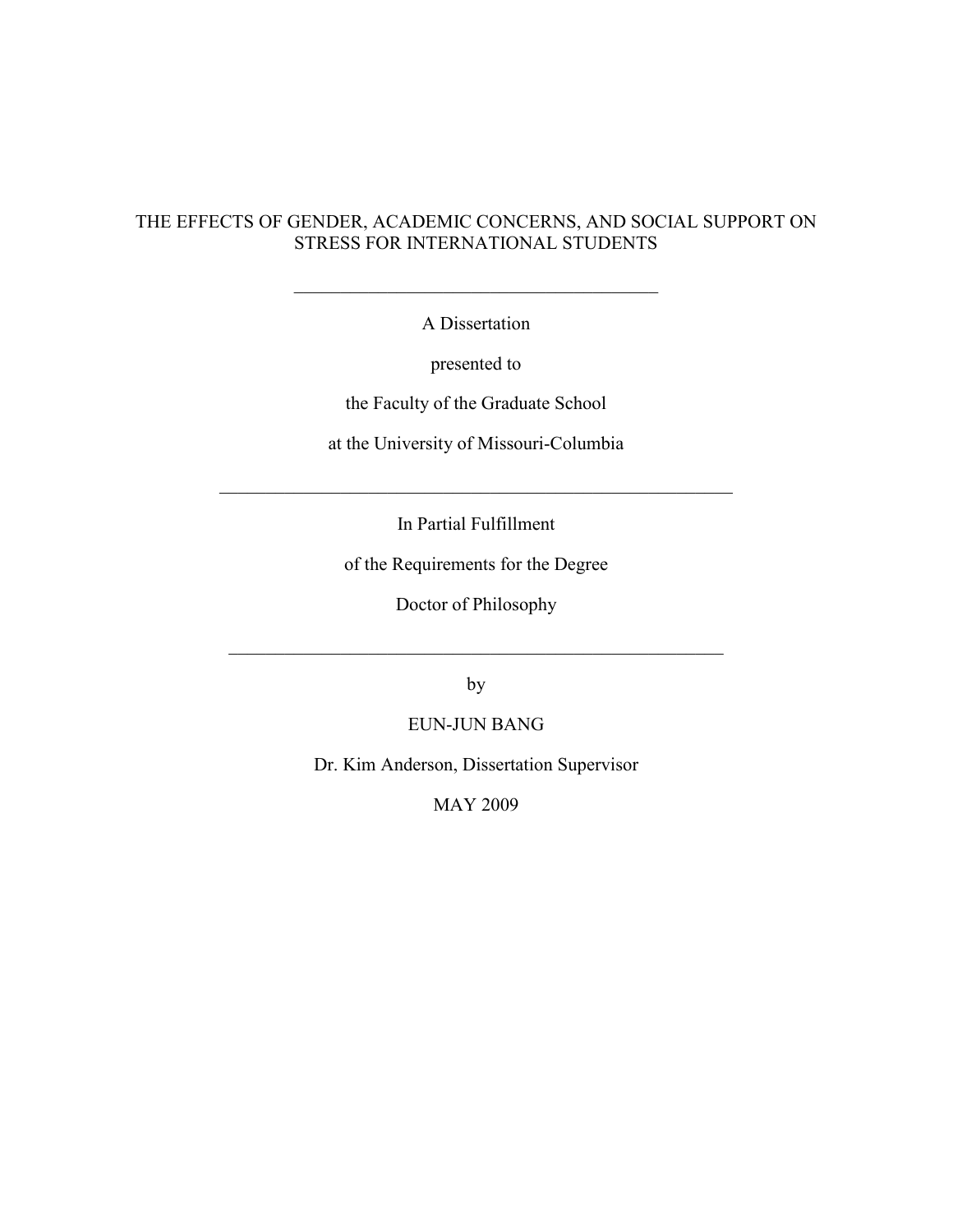© Copyright by Eun-Jun Bang 2009

All Rights Reserved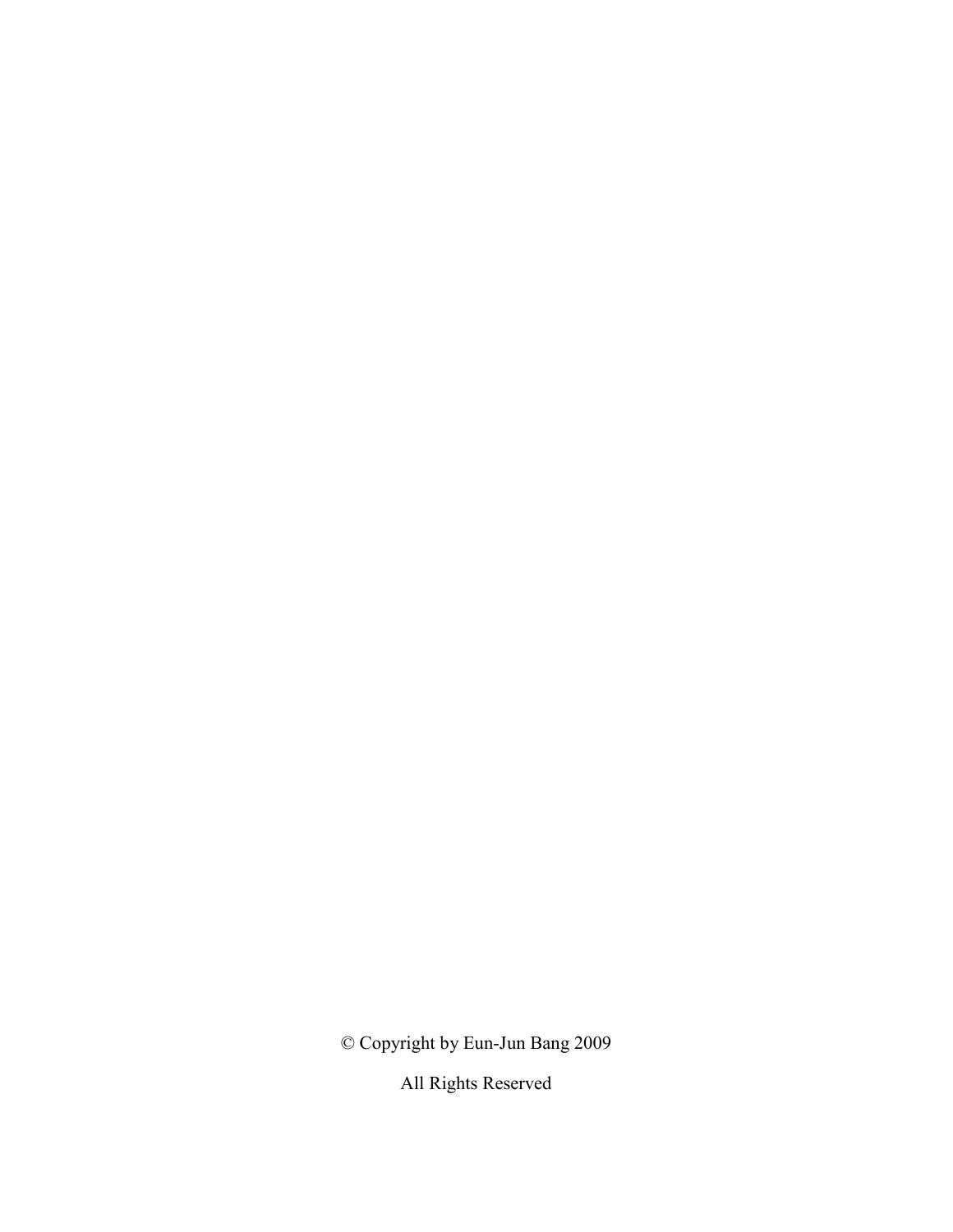The undersigned, appointed by the dean of the Graduate School, have examined the dissertation entitled

THE EFFECTS OF GENDER, ACADEMIC CONCERNS, AND SOCIAL

## SUPPORT ON STRESS AMONG INTERNATIONAL STUDENTS

presented by Eun-Jun Bang,

a candidate for the degree of doctor of philosophy,

and hereby certify that, in their opinion, it is worthy of acceptance.

Professor Kim Anderson

Professor Michael J. Kelly

Professor John Hodges

Professor Duane Rudy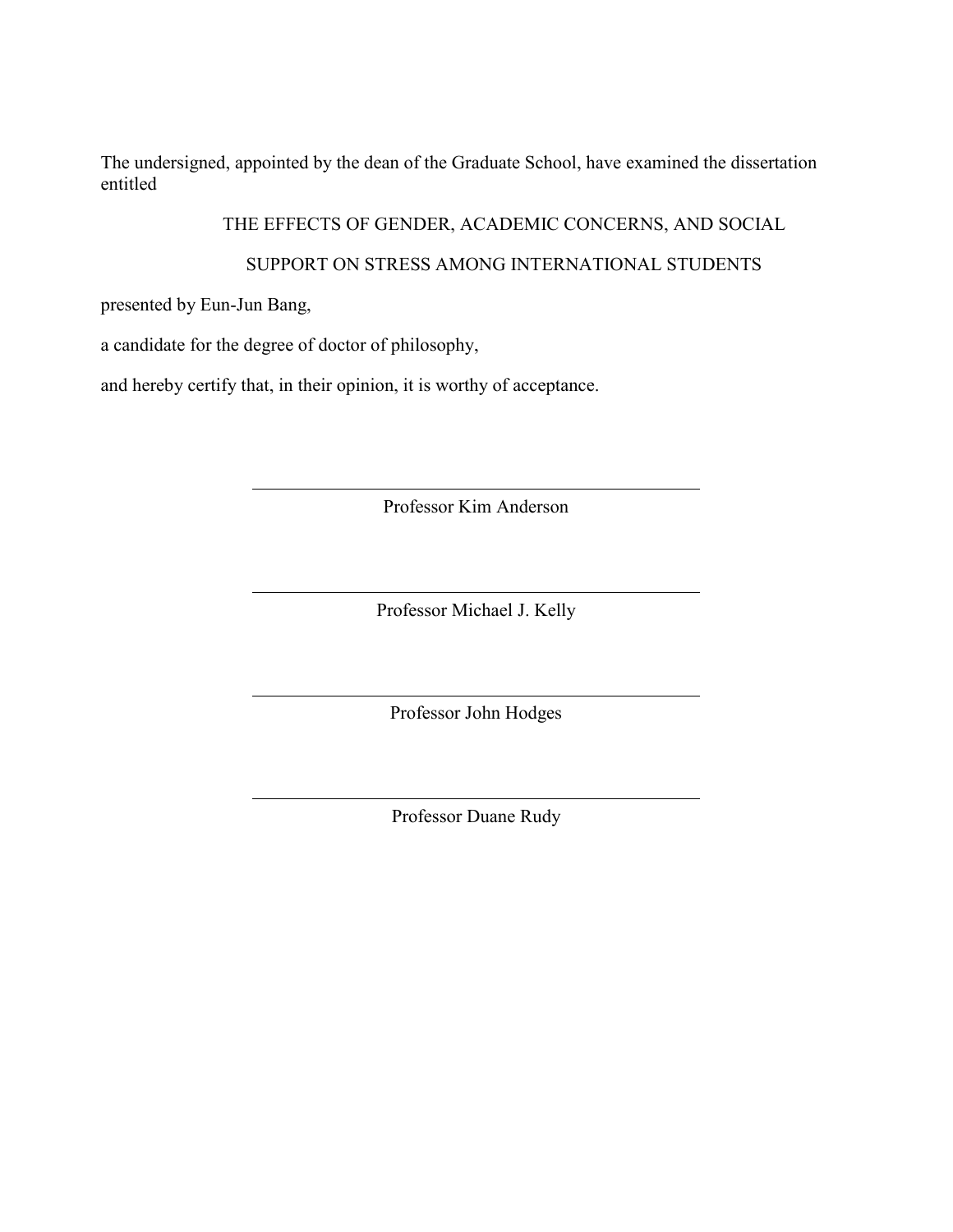This dissertation is dedicated to my loving mother, Jae-Soon Jung, who always taught me to be honest and sincere and who kept me in her prayers at every moment, and to my devoted wife, Su-mi

Park, who encouraged and inspired me and made me believe that I could do this.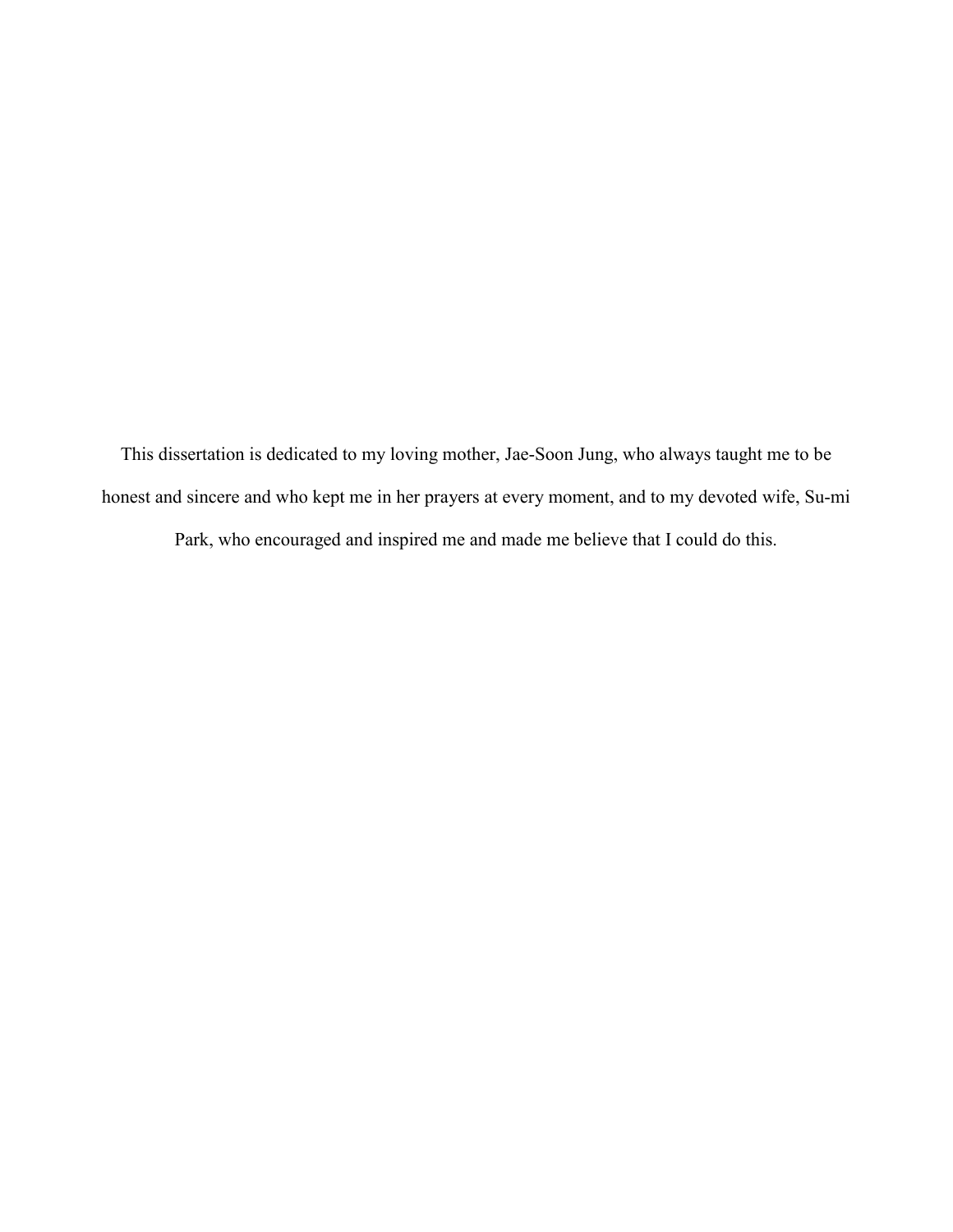#### AGKNOWLEDGEMENTS

When I look back at my life and how far I have come to get to this point, I feel so blessed. I have experienced many hardships and without God's help and the help of so many people in my life, I would not be able to reach this very moment. I can't help but to express my sincere appreciation to the many individuals who have supported, encouraged, and guided me throughout my life.

 First of all, I would like to extend a special thanks to Dr. Kim Anderson, who stepped in willingly as my advisor when there was a chance I would have no advisor. She has offered me tiny glimpses of the light at the end of the tunnel and, with a warm heart, has given me knowledge and guidance. I am deeply appreciative of all the time she has spent reading, re-reading, and re-reading again my dissertation. I could not have done this without her.

 I would also like to thank Dr. Mike Kelly, one of my committee members. When I was accepted to the Social Work doctoral program, I had no mentors, no one to guide me and encourage me to succeed. Dr. Kelly gave me guidance and encouragement and, most of all, was willing to listen to whatever I was going through. He made me feel like I was accepted. Dr. Kelly calls me his "academic son", which never fails to make me feel as though I really can do this. Thank you so much for all of the support you have provided me.

 Dr. John Hodges, who was my initial advisor, gave me that jumpstart I needed to begin working on my dissertation. Although Dr. Hodges has moved on to another state, I would like to extend my thanks to him for continuing to sit as one of my committee members and for getting me started on this long journey.

 I would like to give a very special thanks to Dr. Duane Rudy, who has been teaching me since day one how exactly to research and write a dissertation. By hand, he taught me not only the things I had to learn to succeed right now, but also the things I needed to learn in order to succeed in

ii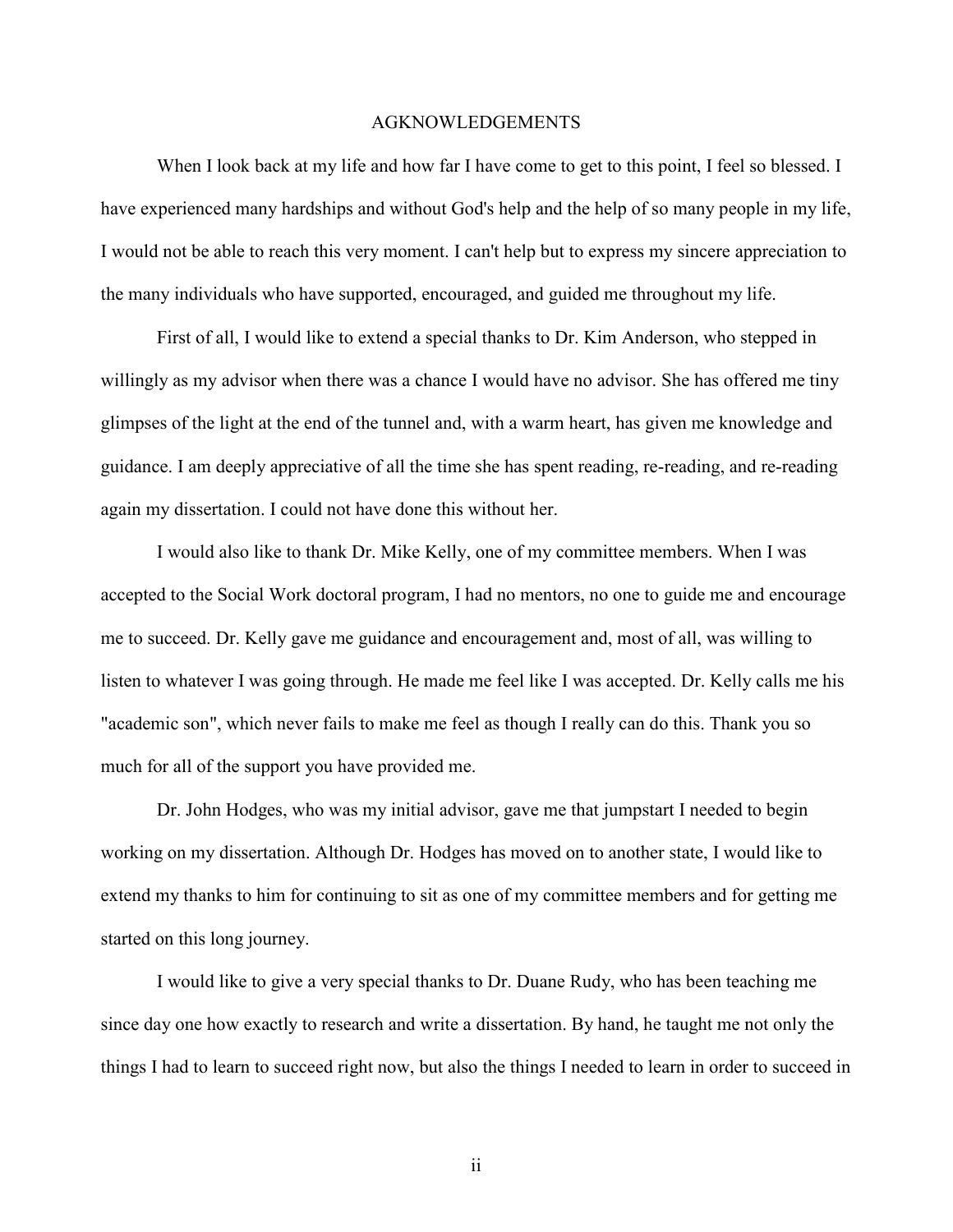the future. In the way of true leaders, Dr. Rudy didn't have to tell me anything; I learned from him by the way he treated me. More than anything, Dr. Rudy has shown me how important the relationship between professor and student can be. Someday, I would like to teach my students in the same way that Dr. Rudy has guided and encouraged me through my dissertation work. Thank you, Dr. Rudy, because without you, truly, none of this would have been possible.

 Dr. Andrew Muriuki, who is both my friend and fellow researcher, allowed me the opportunity to use his data for this research study. Thank you, Dr. Muriuki, for supporting me emotionally and mentally throughout this process. I miss you Andrew!

 I would like to thank all of my friends and family who have encouraged me to keep going and have supported me financially, emotionally, and mentally through my entire academic career. I would thank the University of Tennessee - Martin Maintenance Crew: Horace and Connie Roberts, who treated me like their own son, shared in my emotional ups and downs, and were always there for me; and Billy Maxi and Richard Black, who always helped me hide so I could study. I would also like to thank the University of Tennessee - Martin Academic Support Center: Ms. Sharon Robertson, Stephanie Mueller, Evy Goddard, and Tommy McGlown, who shared in my happiness and sadness; University of Tennessee - Martin International Program: Frank Leach and Sheila Burlison; and my graduate academic mentors, Dr. Lisa LeBleu and Professor Teresa Collard, who welcome me into their home as though I were family. Many thanks to the First Presbyterian Church of St. Louis, Pastor Paul Kim, Deacon Jong Dae Song, Deacon Ho Sung Kim, and Leanne Kang-Cho, who encouraged to stay strong and always supported me, especially with Korean food, and Marilyn Hinton of the George Warren Brown School of Social Work at Washington University, who helped me to finish school in many different ways. Thank you so much, again. I would also like to thank the University of Missouri - Columbia School of Social Work staff members Kathleen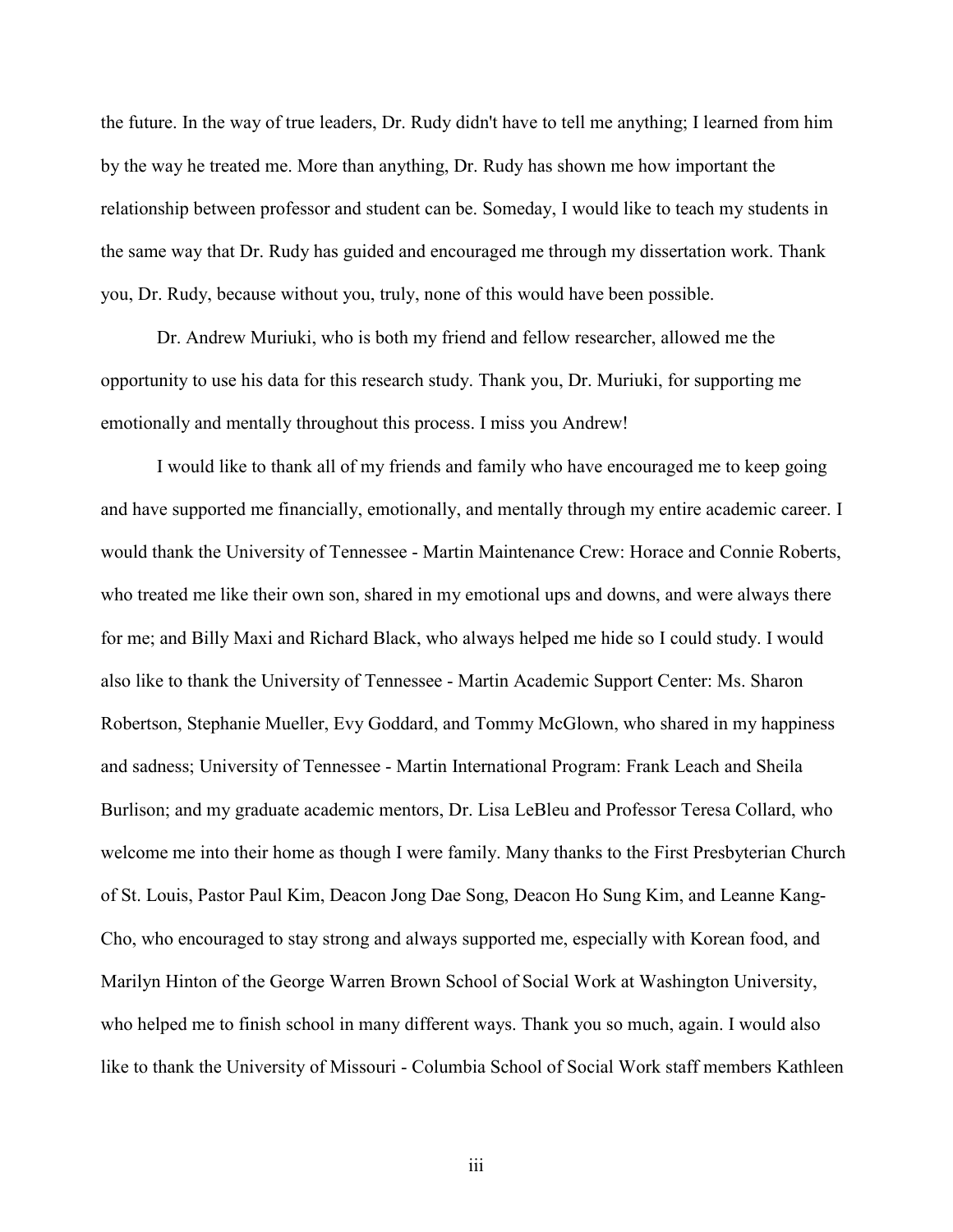Claxton-Rogers, Crystal Null, and Claudia Jones-Lewis - I'm sorry that I've bothered you all so much! I would like to thank my little brother, Sang Yeop Park, who was *always* with me and wishes me success in whatever I do; Pastor Ji Hoon Jin, who helped me to be a strong and warm person; Ae Sook Hong, who took care of me like I was a brother; and Jin Man Kyonne, who shares with me the honor of being the only other Korean alumni from the School of Social Work doctoral program and who introduced me to the program in the first place. I would also like to thank Sang Kim, Director of the Asian Affairs Center at the University of Missouri - Columbia, for helping me find ways to support my family. Kyong Bin Kwan, my best friend, who has shared every moment with me  $-$  joy and sadness, excitement and worry.

I give many thanks to Dr. Phillip Watkins. It is because Dr. Watkins' kindness and warm heart that I chose this field. He is the one person who opened my future. I would also like to thank Ms. Cathy Blackwell, who was always the most gracious and welcoming Southern belle and who celebrated my finally passing the GRE with as much excitement as she could. The world misses you, Ms. Blackwell.

Finally and most of all, I would like to thank my family: my sister, Eun-Hye, and my brother, Eun-Gun Bang, who have always been devoted to my education; my sister-in-law, Kyoung-Wha Jin, my niece, Chan-Min, and my nephew, Chan Bang, who make me smile all the time; and again and always my mother, Jae-Soon Jung, and my wife, Su-mi Park.

Last, but not least, my little sister Megan Lee, who has been working with me for close to two years to finish my dissertation. Megan, I cannot believe it has been two years already! During one of the most important times of my life, she has been helping me tremendously to open my future and teaching me how a real friendship should be. Thank you so much - I'll miss you so much.

iv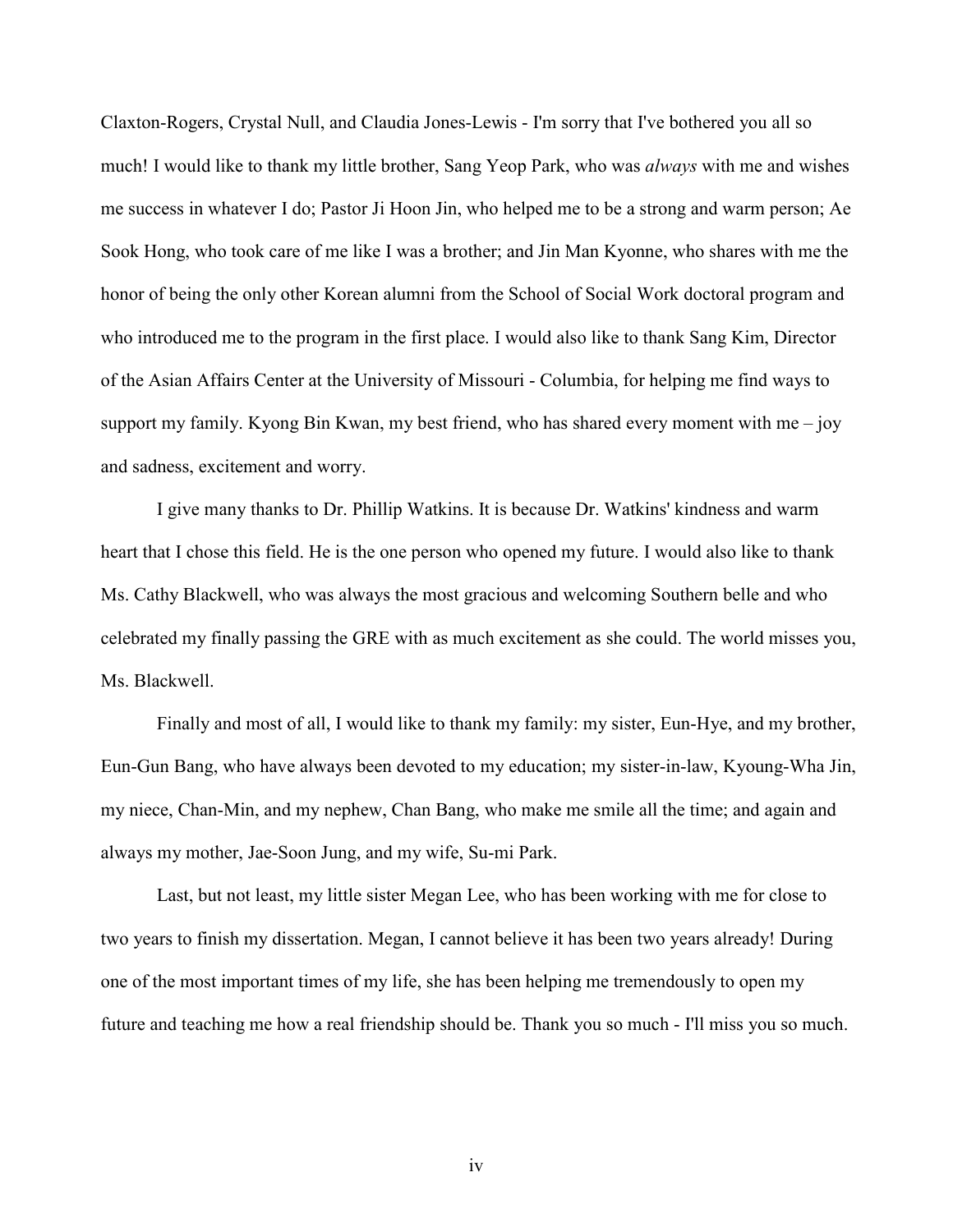| Chapter                                                                  |  |
|--------------------------------------------------------------------------|--|
|                                                                          |  |
| The Literature of Factors Contributing to International Students' Stress |  |
| Length of Stay                                                           |  |
| Language and Academic Concerns                                           |  |
| Country of Origin                                                        |  |
| <b>Cultural and Educational Differences</b>                              |  |
| Loss of Social Support                                                   |  |
| Gender                                                                   |  |
| <b>Statement of Problem</b>                                              |  |
| Significance of Study                                                    |  |
| <b>Research Questions and Hypotheses</b>                                 |  |
| Definition of Terms                                                      |  |
|                                                                          |  |
| The Literature of Theoretical Frameworks                                 |  |
| Response based Model of Stress                                           |  |
| Stimulus based Model of Stress                                           |  |
| <b>Transactional Model of Stress</b>                                     |  |
| Theory of Gender Roles                                                   |  |
| Gender Role Expectation in a Global Context                              |  |
| Synopsis of Common Stress Factors for International Students             |  |

# TABLE OF CONTENTS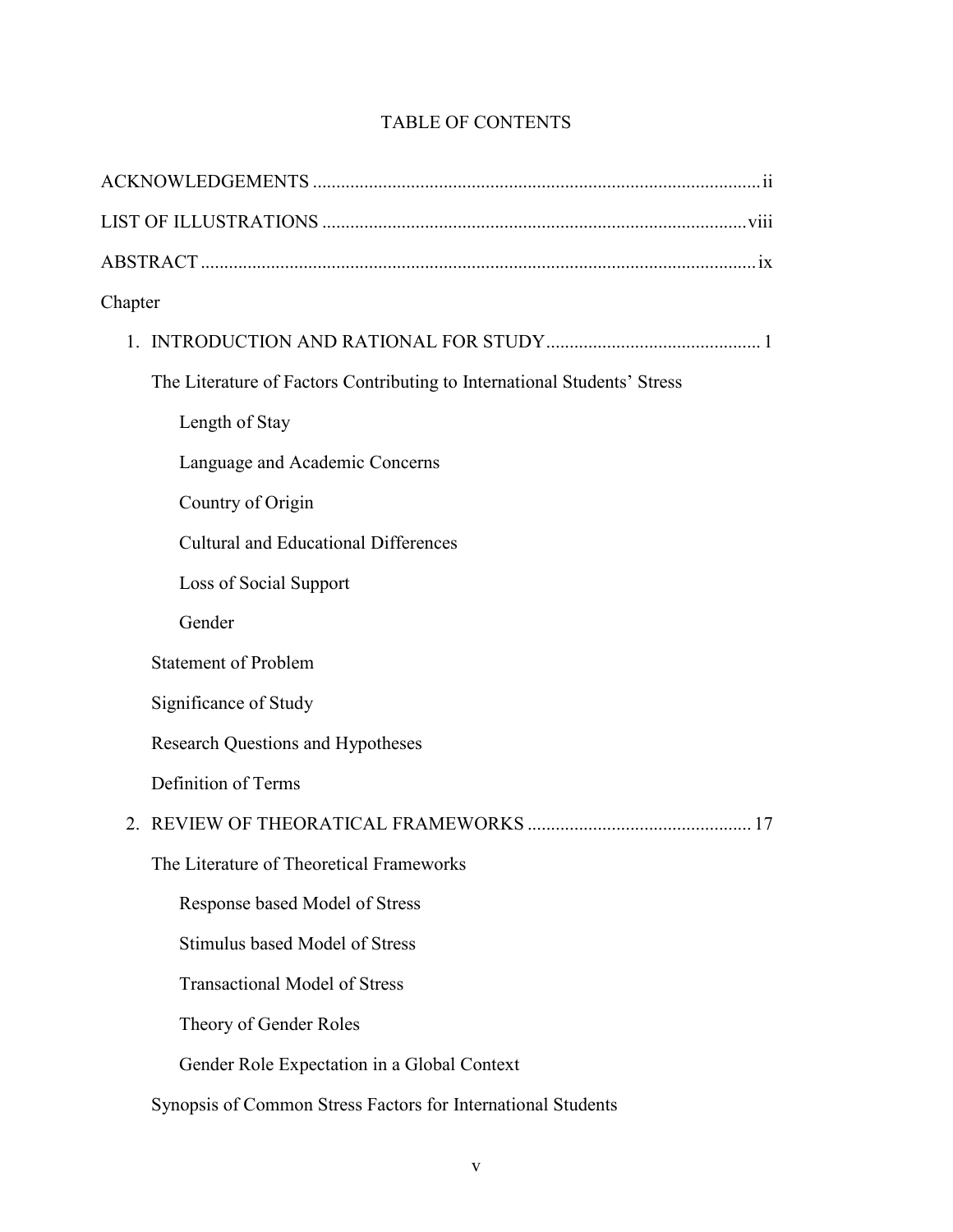| Variable                                                                             |
|--------------------------------------------------------------------------------------|
| Dependent Variable                                                                   |
| <b>Independent Variables</b>                                                         |
| Sample                                                                               |
| Instrument                                                                           |
| Procedures and Analysis                                                              |
|                                                                                      |
| Demographic Characteristic of the Participants                                       |
| <b>Potential Control Variables</b>                                                   |
| Correlations among Variables                                                         |
| Associations between Gender and Stress                                               |
| Gender and Stress Factors as Predictors of Perceived Stress                          |
| Interactions with Social Support, Gender, and Academic Concerns to Predict Perceived |
| <b>Stress</b>                                                                        |
|                                                                                      |
| Discussion of Preliminary Analysis                                                   |
| Detailed Discussion of Hypotheses                                                    |
| Hypothesis 1                                                                         |
| Hypothesis 2                                                                         |
| Hypothesis 3                                                                         |
| Implications                                                                         |
| Implications for Social Work Practice                                                |
| Implications for Educational and Academic Settings                                   |
|                                                                                      |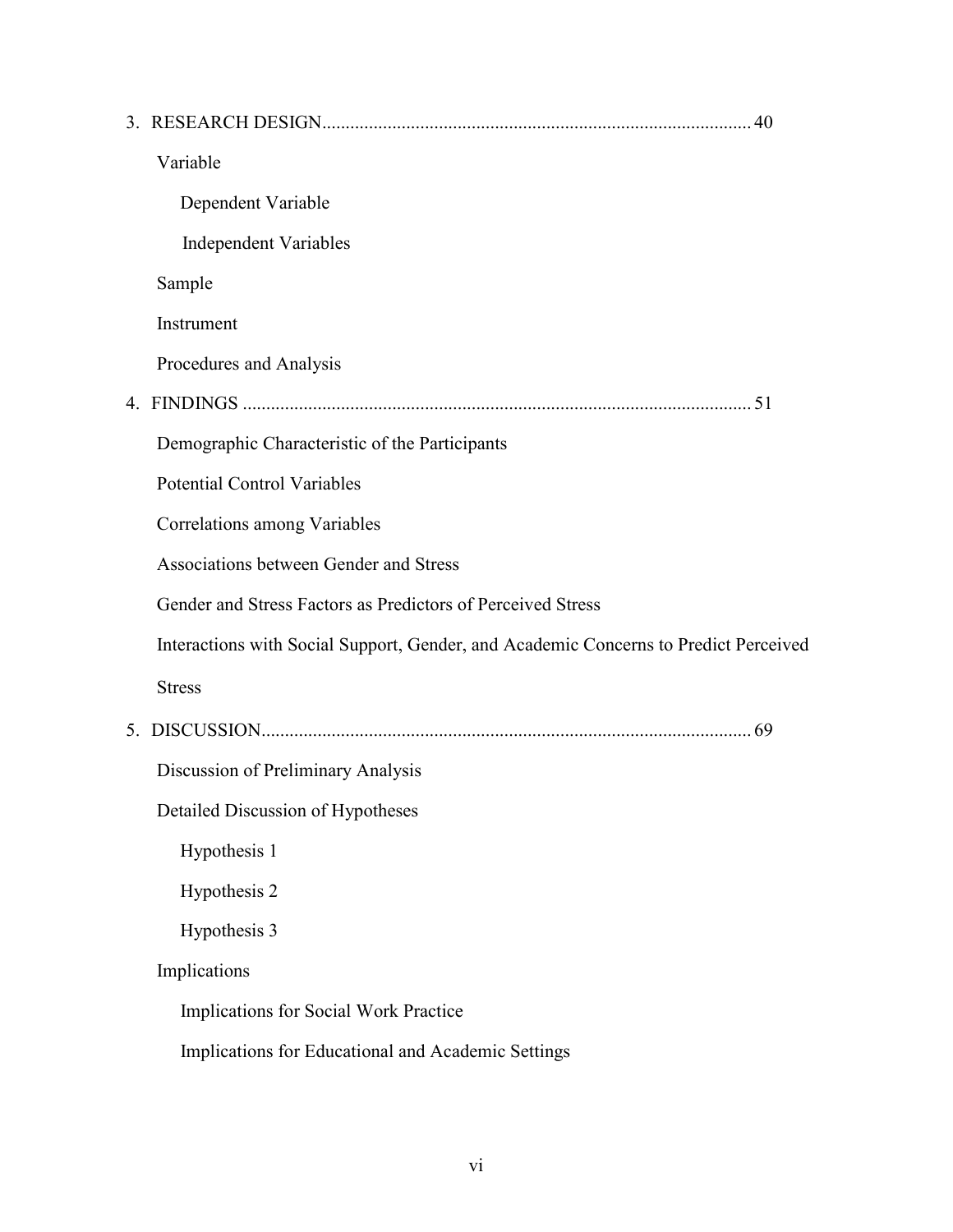# Limitations

| Directions for Future Research |     |
|--------------------------------|-----|
|                                |     |
| <b>APPENDIX</b>                |     |
|                                |     |
|                                |     |
|                                |     |
|                                |     |
|                                | 114 |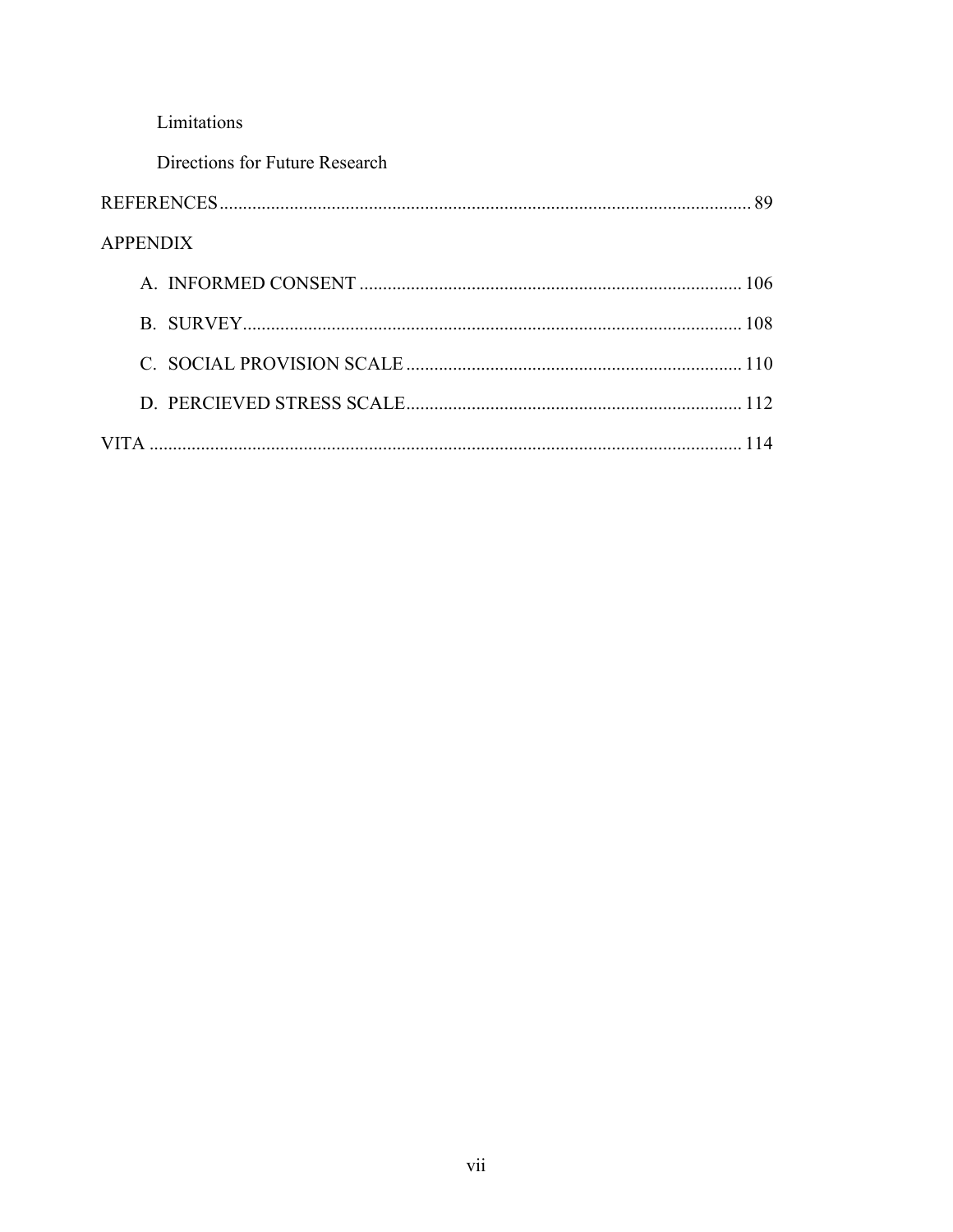# LIST OF ILLUSTRATIONS

| Figures |    |
|---------|----|
|         |    |
|         |    |
|         |    |
|         |    |
|         |    |
|         |    |
|         |    |
|         | 65 |

| Table |  | Page |
|-------|--|------|
|       |  |      |
|       |  |      |
|       |  |      |
|       |  |      |
|       |  |      |
|       |  |      |
|       |  |      |
|       |  |      |
|       |  |      |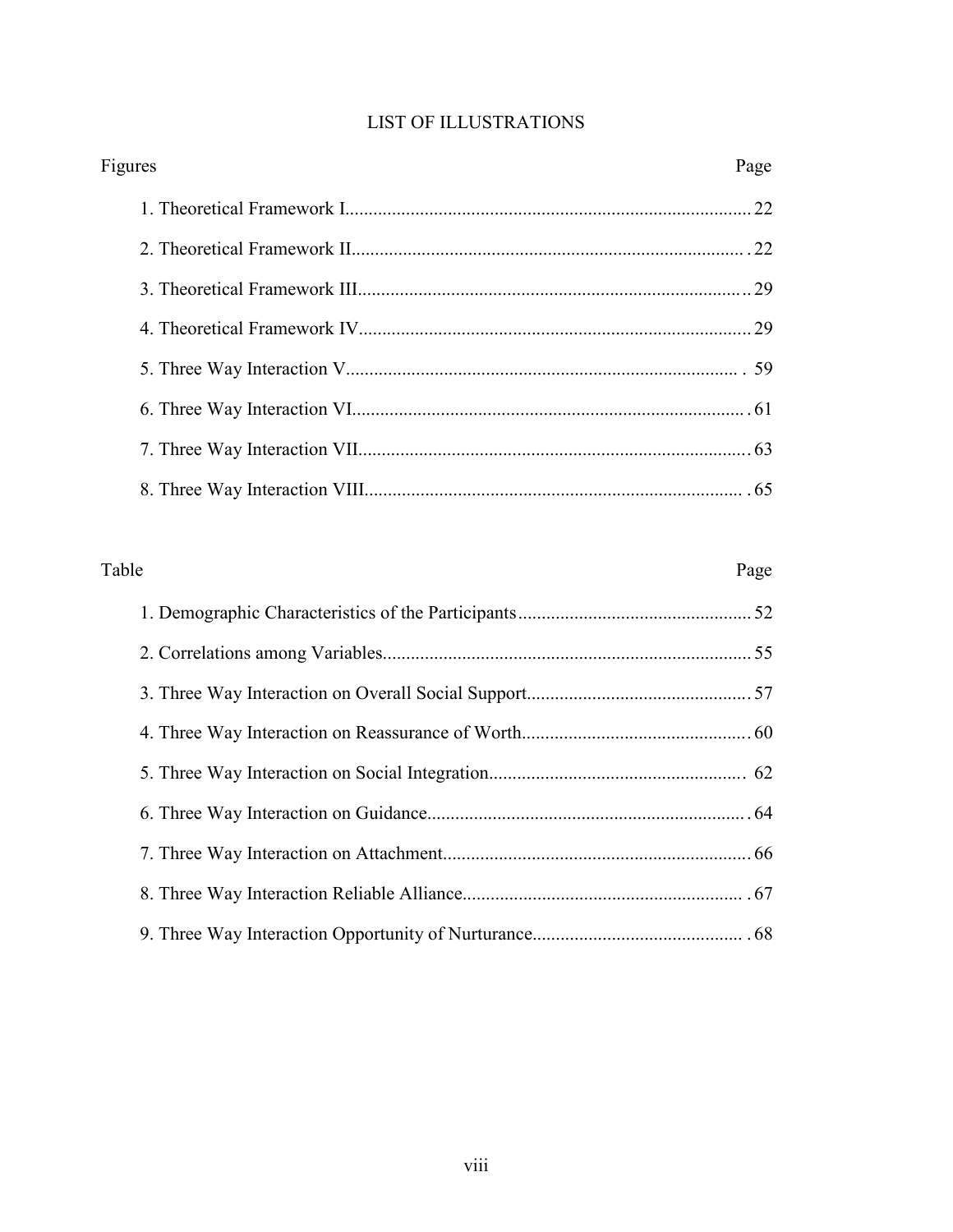## THE EFFECTS OF GENDER, ACADEMIC CONCERNS, AND SOCIAL SUPPORT ON STRESS AMONG INTERNATIONAL STUDENTS

Eun-Jun Bang

Dr. Kim Anderson, Dissertation Supervisor

#### ABSTRACT

Thousands of international students come to the United States every year and from the moment they arrive they experience stress from multiple directions. This study focuses on gender differences in stress levels for international students and different types of social support as moderators of that stress. Survey data from a Midwestern university is reviewed regarding general adjustment issues experienced by international students ( $N = 169$ ). Descriptive statistical and multiple regression analyses are used to test hypotheses. Additionally, gender role theory and a transactional model of stress serve as a framework to approach and understand the issues. The findings reveal that gender, academic concerns, language concerns, and length of stay in the United States are all significant predictors of stress. Furthermore, academic stress is significantly associated with gender and social support. The reassurance of worth, guidance, and social integration subscales of the Social Provision Scale (SPS) as well as the overall sum of the SPS are associated significantly with academic stress for male and female international students independently and differently. Males with academic stress and females without academic stress experience the most benefits from social support whereas females with academic stress experienced no benefit from social support as indicated by the SPS. The results of this study indicate that there are broad implications for individuals who interact with international students on a personal, professional and academic level.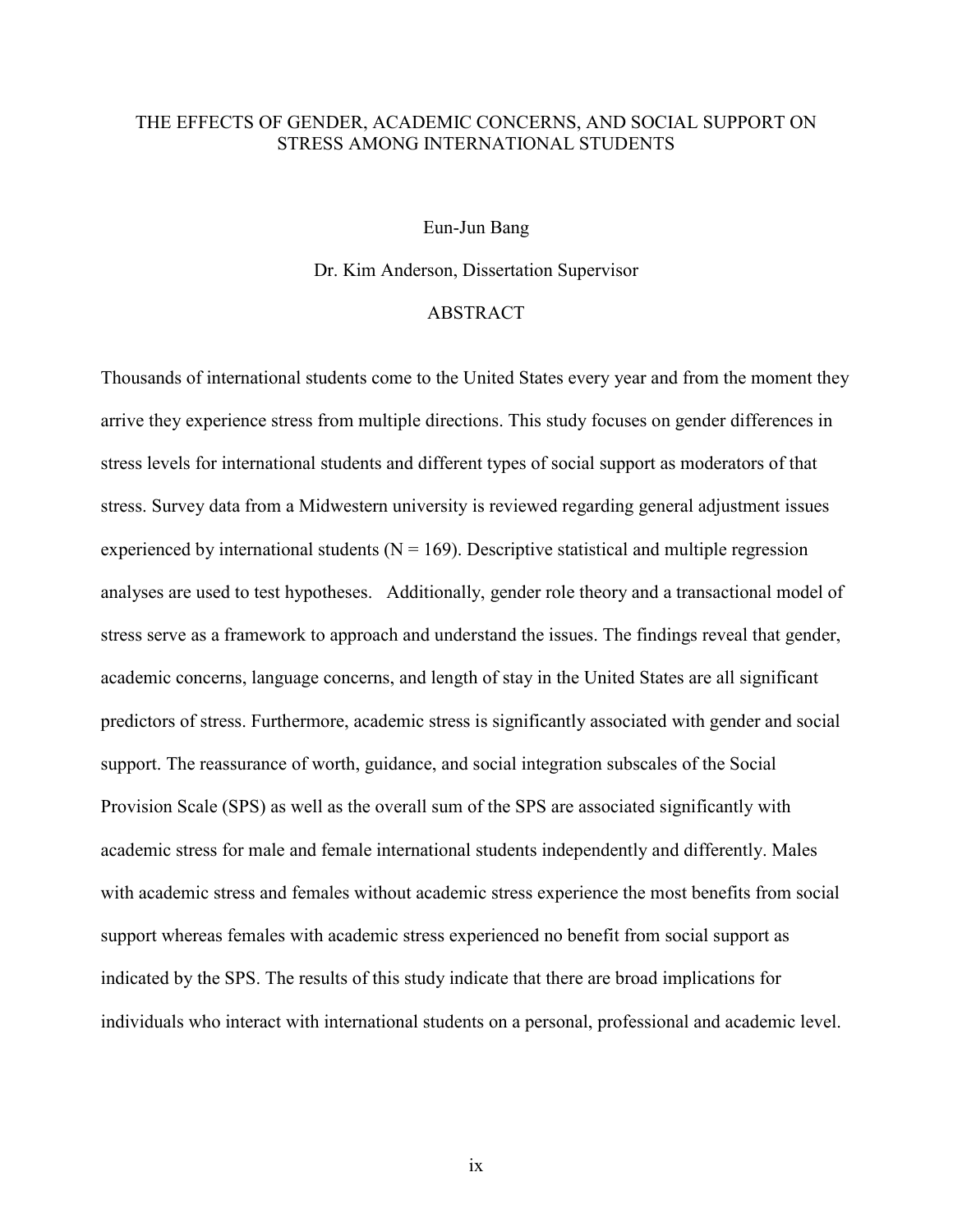#### Chapter I

#### *Introduction*

 International students go through adjustment concerns similar to American students in order to adapt to their new environment at college. However, at the same time, they also have to adjust to cultural issues and additional stressors (e.g., English as a second language and cultural differences) to reach their academic goals in the United States (Ladd & Ruby, 1999; Lee, 1997; Lin & Yi, 1997; Mori, 2000; Olivas & Li, 2006; Wan, 2001). Unlike American students, international students deal with the difficultly of transitioning to another country (Chen, 1999). A number of empirical studies indicate that living in a country other than one's home country can bring about stress (Hashim, 2003) due to issues such as adjustment to a new language (Chen, 1999), a new culture (Hashim, 2003), and a new education system (Alazzi & Chiodo, 2006) which can negatively impact their mental health (Mori, 2000). In addition, international students face communication and isolation issues as they fear their unknown new environment upon arrival to the United States (Pederson, 1991).

 Research shows that failure to adjust to new environments can lead to physical and mental health problems for international students (Pedersen, 1995). The difficulties that international students face can be perceived as harm, threat, or challenge because of their inability to access resources like external help from peers, in order to adjust to their new and challenging situations (Chen, 1999). According to Lazarus's (1993) transactional model of stress, harm is defined as "psychological damage that has already been done to an individual", threat is "one's anticipation of harm that has not yet taken place, but may be imminent", and challenge refers to the "difficult" demands that one would feel confident about overcoming by effectively mobilizing and deploying coping resources" (Chen, 1999, p. 50).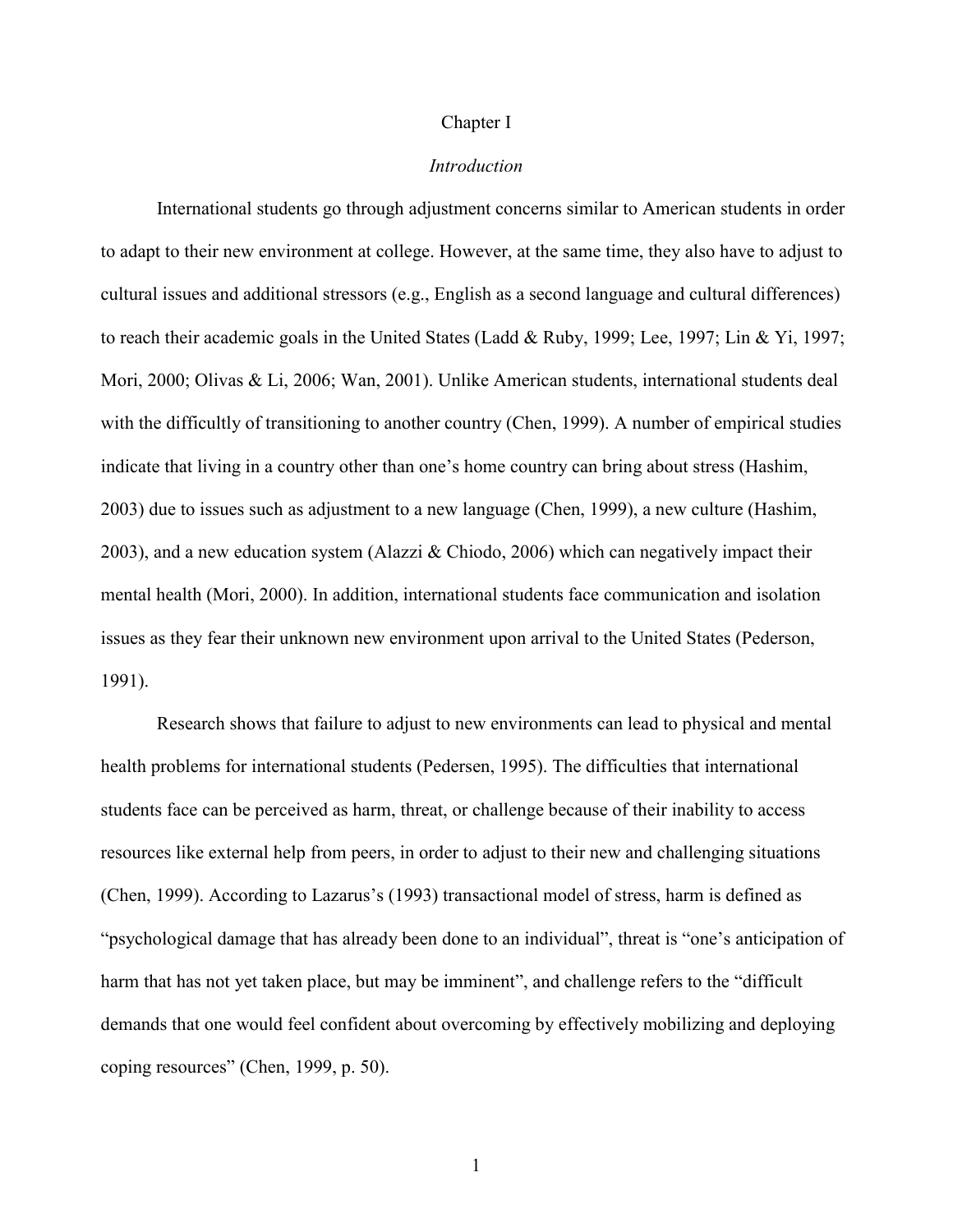A number of research studies identify international students' stressors and different adjustment problems; however, gender differences are often neglected. To better understand how stress affects international students, two theoretical frameworks are used for this study. The main theory to explain international students' stress levels is the transactional model of stress proposed by Lazarus and Folkman (1984) to identify differences in how international students respond to and adjust to stress as well as gender differences in coping methods. As a secondary explanation, gender role theory is used to explain gender differences in stress levels and perceptions of social support as a moderating factor among international students. The theoretical frame work for this study is described in further detail in Chapter 2.

Factors Contributing to International Students' Stress

To fully understand international students' stress levels, a literature review is needed to investigate factors and variables causing international students' adjustment difficulties. This literature review provides in-depth information about significant predictors of stress among international students.

#### *Length of Stay*

According to Wei et al. (2007), there are several confounding factors affecting an international student's stress levels. One such factor is the student's length of stay in the United States. In 1955, Lysgaard conducted a study to examine cultural adjustment issues for Norwegian Fulbright scholars based on their length of stay in the United States (as cited by Ward et al., 1998). According to his study, scholars who resided in the United States for 6 - 12 months had less stress than scholars who had been in the United States for less than 6 months or more than 18 months. Lysgaard states that the cultural adjustment process in the beginning of a scholar's journey seems to be very easy because of their excitement to be in a new place. However, after a while, students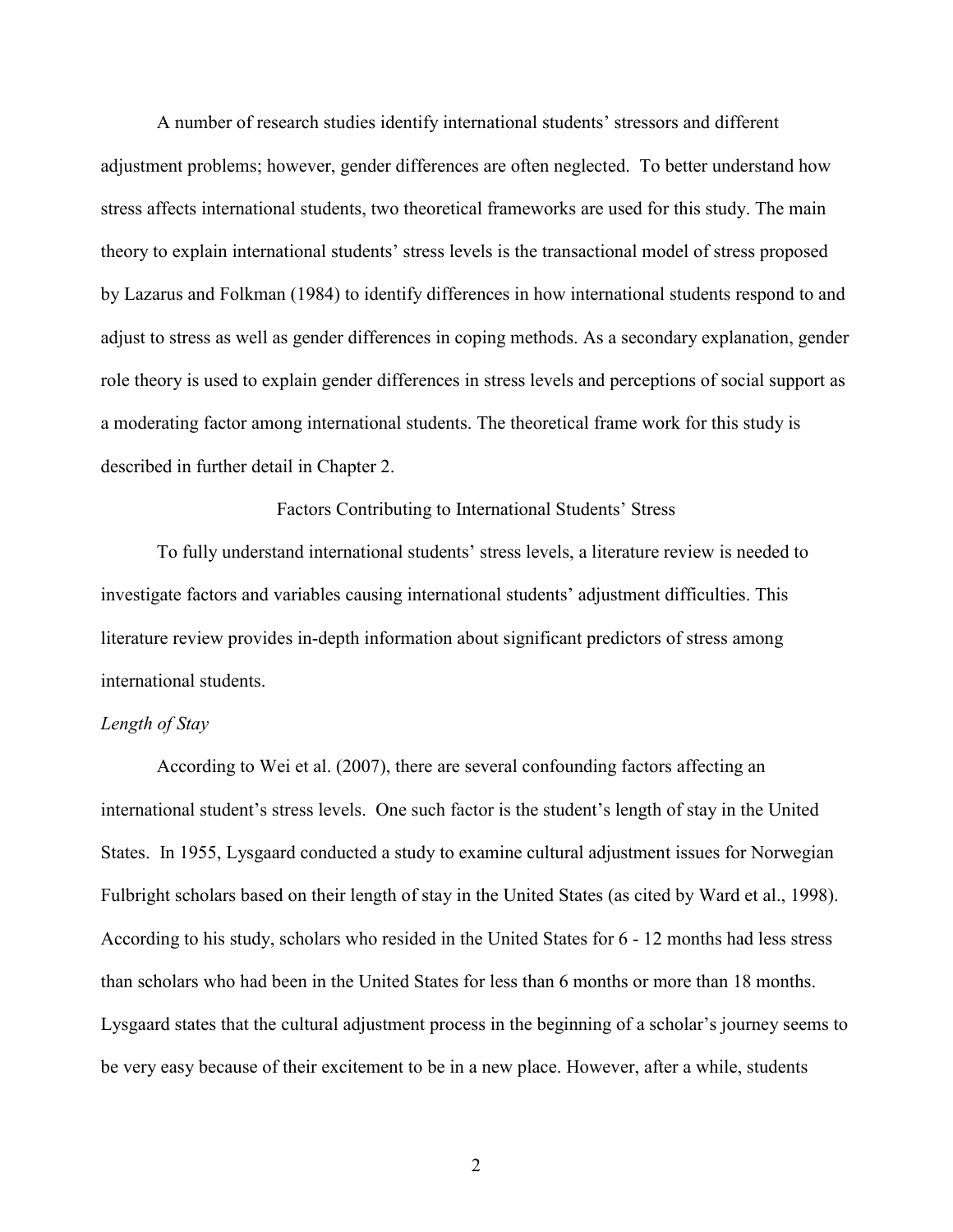discover that the adjustment process is not as easy as they thought and thus begin to experience loneliness and stress. After a longer amount of time in the United States, the student begins to adjust to one's new place and acculturate, allowing for more confidence and energy and less stress (as cited by Ward et al, 1998).

In a similar study, Oberg proposes a model of adaptation phases (Oberg, 1960). He explains the first stage as the "honeymoon period" which includes excitement and fascination with being in a new culture. This stage is followed by a stress period in which the student realizes that the life they have is very different than the one they had before causing stress in the adjustment process. The final stage, which is the recovery stage, comes with the realization that the student must adapt to the differences in order to survive (Marx, 2001). As exemplified by this study, an international student's perceived success in terms of adjustment outcomes can be evidenced by length of stay in the United States (Klinerberg & Hull, 1979; Oberg, 1960).

Shi and Brown (2000) conducted a study with 112 Taiwanese international students to predict their acculturation levels by using demographic variables such as age, gender and length of residency in the United States. They found that length of time within the U.S. was a significant predictor of acculturation level  $(F(2, 104)=11.67, p \le 0.0001)$ . In their findings, students who stayed in the United States for a longer amount of time showed more acculturation and thus experienced less stress. However, in contrast to Shi and Brown's (2000) findings, Wei et al., (2007) found that international students who experience high maladaptive perfectionism (i.e., the need to excel in all of their work) actually experience more stress the longer they remain in the United States. The stress from maladaptive perfectionism, as well as the belief that international students who have remained in the United States for longer lengths of stay should perform better in academic settings, can lead to depression.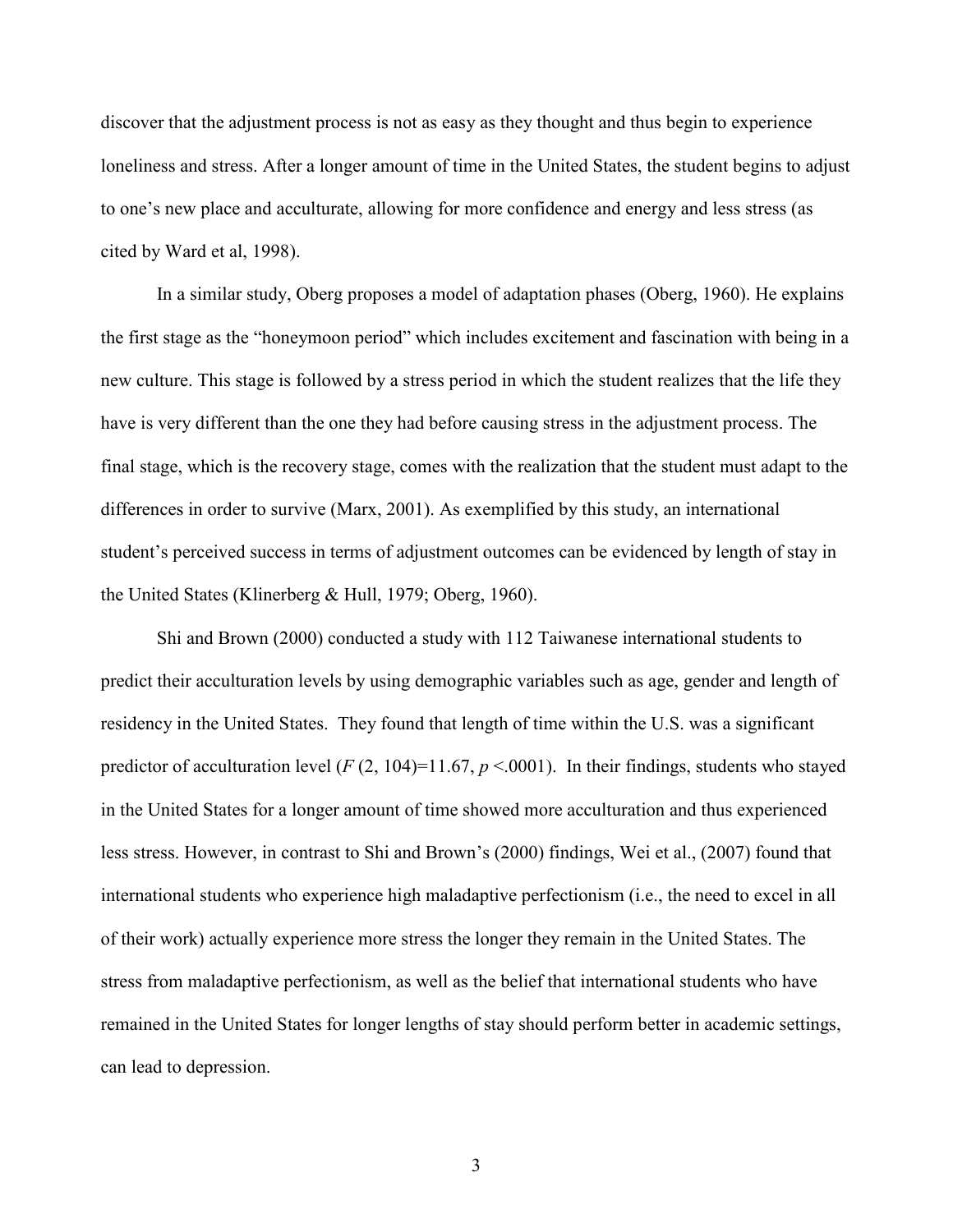#### *Language and Academic Concerns*

Another common stressor for international students is English language proficiency (Duru  $\&$ Poyrazli, 2007; Reynolds & Constantine, 2007). International students often face language difficulties which can create stress, anxiety and other associated negative psychological impacts (Barratt & Huba, 1994; Chen, 1999; Hayes & Lin, 1994; Stoynoff, 1997; Yeh & Inose, 2003). The negative effects of language difficulties seem to connect directly with academic concerns or problems. In academic settings, international students deal with written and verbal language difficulties thus making daily educational interactions stressful and potentially threatening (Hashim, 2003; Olivas & Li, 2006; Poyrazli & Grahame, 2007; Reynolds & Constantine, 2007). For example, Pan, Wong, Joubert and Wan (2007) compared the predictive effect of acculturative stressors among Chinese international students in Australia and Hong Kong. They found that language ability was significantly correlated with academic performance ( $r_A=0.55$ ,  $p=0.000$ ;  $r_{HK}=0.44$ ,  $p=0.00$ ), social interaction (rA=0.68, p=0.000; rHK=0.61, p=0.00), and cultural difference (rA=0.68, p=0.000;  $THK=0.61$ ,  $p=0.00$ ). This study's findings highlight how "language deficiency not only influences the academic work of international students but also affects their social life and how well they understand or integrate into the host culture" (p.745).

Poor language skills limit international students' social and educational interactions with American students (Alazzi & Chiodo, 2006; Hayes & Lin, 1994). This can create social isolation and loneliness (Alazzi & Choido, 2006). Moreover, Chen (1999) argues that poor language skills not only limit interactions with other people, possibly leading international students to feel isolated, but can also create self-doubt and a lack of confidence in finishing their goals in the new environment. Students who are proficient in English are more capable of reaching out to professors and other students for help in academic settings. Consequently, students who face language barriers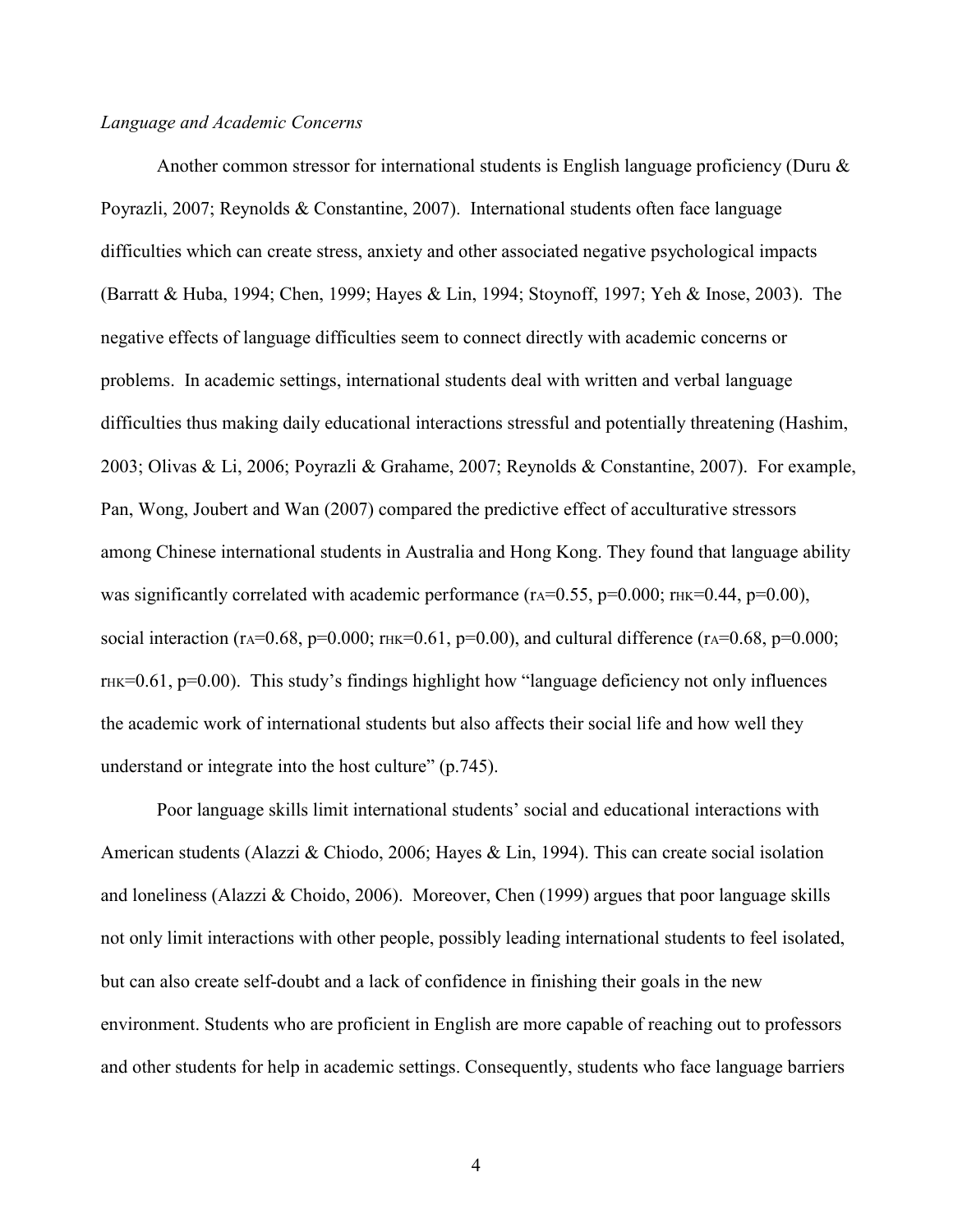may not be able to seek out academic support and, thus, may not be able to succeed in their academic goals.

Academic concerns are related to and influence international students' adjustment to a new environment. Students who are struggling with adjusting to a new educational system can feel lost which can feel harmful and/or threatening to them. On the other hand, international students who perceive themselves to be successful in their academic goals are more likely to feel confident in their adjustment to a new environment (Chen, 1999).

#### *Country-of-Origin*

International students' country-of-origin affects their adjustment to new environments. Bonazzo and Wong (2007) highlight how international students who have different racial and cultural backgrounds tend to have higher stress than European international students who have a similar cultural and racial background with American students. Consistent with Bonazzo and Wong's findings, Klomegah (2006) also identifies geographical similarities between country-oforigin and the country in which students are studying plays a large part in adjustment and stress levels of international students. International students from geographic areas that are not similar to their host country have more difficulties adjusting to a new environment compared to those students from a geographically similar area (Klomegah, 2006). For instance, European international students in the United States adjust quicker than students from regions that are significantly less similar. Li and Kaye (1998) also found that European international students seem to have less difficulty adjusting to a new environment than international students from Asia and other developing counties.

Poyrazli and Grahame (2007) suggest that students from a more collectivist culture, such as Asian countries, may experience more stress than students from a more individualistic culture, such as European countries. Yeh and Inose (2003) found that international students from Europe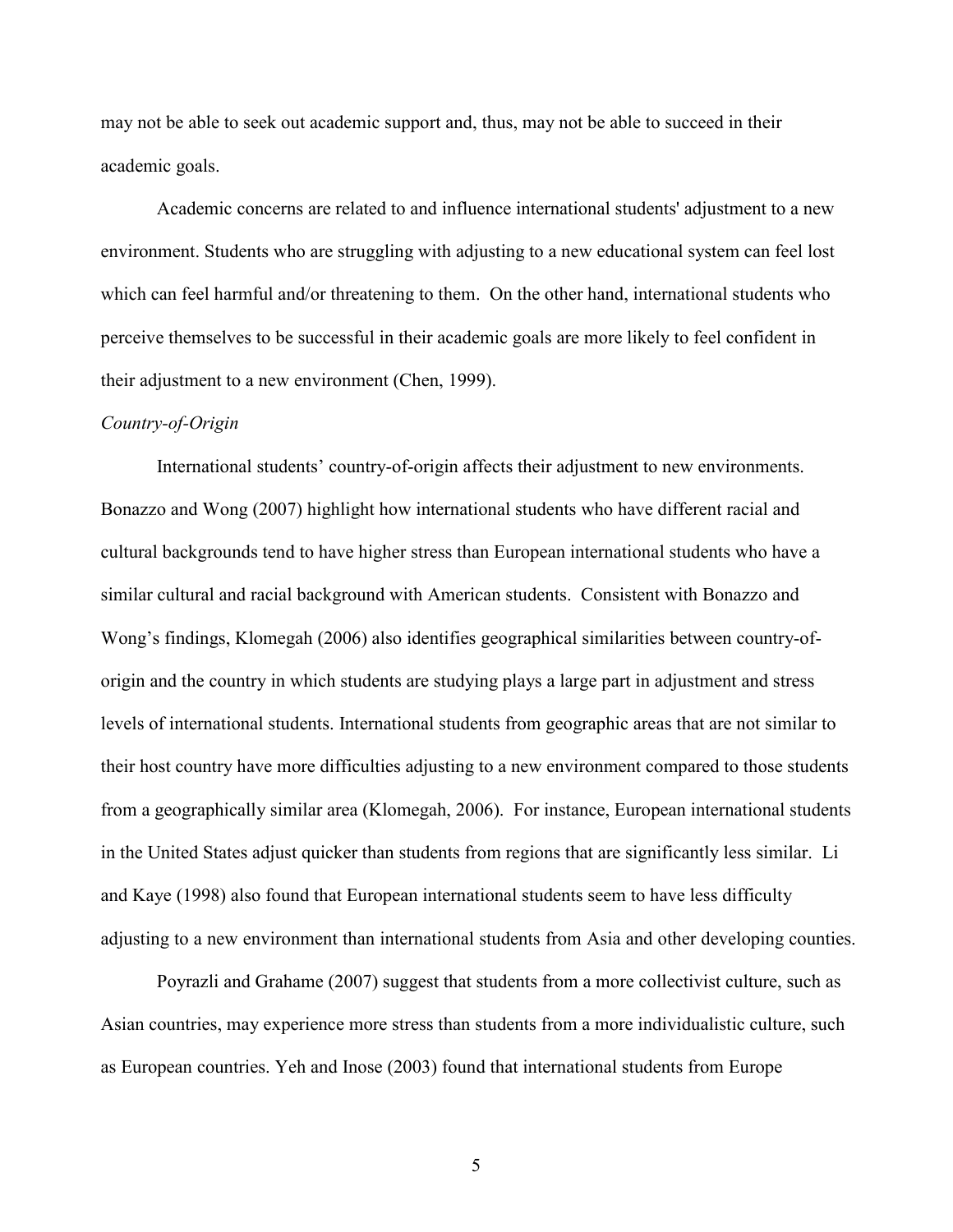experience less distress than international students from non-European countries. Yeh and Inose explain how European students face less discrimination and racism because of their racial identity than international students from Asian, African, and Latin/Central American countries. In addition, since many American cultural values are based on White, European norms (Carter, 1991), European international students may have an easier time adjusting and interacting with other people because of similar cultural systems.

#### *Cultural and Educational Differences*

Another stressor, culture shock, is defined by the feelings of loss and confusion resulting from contact with an unfamiliar culture and environment and the absence of familiar social and cultural norms (Hashim, 2003). Dillard and Chisolm (1983) address how international students face an immense amount of cultural shock while they are staying in the United States as a student. Contrary to the experiences of American students, international students must adjust to different cultural norms, means of communication, social values, and the United States educational system. Wissman and Furnmn (1987) suggest that culture shock is the result of an uncontrollable situation such as not understanding and predicting the behavior of others. As Hayes & Lin (1994) describe, these cultural issues lead to a lack of interaction between American and international students creating social isolation and a sense of social loss among international students (as cited by Chen, 1999). Social isolation, therefore, is related to increased stress among international students (Chen, 1999).

Several researchers have shown that different educational systems may affect stress (Day & Hajj, 1986). Classroom involvement often includes role expectations that are quite different from international students' academic experiences in their home country which can negatively impact their academic performance (Wan, Chapman & Biggs, 1992). For instance, international students'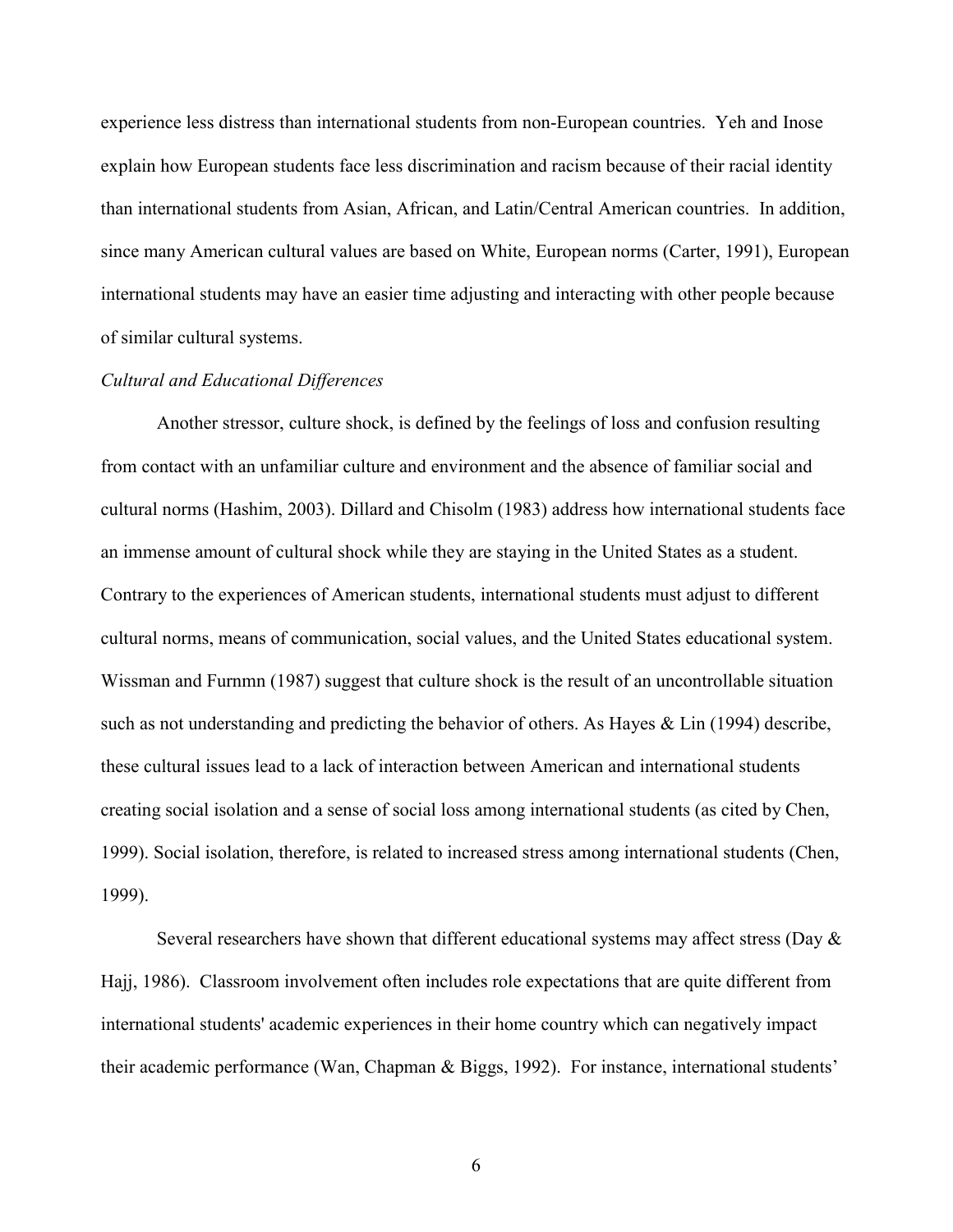learning styles from Asian regions include a dominant teacher status, an unquestioning attitude, and passive classroom interactions which are quite different from Western countries where teaching styles are proactive and often involve questioning, criticizing, arguing, debating and persuading (Atkinson & Ramanathan, 1995; Ferris & Tagg, 1996; Johnson, 1988; Saville-Troike, 1984). Some cultures require students to be quite passive; the teacher is an absolute authority who cannot be challenged (Alazzi & Chiodo, 2006). For this reason, students in these cultures might follow an authority figure, showing respect in their passivity as opposed to arguing or debating with their teachers. As a result of this passive behavior, faculty members in the United States might perceive international students as immature, inactive, or socially dysfunctional if they do not participate in class the way that American students do. In addition, different participation skills that are emphasized in Western countries like oral presentations, study skills, and test taking skills may not be emphasized in Asian countries leading to a discrepancy of skills for some international students in the United States (White, Brown, & Suddick, 1983). Meleis (1982) describes the differences between American and Arab educational systems in regard to elective courses. American students often have opportunities to take any elective courses they may want to take. However, students from Arab countries are accustomed to structured educational systems in which there are no opportunities to make decisions regarding their class schedule (Meleis, 1982).

#### *Loss of Social Support*

Social support is a significant factor contributing to the emotional well-being of international students (Hayes & Lin, 1994; Mallinckrodt & Leong, 1992; Pedersen, 1991; Sandhu, 1995). Since they are away from their home country, many international students do not get appropriate social support which can affect their self-esteem, sense of belonging, and emotional state (Mallinckrodt  $& Leong, 1992$ ; Pedersen, 1991). For this reason, many international students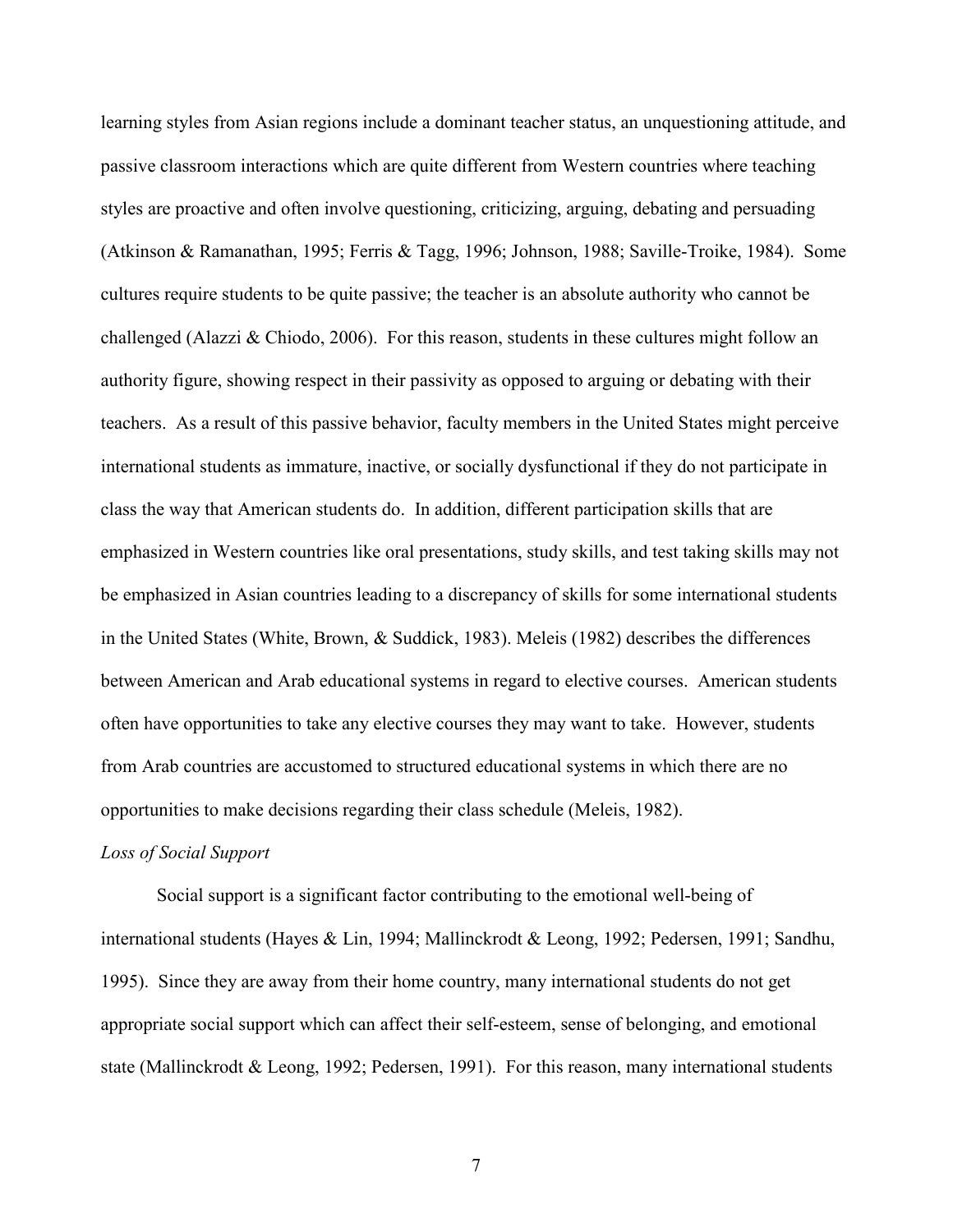experience feelings of loss which increases a sense of isolation in their new culture (Pedersen, 1994). This feeling of isolation can quickly become an obstacle in accessing social support (Poyrazli & Grahame, 2007). In order to have social support, students must seek out interaction with other people. Because of potential language concerns, international students may not be able to reach out to other students, thus limiting their social interaction and support.

English language proficiency and social support are identified as predictors of international students' success over the years (Poyrazli et al., 2002; Poyrazli et al., 2004). Problems with English language proficiency can lead to anxiety and stress related to lack of social integration. For instance, difficulty in speaking English may bring uncomfortable interpersonal distress in interactions with American students. As a result, these difficult interactions may limit the ability to get peer support which can make international students lack a sense of belonging. The lack of social support in everyday interactions can be damaging to international students' cultural adjustment (Reynolds  $\&$ Constantine, 2007). Chen, Mallinckrodt, & Mobley (2003) conducted a study on international students to analyze the effects of social attachment. They found that international students who feel a constant connection to their new environment experienced less stressful life events. Their study also found that those international students with a connection to their new environment perceived positive social support from people from their country and American students.

Atri, Sharma, and Cottrell (2007) address the role of social support and acculturation as predictors of mental health among international students. Their findings highlight how social support and a sense of belonging are important predictors of mental health. For instance, an individual with emotional-social support tends to have good mental health. International students who are able to develop relationships with American students as well as fostering positive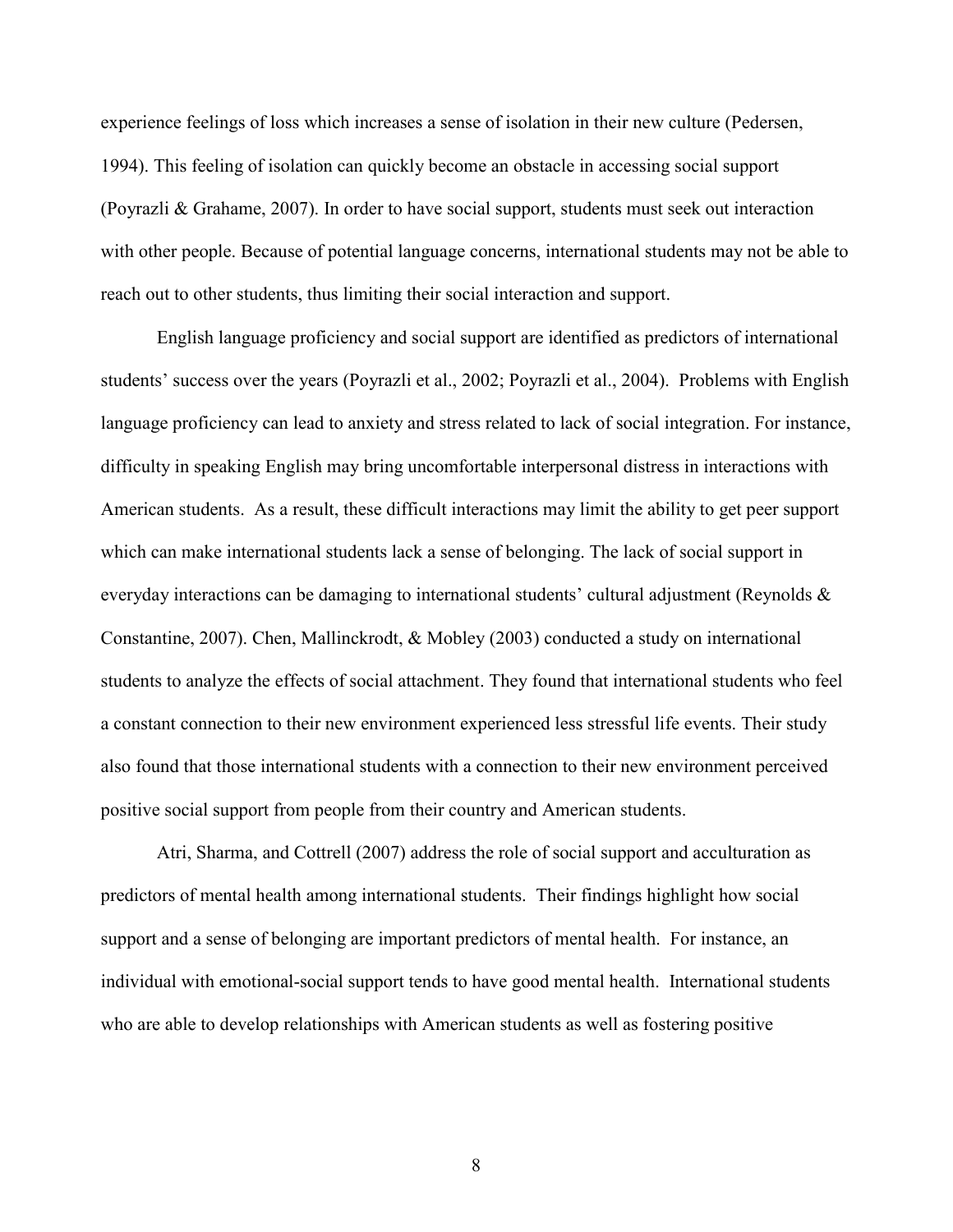relationships with other students from their home country tend to have a more positive experience during their stay in the United States than those who do not (Klomegah, 2006).

Research shows that social support is absolutely critical to an international student's success in a new country; therefore, it is important to determine the ways in which international students cope with a loss of social support and/or maintain social support through their acculturation process (Berry, 1997; Mallinkrodt & Leong, 1992). Other studies also indicate that social support is one of the most influential factors in helping international students overcome a stressful situation (Mallinkrodt & Leong, 1992; Pierce, Sarason, & Sarason, 1996). It is possible; therefore, that social support is a predictor of international students' adjustment to stressors (William-Eustace, 2007). *Gender* 

Gender is an influential factor of stress on international students. Misra and Castillo (2004) investigated reactions to stressors among 249 American students and 143 international students. They found a significant difference between male and female students' reactions to stress: female students had stronger reactions, generally, to stress than male students did. Also, Beena & Poduval (1992) highlight a significant effect of sex differences on stress levels and that females tend to perceive more stress than males. Li and Kaye (1998) conducted a study with 155 international students in order to investigate international students' concerns and problems relating to stress. Their findings underscore how female international students feel more isolated than male international students. According to Missra et al, (as cited by Hashim & Zhiliang, 2003) females generally have more of a desire to compete, to be noticed and loved, and to seek perfect solutions. These characteristics may lead to higher levels of anxiety and stress for them in comparison to males. Even though school related stress occurs for both males and females, women tend to have more school related stress due to gender role socialization and increased role strain (Mallinckrodt &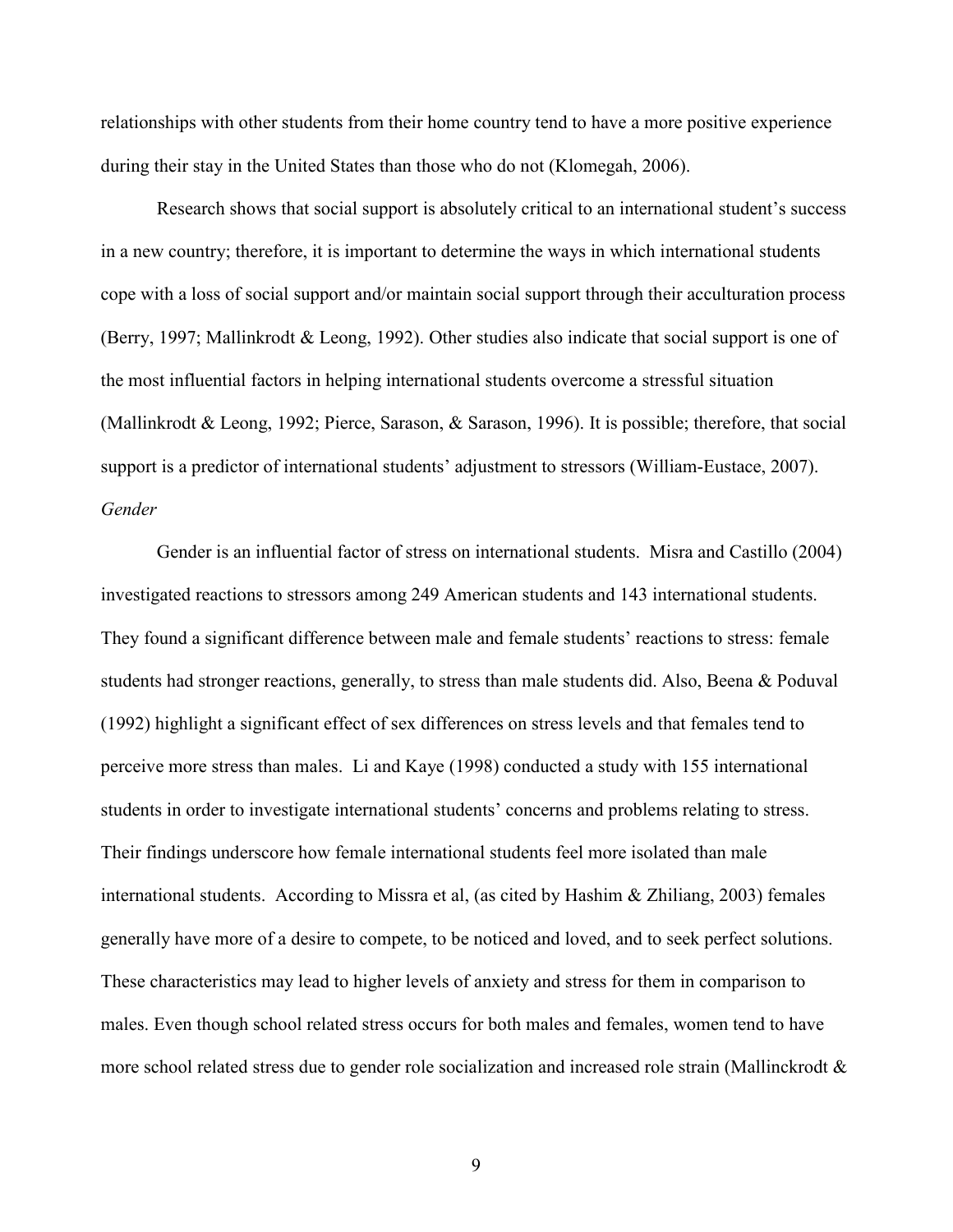Leong, 1992). In other words, women seem to face more stress due to role strain (as a mother, wife, student, etc.) not because of biological differences between males and females, but because of their gender role socialization (Been & Pouval, 1992).

Mallinckrodt and Leong's (1992) indicate women have more stress from role strain because unlike males, females have a more extended role as wife, mother and student. It is not surprising, then, that females experience higher amounts of stress than their male counterparts given the constraints and demands of performing in multiple roles as well as their lack of support and feelings of isolation (Mallinckrodt  $&$  Leong, 1992). Besides the stressors of balancing multiple roles, Narsrin (as cited by Hashim, 2003) found additional stressors affecting female international students from non-European countries. These include English language ability, discrimination, and host culture students' ignorance regarding other cultures.

Research indicates that gender role expectations play a major role in the adjustment process (Berry, 1997). For example, female international students from countries in which women are more limited in terms of their personal and professional freedoms than in their host country are more likely to have greater adjustment difficulties (Julius, 1997). Socialization practice within a particular culture influences the process of gender role socialization and, consequently, has made women more vulnerable to mental health problems. According to Talbani and Hasnali (2000), "socialization is a process of regulating behavior and educating children into procedures for social interaction based on core cultural values" (p. 616). This socialization process leads to the development of gendered behaviors and beliefs that contribute to gender differences in terms of mental health (Hitchcock, 2006).

Gender also affects factors that can lead to stress such as language ability and academic performance. Some studies have indicated that women experience more stress and anxiety regarding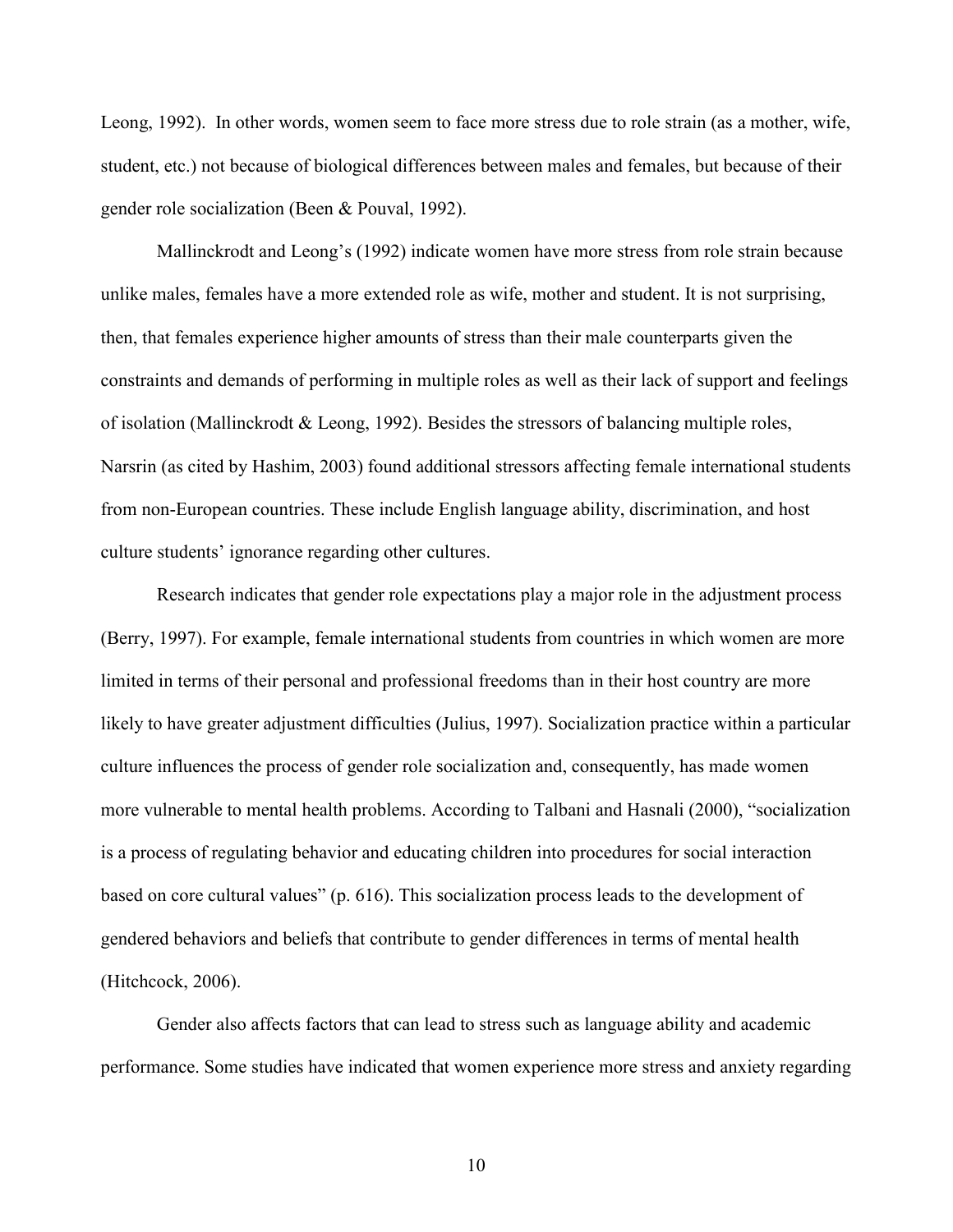language concerns. For example, Pappamihiel (2001) conducted a study on 178 Mexican international middle school students in order to investigate anxiety caused by English language use by using the English Language Anxiety Scale (ELAS). Her findings highlight the fact that female students are more concerned with language difficulties than their male counterparts. This indicates that female students tend to have more stress and anxiety on language issues. Academic concerns are also found to be more stress inducing for females than males. Misra et al., (2000) conducted a study with 249 students in order to compare stress level differences in regard to academic concerns between male and female students. She found that female students showed significantly higher stress than their male counterparts.

On the other hand, there is a social expectation in some cultures that males should perform better than females on certain tasks. For this reason, male international students may experience more stress than their female counterparts. As Liu & Iwamoto (2006) explain, Asian American men have certain social expectations including that they must be in charge and in power on most tasks. In the real world, the social expectations required of Asian American men include unrealistic characteristics, such as being overachievers (Liu & Iwamoto, 2006) which can be impossible to obtain. All of these examples regarding the effects of gender on stress indicate that there might be unique differences in stress regarding language issues and academic concerns among male and female international students.

#### Statement of Problem

Several studies identify the common stressors international students experience; however, these studies focus on general factors such as language barriers (Chen, 1999; Duru & Poyrazli, 2007; Hayes & Lin, 1994; Lin & Yi, 1997), cultural differences (Mallinckrodt & Leong , 1992), and adjustment to a new educational system (Misra & Castill, 2004). Few studies investigate the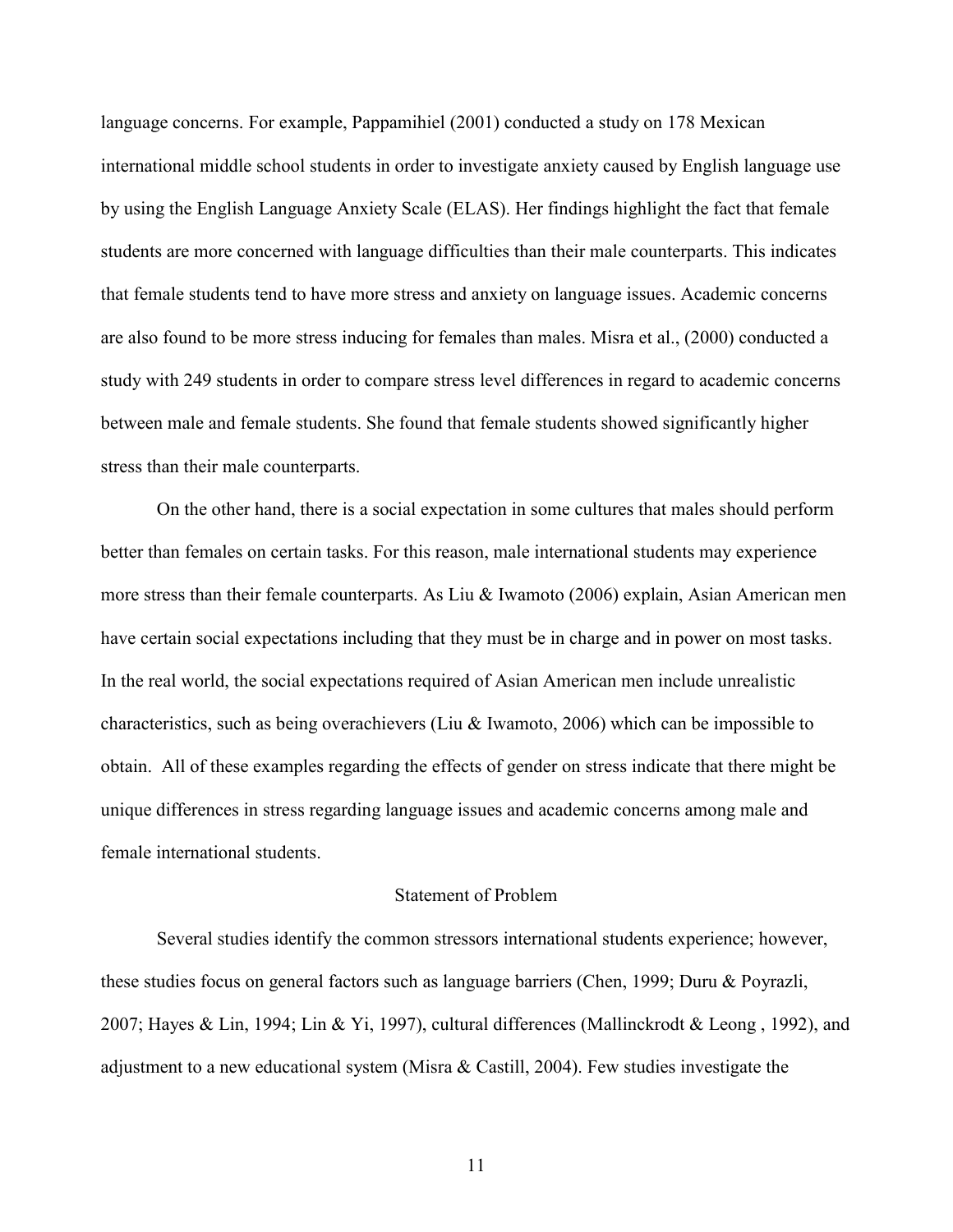particular influence of gender on international students' stress levels and academic-related stress from a gender role theory approach and how these differences in gender affect social support. The studies that do focus on gender present a very general analysis of the problem which warrants deeper explanation of the effects of gender. For this reason, this study investigates the multiple ways in which gender can influence coping strategies and, consequently, stress levels. Further, this study provides a cultural context for gender role expectations that allows for a more complete understanding of the issues of stress affecting international students. Additionally, few studies focus on the effects of social support and its moderation of stress levels based on participants' gender. Consequently, this study aims to investigate the ways that social support may act as a moderating factor for academic stress and how this social support varies in effectiveness based on gender.

#### Significance of Study

International students are the fastest growing population on American college campuses over the last few decades (Lamkin, 2000). According to the *Open Doors Report* (2007), which provides comprehensive information about international students in the United States, enrollment of international students in the United States increased by 3% for a total of 582,984 during the 2006- 2007 academic year. As might be expected, this increase in the international student population calls for educators, counselors and social workers to be more culturally competent in order to help this population (Wan, 2001). Fortunately to help these groups, numerous studies have been done on international students' adjustment and other challenging issues in a new environment to help these specific groups (Wei et al., 2007). However, these studies mainly focus on the psychological aspects of the adjustment process. Consequently, this study explores the social aspects of international students' acculturation process from a person-in-environment perspective in order to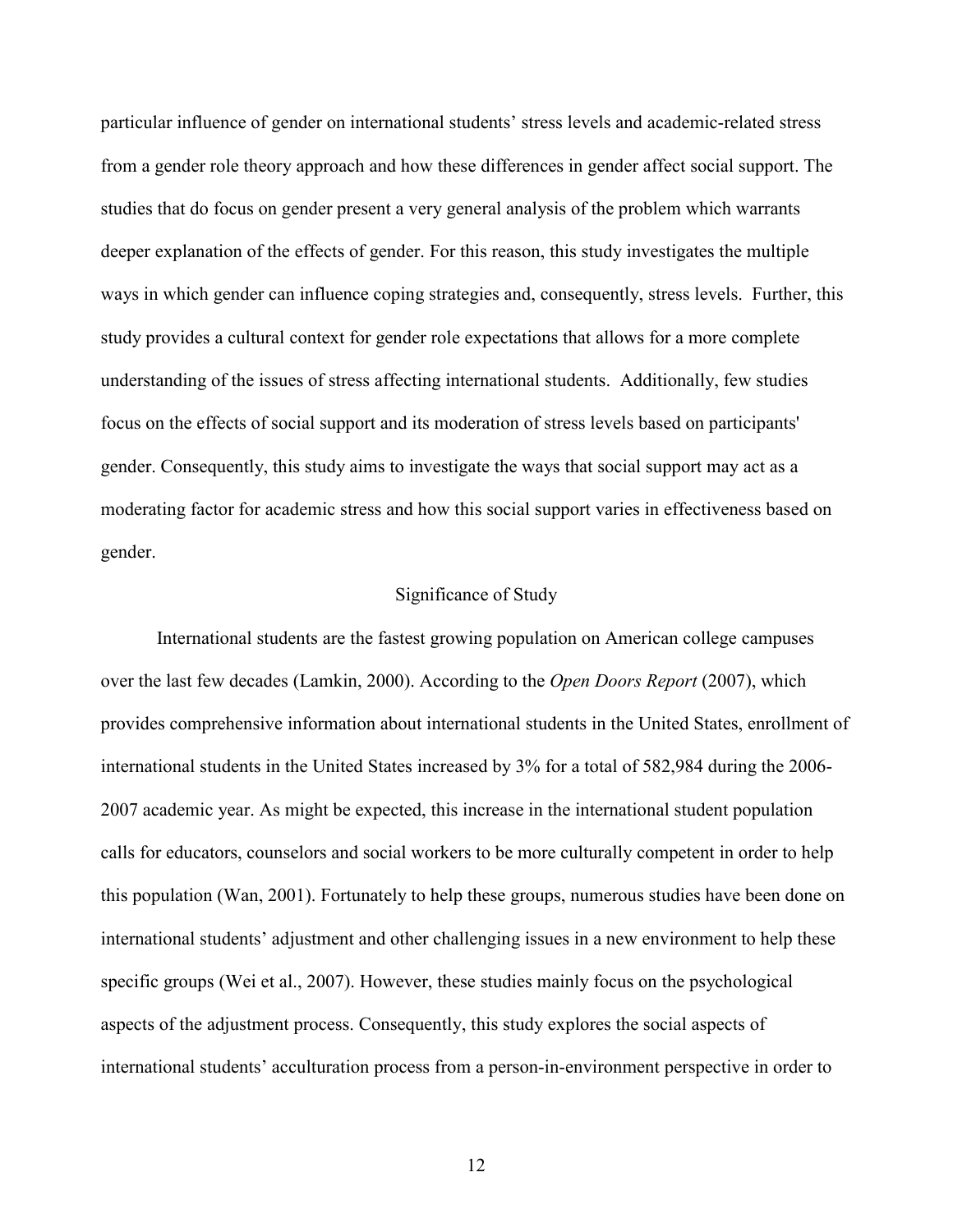highlight and understand the effects of gender and academic concerns on international students' stress levels. Further, this study explores the effects of different social support systems as a moderating factor of academic stress based on gender.

By focusing on gender, this study may help professionals in student affairs to address stressors that may uniquely influence male and female students. In addition, colleges and universities may be able to provide specific programs in order to address and reduce the gendered stressors experienced by international students. With knowledge of the effects of gender role socialization and expectations in international students' countries-of-origin, school counselors may then approach international students with culturally competent knowledge. Understanding the ways in which length of stay can affect stress levels of international students over the course of time allows for helping professionals, including social workers, to develop appropriate and effective plans for long-term stress management to help them succeed in their goals. Additionally, understanding academic concerns for international students helps social workers and educators to address these concerns and provide resources to help alleviate the stress caused by language and academic concerns. By providing information about the effects of social support as a moderating factor of stress, social workers, school counselors, and educational administrators then may provide the right fit of social support-based factors influencing stress such as gender and academic problems. The information found in this study allows helping professionals and school counselors to develop appropriate programs or intervention plans to provide support for international students and guide them while they are staying in the United States. Furthermore, the findings of this study may help colleges and universities to work more effectively with international students and to understand particular stressors and types of social support they need in attempting to deal with general adjustment issues.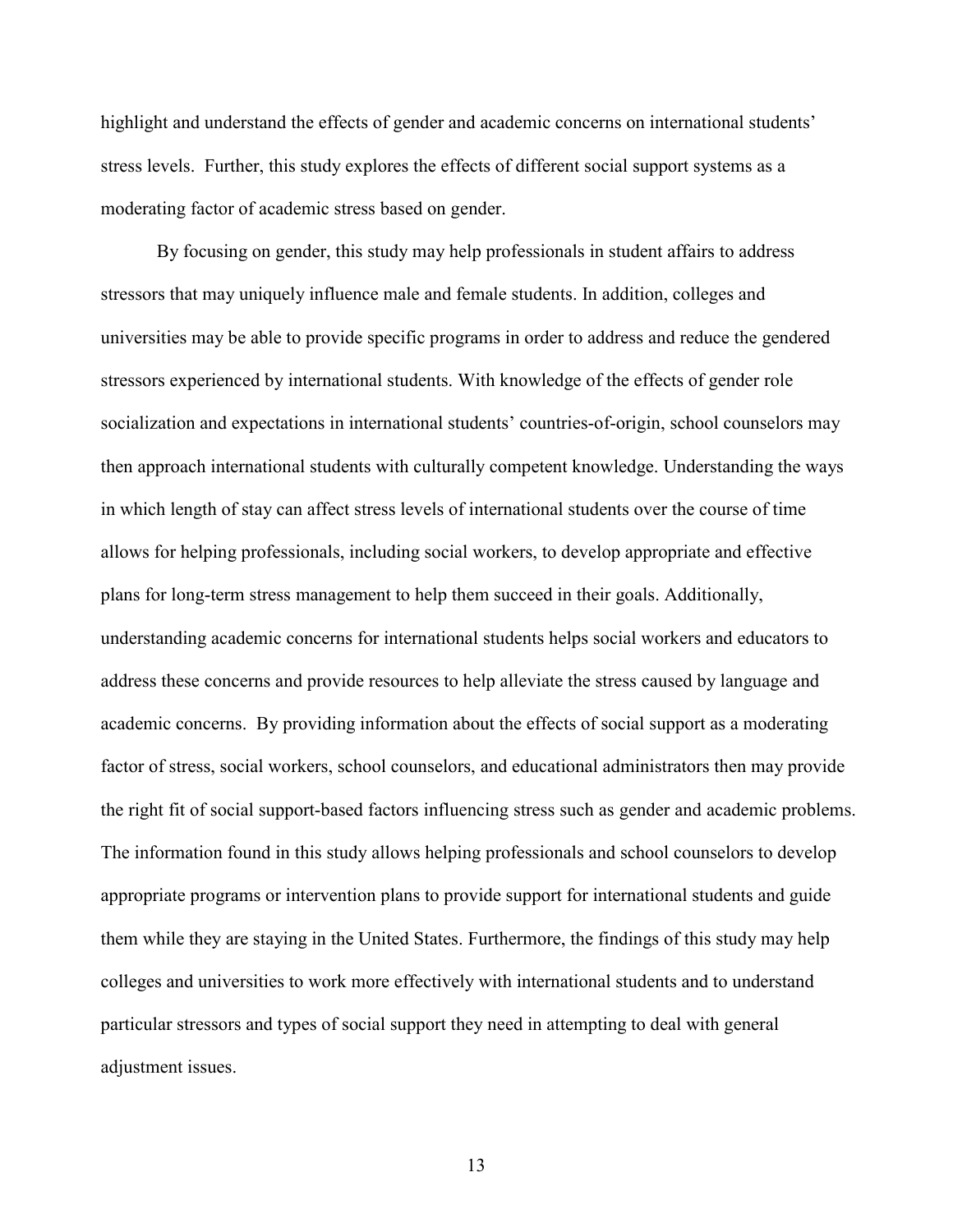#### Research Questions

- 1. Do male and female international students have different levels of stress?
- 2. If there are differences in perceptions of stress between males and females, are there any interactions between gender and the stress factors (language capacity, academic concerns) affecting international students?
- 3. How does the interaction between gender and social support (i.e., the Social Provisions Scale) moderate stress caused by academic concerns?

#### Research Hypotheses

 Based on the transactional model of stress theory and gender role theory within a global context, this study investigates what factors influence stress levels and how those factors interact with gender. In order to examine the proposed research questions of this study, the following hypotheses include:

- *Hypothesis 1*: Gender has a significant influence on stress factors affecting international students. Therefore, female international students will report significantly *higher* stress levels than male international students.
- *Hypothesis 2*: Gender plays an influential role in the interaction between perceived stress of international students and the stress factors most commonly affecting international students.
	- o There is a significant interaction between gender and academic concern.
		- **Female international students who report higher levels of academic concerns** will interact with gender to predict significantly *higher* stress scores.
	- o There is a significant interaction between gender and language concern.
		- **Female international students who report higher levels of language concerns** will interact with gender to predict significantly *higher* stress scores.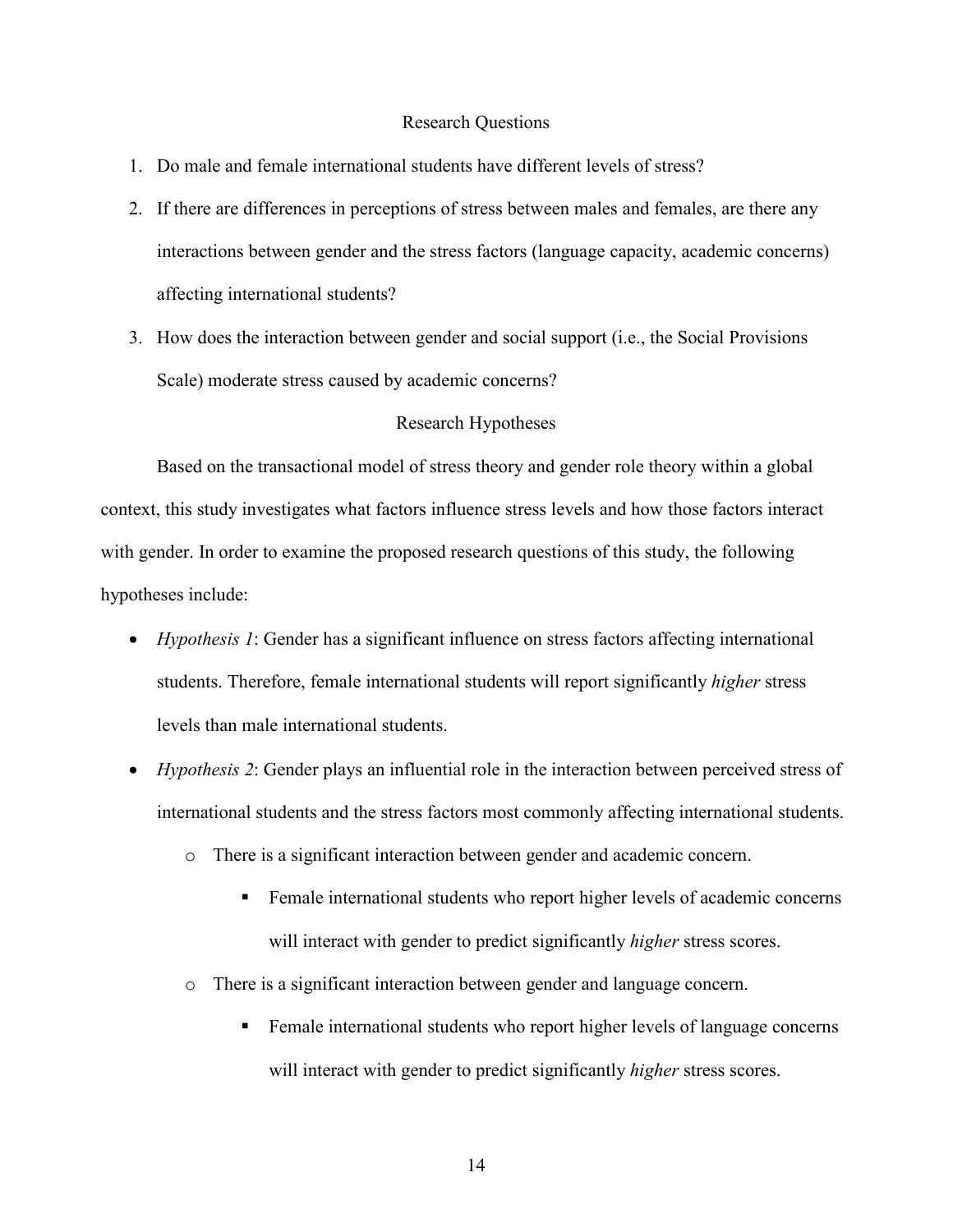- *Hypothesis 3*: Social support, gender, and academic concerns will interact to predict levels of perceived stress for international students.
	- o Male international students who report academic concerns will have *lower* levels of stress moderated by high scores on the Reassurance of Worth Subscale.
	- o Male international students who report academic concerns will have *lower* levels of stress moderated by high scores on the Opportunity for Nurturance Subscale.
	- o Female international students who report academic concerns will have *lower* levels of stress moderated by high scores on the Guidance Subscale.
	- o Female international students who report academic concerns will have *lower* levels of stress moderated by high scores on the Social Integration Subscale.
	- o Female international students who report academic concerns will have *lower* levels of stress moderated by high scores on the Attachment Subscale.
	- o Female international students who report academic concerns will have *lower* levels of stress moderated by high scores on the Reliable Alliance Subscale.

#### Definition of Terms

*Adjustment:* Psychological and emotional effort to maintain normalcy and consistency in the face of changes in one's environment.

*International student*: A student who comes from another country to study in the United States.

*Social Support:* The emotional and physical support received from others. In the context of this study, social support is viewed primarily as a moderator of stress.

*Stress*: Stress is a behavioral, physical, and cognitive outcome occurring when a person perceives an imbalance between a harmful or threatening situation and his/her ability to cope with that situation.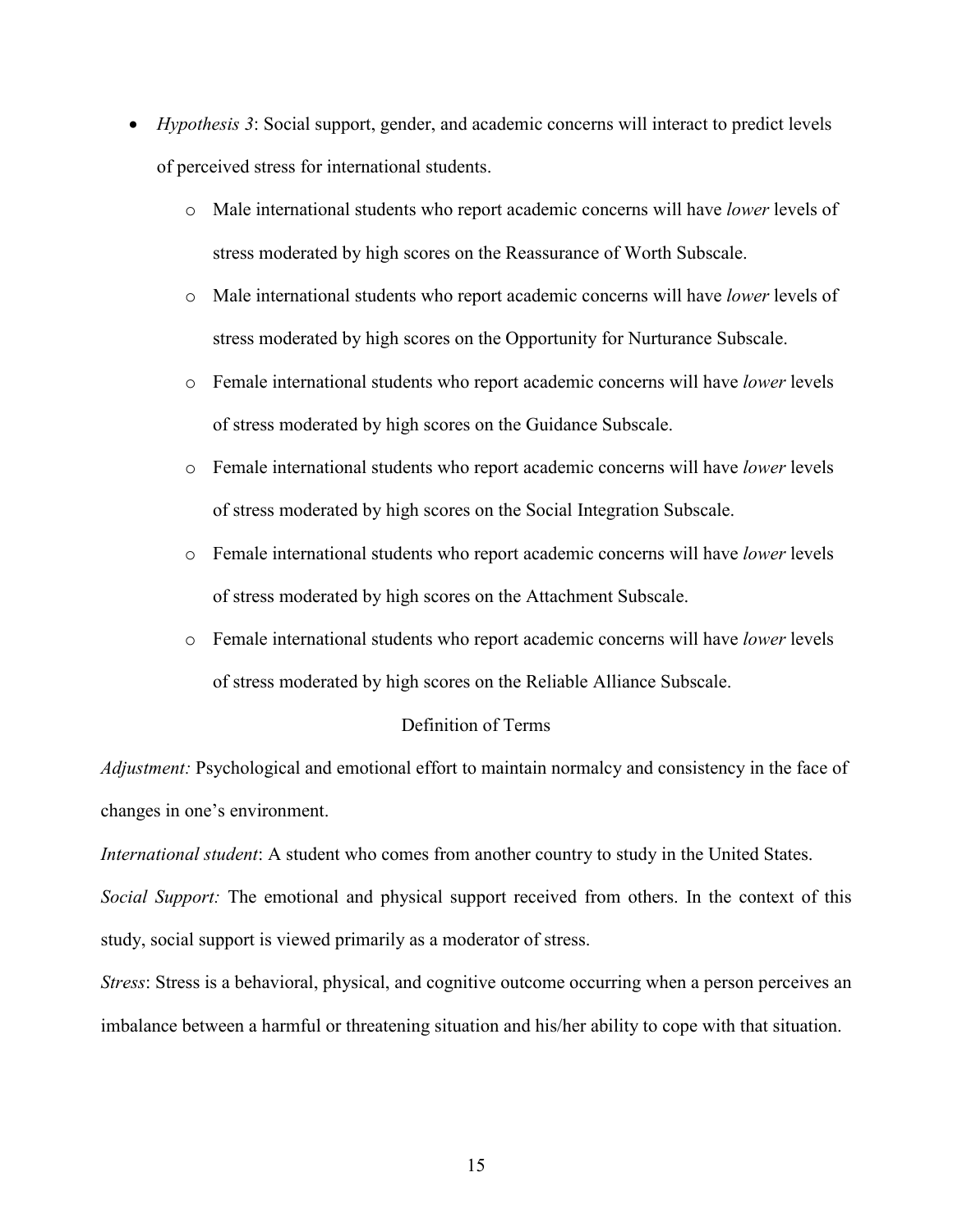*Gender role*: A culturally constructed idea or expectation of how men and women should act, think, and appear in a given situation.

### Summary

 Chapter one focused on general stress factors affecting international students as well as the purpose of this study. Specifically, this chapter highlighted the importance of focusing on gender as a mitigating factor in international students' experiences with stress as well as social provision as a mediating factor of stress. Chapter two includes a literature review of previous research on international students' adjustment issues and introduces a conceptual framework from which to approach these issues.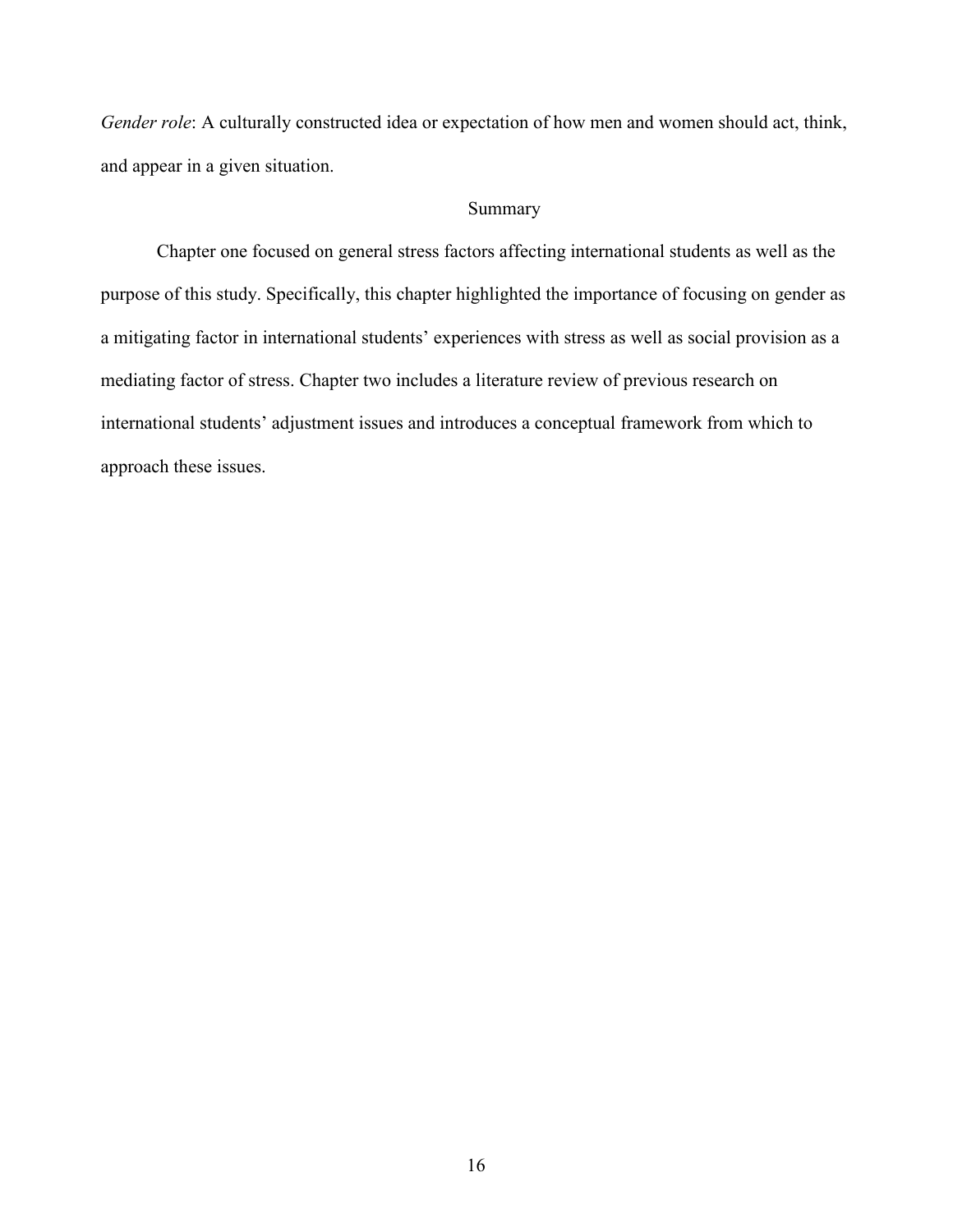#### Chapter II

#### *Literature Review*

 International students living in a new country with a different set of cultural values and norms are, consequently, constantly adapting to their new environment (Mori, 2000). This necessary cultural adjustment is often a major source of stress for international students (Chen, 1999). Several empirical studies identify the factors related to international student stressors; however, few have addressed differences by gender. International students face multiple stressors including language barriers, social isolation and integration, culture shock, and academic concerns. These stressors can be and often are experienced differently by men and women (Hashim, 2003).

 Most students experience stress when they begin their college career and in the case of students attending a university outside of their home country, stressors may intensify resulting in mental health concerns (McCabe, 2005). For example, high levels of stress, common among international students, can increase psychological symptoms such as depression and anxiety (Chen, 1999). Despite the fact that international students tend to experience more adjustment difficulties and psychological stress than the overall student population does in general, mental health services are significantly underused by this population (Nilsson, Berkel, Flores, & Lucas, 2004).

 In order to further investigate these stressors and their outcomes, a review of existing studies on international students' stress (including a transactional stress-based theoretical framework as well as a gender-role based theoretical framework) is necessary. This literature review describes a number of stressors experienced by international students in the United States.

#### Theoretical Framework

Two theoretical frameworks are used for this study. As the main theory to explain international students' stress, the transactional theory provides information about the relationship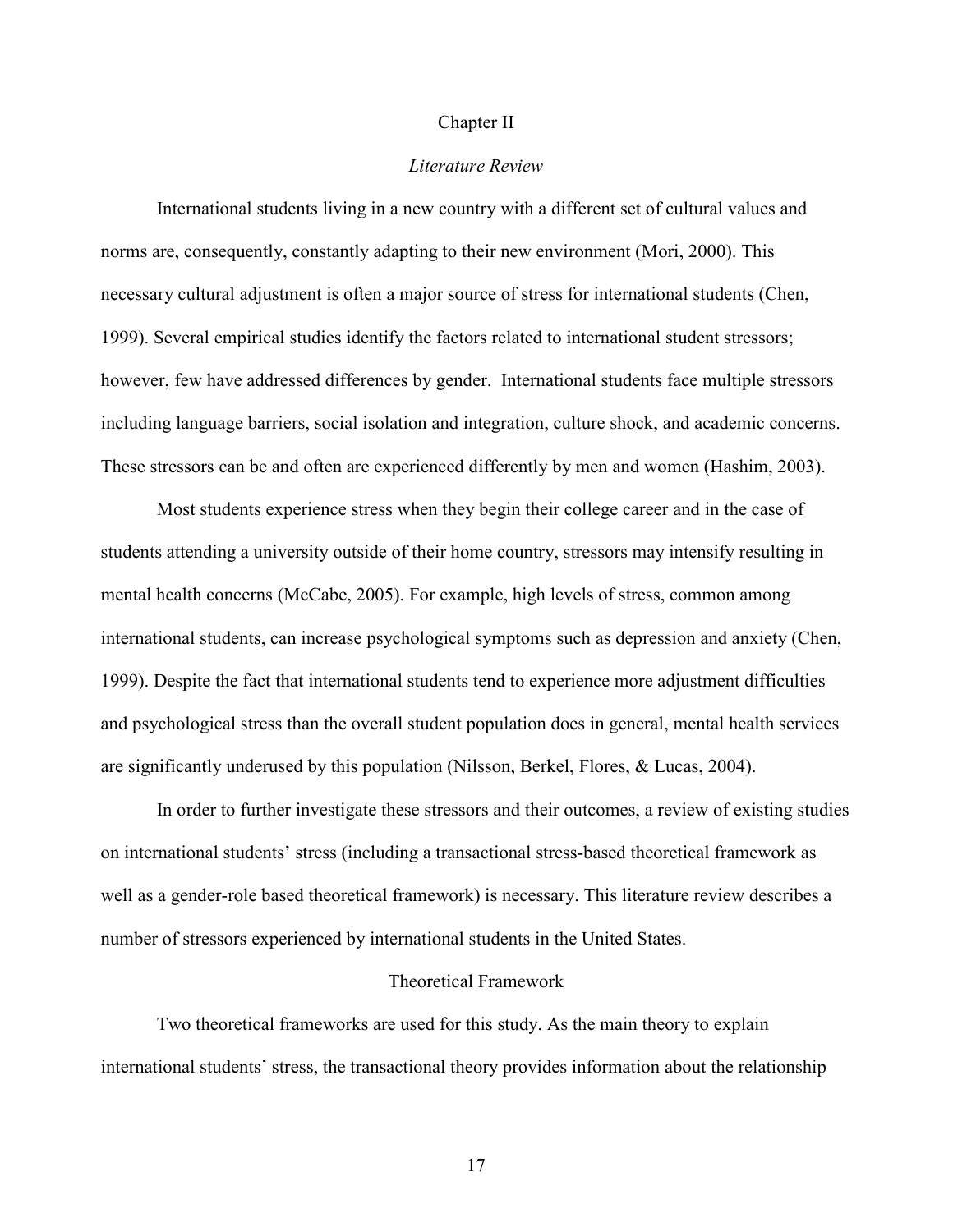between international students and their environment which leads to stress. Gender role theory, as a secondary explanation of the gender differences in international students' stress, explains how gender role expectations might cause different stress levels.

#### *Models of Stress*

The concept of stress is found in many different research fields such as with the biological and social sciences as it can be both helpful and harmful to people. For example, despite the fact that stress appeals to people as a negative concept, stress is not inherently negative (Selye, 1976). According to Selye (1976), stress reactions can also act as internal motivations and, in fact, a healthy amount of stress can help personal growth and development. Stress is defined and used in unique ways by various disciplines which conceive stress as a dependent variable, an independent variable, or an interaction variable. Because of these differences in understandings of stress, it is necessary to approach stress from a range of models. In this section, three models of stress are selected including: the response-based model of stress, the stimulus-based model of stress, and the transactional model of stress.

#### *Response-Based Model of Stress*

 The response-based model of stress, originating from the medical field, defines stress as the way an individual responds to stressors – their response pattern, physical and/or psychological response, or negative affect (Cooper, Dewe, & O'Driscoll, 2001). In essence, the response-based model of stress approaches stress as a dependent variable.

Hans Seyle, one of the researchers to approach stress from a response-based perspective, saw stress as a "non-specific response of the body to any demands made upon it" (Seyle, 1956, p. 27). Seyle viewed stress as an individual's response to environmental demands. In order to explain the response-based model of stress and identify individuals' physiological reactions to stress, he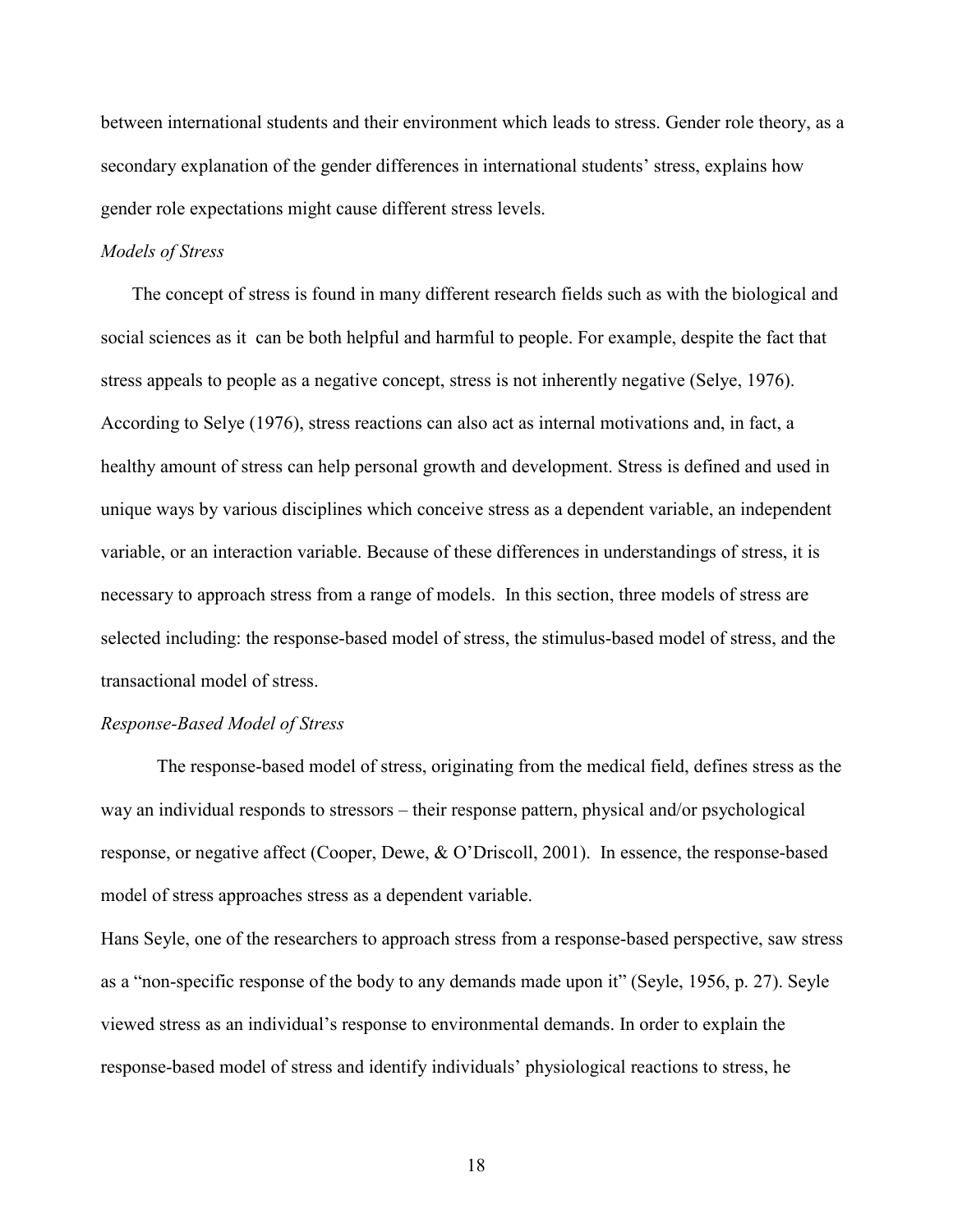developed the General Adaptation Syndrome (GAS) model. The GAS model includes three stages to the process of stress reaction: alarm, resistance, and exhaustion.

In the alarm phase, the body perceives the situation and activates fight-or-flight as a natural response to a potentially threatening situation. In the resistance phase the body tries to protect itself from a threatening situation by attempting to return to a normal state by adapting to the stressor. The exhaustion stage (sometimes resulting in disease or death) is a result of bodily reactions to stress occurring when the individual perceives the environment to be exceeding internal resources (Cooper, Dewe, & O'Driscoll, 2001).

Although many researchers criticize Selye's theory as lacking in-depth conceptions about stress, the GAS model and the response-based model of stress are crucial in developing a broader definition and understanding of stress from the biological perspective (Cox, 1985). Moreover, the work of Selye and others helps to move the field of stress towards a more comprehensive understanding of stress by creating a base-line understanding of our reactions to stress. Although additional research has been conducted since the introduction of Selye's GAS model of stress, it is still very useful in predicting human psychological illness (Cooper, Dewe, & O'Driscoll, 2001) and has undoubtedly made an important and lasting impact on stress research (Stokes & Kite, 1994).

Generally speaking, the response-based model focuses heavily on individuals' responses while paying little attention to the environment or stimulus causing that response (Rout & Rout, 2002). In response to these criticisms, researchers attempted to develop an alternative way to approach stress which, in contrast to the response-based model, focused on identifying stressful situations and/or stimulus as the focus of research (Cooper, Dewe, & O'Driscoll, 2001). This idea was developed into the stimulus-based model of stress.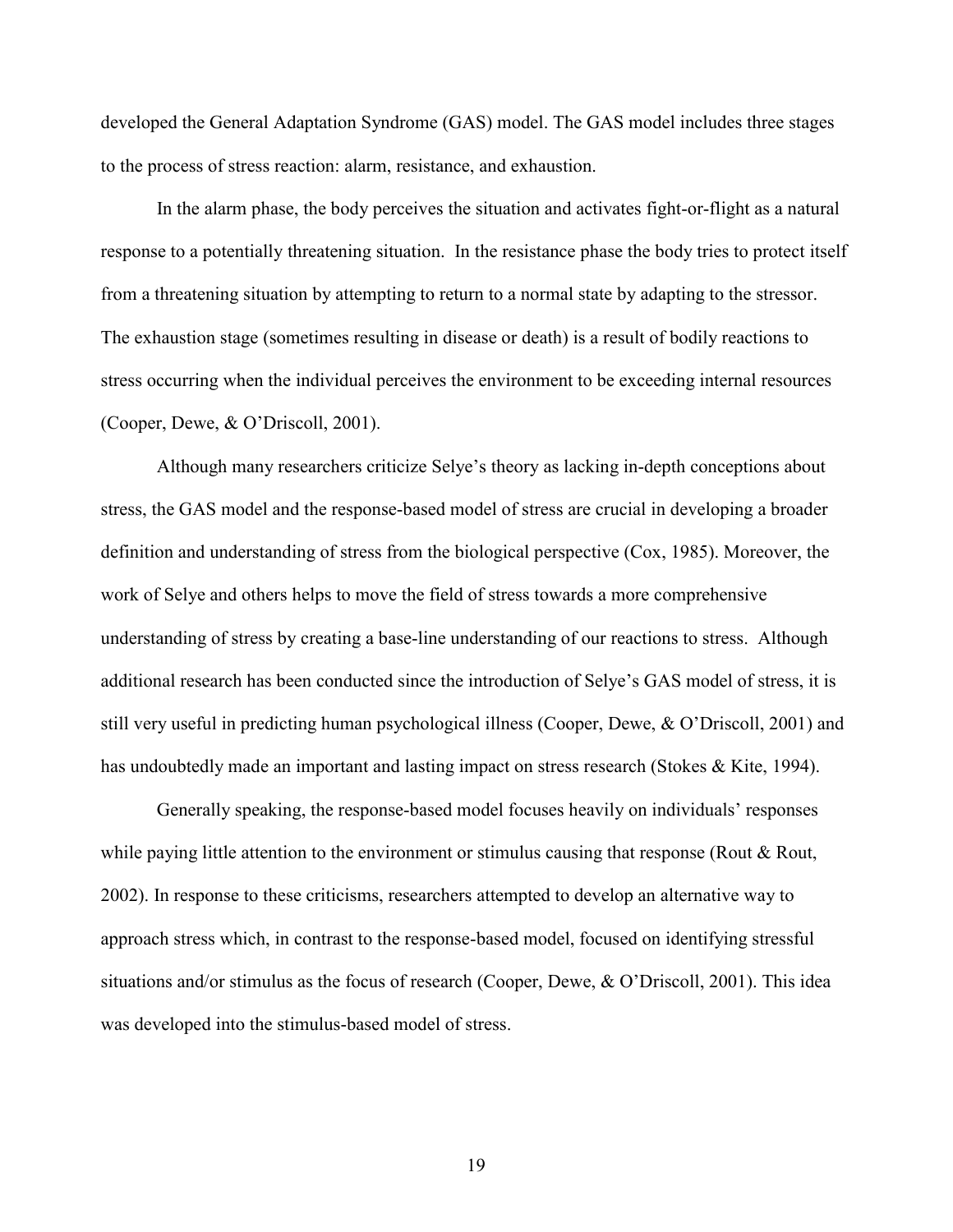#### *Stimulus-based Model of Stress*

 The stimulus-based approach was a primary focus of stress research during the 1970s and early 1980s (Sutton, Baum, & Johnston, 2004). The main purpose of the stimulus-based model of stress was to identify original sources of stress (Goodell, Wolfe, & Rogers, 1986). This model views environmental conditions such as social atmosphere, working environment, and relationships as stimuli.

Cox (1978) referenced Hooke's Law of Elasticity from the field of engineering and used metal as an example to describe this model. According to Hooke's Law of Elasticity, metal shapes can be changed when a heavy weight is put on the metal. The metal returns to its original shape if the material is not very heavy, if the metal can resist the weight, and if the strain on the metal does not exceed its "elastic limit". However, the metal shape is changed and permanent damage occurs when the heavy material stays continually and exceeds the "elastic limit" of the metal.

Based on these examples, Cox tried to explain the relationship between individuals and their environments. Even though stress may affect an individual, permanent damage does not occur until that stressor pushes an individual past his/her ability to tolerate it. This model, consequently, views stress as an independent variable and is interested in finding what causes human stress rather than how individuals' respond (Cox, 1978).

Yet, individuals have different perceptions and reactions to stress even though individuals may face the same situation in their lives (Cooper, Dewe, & O'Driscoll, 2001). For example, a single situation may cause stress in one individual while, at the same time, cause depression or stimulation in other individuals. Even though this approach helps to identify stressors for an individual, it is not the best method to approach due to the model's limitations of not addressing individual differences (Cox, 1978; Sutton, Baum, & Johnston, 2004). Consequently, a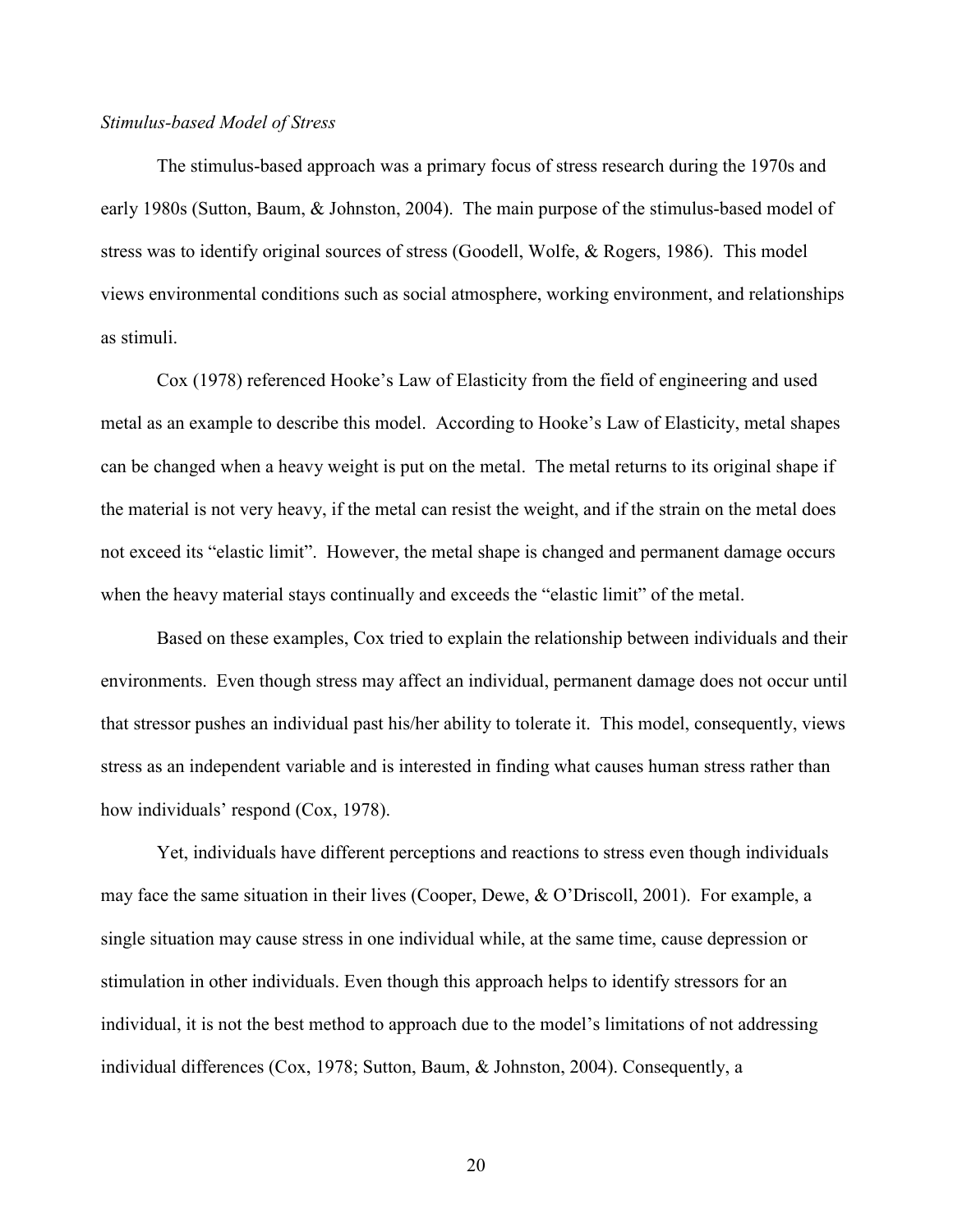comprehensive model of stress is necessary to account for the cognitive and psychological relationship between the individual and his/her environment (Cox, 1978; Cooper, Dewe, & O'Driscoll, 2001).

#### *Transactional Model of Stress*

Contrary to other theories of stress, the transactional model of stress views the relationship between the person and environment as a reciprocal relationship (Lazarus & Folkman, 1998). In their approach to transactional theory, Lazarus  $\&$  Folkman (1984) suggest that stress occurs when individuals are not able to find resources to deal with challenging life events. Stress can also occur when a person perceives an imbalance when there are limited internal resources to respond to higher demands (Miller & McCool, 2003).

Lazarus and Folkman (1984) explain stress as a result of cognitive appraisals of new environmental stressors. When individuals are not able to find enough personal resources to deal with these stressors, they perceive them as harmful, threatening, or challenging. Thus, stress is a behavioral, physical, and cognitive outcome occurring when a person perceives an imbalance between their ability to adjust to the demands of new environments and the limited resources available to them to respond to those demands (Aldwin, 1994; Cohen, Evans, Stokols, & Krantz, 1986; Evans & Cohen, 1987; Lazarus, 1966; Lazarus & Folkman, 1984; Lazarus & Launier, 1978). In other words, the stress level of a situation is dependent on an individual's judgment of that situation (Lazarus, 1966). This judgment process consists of two appraisals. The primary appraisal occurs when an individual identifies a situation as harmful, threatening or challenging (see Figure 1 on pg. 22). The secondary appraisal occurs when an individual assesses their available resources and ability to deal with a given situation (Folkman, 1984).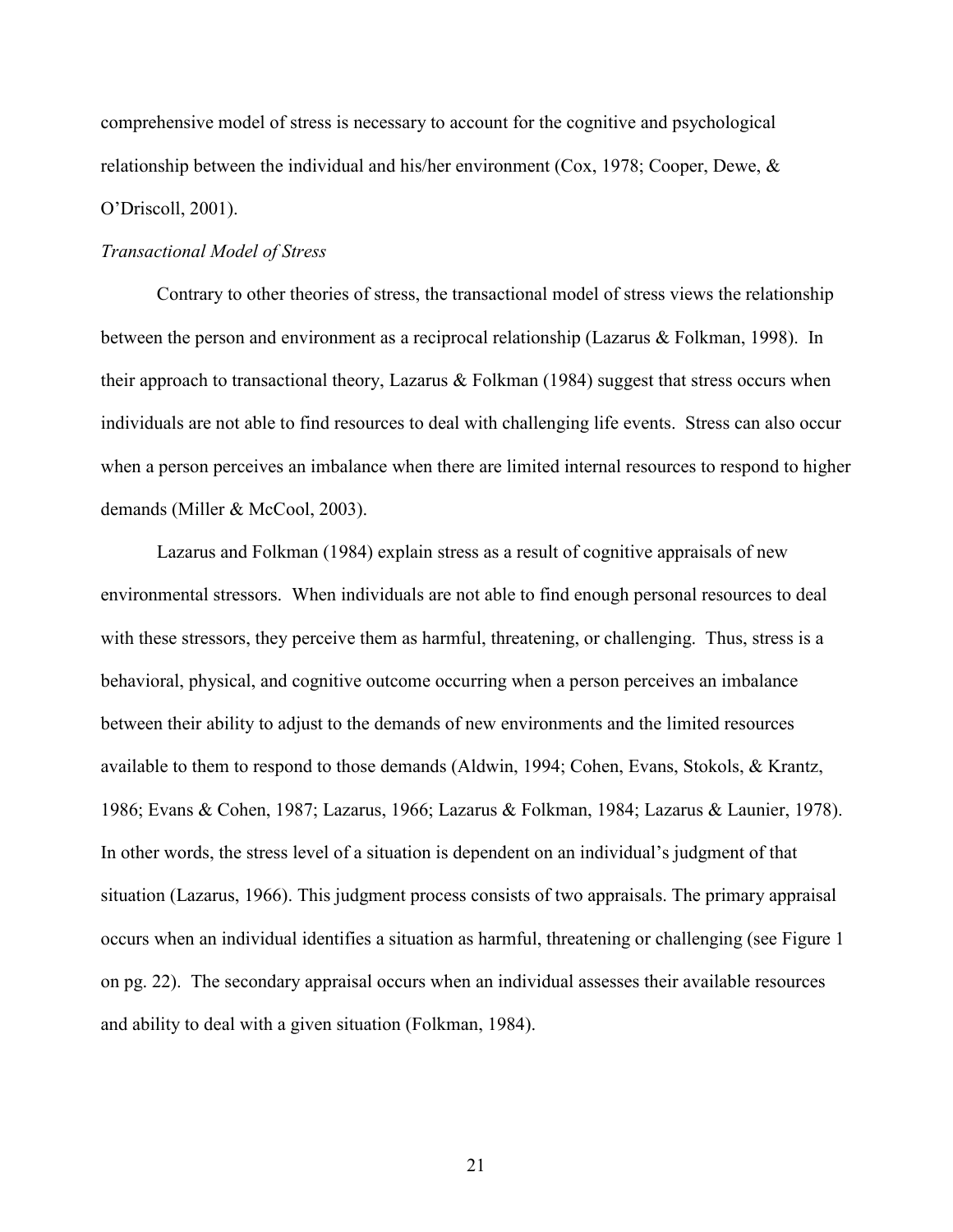

Figure 1. Transactional Model of Stress for International Students



Figure 2. Transactional Model of Stress for International Students with Coping Method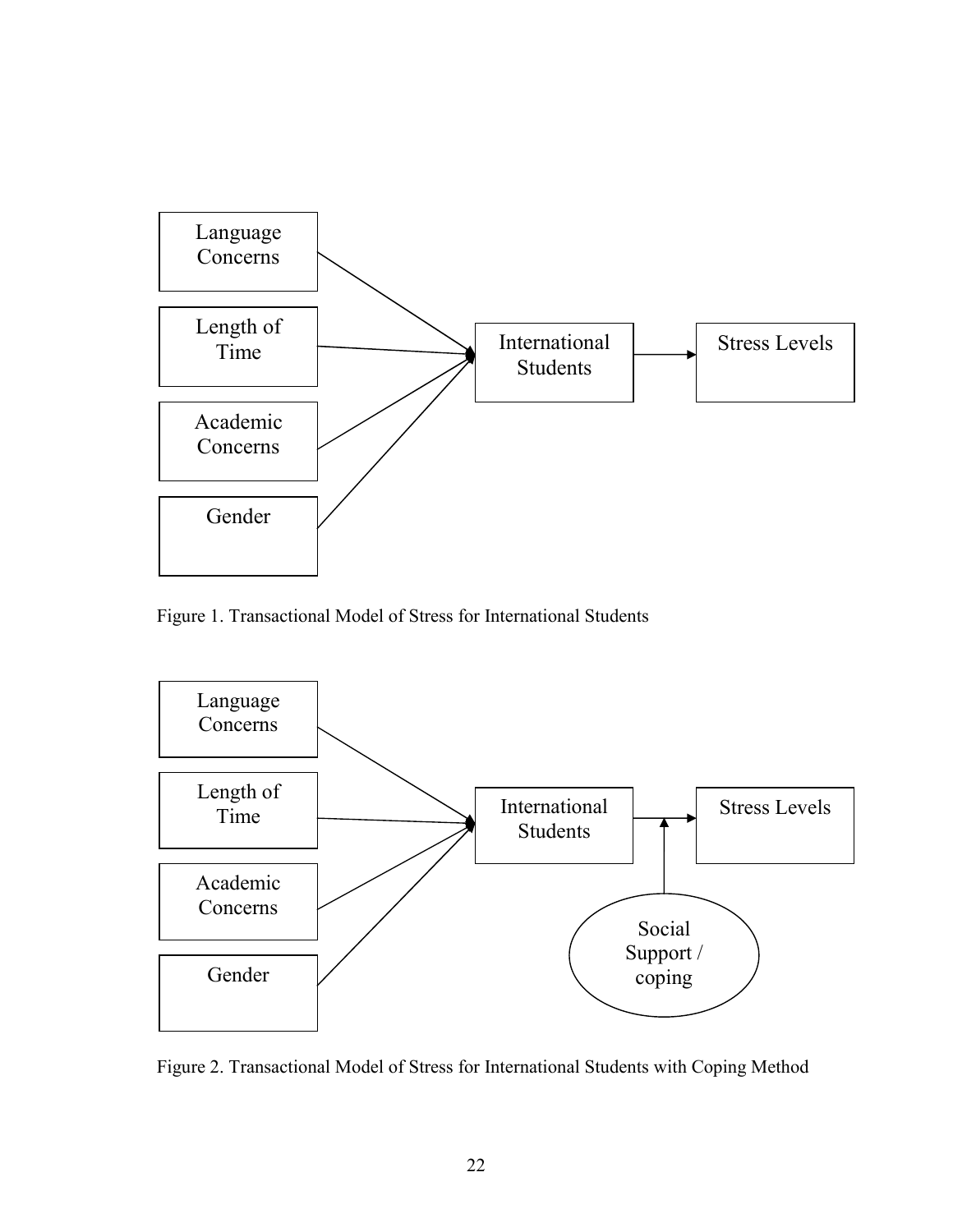Secondary appraisal is an individual's assessment of available coping methods and their effectiveness in a given situation (see Figure 2). Lazarus and Folkman (1984) describe two coping methods: problem-focused coping and emotion-focused coping. Problem-focused coping is applied when an individual perceives their situation as changeable. This coping style involves cognitive and behavioral efforts to fix the problem at hand. Emotion-focused coping is applied when an individual judges their situation as unchangeable. This coping style involves maintaining and regulating internal responses to a particular stressor. In other words, problem-focused coping can be seen as dealing with the *situation* and emotion-focused coping can be seen as dealing with the *self*. Based on a socialization model, gender role expectations and gender stereotypes may influence men and women's responses to stress and the selection of coping method in managing their stress (Crocker  $\&$ Graham, 1995). Lazarus and Folkman (1984) found that males tend to use more problem-focused coping methods whereas females tend to use more emotional-focused coping methods. There are two hypotheses as to why men and women tend to have different stress coping methods. The first includes the socialization hypothesis and suggests that men and women are taught that they should react to stressful situations in different ways based on gender role expectations and sex role stereotypes (Ptacek et al., 1992). For example, females are taught to focus on their emotions and to utilize social support from others in order to deal with stressful situations. However, men are taught to put less weight on their emotional experience and to put more emphasis onto taking outward action to deal with stressful situations (Mainero, 1986; Pearlin & Schooler, 1978; Rosario, Shinn, Morch, & Huckabee, 1988).

Yoo (2001) conducted a quantitative study using a MANOVA analysis with 532 (200 females, 332 males) Korean competitive athletes. Yoo's findings highlight how male participants scored higher on problem-focused coping strategies whereas females scored higher on emotion-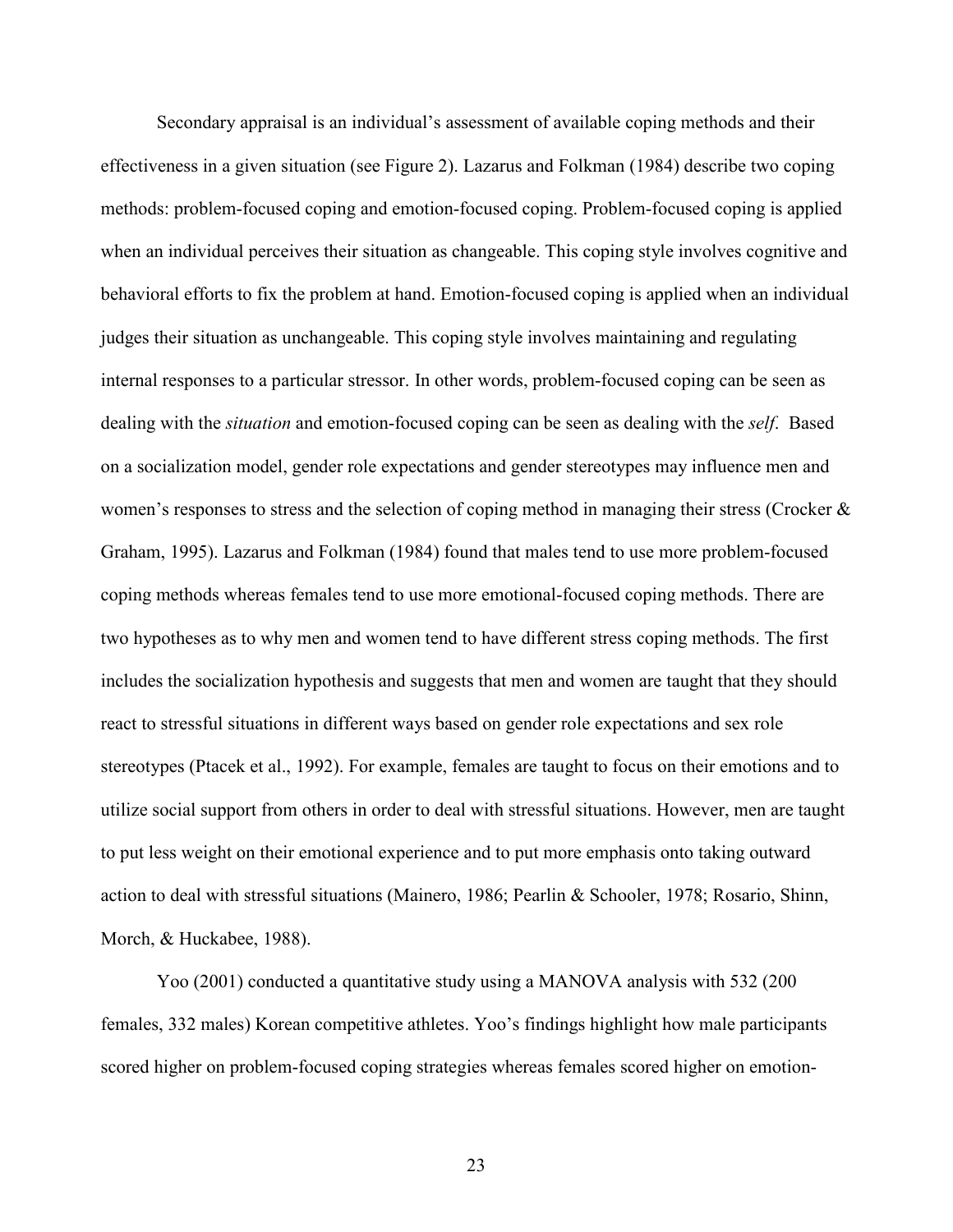focused coping strategies. Yoo explains how the results are consistent with previous literature regarding gender role socialization and coping strategies. This study underscores how men "are perceived as more active, dominant, and willing to take action towards problems, whereas females are perceived as more self-restrained, yielding, and patient with adversity" (Yoo, 2001, p. 301).

 Renk and Creasey (2003) conducted a study with 169 young adults using a two-way ANOVA analysis and found similar results. The participants included 92 females and 77 males and were primarily Caucasian, African American, Asian American. Female participants were significantly more likely to utilize emotion-focused coping strategies than male participants. Renk and Creasey (2003) suggest that males are influenced by their gender role expectations in their reluctance to use emotion-focused coping strategies.

 Compared to the previous studies mentioned, a third study by Dyson and Renk (2006) found that there were very few differences in coping methods used by males and females of different ethnic backgrounds. Dyson and Renk conducted their study on 74 college freshmen using a MANOVA analysis to examine gender differences in coping strategies. The participants in this study included 23 males and 51 females and were primarily of Caucasian, African American, Asian American and Hispanic American decent. They found no significant differences between males and females reported use of problem-focused and emotion-focused coping methods. Dyson and Renk (2006) suggest that the results may be due to changing gender role expectations leading for more similar roles between men and women.

The second hypothesis as to why men and women utilize different coping methods is structural (i.e., situational). According to Lazarus and Folkman (1980) and Billings and Moos (1981), the coping methods used by men and women are based on the stressful situations themselves. The gender aspect comes into play in that men may find themselves in situations that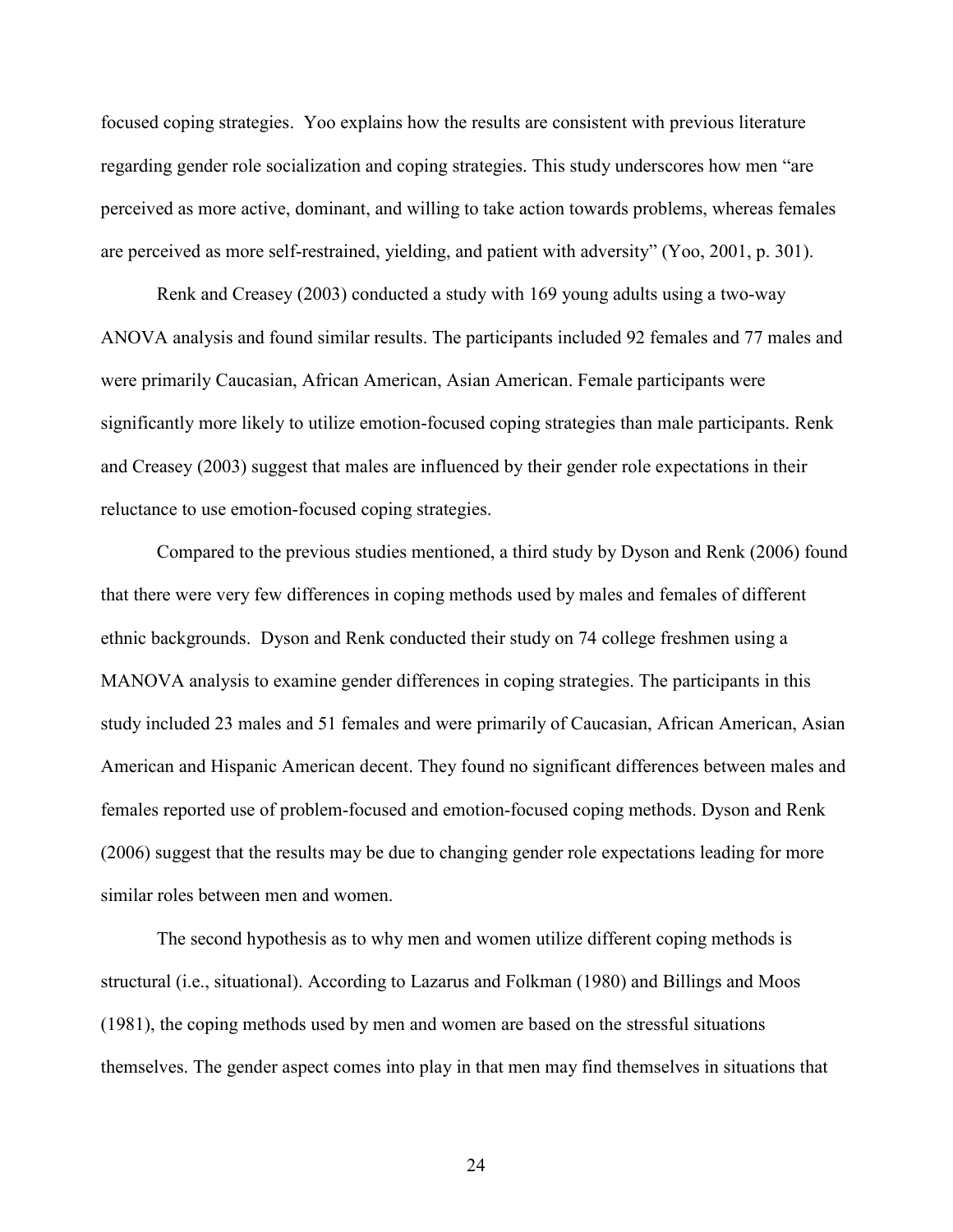call for a problem-focused coping mechanism and women may not (Ptacek et al., 1992). Ptacek et al. (1992) suggests that neither gender role socialization nor the structural factors of a stressful situation happen separate from one another; both are at play in any stressful situation. In other words, various coping methods are not utilized solely because of a gender difference, but also because of the nature of the stressful situation itself (Ptacek, et al., 1992).

Because of the specific and unique situations of international students, it is crucial to understand not only an individual's response to stress or the environment causing that stress, but the reciprocal relationship between an individual and his/her environment. Lazarus and Folkman (1984) describe stress as a constantly changing state and as a complex process including appraisals of stress and coping strategies. Further, because men and women experience stress differently based on gender role expectations, it is important to determine their different coping methods to effectively help international students adjust to a new culture. For these reasons, the transactional model of stress is the best model to explain and analyze the stress and stressors of international students in the United States as well as to provide information to help them manage their stress. This model allows researchers to define individual differences in perceptions of stress and of environmental issues as well as the gender difference in coping methods. The transactional model accounts for the changing state of being an international student. The transactional model of stress also helps to define the relationship between international students and their new environment and the creation of stress within this context. For example, this model gives insight as to how international students change their perception of stressors based on their length of stay in the United States.

From the perspective of the transactional model of stress, there are several tangible stressors that affect international students on a regular basis. Stress factors commonly affecting international students include: length of stay, language/academic concerns, country-of-origin, cultural and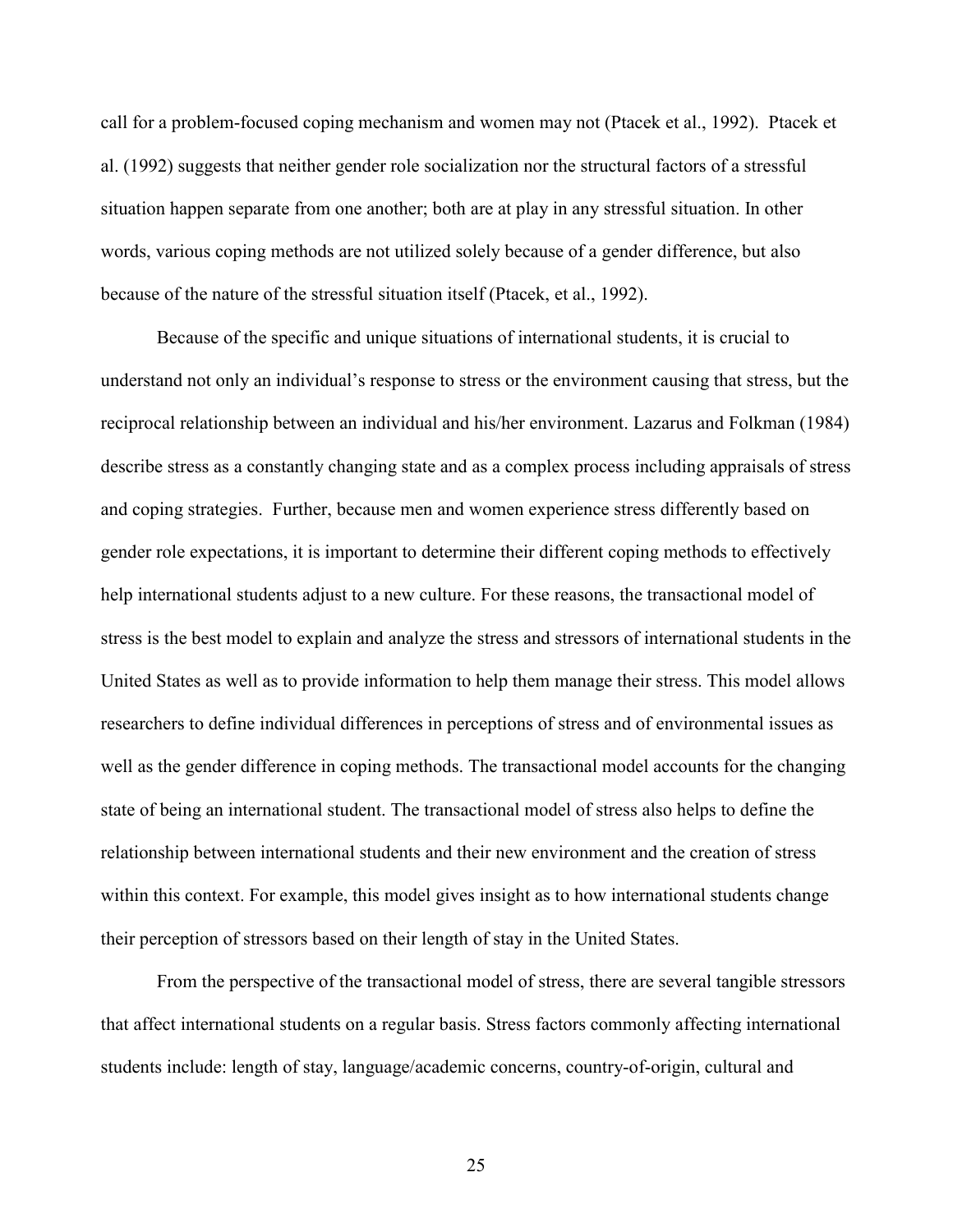educational differences. When international students go to a new country, they often perceive the environment to be threatening, harmful, and/or challenging (Chen, 1999). Further, they may experience language concerns that can translate into difficulties in the classroom, daily life, and social interactions (Chen, 1999;Yeh & Inose, 2003 ). International students may perceive their new environments and experiences differently depending on their country-of-origin and may have difficulties acculturating to the United States depending on the similarities between their home culture and the new one (Bonazzo & Wong, 2007). Analyzing and discussing these stressors through the vantage point of the transactional model of stress helps researchers to determine exactly what stressors are, how they come about, and how international students can cope with these particular stressors.

## Theory of Gender Roles

To further explain the gender differences in stress levels and perceptions of different types of social support, gender role theory is used to provide in-depth information regarding male and female international students' experiences with stress.

## *Gender Role Theory*

 Gender role theory may explain how men and women perceive their stress differently. Gender roles are shared cultural expectations that are applied to individuals based entirely on their perceived gender. Gender, which is a socially constructed understanding of masculinity and femininity, is distinguished from sex, which is a biological trait (Tresemer, 1975). According to gender role theory, through the process of socialization, individuals learn different behaviors, attitudes, and values for men and women. Families, schools, and peer groups teach individuals ways of interacting based on gender role expectations (Gustafson, 1998). Gender role theory suggests that individuals internalize these culturally constructed gender roles due to social pressures to conform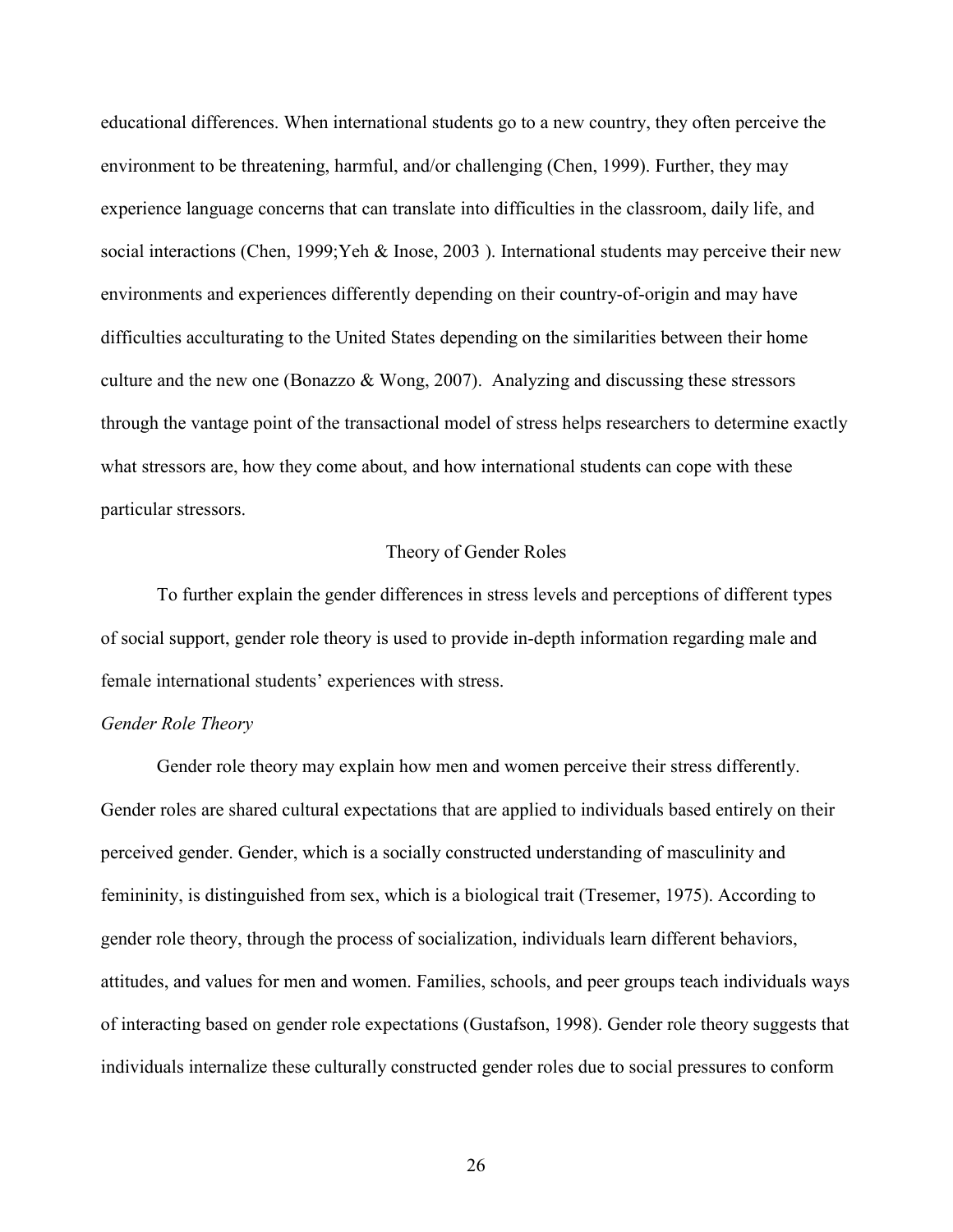to a gender role schema consistent with the gender presentation (Kidder, 2002). This theory goes on to suggest that people tend to and are expected to fulfill these gender role expectations within society (Eagly, Karau, & Makhijani, 1995). These socially constructed ideas and behaviors create a gender role schema which men and women are expected to follow.

 Gender role theory describes traditional assumptions about gender roles and expected behaviors for men and women in their given social context. Gender role theory explains that women are expected to be emotionally expressive, in tune with their own and others' feelings, have changing emotional states (Shihadeh, 1991), and be dependent, nurturing, kind, and submissive (Worrell & Remer, 1992). This tendency to be more emotionally intense can be attributed to the prescribed gender role expectations (Grossman & Wood, 1993). Men, on the other hand, are described as being aggressive, action-oriented, and ambitious (Kidder, 2002). Men and women tend to play different roles in domestic and work forces. Men are expected to be a main provider for the family, whereas women are expected to act as the caregiver for the family (Foely, Kidder, & Powell, 2002; Eagly, 1987).

 Helgeson (1994) explains that women care and provide beneficial social support for others. At the same time, because of this gender role expectation, women can experience increased stress as a result of providing support for others before themselves. Ahnlund and Frodi (1996) examined gender and depression among people in the Swedish health care system. They found that men experience depression when their ego and/or self-esteem are threatened. On the other hand, women experience depression when their social support network is threatened (Ahnlund  $&$  Frod, 1996). Whitely (1984) explains that women feel extreme stress often resulting in depression due to issues of social isolation. Ogle, Maier-Katkin, and Bernac (1995) found that men externalize their depression as anger whereas women may internalize and process their depression as guilt and hurt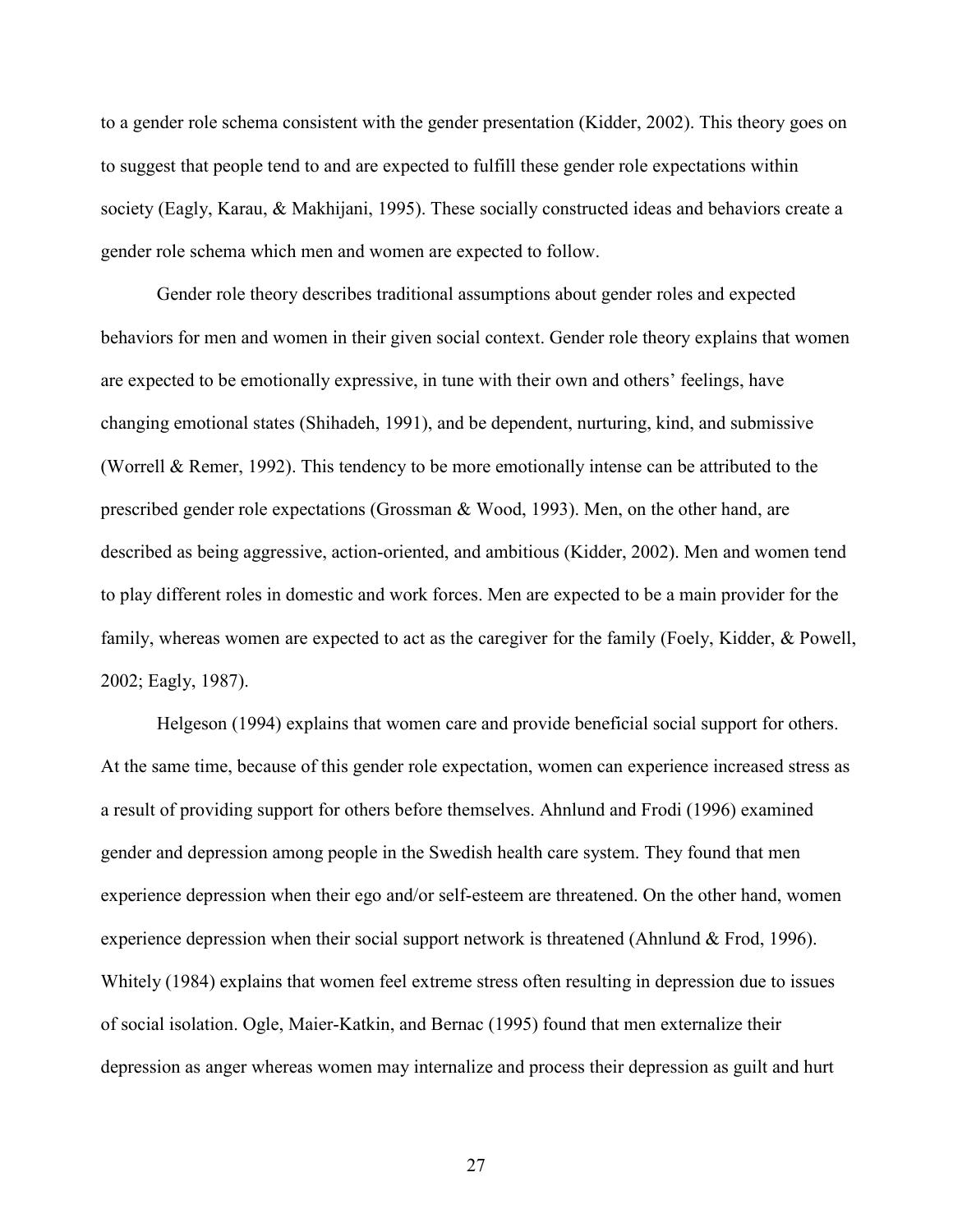(Ogle, Maier-Katkin, & Bernarc 1995). Further, women who perform traditional gender roles may experience depression and anxiety (Ogle, Maier-Katkin, & Bernarc 1995) due to their focus on others and the tendency to take on others' stress (Helgeson 1994).

 This theory provides a framework for understanding gender differences in stress levels among international students. For example, Ngo & Tsang (1998) explain that men and women can have varying responses to and perceptions of the same situation (Ragins, Townsend, & Mattis, 1988). Harris (2004) suggests that women seem to have more difficulties adjusting to a new working environment. There are a myriad of ways that gender can affect individuals' experiences and, thus, gender role theory is useful in explaining how male and female international students' social roles and behaviors might affect or cause increased stress levels.

 According to the aforementioned literature, men and women perceive and are perceived by the world differently. Women tend to seek more outside help and to be more socially oriented in their relationships and coping methods (Hasim, 2003). International students have their own culturally defined perception of gender roles and expectations which may be different than those of their host country. Because of the effects that these gender roles and expectations may have on an individual's experiences within the world, gender is viewed as a potential stressor for international students. Further, an individual's stress in relation to loss of social support as well as the types of social support that are effective with an individual may be highly influenced by gender role expectations. For these reasons, it is important to view these stressors through the lens of gender role theory because males and females have different perceptions of stress (Berry, 1997); analyzing these stressors through gender role theory helps researchers to understand how cultural gender role expectations affect international students' thoughts, perceptions, and relationships with others.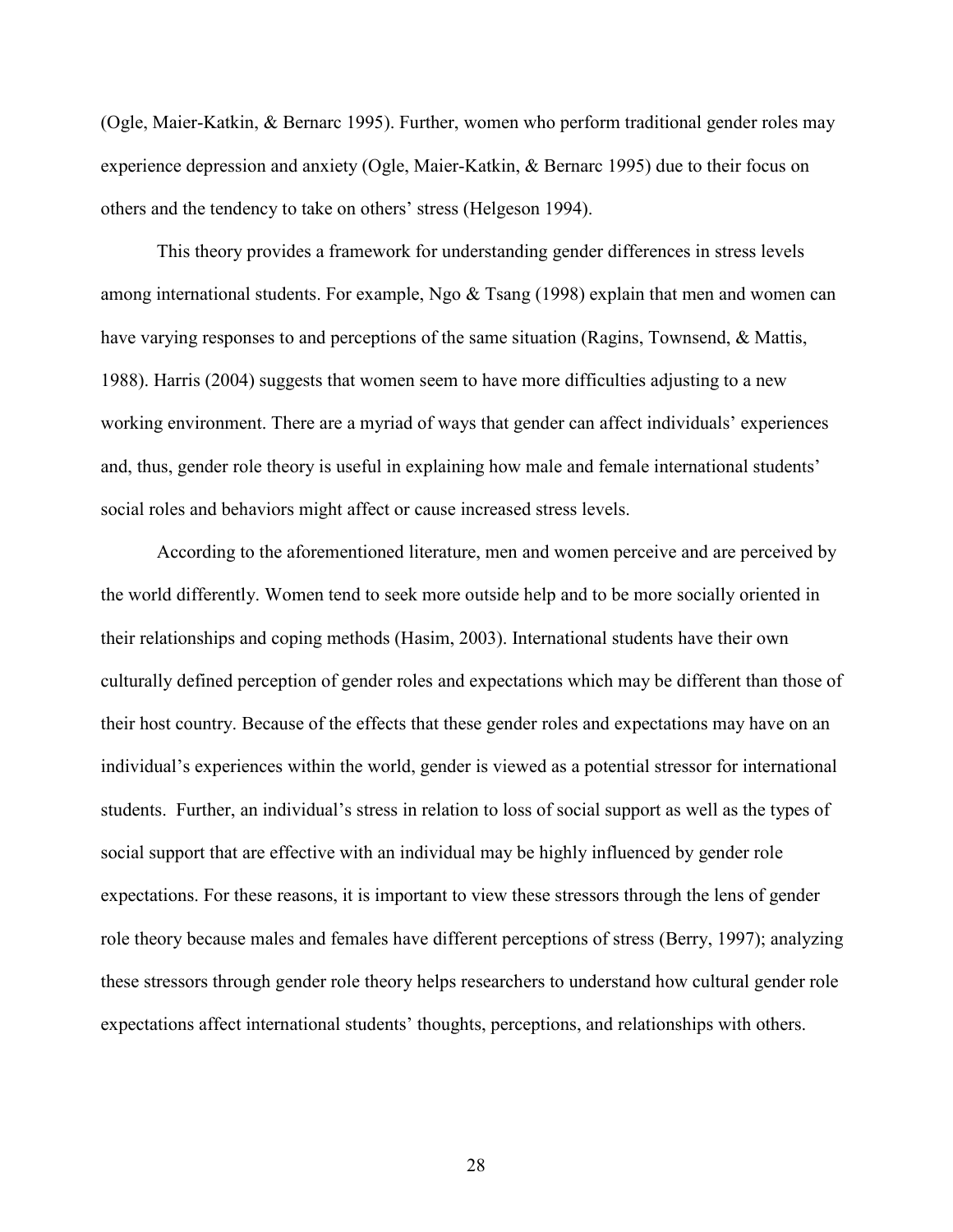As a socially constructed element of identity, it is important to analyze the differences regarding gender role expectations among the country-of-origin represented in this study sample. Providing gender role theory in a global context helps to develop a deeper understanding of the unique cultural bases for gender role expectations that may influence stress levels for male and female international students staying in the United States as well as their perceptions of the social support they might need based on gender (see Figures 3 and 4 on pg. 29).



Figure 3. Influence of Gender Role Theory on Stress



Figure 4. Influence of Gender Role Theory on Stress (with Coping Method)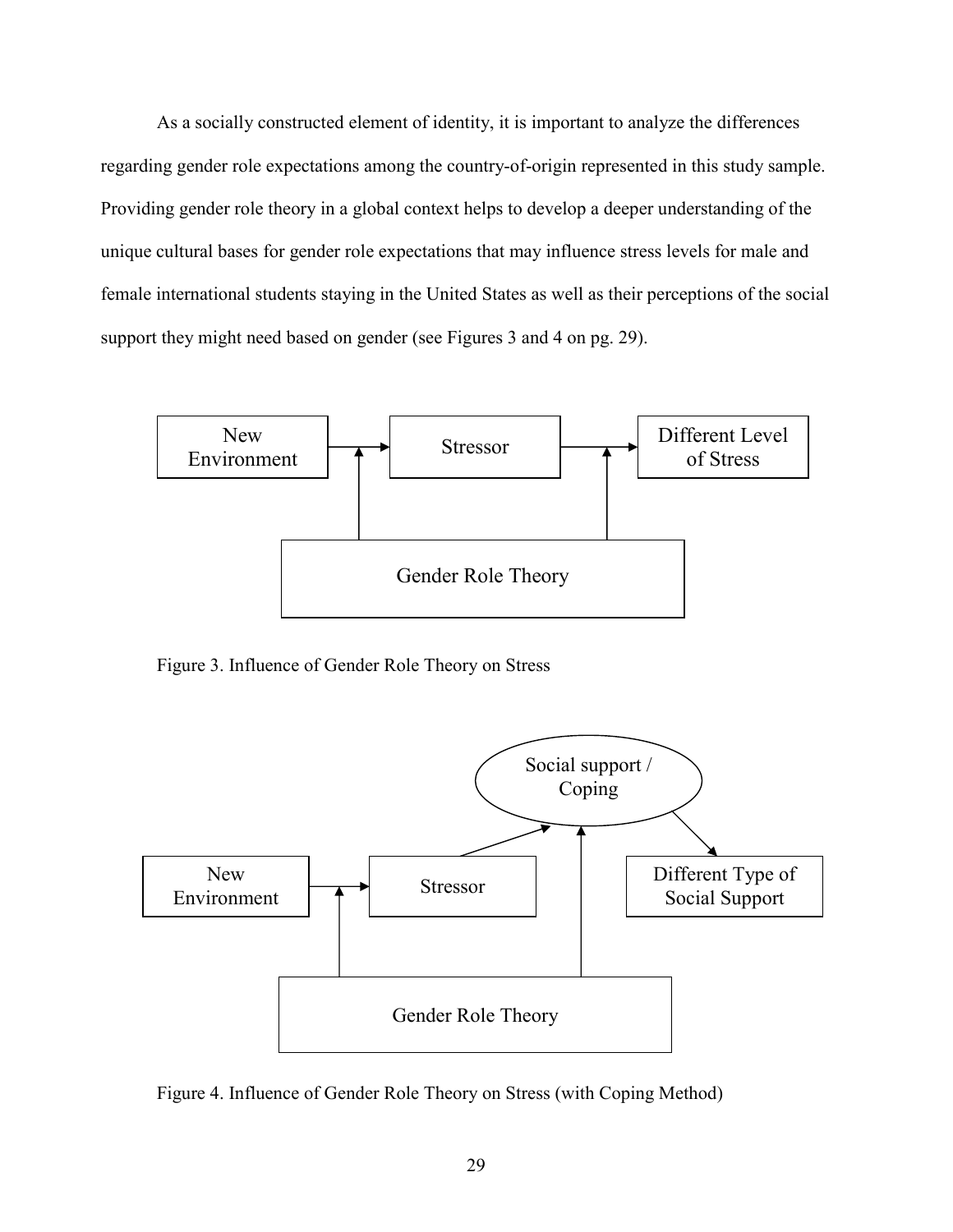#### Gender Role Expectations in a Global Context

 Socialization plays a large role in shaping individuals' identities, especially in terms of gender role development and expectations. This process of socialization regulates behaviors of societal members and maintains power differentials between men and women (Tang & Tang, 2001). Gender role expectations are created within the context of particular cultures (Honig, 1990). For this reason, it is important to investigate the different gender role expectations found in an array of societies in order to explain the possible influence of gender on international students' stress levels. *Recurring Theme of Patriarchy* 

 Patriarchy is a recurring theme found in many countries around the globe. Certainly there are exceptions in which there is equal power or matriarchal power divisions, but by and large countries have a strong history of patriarchal rule and are currently influenced by that historical power differential (Moghdam, 2004). Patriarchy is defined by Moghadam (2004) as a familial and societal system in which males are heads of household and have authority over everyone else in terms of property, residence, and lineage. The overall effect of patriarchy is that society, generally, is male-centered with males making many of the decisions and experiencing many of the benefits and opportunities available within that culture.

The "belt of classic patriarchy" found in North Africa, the Middle East, and South and East Asia (Caldwell, 1982; Kandiyoti, 1988) encourages males to be dominant and limits the opportunities for females to be fully integrated into activities outside the home. However, variations of patriarchy not necessarily termed "classic" are found in many societies around the world. For example, in Western European countries, a historical shift from pre-capitalist to industrialist society has led to greater movement towards equality between males and females with women experiencing more rights and opportunities than in other places (Man, 1986). Although Western European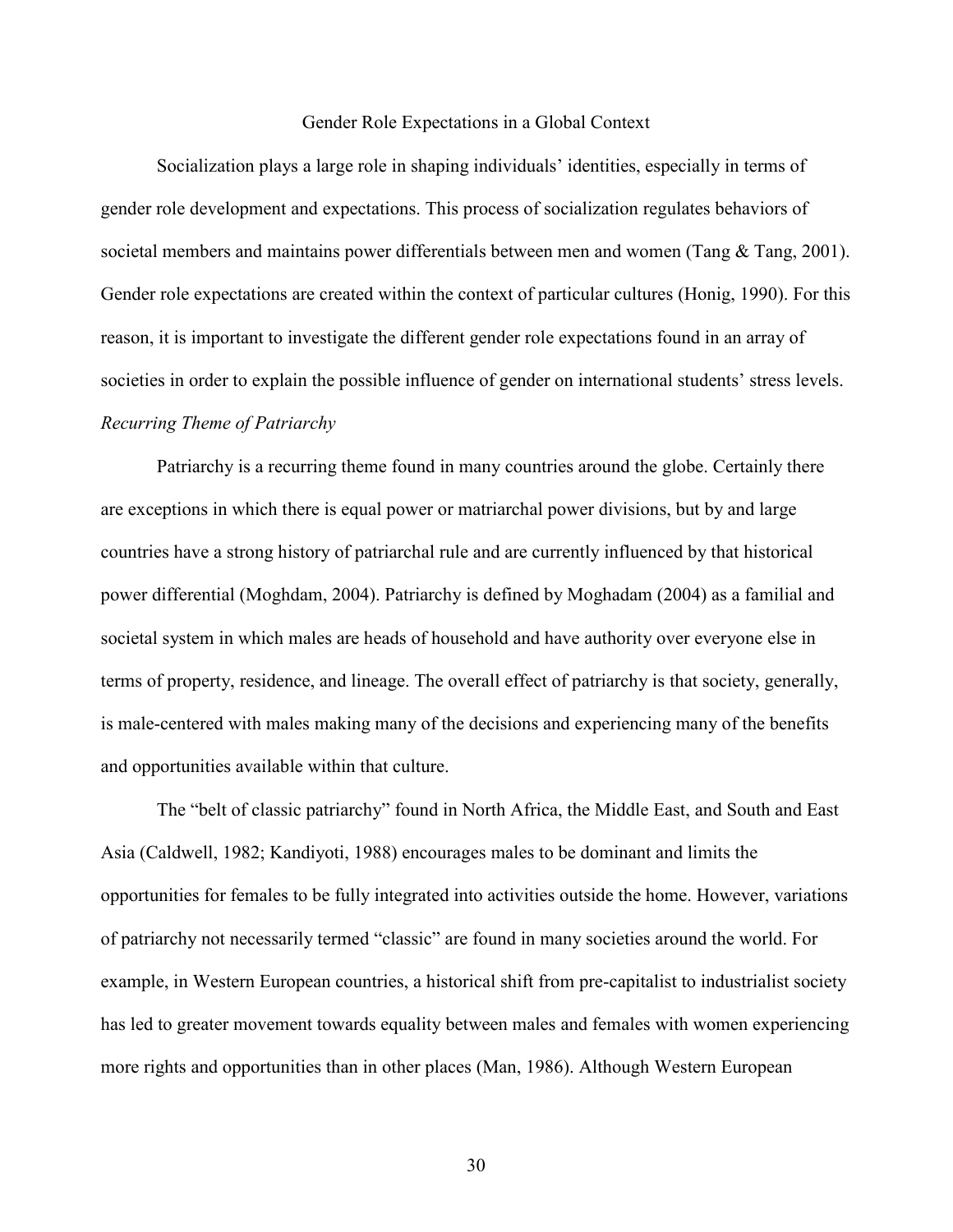countries still find their roots in patriarchal systems and, to some degree, still experience patriarchy within their culture today, patriarchy in Western Europe is different than that found in the "belt of classic patriarchy" (Moghadam, 2004).

## *Gender Role Expectations in Africa*

 Patriarchal culture is found in many African societies (as cited by Ibeanu, 2001) allowing males to have more power than females. Traditional gender role expectations call for males to be breadwinners and for females to be providers of all family needs. For example, Martineau (1997) describes the ways in which some parts of South African society limit females opportunities for education through the use of cultural norms and gender role expectations. In many African societies, parents' expectations of daughters are quite different than their expectations of their sons. Pells (1970) describes how daughters are often taught only domestic duties while sons are taught a trade. The reason behind this is that educating a daughter is seen as worthless as she will eventually be married off, given another name, and another family will receive the benefits of her education. On the other hand, educating a son will pay off as he will carry on the family name and take care of his family. For this reason, investing in the education of a daughter is not a worthwhile investment. *Gender Role Expectations in Asia* 

 Many traditional gender role expectations in Asian countries are based on the principles of Confucianism (Keum, 2003; Kim, 1998). For example, Korean women are expected to be obedient to their parents before marriage and their husband after they are married (Kim, 1998). As a result, Korean women are expected to follow culturally constructed gender roles throughout their lives. Korean women are expected to be self-sacrificing, discrete, soft-spoken, and submissive. They are especially discouraged from expressing strong emotions and from insisting that their needs are a priority (Kim, 1998). Compared to Korean women, Korean men are expected to be breadwinners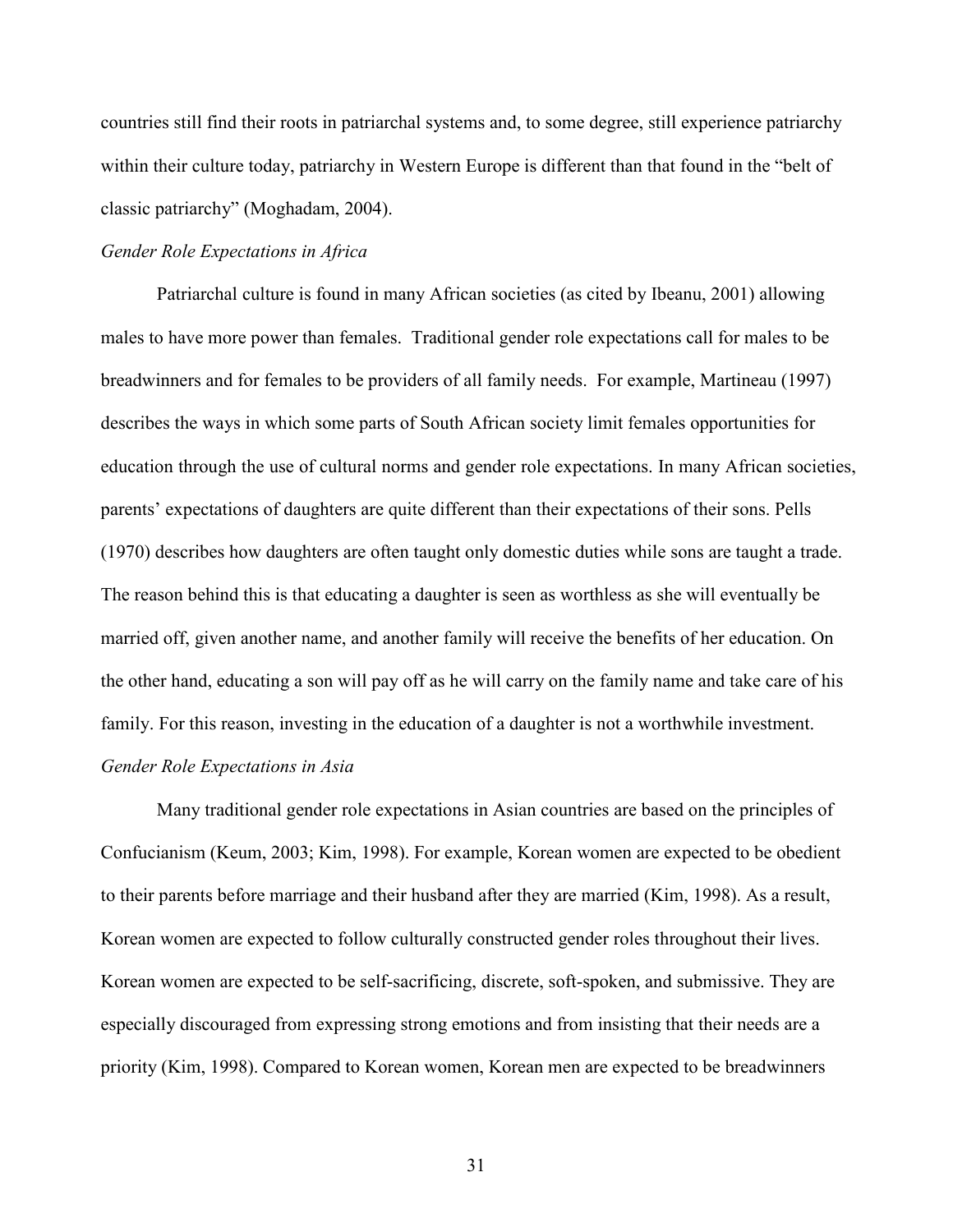and decision-makers for all major events in the family which allows men to have more freedom and opportunity to make something of their lives in the larger society (Park & Bernstein, 2008).

 Similar to Korean culture, women in China are expected to be nurturing, passive, and traditionally feminine (Tang  $\&$  Tang, 2001). However, in addition to these traits which Chinese women share with Korean women, Chinese women are also asked to balance diverse traits and behaviors. Bepko and Krestan (1990) explain that Chinese women are expected to be "both competitive and nurturing, compliant and assertive, and to appear in control without any signs of vulnerability, while still demonstrating the traditionally feminine trait of emotionality" (p. 182). As an example of this divided gender role schema, Chinese women who achieve success experience two different societal reactions to that stress. The first reaction views these women as "achievement-oriented, rational, decisive, and competent". The other reaction views these women as "selfish, aggressive, and lacking in nurturance" (p. 182). This double-sided reaction to Chinese women's success leads to a lack of social participation or movement towards their career goals due to the possibility of a harmful, guilt-inducing reaction to their success.

#### *Gender Role Expectations in Europe*

Gender role expectations in Europe are similar to those found in many Western countries, such as the United States. However, even within Europe, there is a significant amount of variation in the way that individuals from different countries perceive gender stereotypes and expectations as well as men and women's experiences within those countries. For example, in countries like Germany and around central Europe, which are more conservative welfare states, the traditional system of males as breadwinners and females as caretakers persists (Duncan, 1994). In other countries, such as Britain, a neo-liberal state regime approach is found. In these instances, the state offers women the "choice" of working or motherhood, but then provides no support in the form of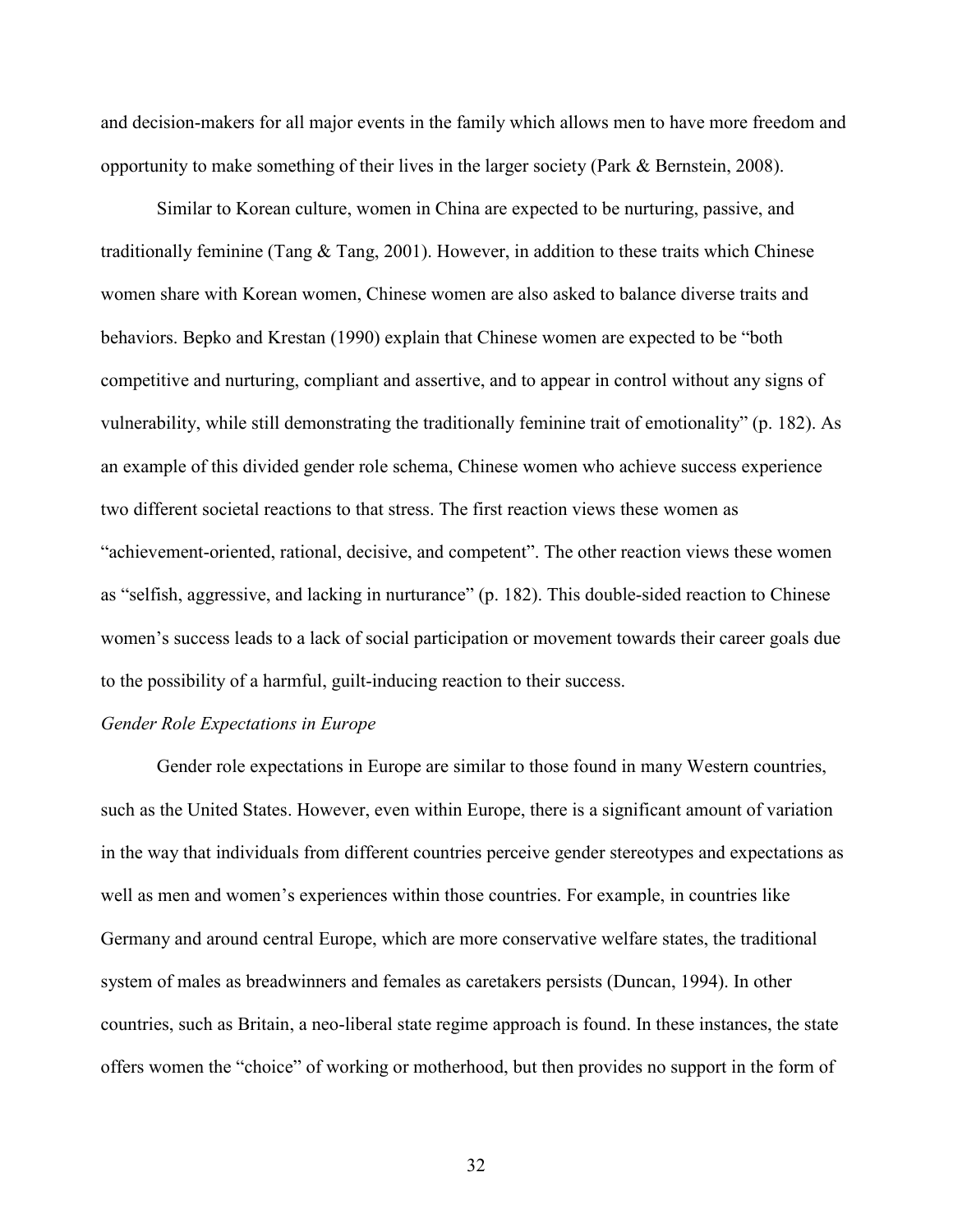child care and maternity leave. A few other countries such as Sweden, France, and Finland, utilize a Scandinavian model which uses high levels of public child care, parental leave, and an equally beneficial tax system for men and women (Hernes, 1988). For these reasons, women in these countries may be able to pursue a career and motherhood at the same time, allowing them to be in an equal position to males. However, despite the official existence of gender equality in many European countries, the reality is often one of female subordination to males.

### *Gender Role Expectations in Latin/Central America*

 Gender roles in Latin/Central America for men and women are very different. Males are expected to adhere to a *machismo* role in which they are hyper-masculine and resist anything that may be construed as feminine (DeoSouza & Hutz, 1995). On the other hand, females are expected to emulate the Virgin Mary: submissive, caring, dependent, and dedicated entirely to their families and homes (Flake & Forste, 2006). Because women's roles are defined in terms of their relations to others, primarily as wives and mothers, Latina women are often denied their individuality in the name of gender role expectations (Flake & Forste, 2006).

Traditional gender roles in Latin/Central American societies dictate that culture be male centered and focused on male authority and superiority over women. Women's placement in society as inferior to men also allows for men's position in society to be maintained. Latin/Central American women are often relegated to the role of mother, and are asked to sacrifice themselves for the good of the family (Chassen-López, 1997).

For example, in Brazilian society, traditional gender roles and assumptions about men and women are based on historical patriarchy influenced by Portuguese colonization. The current gender roles based on this history dictate that men have fundamental authority and greater freedom in society than do women, who are viewed as submissive to men (DeSoua & Hutz, 1995). Based on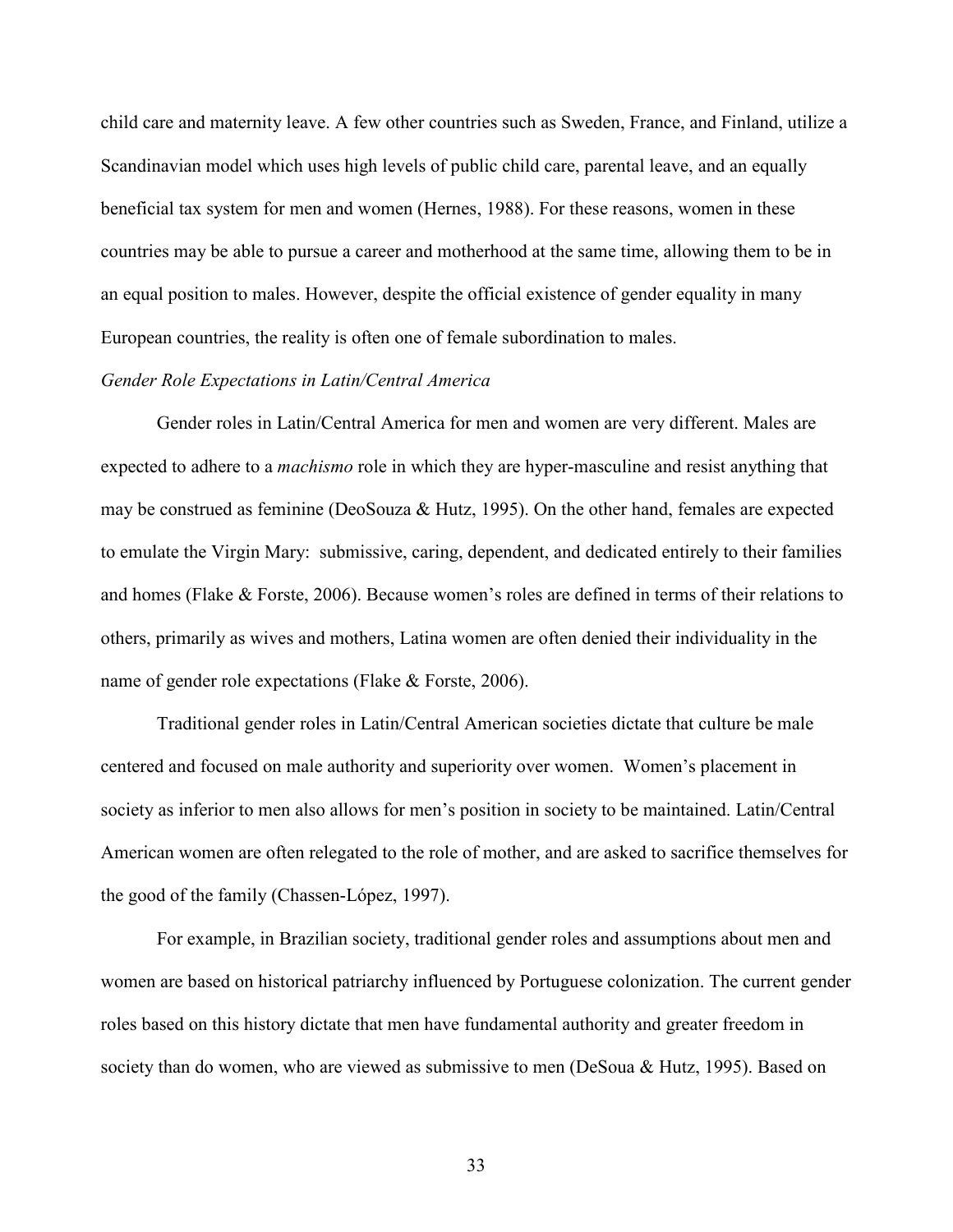these Latin/Central American gender role expectations, students from these countries studying in the United States may have increased role strain due to the sometimes vast difference between their culture's gender role expectations and the gender role expectations in the United States which can lead to elevated stress levels.

#### *Gender Role Expectations in the Middle East*

 In traditional Middle Eastern societies, males have more opportunities for education and participation in public life than do females. For this reason, females are limited in their access to general education and technical/trade education is non-existent (Schvaneveldt, Kerpelam & Schvaneveldt, 2005). Particularly in the Middle Eastern region, Islamic faith plays a large role in maintaining a restrictive attitude towards women (Damji & Lee, 1993). The Qur'an conveys the message that men and women are equal in the eyes of Allah. However, many who claim to follow the Islamic faith continue to treat women differently and more restrictively than men (Damji & Lee, 1993). Baffoun (1982) confirms this idea noting that the inequality between Muslim men and women does not come inherently from the Islamic faith, but from "sexual and economic inequality – polygamy, unequal inheritance rights and male monopoly of the production of commodities" (p. 228).

 Damji and Lee (1993) conducted a study on gender role identities and perceptions of Muslim men and women. They proposed two hypotheses: the Muslim gender equality hypothesis and the traditional Muslim hypothesis. The Muslim gender equality hypothesis, which was in line with Qur'an teachings, predicted that men and women would show no significant differences in terms of gender role identity and perception. On the other hand, the traditional Muslim hypothesis predicted that men would score higher on a masculinity scale and that women would score higher on a femininity scale. The study found that females scored higher on a femininity scale than males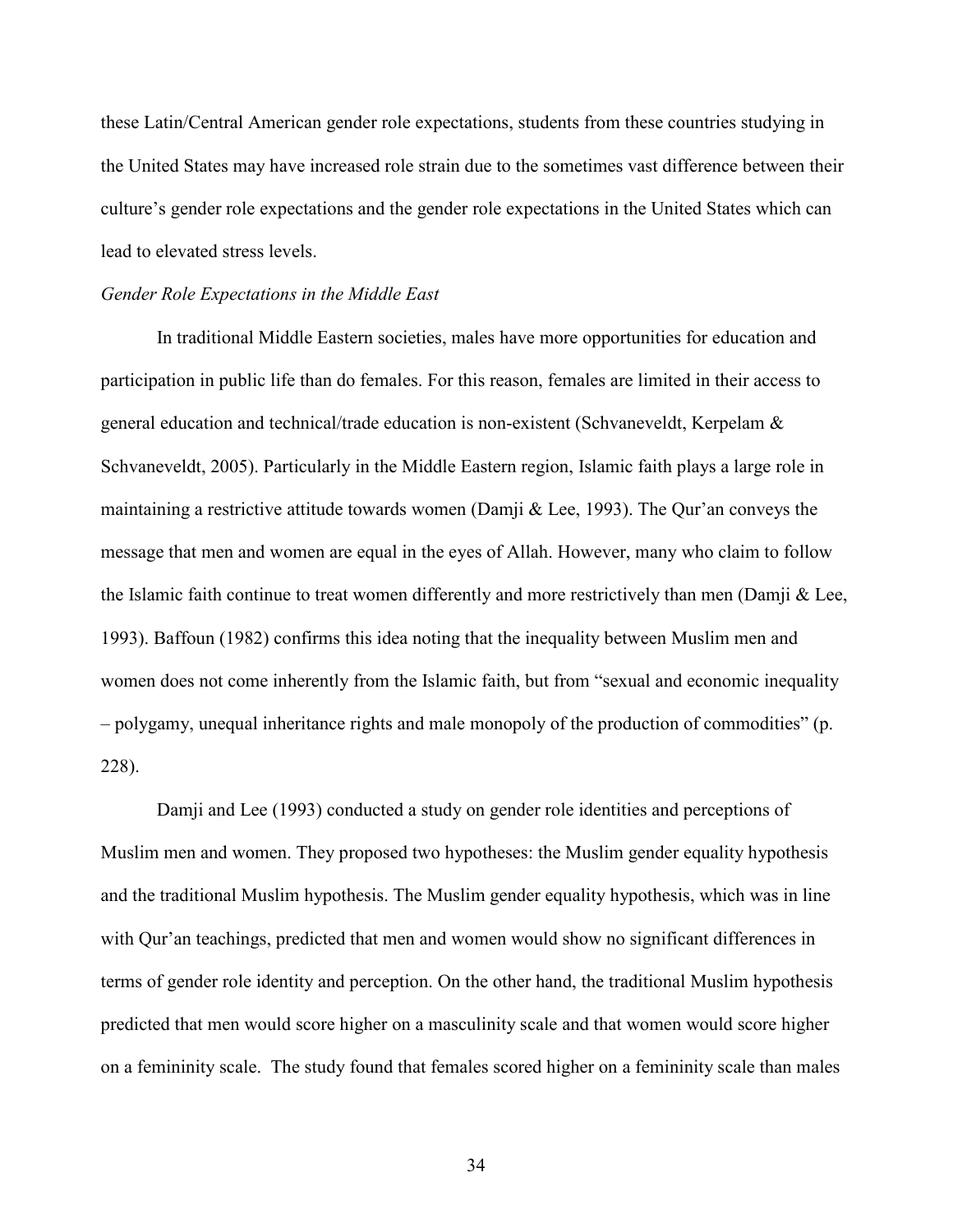did, which supported the traditional Muslim hypothesis. The study also found, however, that there was no significant difference between men and women's scores on the masculinity scale, supporting the Muslim gender equality hypothesis. Overall, the results are inconclusive; suggesting that perhaps, in some areas of the Muslim world, there is less of an influence of patriarchal culture and gender inequality.

 Yet, some research shows a different picture than Damji and Lee's study arguing that the influence of Islam is pervasive and encourages traditional gender role expectations (Schvaneveldt, Kerpelam & Schvaneveldt, 2005). For instance, youth who identify more strongly with Islamic beliefs are more likely to hold traditional gender role beliefs, such as women as care providers and men as breadwinners, than youth who do not identify as strongly with Islamic beliefs (Schvaneveldt, Kerpelam & Schvaneveldt, 2005). Traditional gender role beliefs dictate that men should be involved in earning money, politics, economics, religion, and running the home. On the other hand, women are relegated to the roles of daughter, wife, and mother (Kulik & Rayyan, 2003). Unfortunately, the traditional gender inequality found in Middle Eastern societies are longstanding and, even over the course of a century, has changed very slowly (Schvaneveldt, Kerpelam & Schvaneveldt, 2005).

 Gender role theory is crucial to understanding how men and women perceive the world differently. Broadening gender role theory beyond a Western perspective is also important in order to explain cross-cultural differences between individuals' perceptions of new environments through the lenses of their own gender role socializations. If there are significant differences in the experiences of male and female international students, gender role theory may be used to explain why these differences might exist. Placing gender in a global context allows for a deeper understanding among people from different parts of the world to explain any significant results. One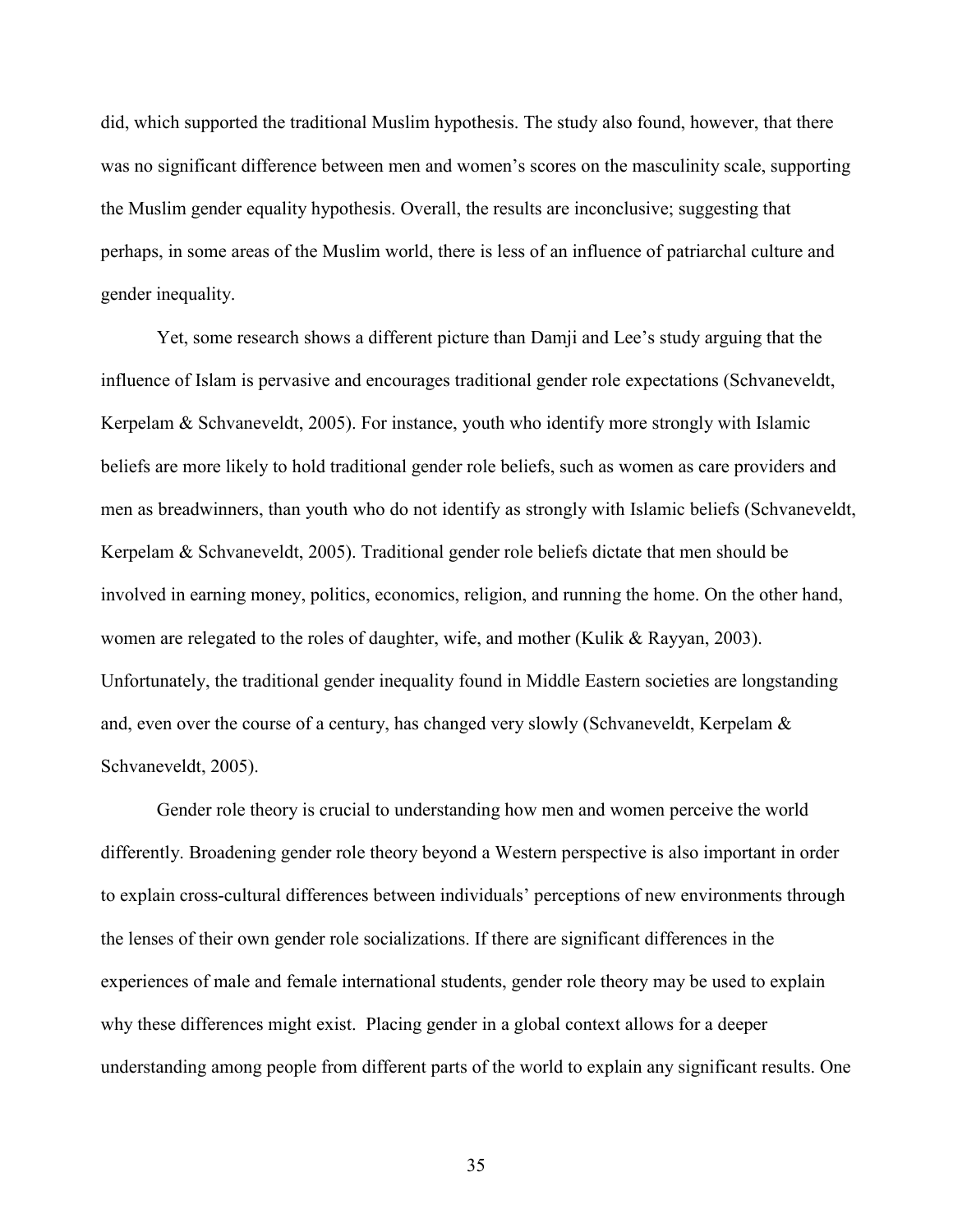obstacle for many international students is balancing their home culture with their new environment. It is important to understand an individual's culturally constructed views of gender roles, both in the context of their home culture as well as their experiences in the United States. Gender role theory allows researchers to determine if and how gender plays into international students' experiences with stress in the United States. As helping professionals, it is important to understand stress and gender based on an individuals' cultural background and within the context of their history and experiences in order to help them succeed in achieving their goals.

### *Synopsis of Common Stress Factors for International Students*

Stress can cause many psychological and physical distresses and it affects people differently (Hasim, 2003). Gender differences in stress between men and women is one example. Beena and Poduval (1992) indicate that there is a significant effect of gender on stress levels among international students in which females tend to have more stress than males. Even though schoolrelated stress occurs for both males and females, women tend to have more school-related stress due to gender role socialization and increased role strain because they may be balancing roles as mother, wife, and student (Mallinckroat & Leong, 1992). In other words, women face more stress due to role strain not because of biological differences between males and females, but because of their gender role socialization (Been & Pouval, 1992).

Gender does not only affect stress levels of international students. It also affects factors that can lead to stress, such as language ability. Research shows that females tend to have more anxiety on language issues than their male counterparts (Pappamihiel, 2001). On the other hand, there is a social expectation in some cultures that males should perform better than females on certain tasks (Liu & Iwamoto, 2006), potentially including language performance. Consequently, male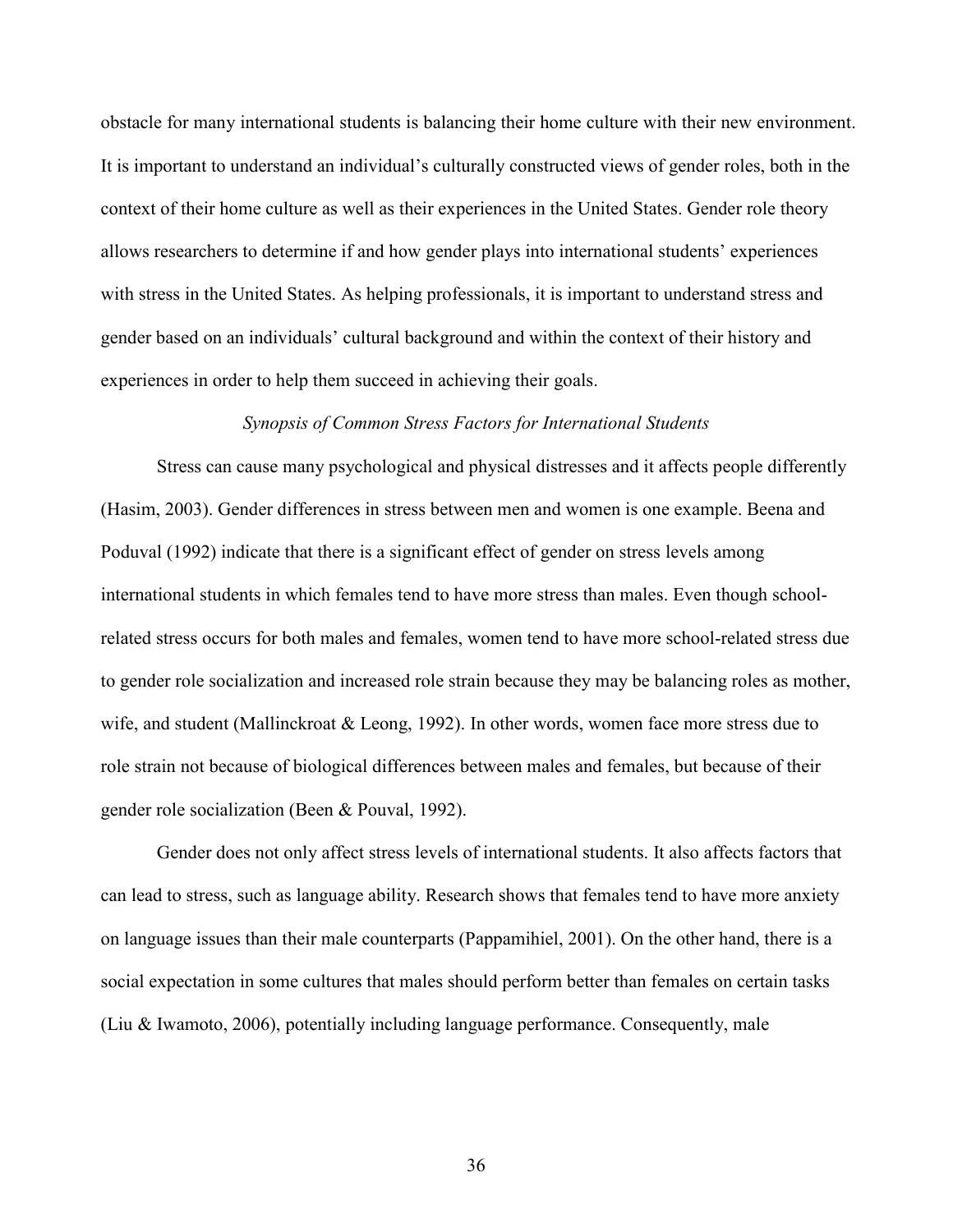international students may experience more stress around language and academic issues than their female counterparts.

Language issues are not the only factor that males and females experience differently. In many cultures, males are expected to out-perform females on tasks, especially in terms of academic performance. Furthermore, males are often also expected be the breadwinner of a family. Male international students, then, may face balancing cultural expectations of academic success in order to take care of a family and to be successful while also maintaining their academic performance above their female counterparts. This balancing act may lead to males experiencing more stress in regards to academic issues than female international students.

This study pays particular attention to the impact of academic-related stress. International students' primary reason for being in the United States is to pursue academic goals. For this reason, it is not surprising that academic concerns are a primary stress factor for international students. According to previous research, academic concerns can be more persistent, far-reaching, and problematic than social or personal problems (Hull, 1978). The stress from academic concerns can negatively affect their physical and emotional well-being and can also change an individual's perception of their experiences in the host country as well as the host country itself (Kilneberg  $\&$ Hull, 1979).

Another factor that affects the stress levels of international students is length of stay. Researchers have indicated that the longer an international student stays in the United States, the lower their stress levels may be (Wei, et al., 2007) due to language proficiency and acculturation (Shi & Brown, 2000). However, there is also evidence that international students who remain in the United States longer have higher levels of stress due to maladaptive perfectionism and competition with other international students (Wei, et al., 2007).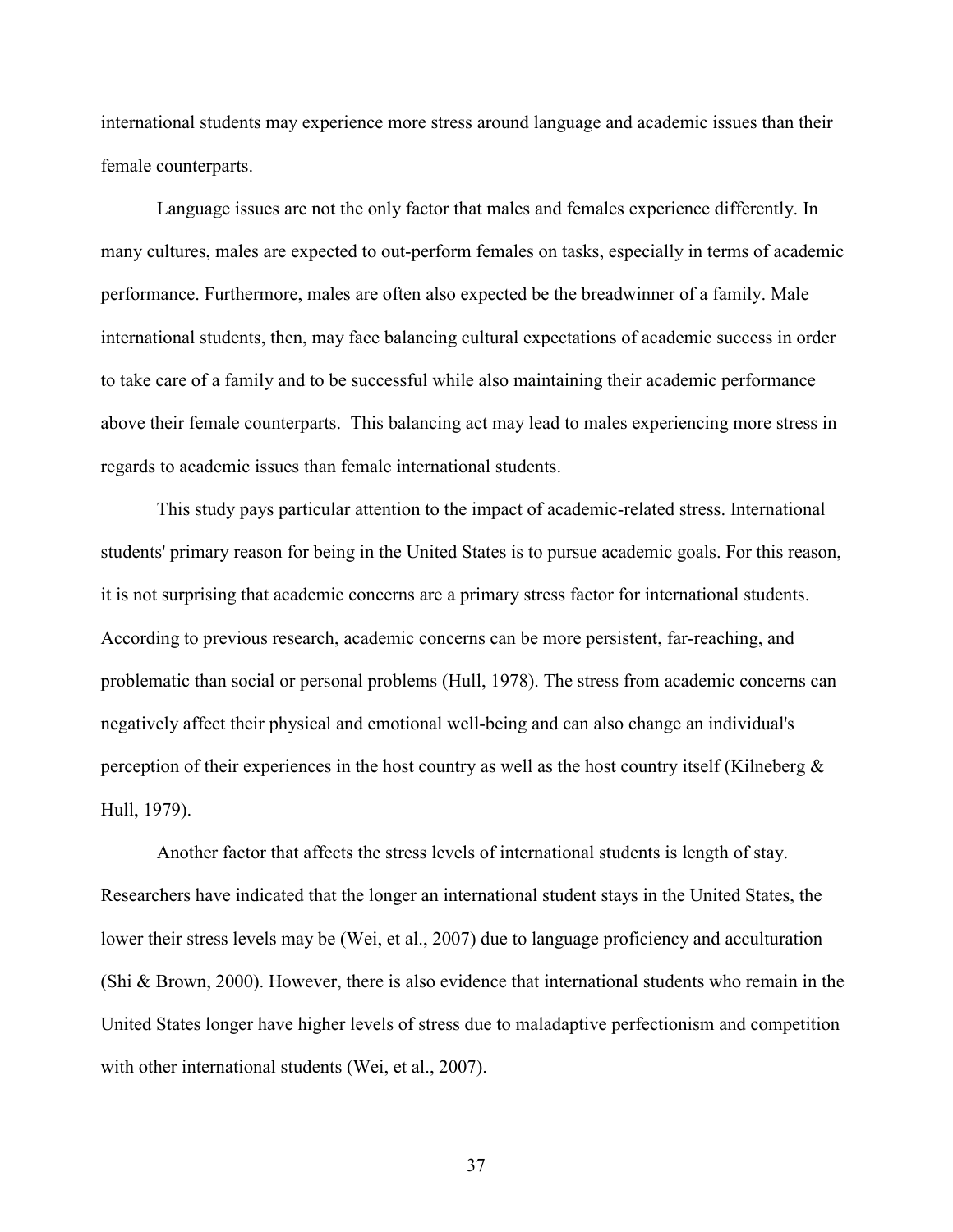Language proficiency is another top stressor among international students (Duru & Poyrazli, 2007; Reynolds & Constantine, 2007). Researchers indicate that individuals with better language skills have lower levels of stress (Chen, 1999) because of their ability to develop interpersonal communication and academic skills as well as having an easier time with acculturation issues (Pan, Wong, Joubert & Wan, 2007). As mentioned before, language skills do not only have an effect on an individual's academic performance and interpersonal skills, but in relation to these effects, can also increase isolation and affect their sense of belonging, generally affecting their mental health (Barratt & Huba, 1994; Chen, 1999; Hayes & Lin, 1994; Stoynoff, 1997; Yeh & Inose, 2003).

Looking deeper into the particular effects of gender, language concerns, and academic concerns on stress is absolutely crucial to creating a comfortable community environment in which international students can achieve their academic goals. It is important to fully understand these issues in order to provide effective social support to reduce academic and language-related stress. Additionally, this information is needed in order to help international students identify and manage their stress. Student affairs professionals must be aware of the unique stressors experienced by international students in order to provide support and services more effectively (Oling, 1991). The success of international students requires not only the efforts of international students, but also that of educators, counselors, social workers and administrators in the United States.

## *Summary*

 This review of the literature provides a general description of adjustment issues among international students. Several important factors affecting adjustment issues and stress levels for international students are drawn from the research. The analysis of current literature focused primarily on the transactional model of stress and gender role theory. The transactional model of stress explains how new environments can produce stress factors and impact how individuals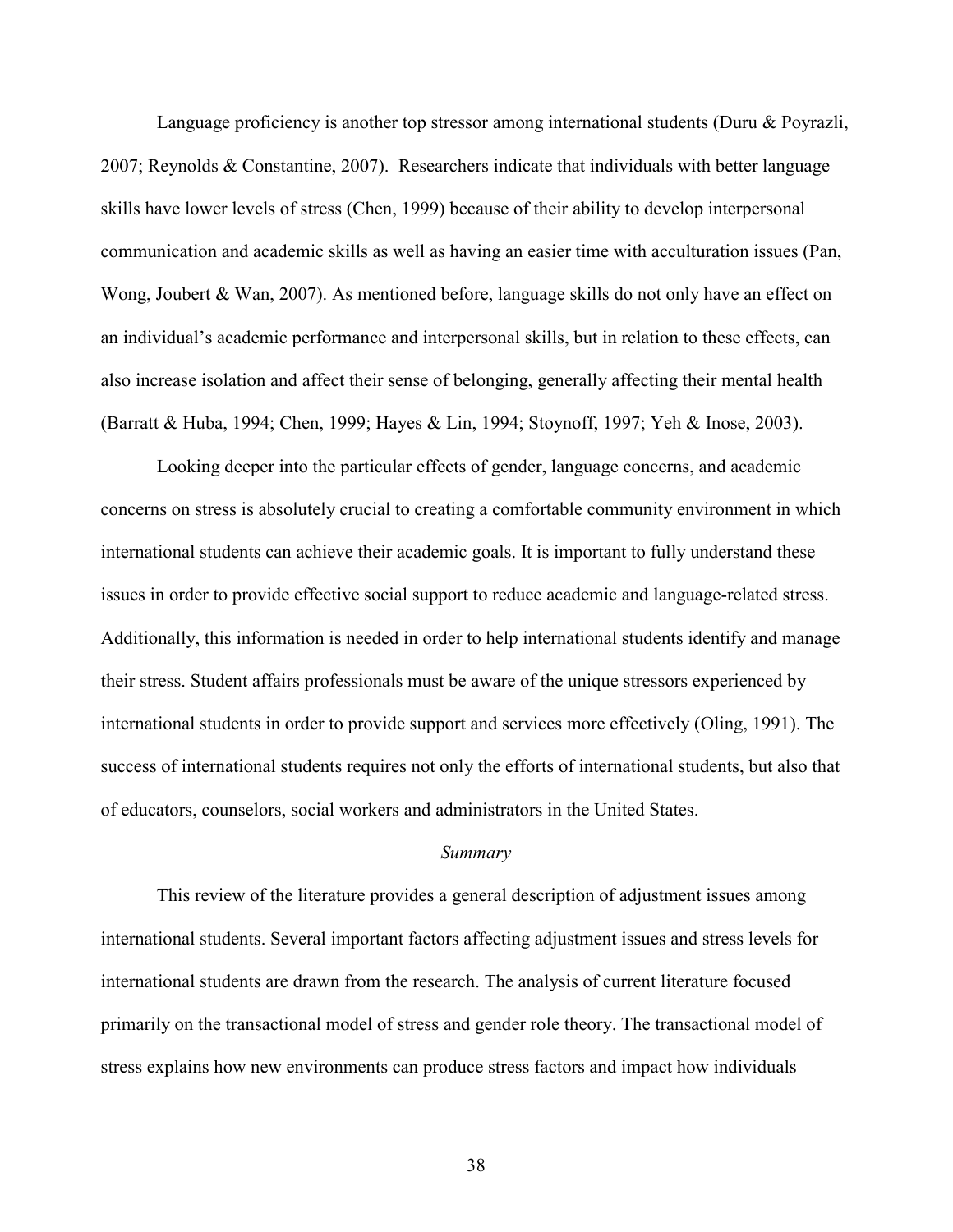appraise and cope with their stress. A discussion of gender role theory placed within the context of various areas of the world brought to light the ways in which gender is both a stress factor and an influence on coping strategies. These two theories help to develop an understanding of how perceptions of stress and means of social support affect and influence international students differently based on gender. Although there are several studies on international students' adaptation to new environments, there is still a need for additional studies regarding the specific effects of gender and gender role expectations on international students' perceptions of stress and the effectiveness of social support systems through the use of globally positioned gender role theory.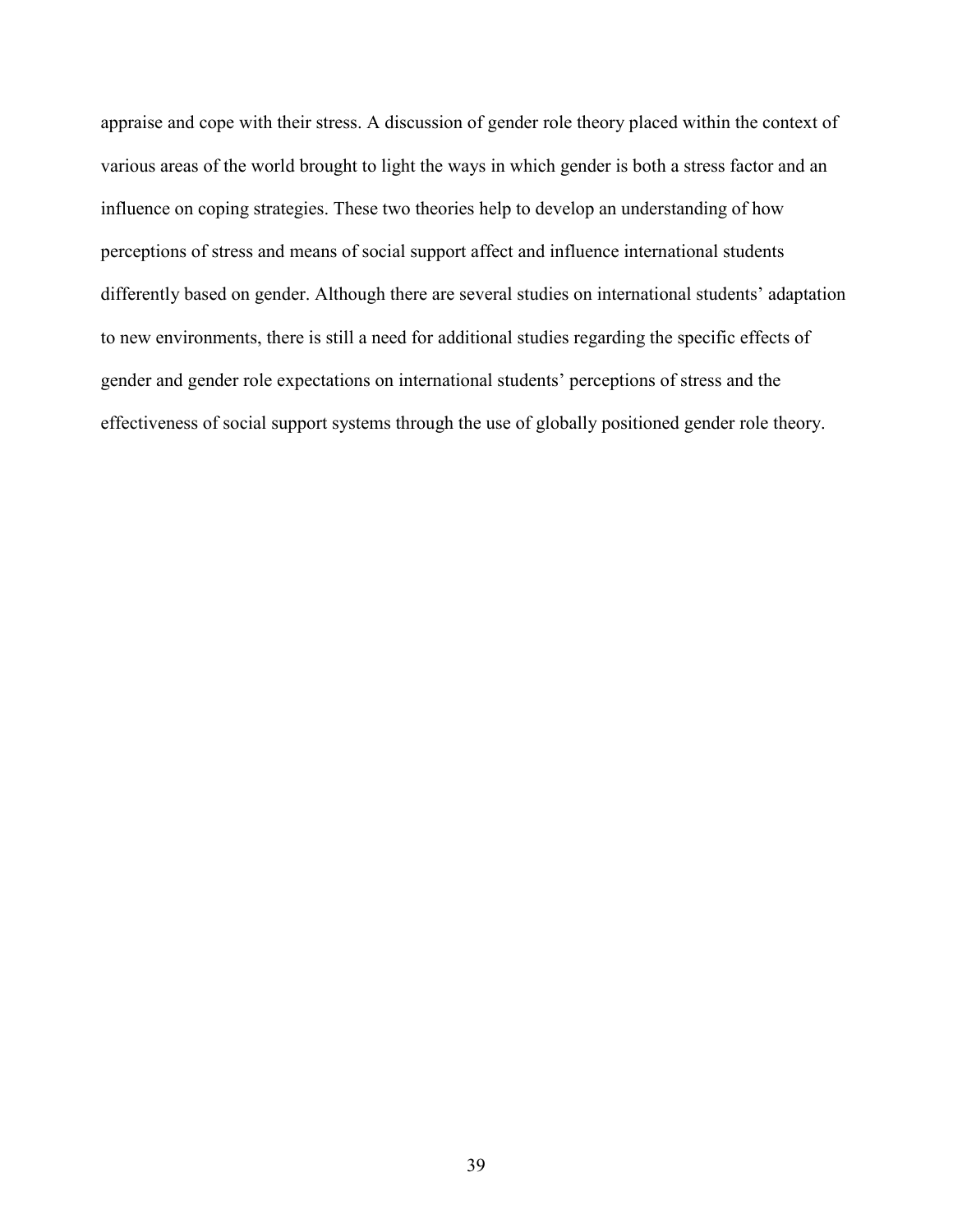#### Chapter III

### *Methodology*

 The main focus of this study is to determine gender differences in perceptions of stress among international students. As a secondary focus, this study seeks to determine if there are interactions between gender, other variables (i.e., English proficiency, academic concerns, and social support), and their relationships with stress. This chapter includes the research design, methodology, and analysis, including statistical procedures to study the varying effects of gender, language capacity, academic concerns, and social support on international students' perceptions of stress.

## *Research Design and Methodology*

The data for this research project was collected from an on-line survey at the University of Missouri-Columbia (MU) and it represents feedback on general adjustment issues experienced by international students. The data was collected by another MU School of Social Work Ph.D. student to find out more about adjustment and social support of current international students at MU. This project was supported by the International Center and the MU School of Social Work. The data for this dissertation is part of a survey that collected demographic information, responses from the Social Provisions Scale (Cutrona, & Russell, 1987) and responses from the Perceived Stress Scale (Cohen, Kamark, & Mermelstein, 1983) to gauge the mental health of international students. Data was collected from students during the 2003-2004 academic year. The project was approved by the University of Missouri-Columbia Institutional Review Board (IRB).

#### *Research Design*

A descriptive analysis for this study determined the existence of difference regarding stress among male and female international students. In order to test the relationships between the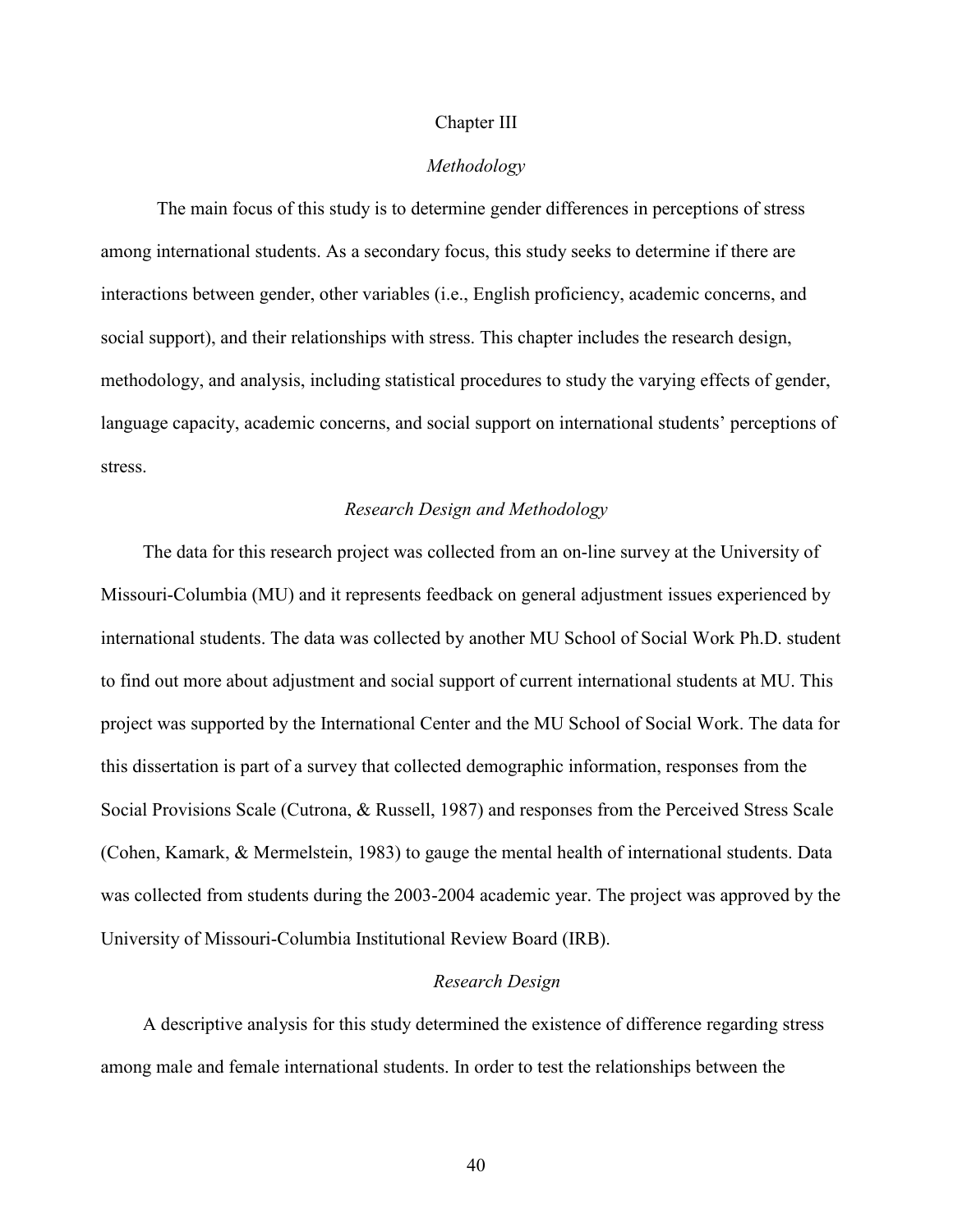variables, Pearson correlations were used. A multiple regression analysis was used to predict stress factors among international students as well as to look at any interactions between gender, academic concerns, language concerns, and social support. Following this analysis, using a casualcomparative approach, an ANOVA, an independent t-test and a univariate analysis were carried out in order to find any significantly different effects on stress between the variables.

## *Variables*

## Dependent Variable

The dependent variable in this study is international students' stress. In order to measure *international students' stress,* participants were asked to take the Perceived Stress Scale (PSS) test. The PSS is a subjective evaluation of an individual's perception of the stressfulness of a particular situation and can be used as a means to examine perceived stress in general (Cohen, Kamarck, & Mermelstein, 1983). "Psychological stress involves interpretation of the meaning of an event and the interpretation of the adequacy of coping resources. In short, the psychological perspective on stress assumes that stress arises totally out of persons' perceptions (whether accurate or inaccurate) of their relationship to their environment" (Cohen, Kessler, & Gordon, 1997, p.121). An individual's score on the PSS has been found to be a good indicator of their perceived level of stress (Kuiper, Olonger & Lyones, 1986).

#### Independent Variables

The independent variables in this study used to explain perceptions of stress among international students are: (a) gender, (b) academic concerns, (c) language concerns, (d) length of stay, and (e) social support. These factors were identified in the literature as being significant factors of stress (Bonazzo & Wong, 2007; Chen, 1998; Hasim, 2003; Park, 2004). These factors were selected as predictors of stress among international students based on this previous literature.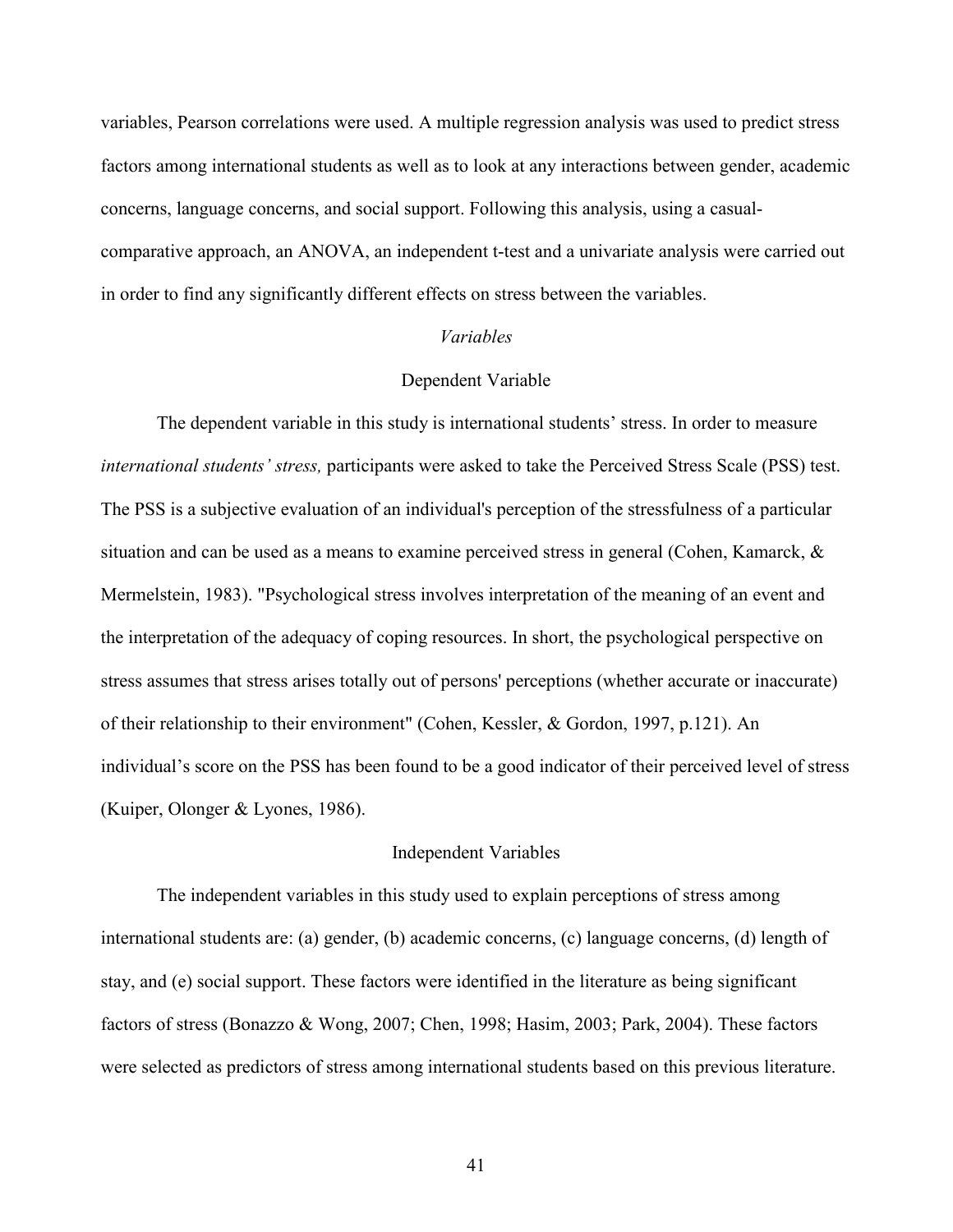## *Gender*

In order to measure the different gendered perceptions of stress among international students, gender was analyzed as an independent variable and coded on a dichotomy scale. Male and female international students were examined for interaction with social support to predict stress levels; males and females were coded differently. When female international students were analyzed for interactions with the social support scale, females were coded "0" and males were coded "1". When male international students were analyzed in the same way, males were coded "1" and females were coded "0".

# *Academic Concerns*

 Academic concerns are a central stress factor experienced by international students. In fact, academic concerns are often one of the most stressful factors affecting international students and are more constant than social and/or personal issues. For many international students, academic concerns become not only the primary focus of their lives, but sometimes the only focus of their lives in order to achieve their goals in the United States (Wan, Champman, & Biggs, 1992). To measure whether international students experienced academic concerns, students were asked to report whether they had any academic concerns since coming to the United States, which warranted a dichotomous scale response (yes =  $0$ , no = 1).

#### *Language Concerns*

An influential factor for international students' adjustment is English proficiency. Although research indicates how English proficiency is a major stress factor for international students and efforts have been made to address the issue, English proficiency is still a top concern for international students in the United States (Chen, 1998; Duru & Poyrazli, 2007). Language concerns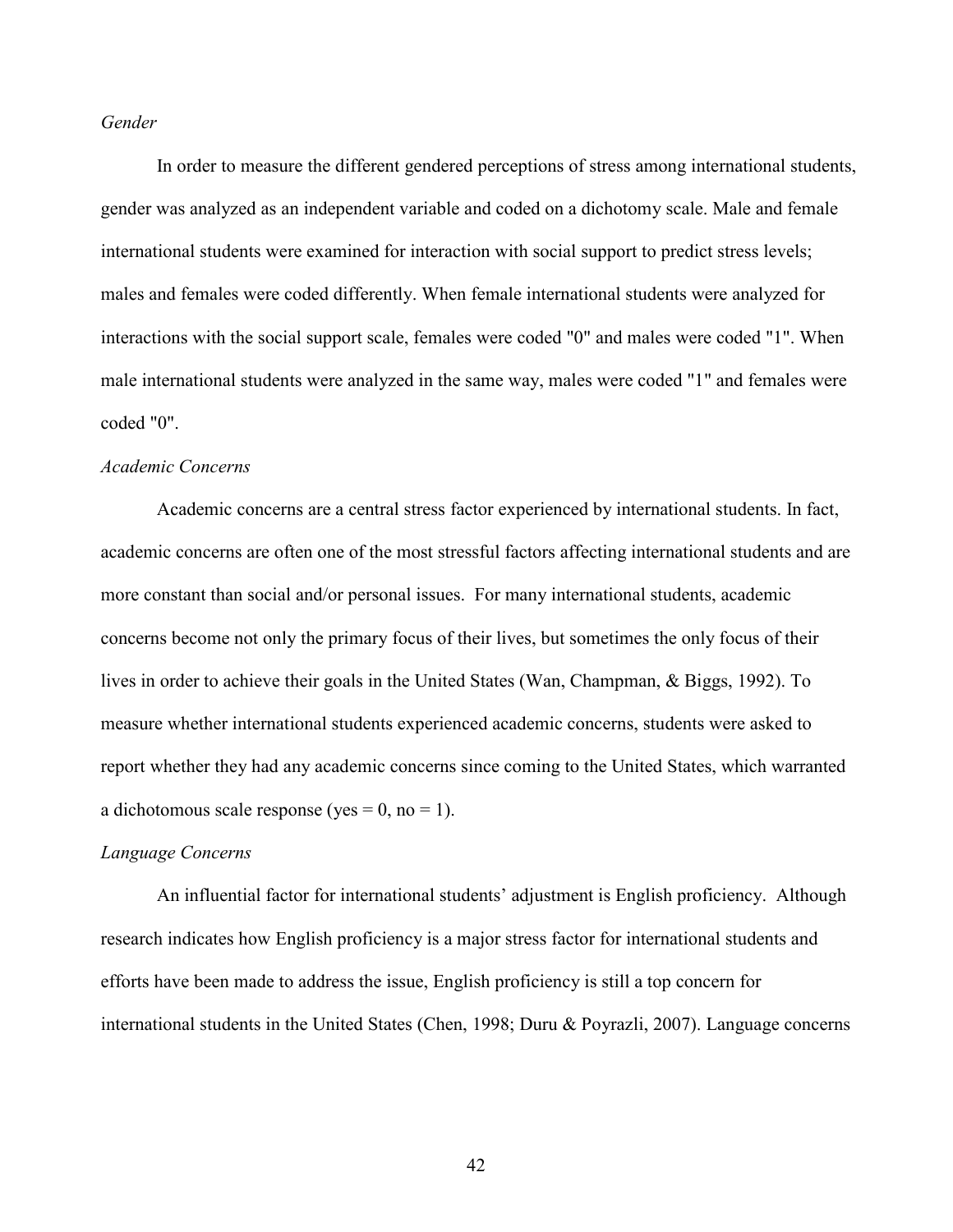were coded on a dichotomy scale (yes  $= 0$ , no  $= 1$ ) to measure whether international students experienced any issues surrounding their English proficiency.

# *Length of Stay*

According to Oberg (1960), length of stay is a good indicator of international students' adjustment outcomes. In order to measure how length of stay affects stress levels, it was coded for this study as: 1 to 5 months = 1, 6 to 9 months = 2, 1 to 2 years = 3, 3 to 4 years = 4, 5 to 6 years = 5, more than 6 years = 6. Participants were asked about the length of stay in an open-ended format; the researcher coded the participants' length of stay rounding to the nearest category.

### *Social Support*

A final independent variable predicting stress is the Social Provisions Scale. In order to find out whether international students get support or not, the students were asked to take the Social Provisions Scale (Weiss, 1973) test. The SPS allows for a more in-depth analysis of the interactions between social provisions and specific indicators of stress. The Social Provision Scale includes subscales of: social integration, attachment, guidance, opportunity for nurturance, reliable alliance, and reassurance of worth. These subscales are used as a dependent variable in relation to gender and measure the relationship between social support and stress. In addition to analyzing the individual sub-scales, the study also utilized sum scores of all the scales.

## *Sample*

The survey targeted only international students and was anonymous to allow students to feel comfortable in expressing personal issues that mattered to them. Self-selective sampling was used through an online survey. A survey request e-mail was sent to all international students to solicit responses from them. Out of 1,300 international students at the University of Missouri-Columbia, 309 responded (23% response rate). Forty records contained no or missing information and 169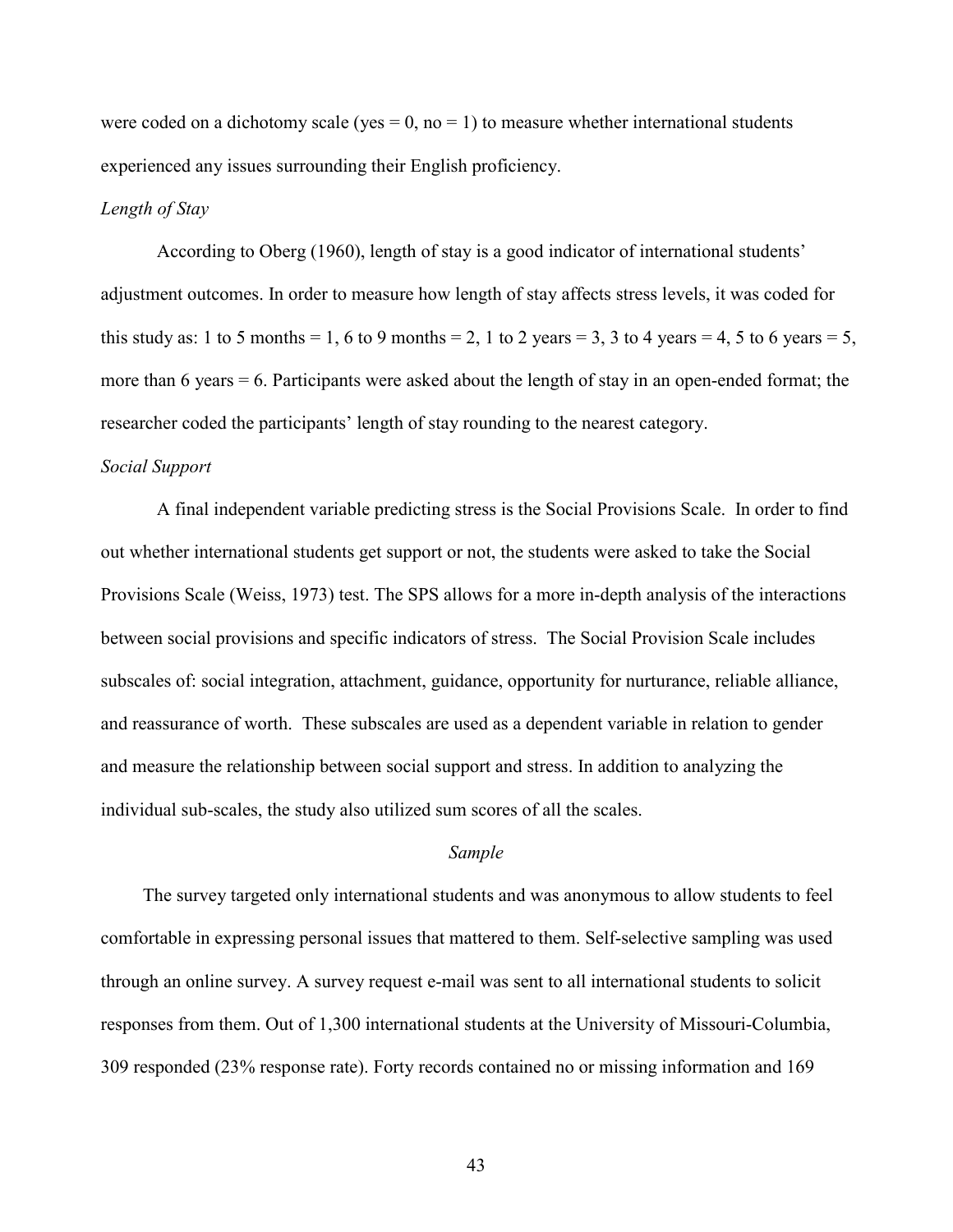finished the social provision and stress measures that was part of the survey. Because the purpose of this study is to compare the stress levels of international students based on gender, only the 169 completed records were used. There were slightly more female respondents (55.8 percent) in the sample (n = 169). Twenty seven percent (n=46) of participants were undergraduate,  $28\%$  (n=47) were Master's students, 38% (n=65) were Doctoral students, 2% (n=4) were Professional students and 3% (n=7) either did not respond or marked "other". The mean age for the sample was 27.79 (SD 6.17) years. Sixty-four percent of the students reported being single and about 36 % reported have one or more family members with them at the university. Seventeen percent of the students had problems expressing themselves in English and 14 % had a problem reading the lecture notes.

#### *Instruments*

## *Demographic Questionnaire*

 A demographic questionnaire was used to find information such as gender, age, country-oforigin, marital status, religious affiliation, and length of stay in the United States. This section also asked students to highlight any concerns and problems they may have encountered since coming to the university that were not explicitly mentioned in the survey questions.

#### *Perceived Stress Scale*

 The *Perceived Stress Scale* (PSS) is a widely used 10-item Likert scale that is used as a measurement of an individual's perception of stress in his/her life. The PSS measures stress in an individual's life as opposed to specific life events that might cause stress (Cohen, Kamarck, & Mermelstein, 1983). Items on the test are designed to measure how unpredictable, uncontrollable, and overloaded participants' lives could be as well as to gauge their current levels of stress. Since the questionnaire was designed to be used in the general population, the PSS can be applied to any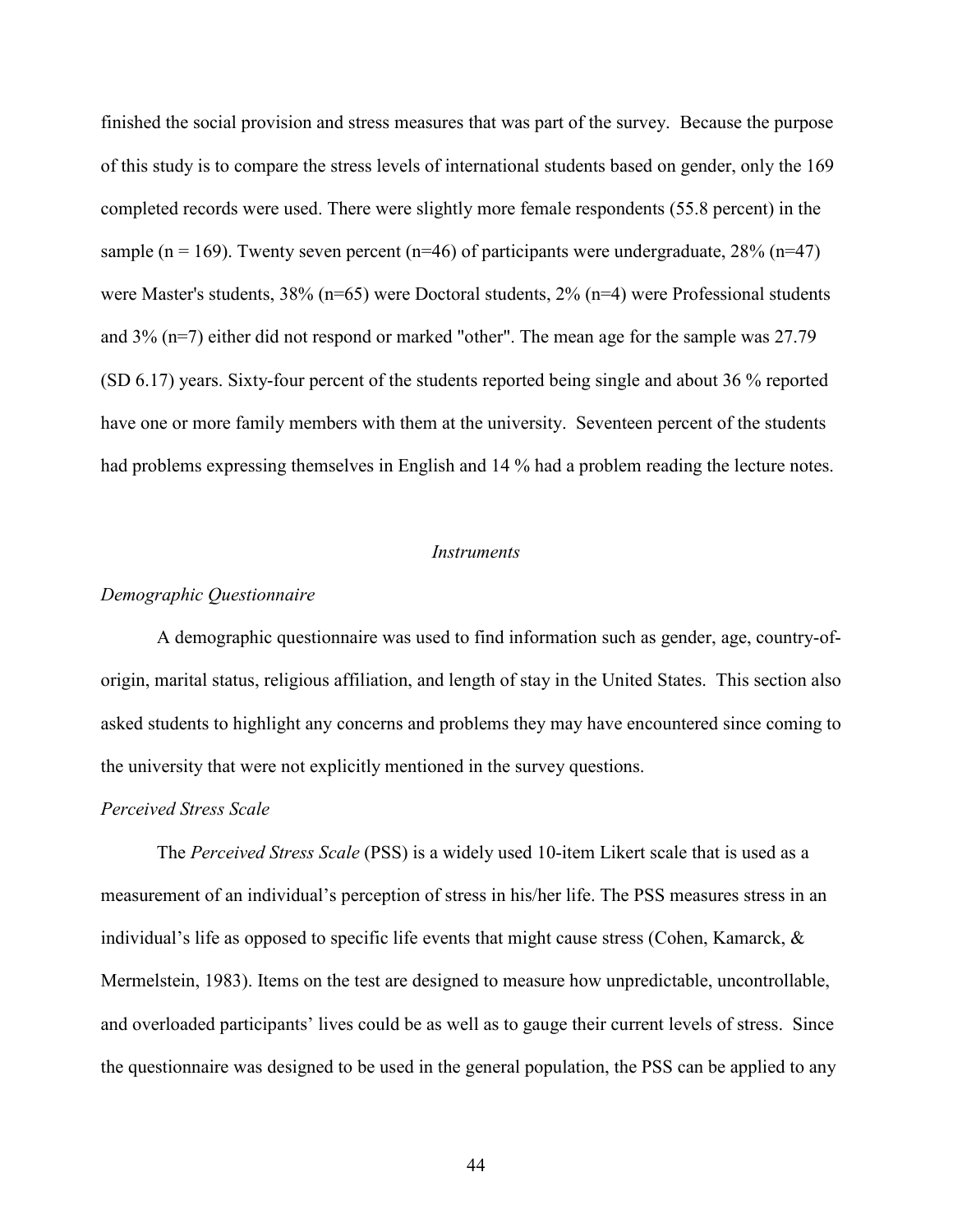sub-population group. The questions in the PSS ask about feelings and thoughts during the last month. In each case, respondents are asked how often they felt a certain way. Questions include: "In the last month, how often have you felt that you were unable to control the important things in your life?" The items were developed out of current stress theory to provide content validity. The PSS has been tested for internal consistency and found to be reliable: coefficient alpha ranges from .84 to .86. For this sample, alpha for the Perceived Stress Scale was found to be reliable at .85. This scale has been tested and found to be significantly correlated with life events, depressive and physical symptoms, utilization of health service, social anxiety, smoking-reduction maintenance, and lower life satisfaction (Cohen et al., 1983; Sheets, Gorenflo, & Forney, 1993). The scale also was found to be a significant measurement to test all different age groups (Cohen, Kessley,  $\&$ Gordon, 1995). In order to score the PSS, responses are reversed (e.g.,  $0 = 4$ ,  $1 = 3$ ,  $2 = 2$ ,  $3 = 1$  & 4  $= 0$ ) for the four positively stated items (items 4, 5, 7, & 8) and then all scale items are summed. Scores may range from 0 to 40 with higher scores indicating a higher degree of perceived stress (Cohen, et al., 1983).

The feedback in this section allowed students to provide information they felt was important and had not been asked in the survey. These open responses were one of the most informative resources regarding what the international students were going through at the university. Many international students commented on the lack of secure friendships such as, "I think social isolation is an important thing to deal with for international students. If we seek help from people with same nationality, it keeps us from having more time with American people and from adjusting to the American cultures quickly. But having a closer relationship with American people is very difficult, especially in the first-second years of study, because of language and cultural issues. I do not have any solutions, but I do see those issues' difficulties." Other students commented on the learning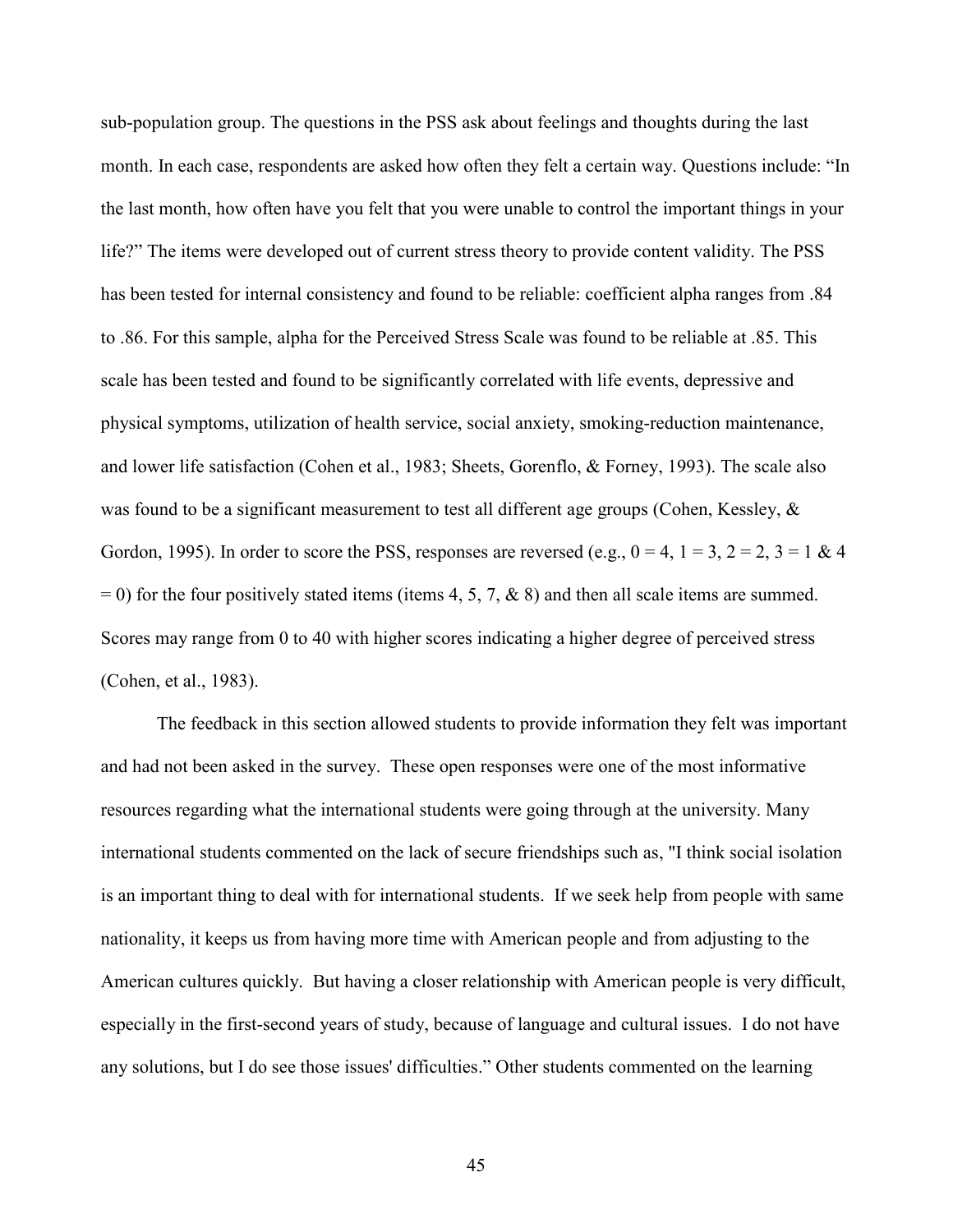environment, "if MU wants to be more international, it would need to train teachers on multiculturalism so the academic and cultural baggage of international students could be visible. Life and school are not opposite pairs. MU should support moms as students" or the support offered through the University for international students, "I don't understand the role the international center is playing. The publicity is low and I don't think they have many programs for the international students. Personally, I haven't felt the need to go there except when I had to pick up a document. But I would love to participate fully if they make provisions for activities to attract international students. Maybe they do have programs but like I said, the publicity is low. If they can organize more interesting programs, then, we can come out to participate and get to know other international students as well."

### *Social Provisions Scale*

 The Social Provisions Scale is a 24-item Likert scale that was designed to measure the provisions of social relationships. The Social Provisions Scale predicts an individual's relationships with other people as sources of stress or lack of stress. Questions on the Social Provisions Scale ask about participants' perceptions of their social support network. For each question, participants report how strongly they agree or disagree with a given statement. Statements include: "I have a relationship where my competence and skills are recognized." The six provisions (Weiss, 1973, 1974) include:

> • Guidance (advice or information) – assesses students' perceptions that they are receiving trustworthy and authoritative advice (e.g., "I have a trustworthy person to turn to if I have problems.");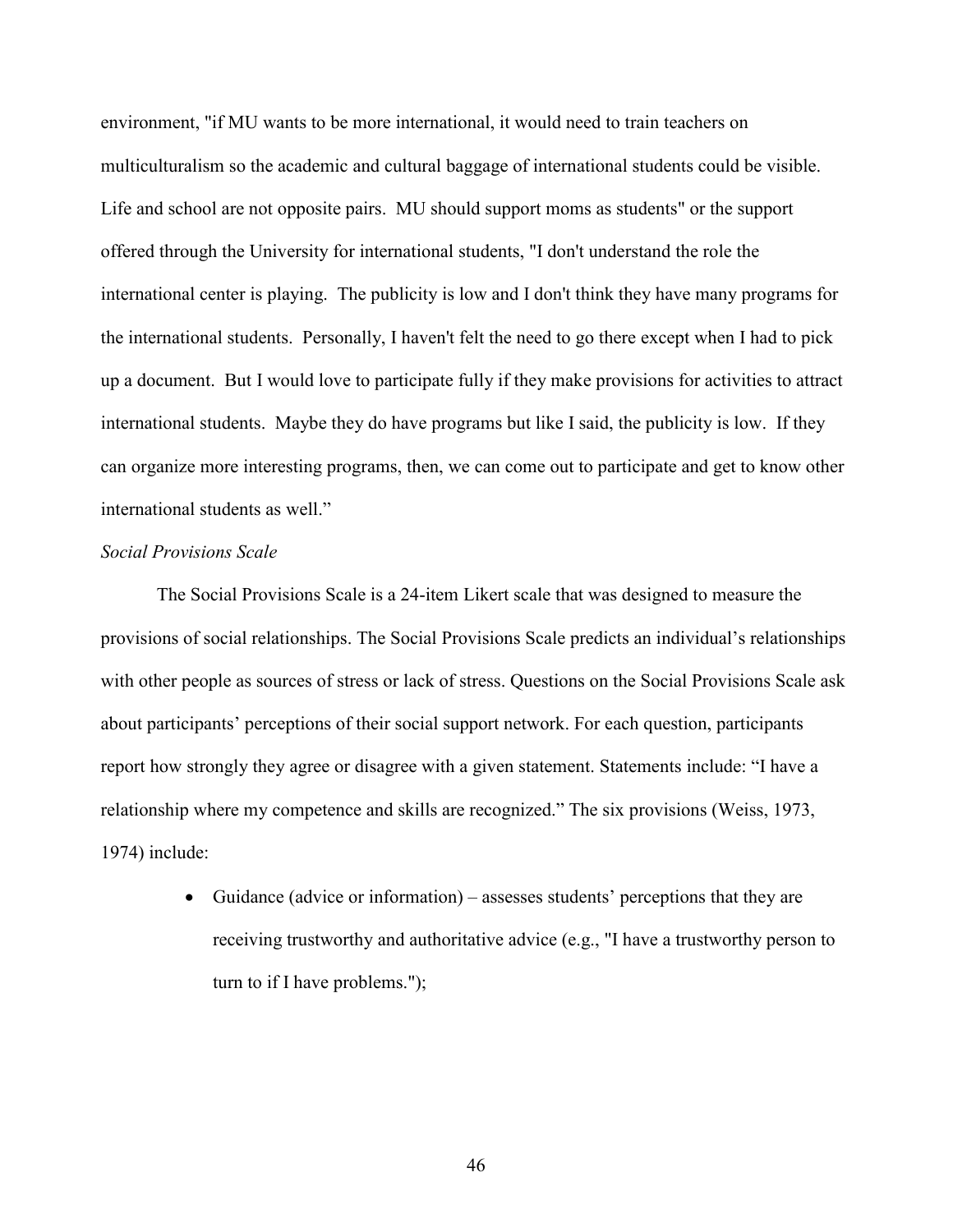- Reliable alliance (assurance that others can be counted on in times of stress) assesses whether students felt they can count on others for assistance under any circumstances (e.g., "There are people I know will help me if I really need it.");
- Attachment (emotional closeness) assesses the student's sense of safety and security (e.g., "I have close relationships that make me feel good.");
- Social integration (a sense of belonging to a group of friends) addresses the perception of shared common interests and concerns (e.g., "I am with a group of people who think the same way I do about things.");
- Opportunity for nurturance (providing assistance to others) assesses how the student's relationships are responsible for the well-being of another (e.g., "There are people who count on me to help them."); and,
- Reassurance of worth (recognition of one's competence) which recognizes student's competence and value (e.g., "There are people who admire my talents and abilities.").

 The Social Provisions Scale utilizes Weiss's (1974) description of provisions (guidance, reliable alliance, reassurance of worth, attachment, social integration, and opportunity for nurturance) in order to determine an individual's social resources for coping with stress. Research conducted by Cutrona, Russell, and Rose (1984) found that test-retest reliability coefficients range from .37 to .66. For this sample, alpha for the Social Provisions Scale was found to be significantly reliable at .84. This instrument has been used to predict post-partum depression among first time mothers lending to its predictive validity. Studies found that women without reliable alliance, reassurance of worth, social integration, and guidance were more likely to experience post-partum depression (Cutrona, 1984).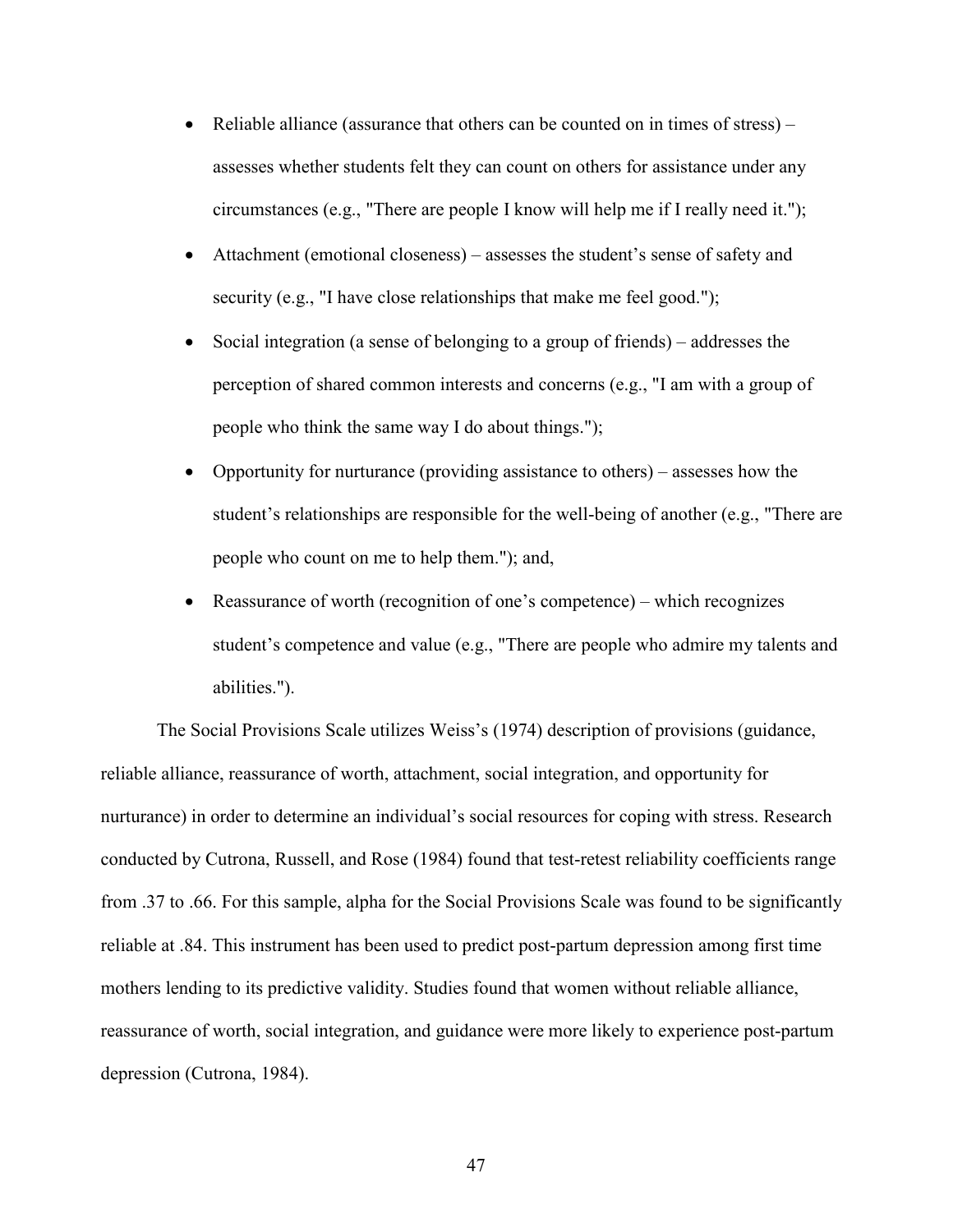Cutrona and Russell (1987) indicate that these subscales can be further separated into two categories. First, "aid-related social support" includes reliable alliance, attachment, guidance, and social integration. The theme of these four scales is the sense of belonging and feelings of caring for one another. The other two subscales, falling into the category of "appreciation-related social support", include opportunity for nurturance and reassurance of worth. These two subscales are related to feelings of importance and competence. Taking into consideration the various aspects of gender that influence social support and help seeking behaviors among international students, this study analyzes how each of these subscales and sub-categories are experienced by gender.

 In order to score the SPS, responses are reversed for the negatively stated items (indicated below by an "R") and a total score is given by adding all the items together. Subscale scores may be computed by summing items as follows:

- Attachment: Items 2R, 11, 17, and 21R
- Social Integration: Items 5, 8, 14R, and 22R
- Reassurance of Worth: 6R, 9R, 13, and 20
- Reliable Alliance: Items 1, 10R, 18R, and 23
- Guidance: Items 3R, 12, 16, and 19R
- Opportunity for Nurturance: 4, 7, 15R, and 24R

Scores on the individual subscales may range from 0 to 16 and sum scores may range from 0 to 96 with higher scores indicated a greater degree of perceived social support (Curtona, 1984).

## *Data Cleaning*

 The original data set included 309 people; however, only 169 people completed the entire survey. For this reason, 140 respondents' data was eliminated when analysis was performed.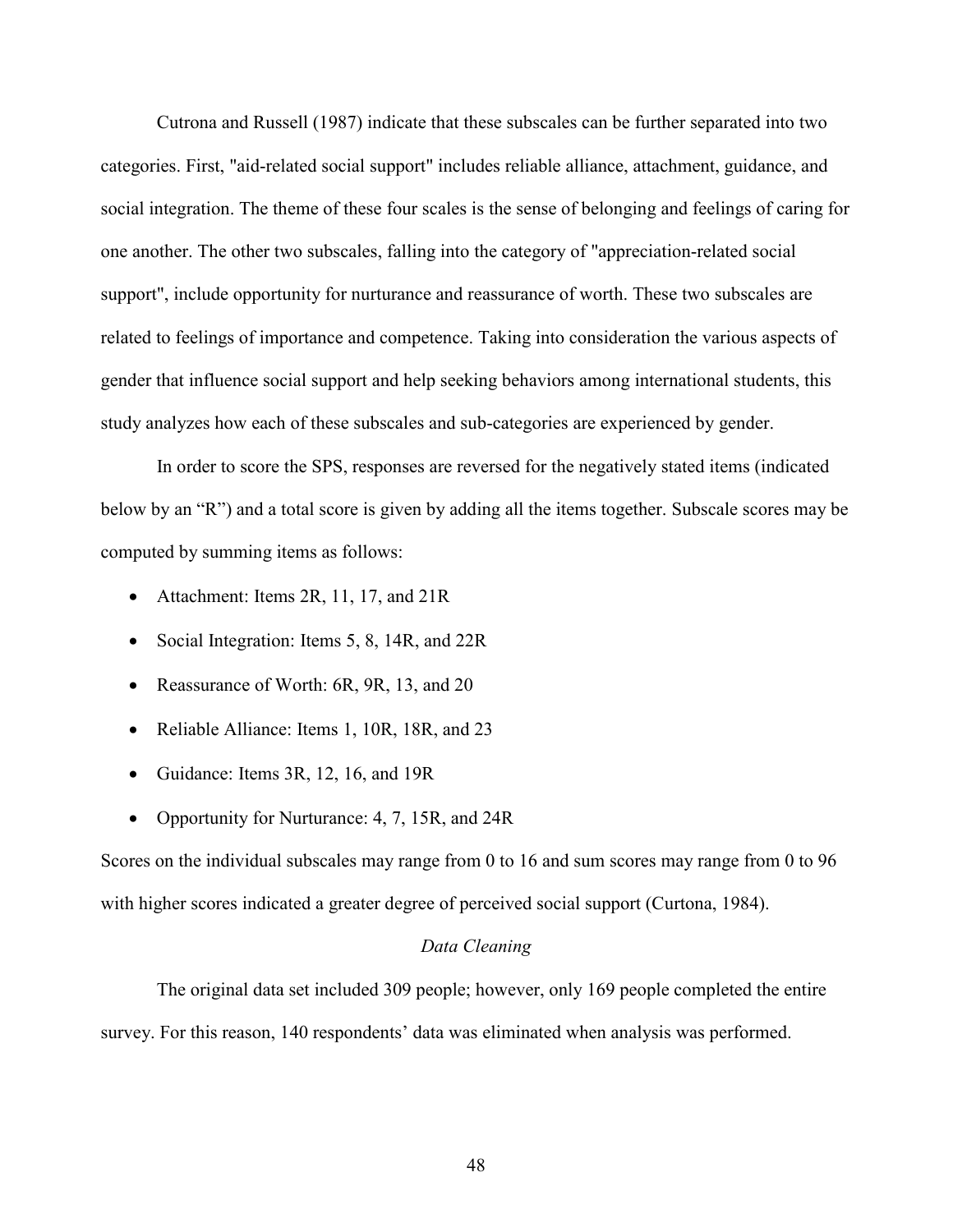Additionally, general data collection errors resulted in parts of the Social Provision Scale Subscale not being added correctly for 2 participants. These errors were corrected before the analysis.

## *Procedures and Analysis*

 All the analyses in this study were conducted using SPSS 16. Descriptive statistics were used to provide demographic information and to describe the sample used. Prior to the main analyses, preliminary analyses were done in order to find the most relevant stress factors among international students. The primary analyses of this study were done in order to measure how gender interacts with stress factors (academic concerns, language concerns) and how moderating factors (social support) might influence that stress. This analysis was done under the assumption that all variables are normally distributed and that there are differences between the variables. When the regression tests were conducted for interaction terms, all independent variables were centered in order to interpret the lower terms (Aiken & West, 1991). A multivariate regression model was used to predict respondents' scores on the Perceived Stress Scale.

## *Preliminary Analyses*

In order to find the relationships between variables, a Pearson's movement correlation was used. An independent samples t-test was used to compare the differences between international students with academic concerns and those without in order to predict perceptions of stress. A oneway ANOVA was computed to determine if there were any significant relationships between country-of-origin and stress as well as length of stay and stress.

## *Hypothesis 1*

An independent samples t-test was used to compare the differences between male and female international students' perception of stress. It was hypothesized that female international students would score higher on stress than their male counterparts.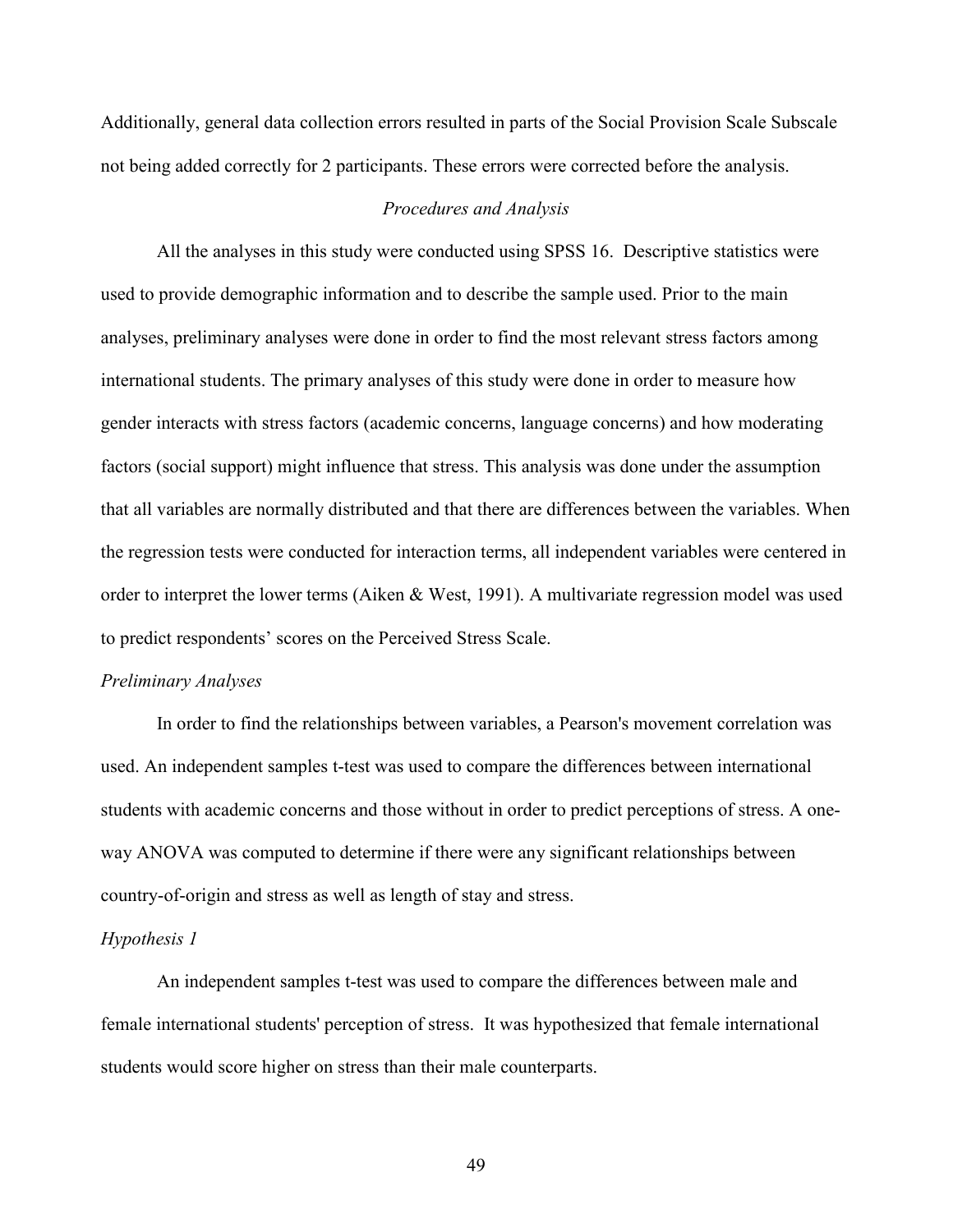# *Hypothesis 2*

A univariate analysis was used in order to discover if there were any interactions between gender and stress factors (academic concerns, language concerns) which predicted stress scores. It was hypothesized that academic concerns and language concerns would interact significantly with gender to predict scores on the Perceived Stress Scale.

## *Hypothesis 3*

A multiple regression analysis was employed to test the hypothesis that social support would interact significantly with gender and academic concerns as a moderating factor to predict stress scores. All variables were entered methodologically. The main effects were entered in the following order: language concerns, length of stay, and academic concerns followed by the moderating variable, social support and finally, the three-way interaction terms (gender X academic concern X social support). It was hypothesized that female international students would experience lower levels of academic stress when they receive social support.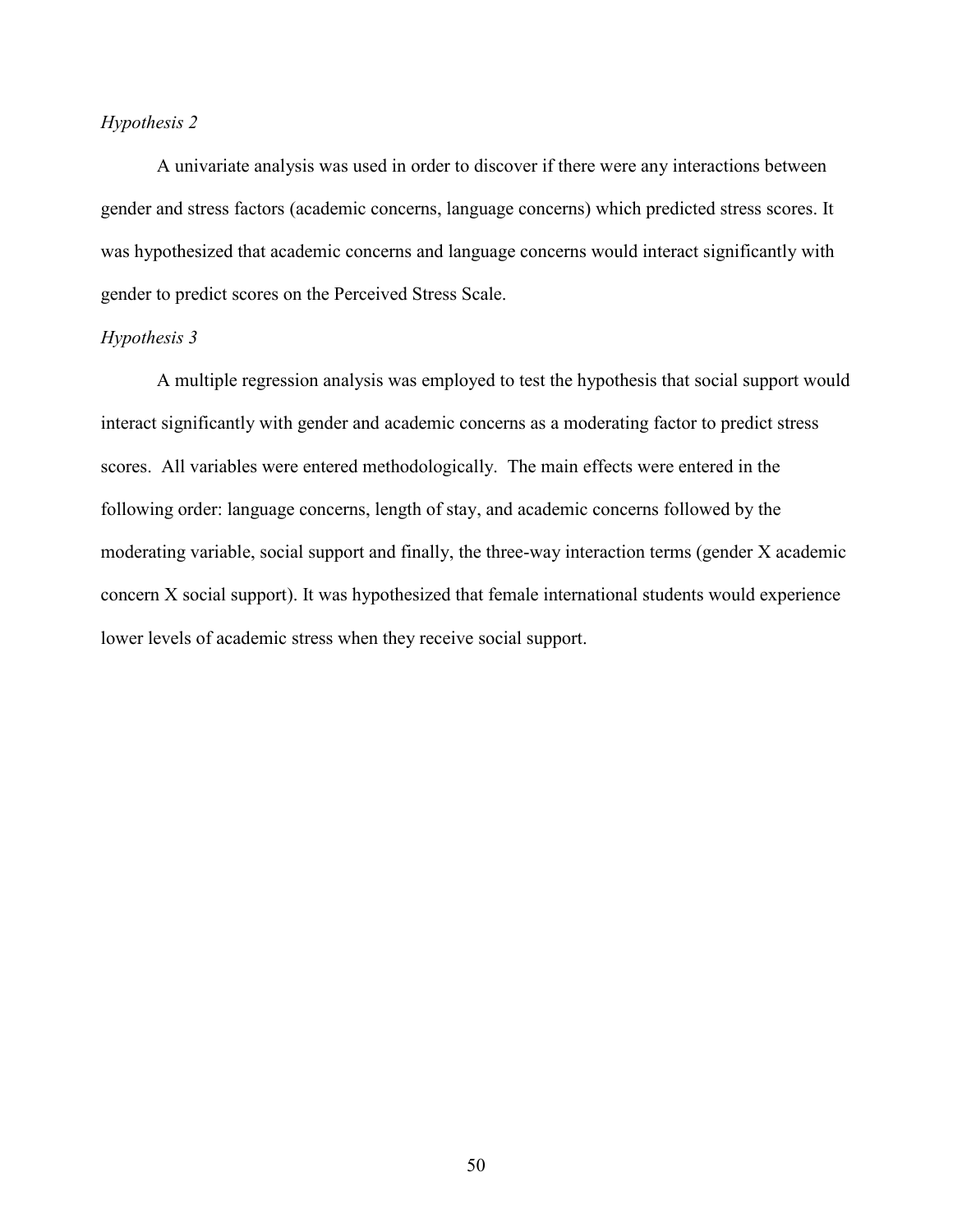#### Chapter IV

## *Results*

### *Descriptive Statistics and Preliminary Analyses*

#### *Descriptive Statistics*

 Detailed demographic characteristics of the participants in this study are found in Table 1 titled, "Characteristics of MU International Students". There were slightly more female (56%) than male (44%) participants. Participants ranged in age from 18 to 47 with the mean age being 27 years old. Participants in this study represented several major world regions: Africa (5.2%), Asia (42.4%), Europe (17.4%), Middle East (5.2%), Latin America (4.7%), North America (7%), Oceania (2.3%), and Sub-Continent/India (14%).

 These statistics are in line with the general demographic information about MU international students provided by the University of Missouri. According to the 2006-2007 Fast Facts on MU International Students Report, there were 1,336 international students on the MU campus. There were slightly more males (56%,  $n=748$ ) than females (44%,  $n=588$ ) enrolled in graduate or undergraduate courses. The top three countries represented in the international student population at MU were: China (24%), India (15%), and Korea (14%). These numbers are similar to the top three countries-of-origin of participants in the sample used for this study: China (15%), India (12%) and Korea (6%).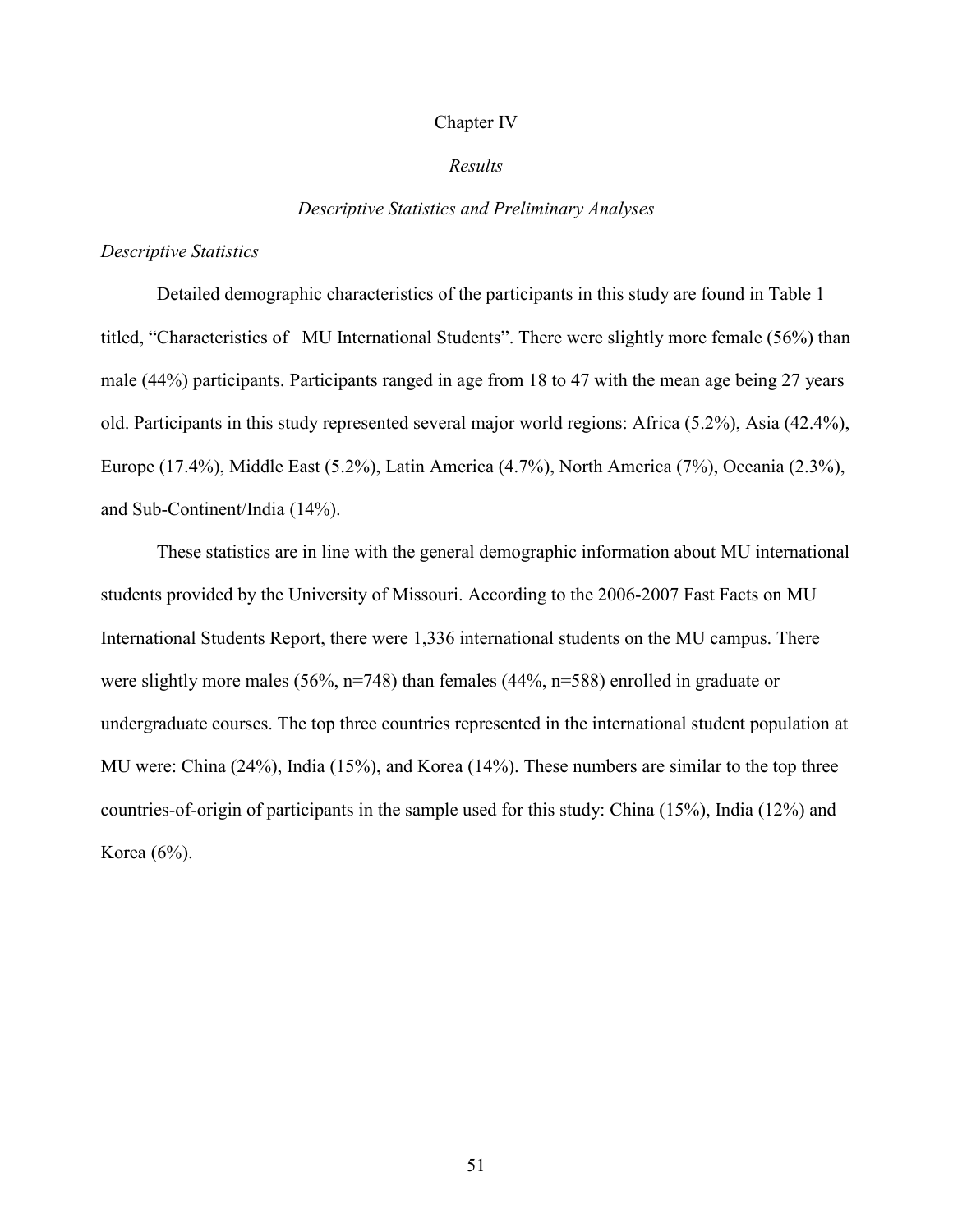|                       | Characteristics                           | Number $(\% )$ |
|-----------------------|-------------------------------------------|----------------|
| Gender                |                                           |                |
|                       | Male                                      | 72 (42.6%)     |
|                       | Female                                    | 96 (56.8%)     |
| <b>Marital Status</b> |                                           |                |
|                       | Single                                    | $108(63.9\%)$  |
|                       | Married                                   | 49 (29%)       |
|                       | Couple                                    | $7(4.1\%)$     |
|                       | Divorced                                  | $2(1.2\%)$     |
|                       | Region of the World                       |                |
|                       | Africa                                    | $7(4.1\%)$     |
|                       | Asia                                      | 73 (43.2%)     |
|                       | Indian Sub Continent                      | 23 (13.6%)     |
|                       | Europe                                    | 30 (17.8%)     |
|                       | Middle East                               | $9(5.3\%)$     |
|                       | Latin America                             | $8(4.8\%)$     |
|                       | North American                            | $12(7.1\%)$    |
|                       | Ocean                                     | $4(2.4\%)$     |
|                       | Leading Countries of Origin in the Sample |                |
|                       | China                                     | $26(15.4\%)$   |
|                       | India                                     | 19 (11.2%)     |
|                       | South Korea                               | $12(7.1\%)$    |
|                       | Taiwan                                    | $9(5.3\%)$     |
|                       | Thailand                                  | $8(4.7\%)$     |
|                       | Romania                                   |                |

Table 1. Characteristics of MU International Students (*n*=169)

# *Potential control variables*

Prior to testing the main hypotheses, I examined a number of potential control variables. These variables included: gender, academic concerns, language concerns, length of stay, and country-of-origin. For each variable, simple correlations with stress were conducted. The variables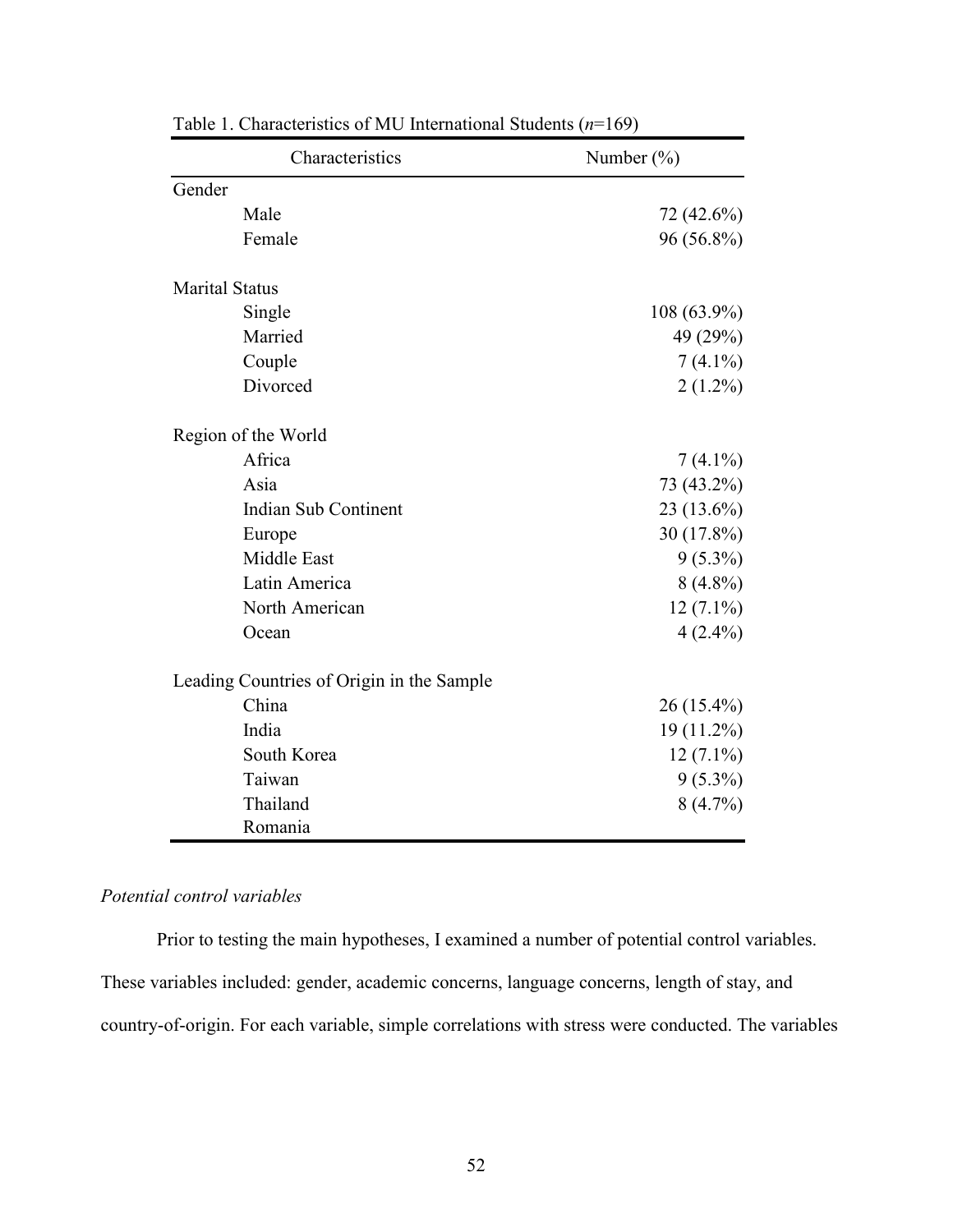tested were all found to be significantly correlated with stress except length of stay and country of origin.

Length of stay was tested to see if it was a stress factor affecting international students' adjustment. In order to determine if length of stay would correlate with stress levels, a one-way ANOVA was conducted. It was found that length of stay has an effect on stress levels  $[F (6, 165) =$ 3.47,  $p < 0.01$ . This analysis revealed that the lowest mean stress level was found in individuals who had been in the United States  $1 - 5$  months ( $m = 11.88$ ). Individuals who reported being in the United States for more than 5 months had stress levels that generally fluctuated:  $6 - 9$  months ( $m =$ 19.12), 1 – 2 years (*m =* 18.48), 3 – 4 years (*m* = 16.83), 5 – 6 years (*m* = 20.39), longer than 6 years ( $m = 17.63$ ). Interestingly, the highest levels of stress were found in individuals who had been in the United States between 5 and 6 years and this was followed by a drop off in reported stress levels by individuals who had been in the United States longer than 6 years.

Along with length of stay, language concerns are also one of the major factors of stress for international students. To find out if there was any relationship between language concerns and stress levels, as consistent with previous literature, an independent t-test was computed. The analysis found that language concerns were significantly correlated with stress levels  $[r(172) = .277,$  $p < .000$ ] and were a significant factor of stress  $[t(170) = -3.75, p < .001]$ . The test revealed that international students who have language problems (*m*=20.00, *sd*=.59) report significantly higher levels of stress than students who do not (*m*=16.77, *sd*=5.80). These findings suggest that international students who have language problems seem to experience higher adjustment stress than international student who do not report language problems.

An ANOVA was conducted to determine whether country-of-origin predicted levels of stress. This ANOVA was not significant.  $[F(7,161) = .653, p = .711]$ . Many studies have reported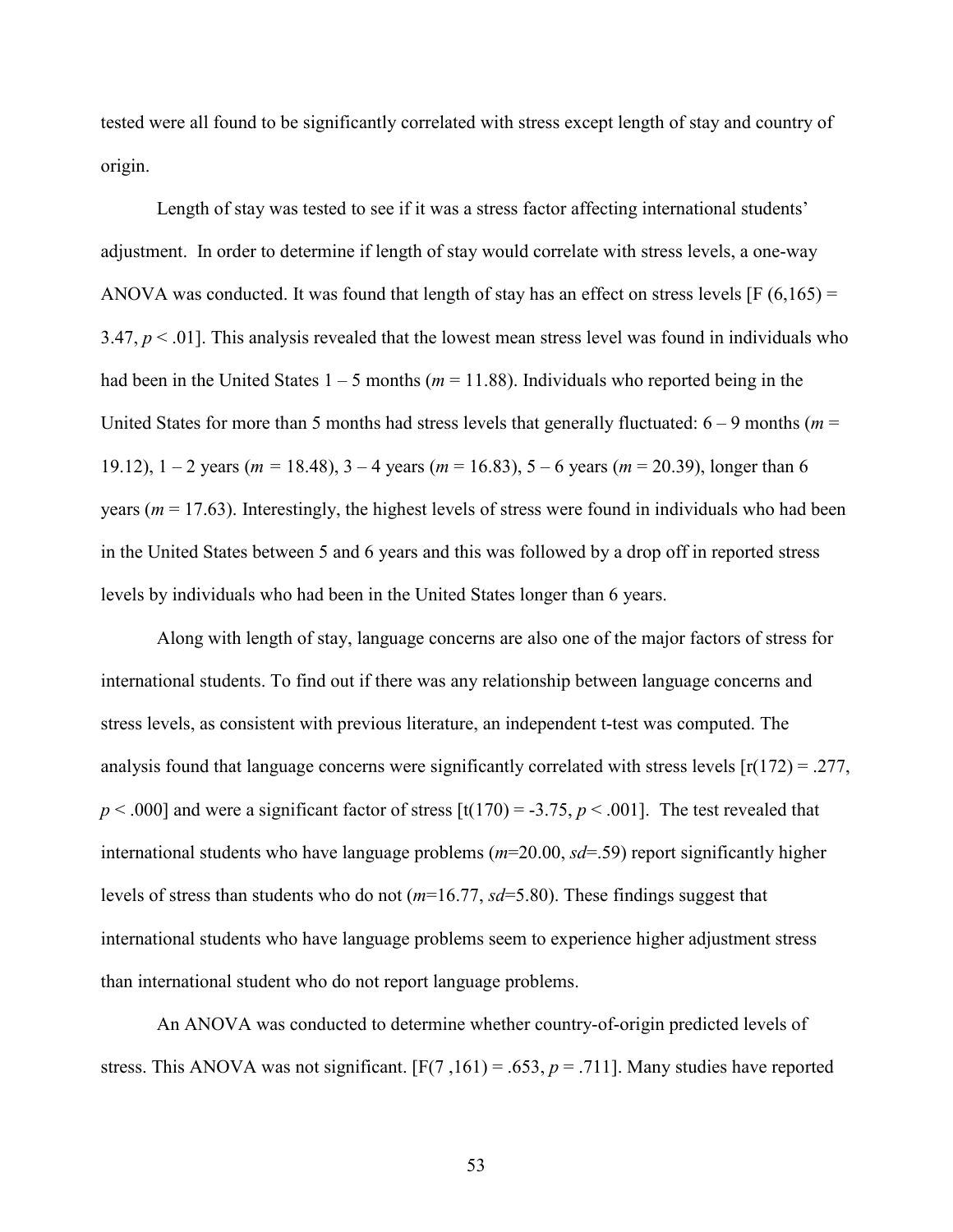that international students in the United States from European and European Origin countries (e.g., Australia, Canada) have less stress than other regions of the world, because the host culture and the culture of origin are so similar (Yeh & Inose, 2003). In order to measure this idea, a dummy variable was made to indicate "European" versus "non-European" and a one-way ANOVA was conducted. This analysis was also non-significant.

## *Country-of-origin as a potential moderating variable*

I also tested whether country-of-origin interacted with the variables used to predict stress in the main hypotheses. This was done in two ways: I used the dummy variable that indicated "European" versus "non-European." I also created a dummy variable that indicated whether participants belonged to a culture described as individualist versus collectivist (as per the classifications provided by Oyserman et al., 2002). In all analyses, the interaction terms were not significant. Thus, the dummy variables were not used in the main analyses.

#### *Simple correlations*

Simple bivariate correlations between all variables are presented in Table 2. According to Table 2 (see pg. 62), stress was significantly negatively correlated with the scores from the Social Provisions Scale  $[r(172) = -0.155, p < 0.05]$ . The hypothesis was supported that when international students score high on social support, they perceive their adjustment with high level of stress. Stress was also positively correlated with gender  $[r(171) = .246, p < .001]$  and language concerns  $[r(172)$  $=$  .277,  $p \le 0.000$ ]. Academic concerns were positively correlated with stress  $[r(172) = .304, p$  $\leq$  .000] and gender  $[r(171) = .165, p \leq .05]$  which explains that these variables are important factors of adjustment issues for international students. Length of stay was negatively correlated with language concerns  $[r(170) = -.173, p < .05]$ . Length of time is an important issue for adjusting to a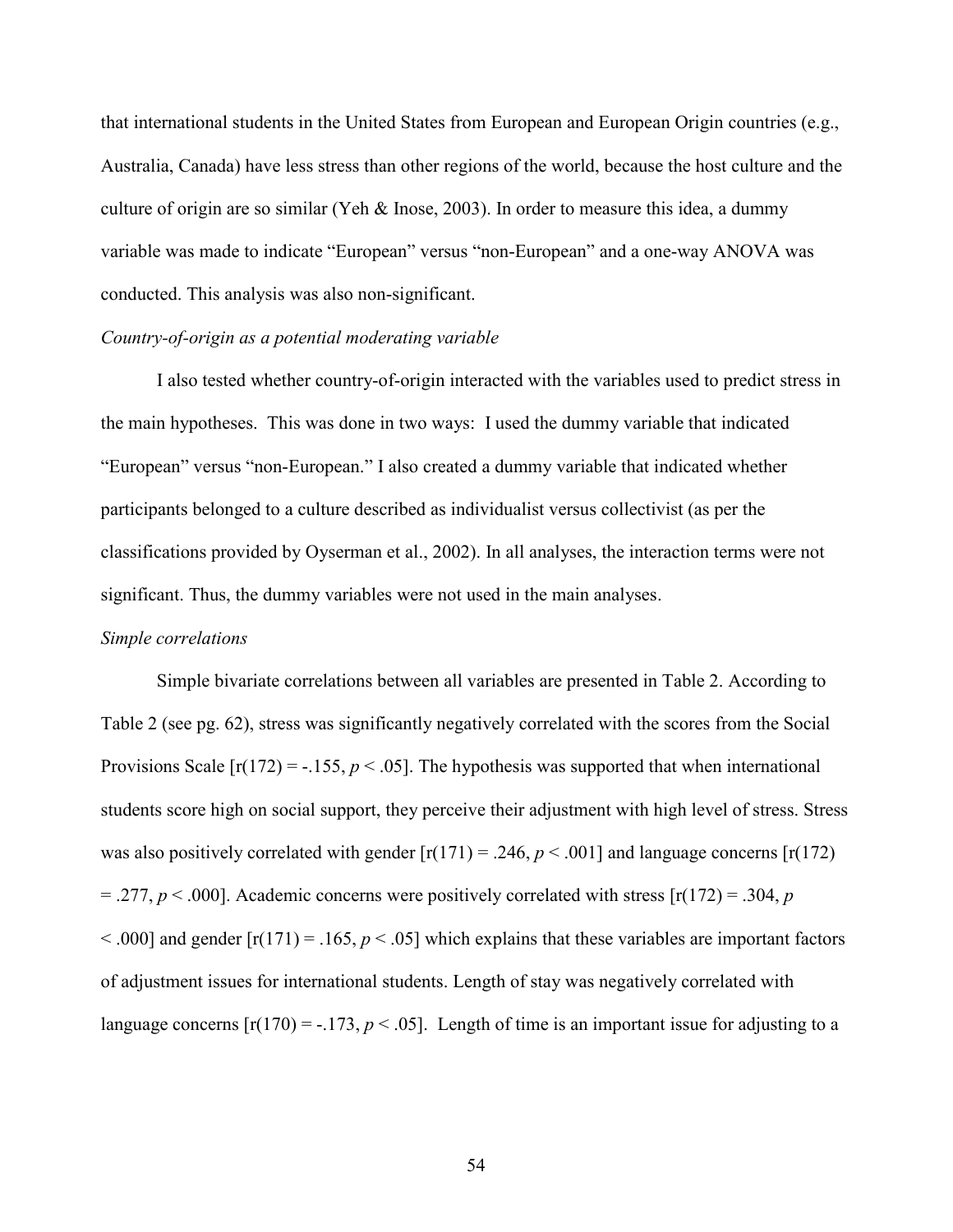new language; however, length of stay was not correlated with stress  $[r(170) = .048, p = .535]$ . Language concerns were positively correlated with gender  $[r(171) = .265, p < .000]$ .

| Variables         | Mean  | S.D.  | Social<br>Provision      | Gender                   | Academic<br>problem      | Language<br>problem      | Time<br>in US |
|-------------------|-------|-------|--------------------------|--------------------------|--------------------------|--------------------------|---------------|
| <b>Stress</b>     | 1791  | 5.60  | $-155*$                  | $.256**$                 | $.304**$                 | $277**$                  | .048          |
| Social Provision  | 73 25 | 15.25 | $\overline{\phantom{a}}$ | .126                     | $-129$                   | $-.071$                  | .075          |
| Gender            | .56   | .498  | $\overline{\phantom{a}}$ | $\overline{\phantom{a}}$ | $.165*$                  | $.265**$                 | $-.083$       |
| Academic Problems | .24   | 427   | $\overline{\phantom{a}}$ | $\overline{\phantom{0}}$ | $\overline{\phantom{0}}$ | $.327**$                 | .040          |
| Language Problems | .35   | .480  | $\overline{\phantom{a}}$ | $\overline{\phantom{0}}$ |                          | $\overline{\phantom{0}}$ | $-173*$       |
| Time in US        | 6.58  | 4.28  |                          |                          |                          |                          |               |

Table 2. Mean, Standard Deviations and Bivariate Correlations Among Variables

\* Correlation is significant at the 0.05 level (2-tailed).

\*\* Correlation is significant at the 0.01 level (2-tailed).

## *Hypothesis 1: Associations between Gender and Stress*

An independent samples t-test was executed to examine the mean difference between males and females. The test revealed that female international students ( $m = 19.17$ ,  $sd = 5.23$ ) report significantly higher levels of stress on average than their male counterparts ( $m = 16.40$ ,  $sd = 5.68$ ), [t(169) = -3.3,  $p < .001$ ]. These findings suggest that female international students seem to experience higher adjustment stress than male international students.

*Hypothesis 2: Gender and Stress Factors as Predictors of Perceived Stress* 

## *Gender and Academic Concerns*

A univariate analysis indicated that there were significant differences in stress related to academic concerns in regard to gender. Female international students reported significantly higher scores ( $m = 20.15$ ,  $sd = .58$ ) than male international students ( $m = 16.57$ ,  $sd = .82$ ) on the Perceived Stress Scale ( $F = 12.83$ ,  $p < .000$ ). In terms of academic concerns, the results showed that international students with academic concerns ( $m = 19.74$ ,  $sd = .89$ ) reported significantly higher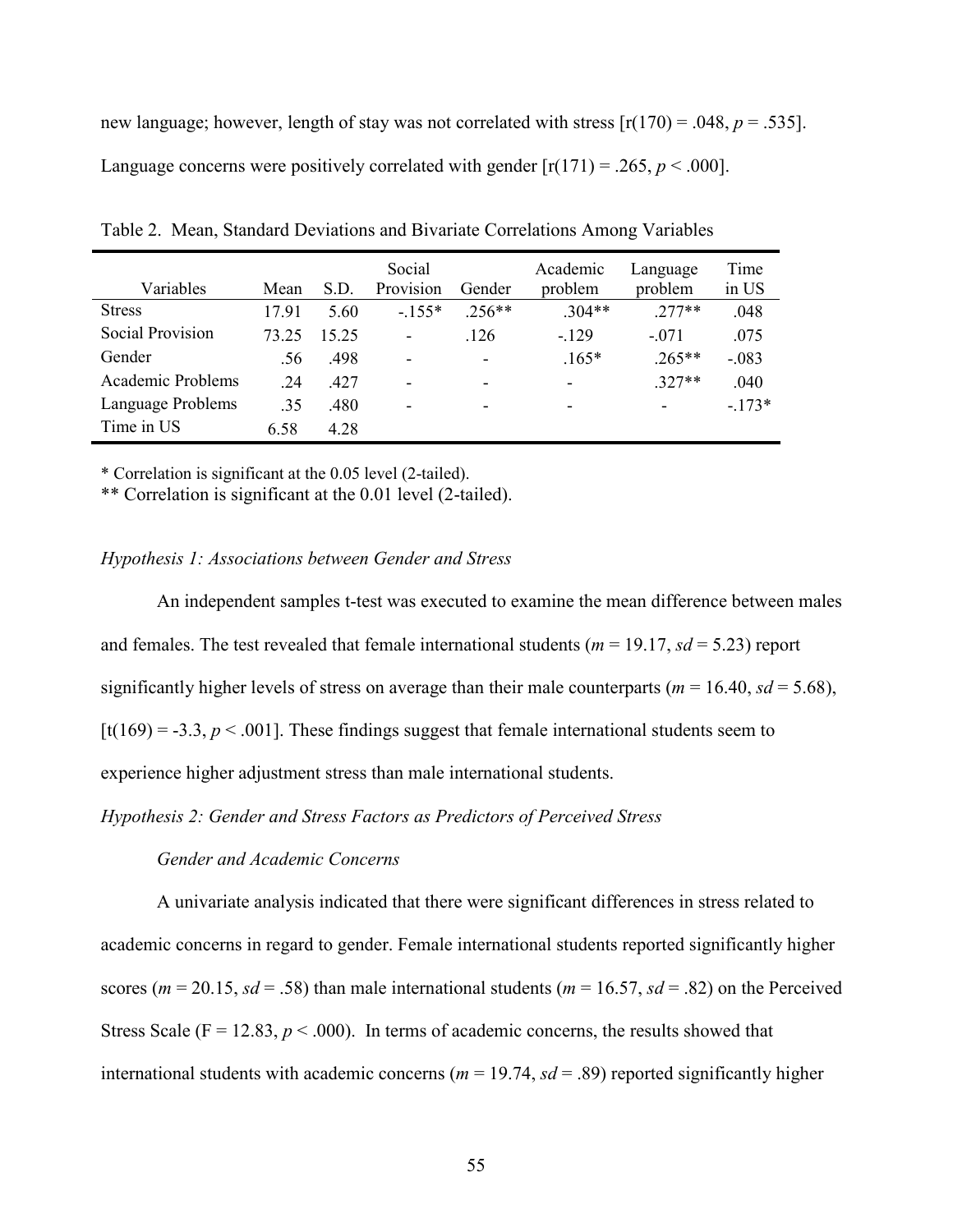scores than those without ( $m = 16.98$ ,  $sd = 46$ ) on the Perceived Stress Scale ( $F = 7.61$ ,  $p < .000$ ). This test revealed that there was a significant interaction between gender and academic concerns to predict stress levels ( $F = 5.03$ ,  $p < .05$ ). Female international students with academic concerns ( $m =$ 22.65, *sd* = .96) scored significantly higher than male international students with academic concerns  $(m = 16.83, sd = .65)$  on the Perceived Stress Scale ( $F = 5.03, p < .05$ ). These findings suggest that female international students have more academic-related stress than their male counterparts which supports hypothesis 2.

### *Gender and Language Concerns*

A univariate analysis showed that there were significant differences in regard to stress related to language concerns, but that there was no significant interaction between language-related stress and gender. International students who reported language concerns ( $m = 19.45$ ,  $sd = .510$ ) scored significantly higher than international students who did not report language concerns ( $m =$ 16.89,  $sd = .78$ ) on the Perceived Stress Scale (F = 7.62,  $p < .05$ ). Females also scored higher than males on the Perceived Stress Scale as indicated previously. However, there was no significant interaction between gender and language concerns to predict stress scores among international students ( $F = .021$ ,  $p = .886$ ) which is inconsistent with the hypothesis that there would be an interaction between gender and language concerns.

*Hypothesis 3: Interactions with Social Support, Gender, and Academic Concerns to Predict Perceived Stress* 

## *Overall Social Support*

The three-way interaction analysis showed that there was a significant interaction between gender, academic concerns and social support. The main effects of gender and social support were significant factors while the main effect of academic concern was not (see Table 3 on pg. 65).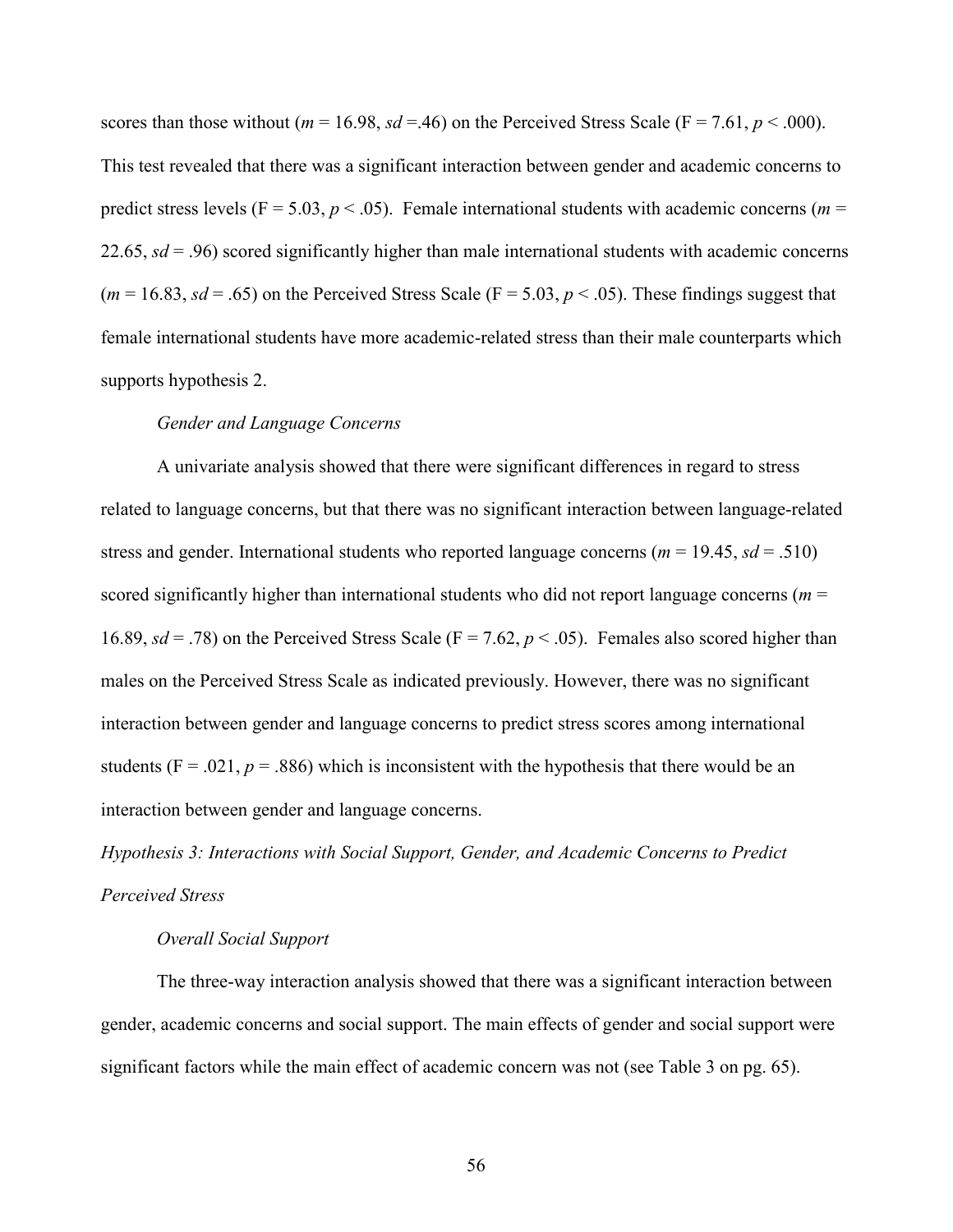Consistent with the hypothesis that international students' academic concerns may be influenced by gender, the interaction between gender and academic concerns was significant  $\beta$  = .198, *t*(169) = 2.610,  $p < 0.01$ . However, this analysis did not find a significant interaction between academic concerns and social support or between gender and social support (see Table 3). Finally, consistent with the hypothesis that international students' perceived social support would interact with academic concerns and gender, this study found that there is a highly significant interaction between gender, academic concerns and social support  $\beta$  = .248,  $t(169)$  = 2.774,  $p$  <.01]. The results of the three way interactions terms of the moderating effect of social support are presented in Table 3. These results suggest that social support is an important factor in reducing academic related stress in regard to gender.

|                         | <b>International Students</b> |         |          |                  |
|-------------------------|-------------------------------|---------|----------|------------------|
|                         | B                             | β       | t        | $\boldsymbol{p}$ |
| Language                | $2.041*$                      | .175    | 2.269    | .025             |
| Time in US              | $.327*$                       | .160    | 2.256    | .025             |
| Gender                  | $3.024***$                    | $-269$  | 3.604    | .000             |
| Academic                | 1.327                         | .102    | 1.288    | .200             |
| Social Support          | $-111***$                     | $-.303$ | $-3.407$ | .001             |
| Gnd X Acdmc             | $5.412**$                     | .198    | 2.610    | .010             |
| Gnd X SoSupport         | $-.027$                       | $-.039$ | $-426$   | .671             |
| Academic X SoSupport    | $-.036$                       | $-.036$ | $-428$   | .669             |
| Gnd X Acdmc X SoSupport | .494**                        | .248    | 2.774    | .006             |
| Adj. R-square           | .210                          |         |          |                  |
| F-value                 | 5.988                         |         |          |                  |
| N                       | 169                           |         |          |                  |
| Model significant       | .000                          |         |          |                  |

Table 3. Three-way Interaction Regression Analysis (Gender X Academic Concerns X Social Support)

Note: Language = Language Concern, Time in US= Length of Stay in US Gnd= Gender, Acdmc (Academic) =Academic concern, SoSupport=Social Support

p<.05\*, p<.01\*\*, p<.001\*\*\*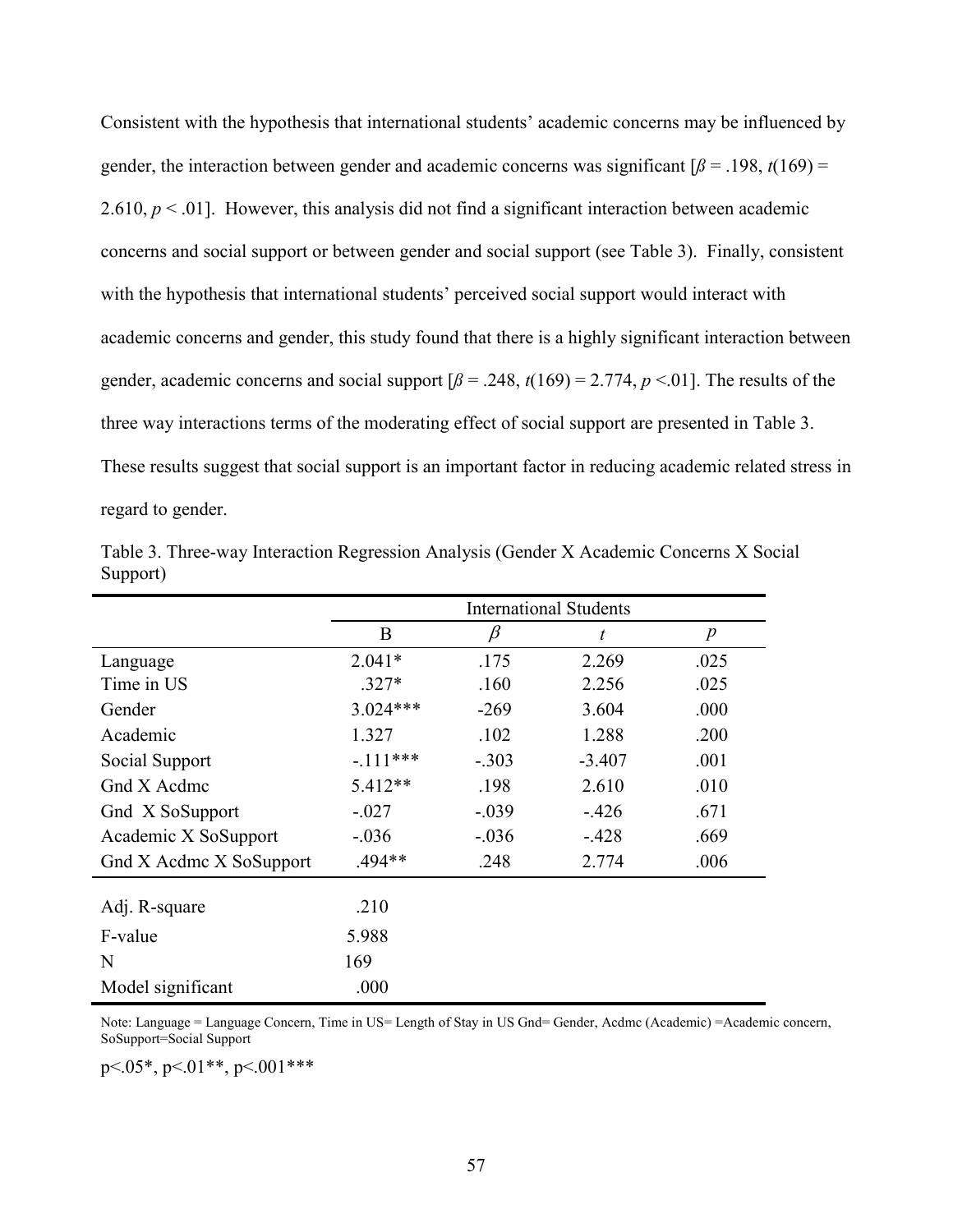In order to distinguish between male and female international students' social support and how social support might impact students' academic concerns differently based on gender, a regression test was completed (see Figure 5 on pg.66 ). A simple slope revealed that female international students without academic concerns and with higher scores on the Social Provisions Scale experienced a significant negative interaction with scores on the Perceived Stress Scale  $\beta$  = -.455,  $t(169) = -2.893$ ,  $p < 01$ ]. For female international students who did report academic problems, there was no significant interaction. This suggests that female students who do not have academic concerns that social support can act as a moderating factor for stress while female students with academic concerns do not experience social support as a moderating factor for stress. For male international students without academic problems, there was no significant effect of social support on moderating stress. Male international students who did report academic concerns and with higher scores on the Social Provisions Scale experienced a significant negative interaction with scores on the Perceived Stress Scale  $\lceil \beta = -0.912, t(169) = -2.262, p \le 0.05 \rceil$ . These results reveal that social support can aid male international students who do have academic concerns with their stress whereas social support does not serve as a moderating factor for male international students who do not report academic concerns.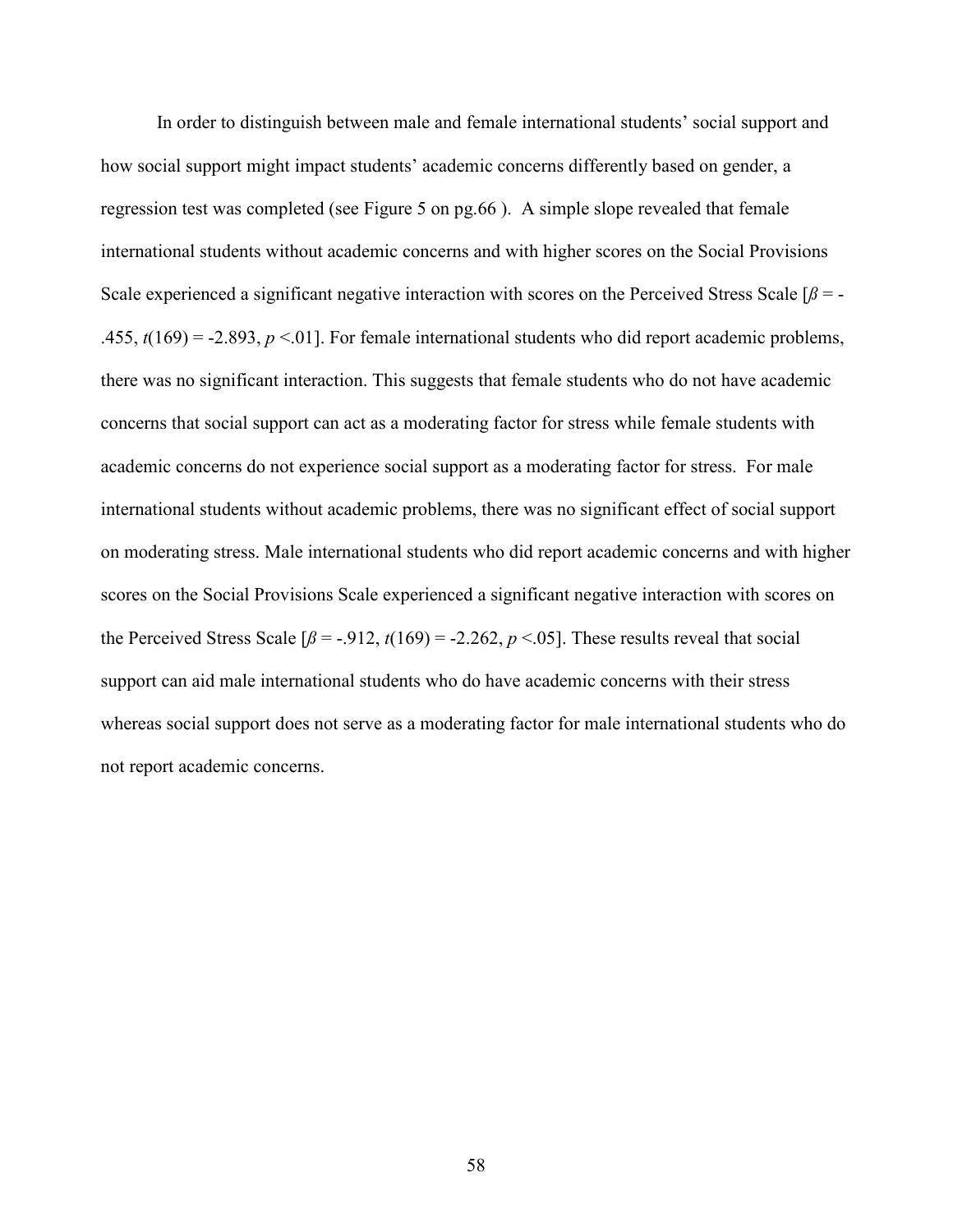

Figure 5**.** Three-way Interaction Regression Analysis (Gender X Academic Concerns X Sum of Social Provisions Scale)

#### *Gender and Reassurance of Worth*

The three-way interaction analysis showed that there was a significant interaction between gender, academic concerns and reassurance of worth. The main effects of gender and language issues were highly significant factors, the main effect of length of stay was marginally significant, and the main effect of academic concerns was not significant (see Table 4 on pg. 68). Consistent with the hypothesis that international students' academic concerns may be influenced by gender, the interaction between gender and academic concerns was significant  $\beta$  = .263,  $t(169)$  = 3.356, *p* <.01]. This analysis showed a marginally significant interaction between gender and reassurance of worth while there was no significant interaction between academic concerns and reassurance of worth. Finally, consistent with the hypothesis that international students' reassurance of worth would be associated with academic concerns in regards to gender, this study found that there was a highly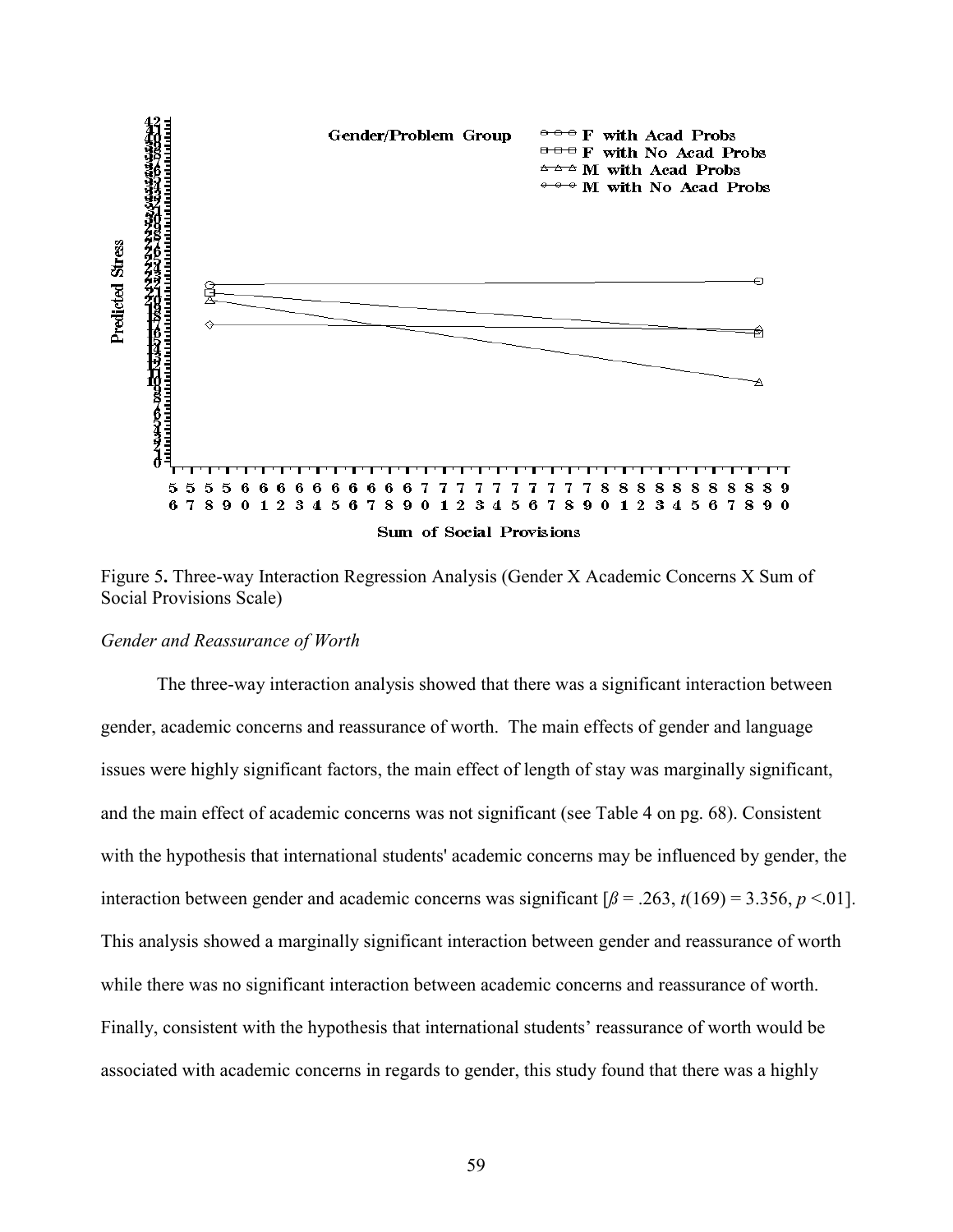significant interaction between gender, academic concerns and reassurance of worth  $(\beta = -0.310, \beta)$ 

 $t(164) = -4.269$ ,  $p < .000$ ). The results of the three way interactions in terms of the moderating effect of reassurance of worth are presented in Table 4. These results suggest that reassurance of worth is one of the main social support factors in reducing stress for international students.

|                    | <b>International Students</b> |         |                  |                  |
|--------------------|-------------------------------|---------|------------------|------------------|
|                    | B                             | β       | $\boldsymbol{t}$ | $\boldsymbol{p}$ |
| Language           | 1.540                         | .132    | 1.726            | .086             |
| Time in US         | $.298*$                       | .147    | 2.100            | .037             |
| Gender             | 2.886***                      | .254    | 3.475            | .001             |
| Academic           | $1.410**$                     | .107    | 1.305            | .194             |
| Reassurance        | $-.808***$                    | $-.310$ | $-4.269$         | .000             |
| Gnd X Acdmc        | $7.315***$                    | .263    | 3.356            | .001             |
| Gnd X Reas         | .734                          | .139    | 1.928            | .056             |
| Acdmc X Reas       | $-.013$                       | $-.002$ | $-.027$          | .978             |
| Gnd X Acdmc X Reas | $2.361*$                      | .182    | 2.292            | .023             |
| Adj. R-square      | .255                          |         |                  |                  |
| F-value            | 7.249                         |         |                  |                  |
| N                  | 164                           |         |                  |                  |
| Model significant  | .000                          |         |                  |                  |

Table 4. Three-way Interaction Regression Analysis (Gender X Academic Concerns X Reassurance of Worth)

Note: Language = Language Concern, Time in US= Length of Stay in US Gnd= Gender, Acdmc (Academic) =Academic concern, Reas (Reassurance) = Reassurance of Worth

p<.05\*, p<.01\*\*, p<.001\*\*\*

To measure the difference between male and female international students' reassurance of worth and how reassurance of worth might impact students' academic concerns differently based on gender, a regression analysis was completed (see Figure 6 on pg. 69). A simple slope revealed that, for female international students without academic concerns and with higher scores on reassurance of worth, there was a significant negative interaction with scores on the Perceived Stress Scale  $\beta$  =  $-281$ ,  $t(164) = -2.693$ ,  $p \le 01$ ]. However, for female international students with academic problems,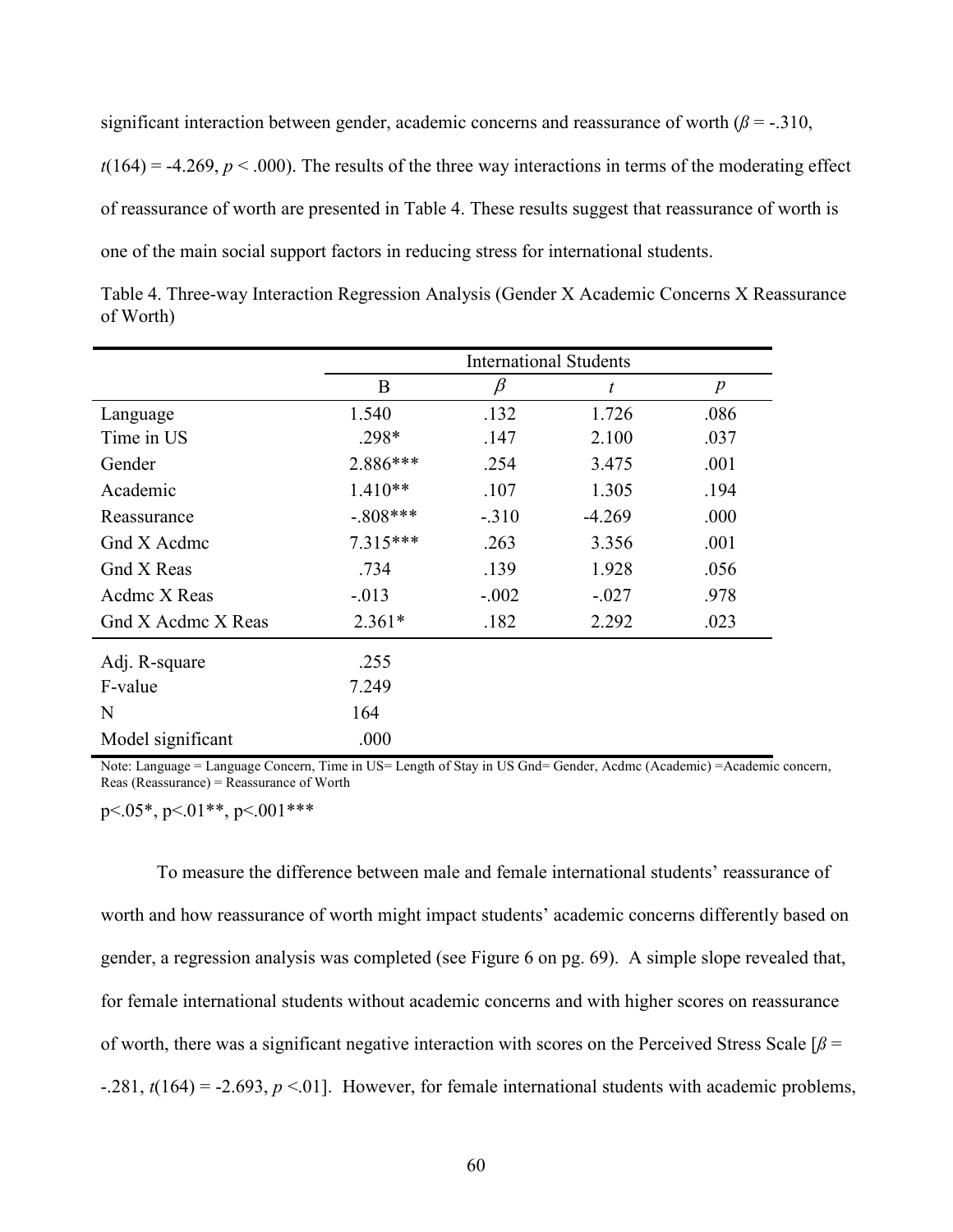the interaction between academic problems, reassurance of worth and gender was not significant. For male international students without academic concerns and with higher scores on reassurance of worth, there was a significant negative interaction with scores on the Perceived Stress Scale [ $\beta$  = -.345,  $t(164) = -2.944$ ,  $p < 0.01$ . An important finding of this analysis was that reassurance of worth also impacted male international students with academic problems  $\beta$  = -.858,  $t(164)$  = 2.818, *p* <.01]. In other words, reassurance of worth moderated and/or reduced stress for male international students whether or not they had academic problems.



Figure 6. Three-way Interaction Regression Analysis (Gender X Academic Concerns X Reassurance of Worth)

# *Gender and Social Integration*

The three-way interaction analysis showed that there was a significant interaction between gender, academic concerns and social integration. The main effects of gender, language issues, and social integration were highly significant factors and the main effects of length of stay and academic concerns were marginally significant (see Table 5). The interaction between gender and academic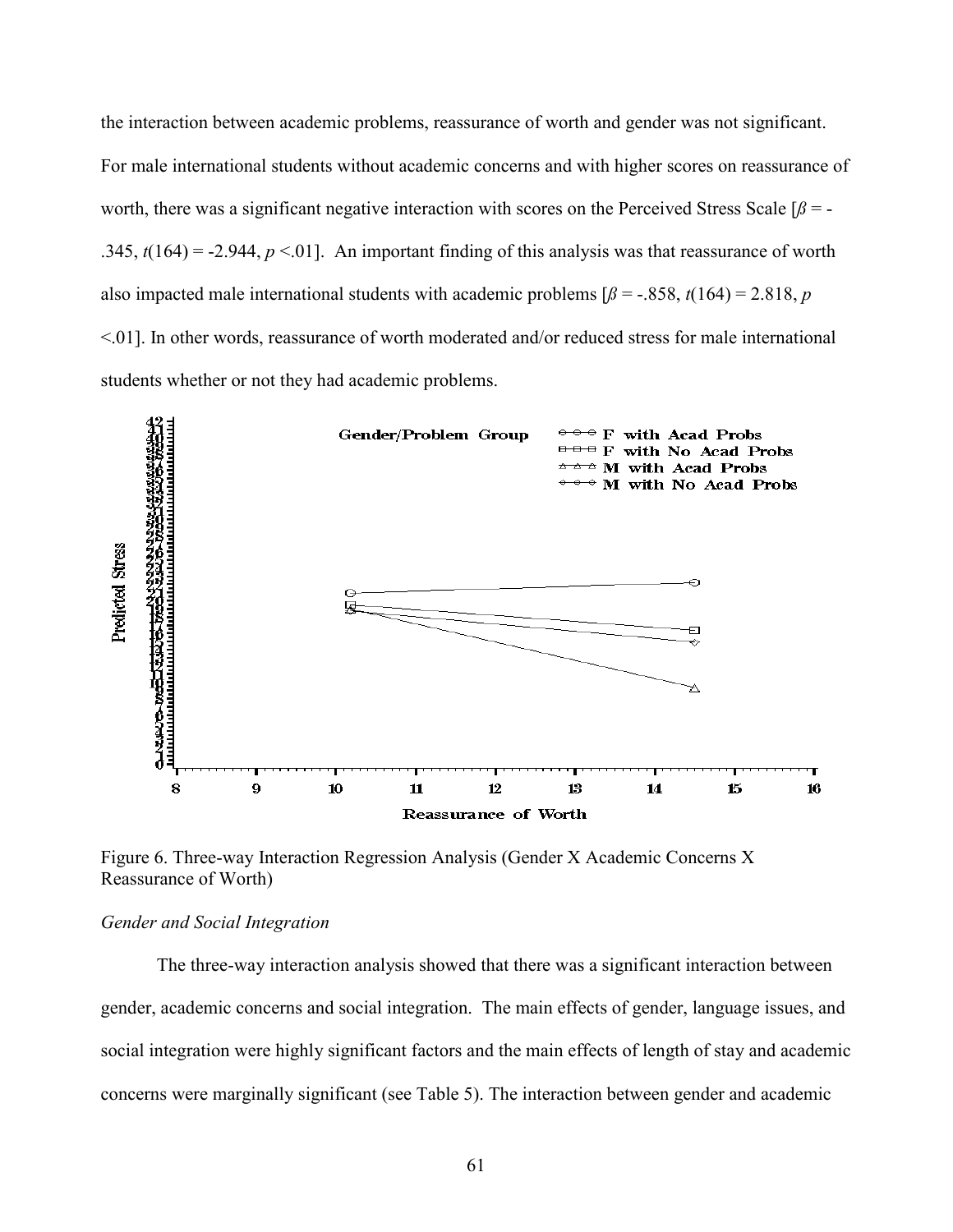concerns for international students was significant  $\beta$  = .158,  $t(169)$  = 2.17, *p* < .05]. There were no significant interactions between gender and social integration or academic concerns and social integration. Finally, consistent with the hypothesis that international students' social integration would be associated with academic concerns in regards to gender, this study found that there was a highly significant interaction between gender, academic concerns and social integration ( $\beta$  = .228,  $t(169) = 2.63$ ,  $p < .01$ ). The results of the three way interactions terms of the moderating effect of social integration are presented in Table 5. These results suggest that social integration is one of the one of the main social support factors in reducing stress for international students.

| Table 5. Three-way Interaction Regression Analysis (Gender X Academic Support X Social |  |  |  |
|----------------------------------------------------------------------------------------|--|--|--|
| Integration)                                                                           |  |  |  |

|                          | <b>International Students</b> |         |          |                  |
|--------------------------|-------------------------------|---------|----------|------------------|
|                          | B                             | $\beta$ | t        | $\boldsymbol{p}$ |
| Language                 | $2.169*$                      | .186    | 2.414    | .017             |
| Time in US               | .286                          | .140    | 1.965    | .051             |
| Gender                   | $2.561**$                     | .827    | 3.097    | .002             |
| Academic                 | 1.834                         | .140    | 1.848    | .066             |
| Social Int               | $-.580**$                     | $-269$  | $-3.113$ | .002             |
| Gnd X Acdmc              | $4.325*$                      | .158    | 2.177    | .031             |
| Gnd X Social Int         | $-.029$                       | $-.007$ | $-.079$  | .937             |
| Academic X Social Int    | $-.444$                       | $-.080$ | $-950$   | .344             |
| Gnd X Acdme X Social Int | $2.604**$                     | .228    | 2.632    | .009             |
| Adj. R-square            | .199                          |         |          |                  |
| F-value                  | 5.665                         |         |          |                  |
| N                        | 169                           |         |          |                  |
| Model significant        | .000                          |         |          |                  |

Note: Language = Language Concern, Time in US= Length of Stay in US Gnd= Gender, Acdmc (Academic) =Academic concern, Social Int= Social Integration

 $p<05^*$ ,  $p<01^{**}$ ,  $p<001^{***}$ 

In order to discover the difference between male and female international students' social integration and how social integration might impact students' academic concerns differently based on gender, a regression analysis was completed (see Figure 7 on pg. 72). A simple slope revealed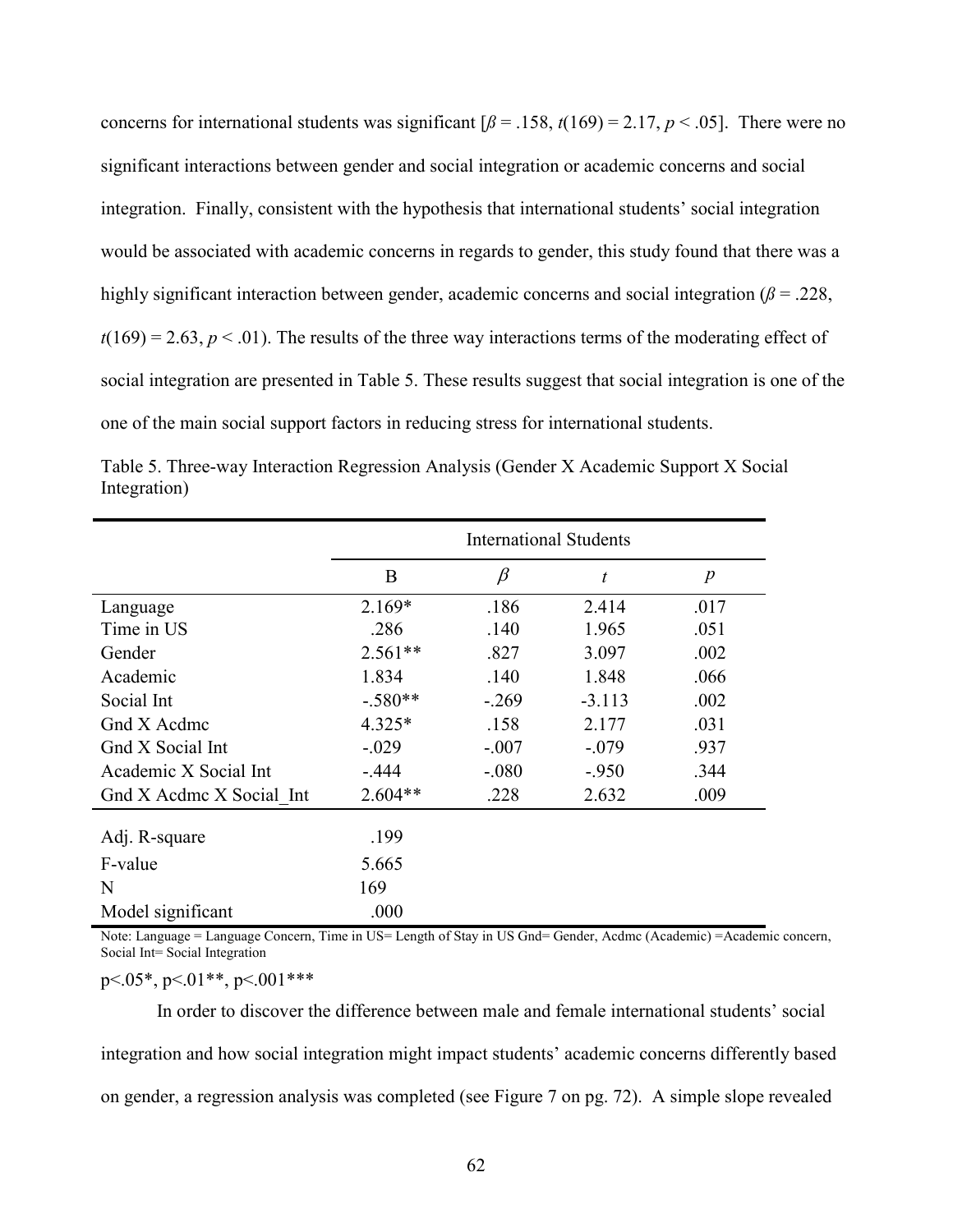that, for female international students without academic concerns and with higher scores on reassurance of worth, there was a significant negative interaction with scores on the Perceived Stress Scale  $\lceil \beta = -.353, t(169) = -2.28, p < .05 \rceil$ . However, for female international students with academic concerns, the interaction between academic problems, social integration and gender was not significant. For male international students without academic concerns and with higher scores on social integration, there was no significant interaction. However, for male international students with academic concerns, there was a significant negative interaction  $\beta$  = -.933, *t*(169) = -2.46, *p* <.05]. In other words, social integration moderated and/or reduced stress for female international students without academic concerns and for male international students with academic concerns.



Figure 7. Three-way Interaction Regression Analysis (Gender X Academic Concerns X Social Integration)

# *Gender and Guidance*

The three-way interaction analysis showed that there was a significant interaction between gender, academic concerns and guidance. The main effects of gender, language issues, length of stay, and guidance were significant factors while the main effect of academic concerns was not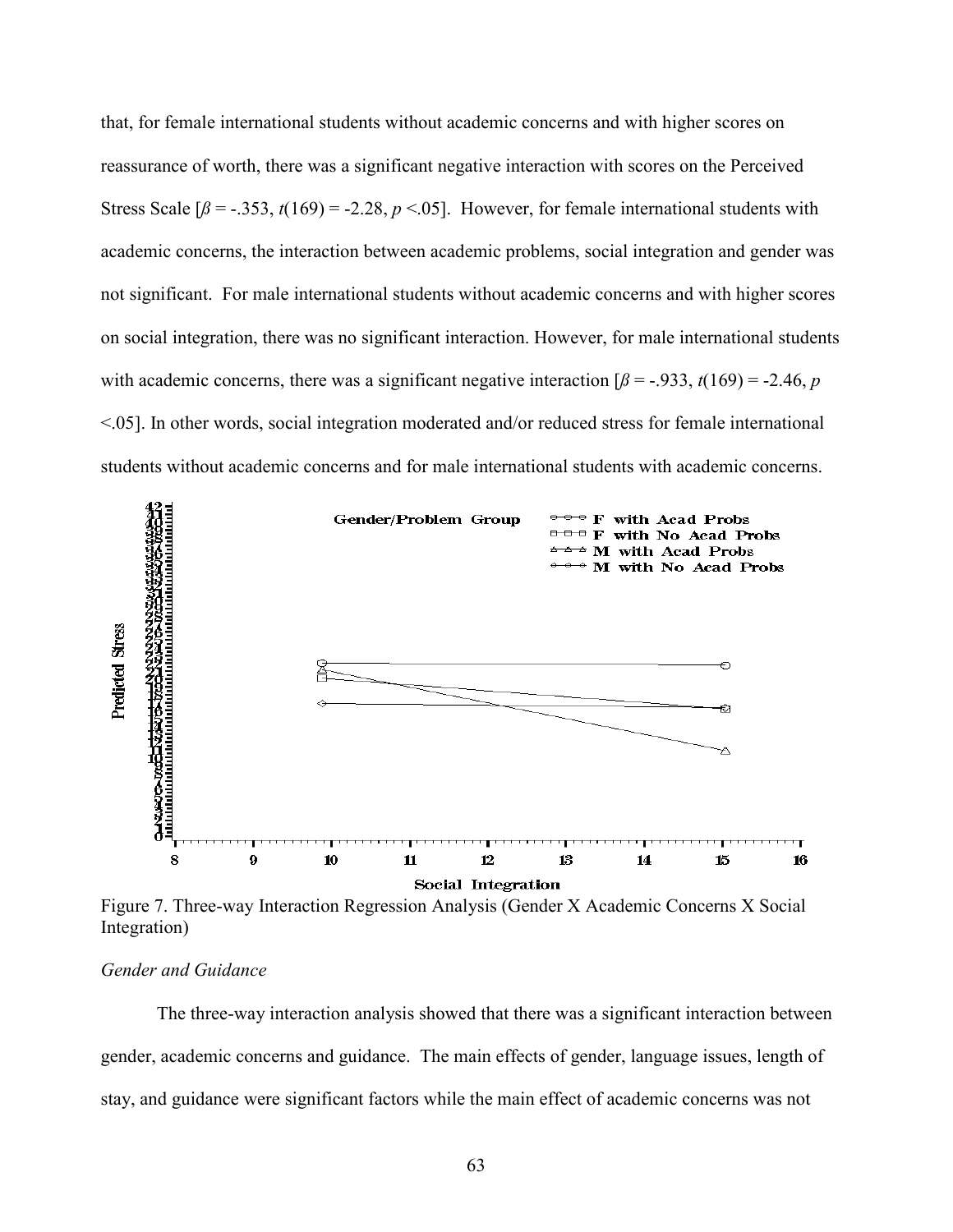significant (see Table 6 on pg. 73). Consistent with the hypothesis that international students' academic concerns may be influenced by gender, the interaction between gender and academic concerns was significant  $\lceil \beta = .230, t(169) = 3.06, p < .01 \rceil$ . This analysis showed a marginally significant interaction between academic concerns and guidance  $\lceil \beta = -160, t(169) = -1.73, p < 08 \rceil$ while there was no significant interaction between gender and guidance. Finally, consistent with the hypothesis that international students' guidance would be associated with academic concerns in regards to gender, this study found that there was a highly significant interaction between gender, academic concerns and guidance ( $\beta$  = .35,  $t(169)$  = 3.63,  $p$  < .000). The results of the three way interactions terms of the moderating effect of guidance are presented in Table 6. These results suggest that guidance is one of the one of the main social support factors in reducing stress for international students.

|                    | <b>International Students</b> |         |          |                  |
|--------------------|-------------------------------|---------|----------|------------------|
|                    | B                             | $\beta$ | t        | $\boldsymbol{p}$ |
| Language           | $1.777*$                      | .153    | 1.998    | .047             |
| Time in US         | $.291*$                       | .143    | 2.027    | .044             |
| Gender             | $3.123***$                    | .278    | 3.724    | .000             |
| Academic           | 1.195                         | .092    | 1.182    | .239             |
| Guidance           | $-.548***$                    | $-.323$ | $-3.388$ | .001             |
| Gnd X Acdmc        | $6.304**$                     | .230    | 3.063    | .003             |
| Gnd X Guid         | .294                          | .090    | .921     | .359             |
| Acdme X Guid       | $-.750$                       | $-.160$ | $-1.731$ | .085             |
| Gnd X Acdmc X Guid | 3.339 ***                     | .351    | 3.627    | .000             |
| Adj. R-square      | .210                          |         |          |                  |
| F-value            | 6.329                         |         |          |                  |
| N                  | 169                           |         |          |                  |
| Model significant  | .000                          |         |          |                  |

Table 6. Three-way Interaction Regression Analysis (Gender X Academic Concerns X Guidance)

Note: Language = Language Concern, Time in US= Length of Stay in US, Gnd= Gender, Acdmc (Academic) = Academic concern,  $Guid = Guidance$ 

p<.05\*, p<.01\*\*, p<.001\*\*\*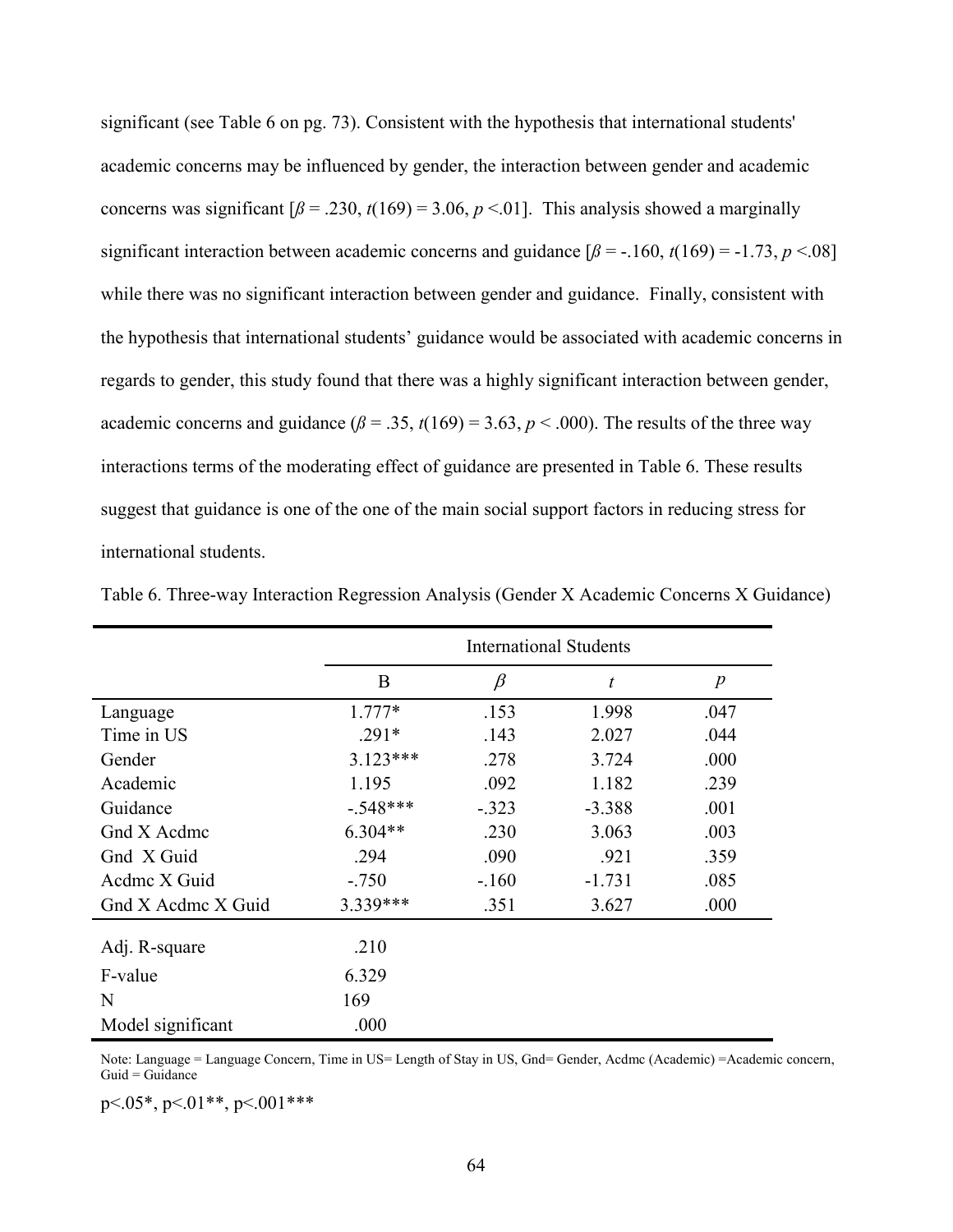To distinguish between male and female international students' guidance and how guidance might act as a moderating variable for students' academic concerns differently based on gender; a regression analysis was completed (see Figure 8 on pg. 74). A simple slope revealed that, for female international students without academic concerns and with higher scores on guidance, there was a significant negative interaction with scores on the Perceived Stress Scale  $\beta$  = -.348, *t*(169) = -2.08,  $p \le 0.05$ ]. However, for female international students with academic problems, the interaction between academic problems, guidance, and gender was not significant. For male international students without academic concerns and with higher scores on guidance, there was no significant interaction between gender, academic concerns, and guidance. This analysis found that guidance was significantly negatively associated with male international students who reported academic problems  $\beta$  = -1.59,  $t(160)$  = -3.40,  $p < .001$ . This result suggests that guidance can moderate and/or reduce stress for male international students with academic concerns and for female international without academic concerns.



Figure 8. Three-way Interaction Regression Analysis (Gender X Academic Concerns X Guidance)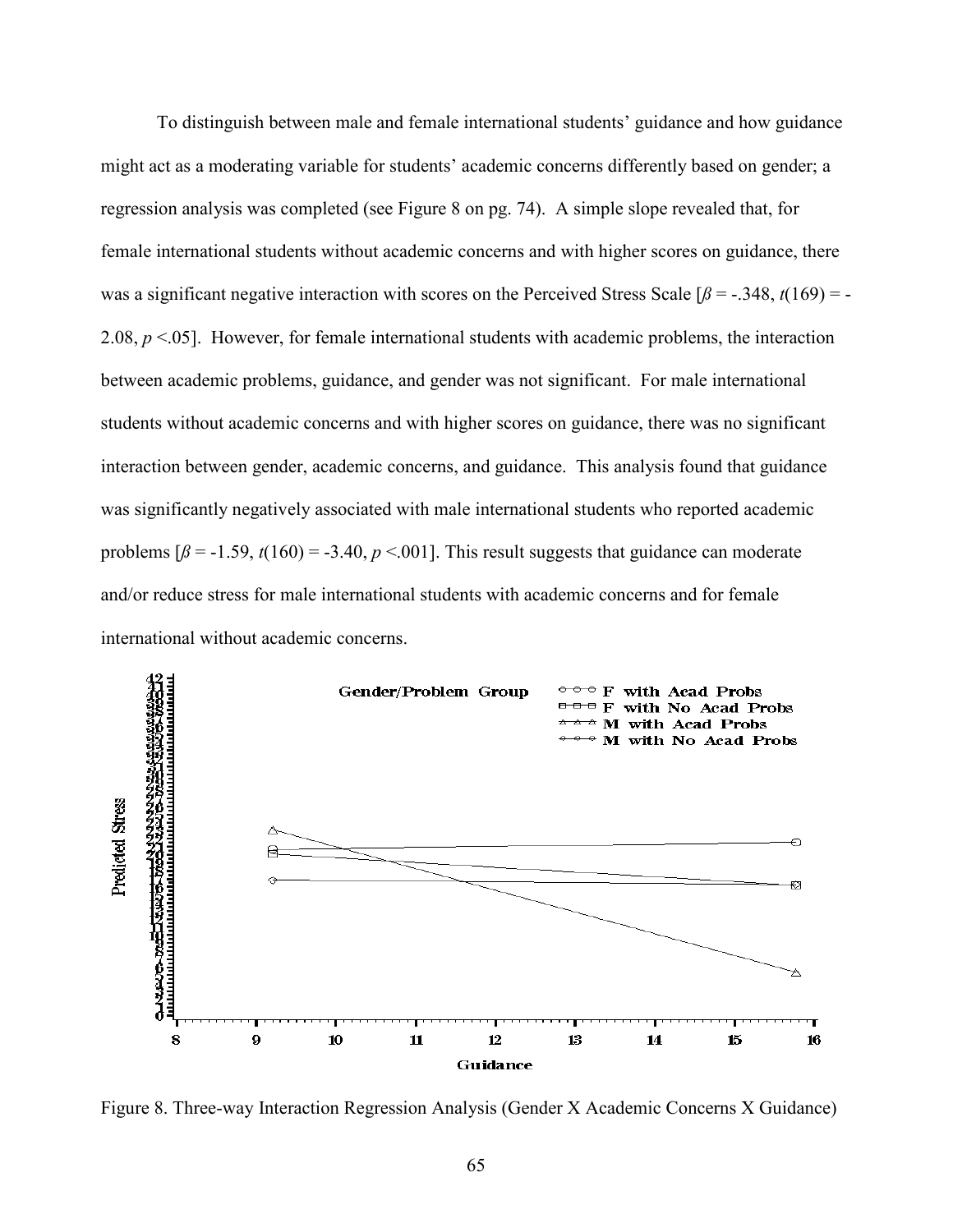Three other subscales of the Social Provision Scale, Attachment, Reliable Alliance, and Opportunity for Nurturance, were not found to significantly interact with gender and academic concern to predict perceived stress among international students. Tables 7 - 9 present the data collected from these subscales.

A three-way interaction regression analysis showed that attachment did not significantly interact with gender and academic concerns to predict perceived stress  $\beta = 1.099$ ,  $t(169) = 1.199$ , *p* <.232]. For attachment this study found that time in the US, gender and attachment were main effects of stress and that there was a significant two-way interaction between gender and academic concerns to predict stress scores. However, the results show that there were no three-way interactions between gender, academic concerns, and attachment.

|                          | <b>International Students</b> |         |          |                  |
|--------------------------|-------------------------------|---------|----------|------------------|
|                          | B                             | β       | t        | $\boldsymbol{p}$ |
| Language                 | 1.611                         | .138    | 1.770    | .079             |
| Time in US               | $.315*$                       | .154    | 2.132    | .035             |
| Gender                   | $2.860***$                    | .254    | 3.286    | .001             |
| Academic                 | 1.815                         | .139    | 1.716    | .088             |
| Attachment               | $-.401**$                     | $-.236$ | $-2.561$ | .011             |
| Gnd X Acdmc              | 4.683*                        | .171    | 2.618    | .032             |
| Gnd X Attachment         | $-.231$                       | $-.071$ | $-0.757$ | .450             |
| Academic X Attachment    | $-.042$                       | $-.009$ | $-.099$  | .921             |
| Gnd X Acdmc X Attachment | 1.099                         | .119    | 1.199    | .232             |
| Adj. R-square            | .223                          |         |          |                  |
| F-value                  | 5.088                         |         |          |                  |
| N                        | 169                           |         |          |                  |
| Model significant        | .000                          |         |          |                  |

Table 7. Three-way Interaction Regression Analysis (Gender X Academic Concerns X Attachment)

Note: Language = Language Concern, Time in US= Length of Stay in US Gnd= Gender, Acdmc (Academic) =Academic concern

 $p<.05^*$ ,  $p<.01^{**}$ ,  $p<.001^{***}$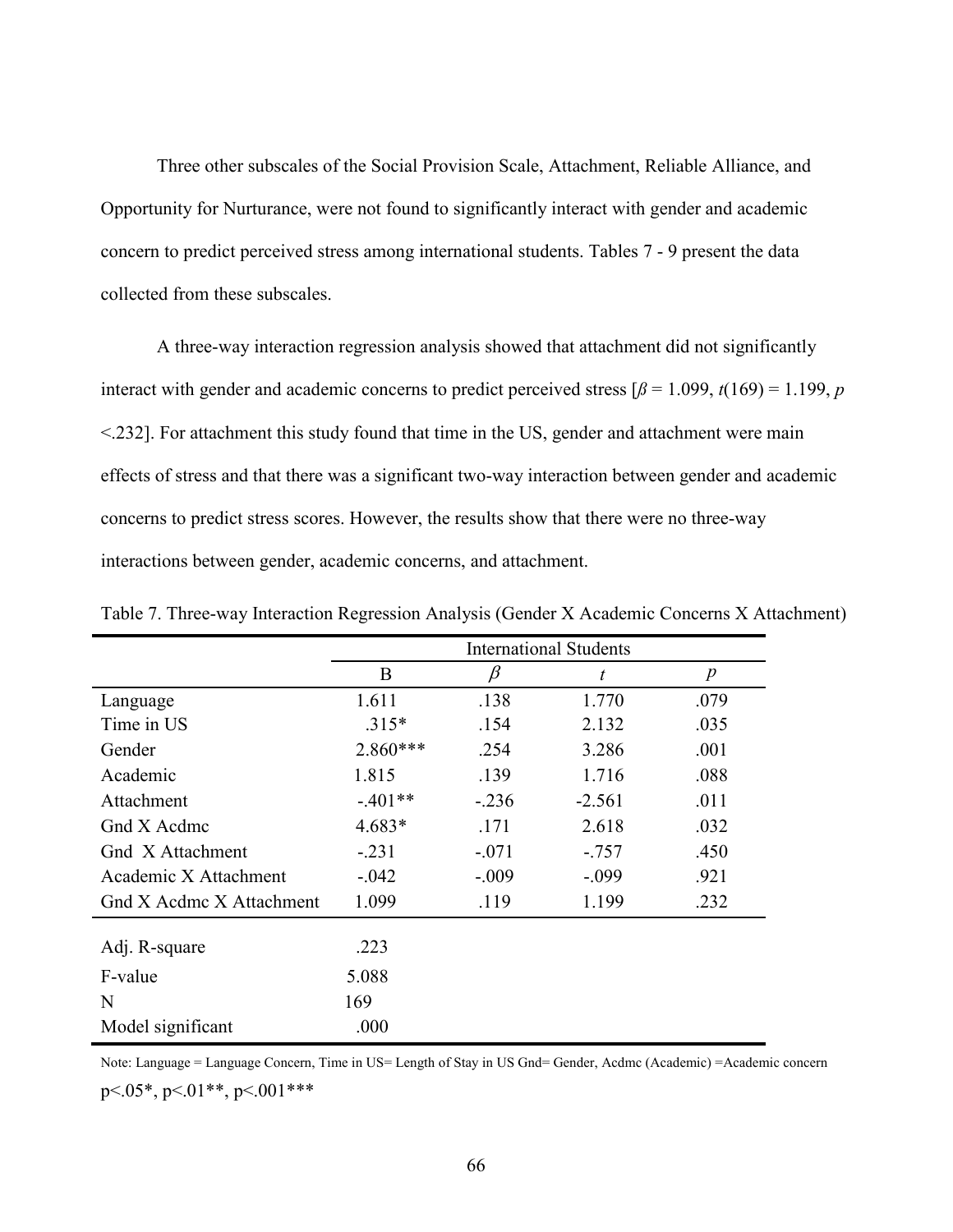A three-way interaction regression analysis showed that reliable alliance did not significantly interact with gender and academic concerns to predict perceived stress  $\beta$  = .785,  $t(169) = .736$ ,  $p \le .463$ . For reliable alliance, this study found that gender was a main effect of stress and that there was a significant two-way interaction between gender and academic concerns to predict stress scores. However, inconsistent with the hypothesis, there was no three way interaction between gender, academic concerns, and reliable alliance.

|                        | <b>International Students</b> |         |         |                  |
|------------------------|-------------------------------|---------|---------|------------------|
|                        | B                             | β       | t       | $\boldsymbol{p}$ |
| Language               | 1.730                         | .149    | 1.855   | .065             |
| Time in US             | .261                          | .128    | 1.754   | .081             |
| Gender                 | $2.340**$                     | .208    | 2.764   | .006             |
| Academic               | 2.279                         | .175    | 2.272   | .024             |
| Reliable Alliance      | $-147$                        | $-.080$ | $-.876$ | .382             |
| Gnd X Acdmc            | 4.289*                        | .157    | 2.117   | .036             |
| Gnd X Reliable         | $-.316$                       | $-.088$ | $-929$  | .354             |
| Academic X Reliable    | .160                          | .030    | .320    | .749             |
| Gnd X Acdmc X Reliable | .785                          | .071    | .736    | .463             |
| Adj. R-square          | .202                          |         |         |                  |
| F-value                | 4.496                         |         |         |                  |
| N                      | 169                           |         |         |                  |
| Model significant      | .000                          |         |         |                  |

Table 8. Three-way Interaction Regression Analysis (Gender X Academic Concerns X Reliable Alliance)

Note: Language = Language Concern, Time in US= Length of Stay in US Gnd= Gender, Acdmc (Academic) =Academic concern, Reliable=Reliable Alliance

p<.05\*, p<.01\*\*, p<.001\*\*\*

A three-way interaction regression analysis showed that opportunity for nurturance did not significantly interact with gender and academic concerns to predict perceived stress  $\beta$  = .843,  $t(169) = 1.456$ ,  $p < 147$ . For opportunity for nurturance this study found that language, time in the US, gender, and opportunity for nurturance were main effects of stress but that there were no three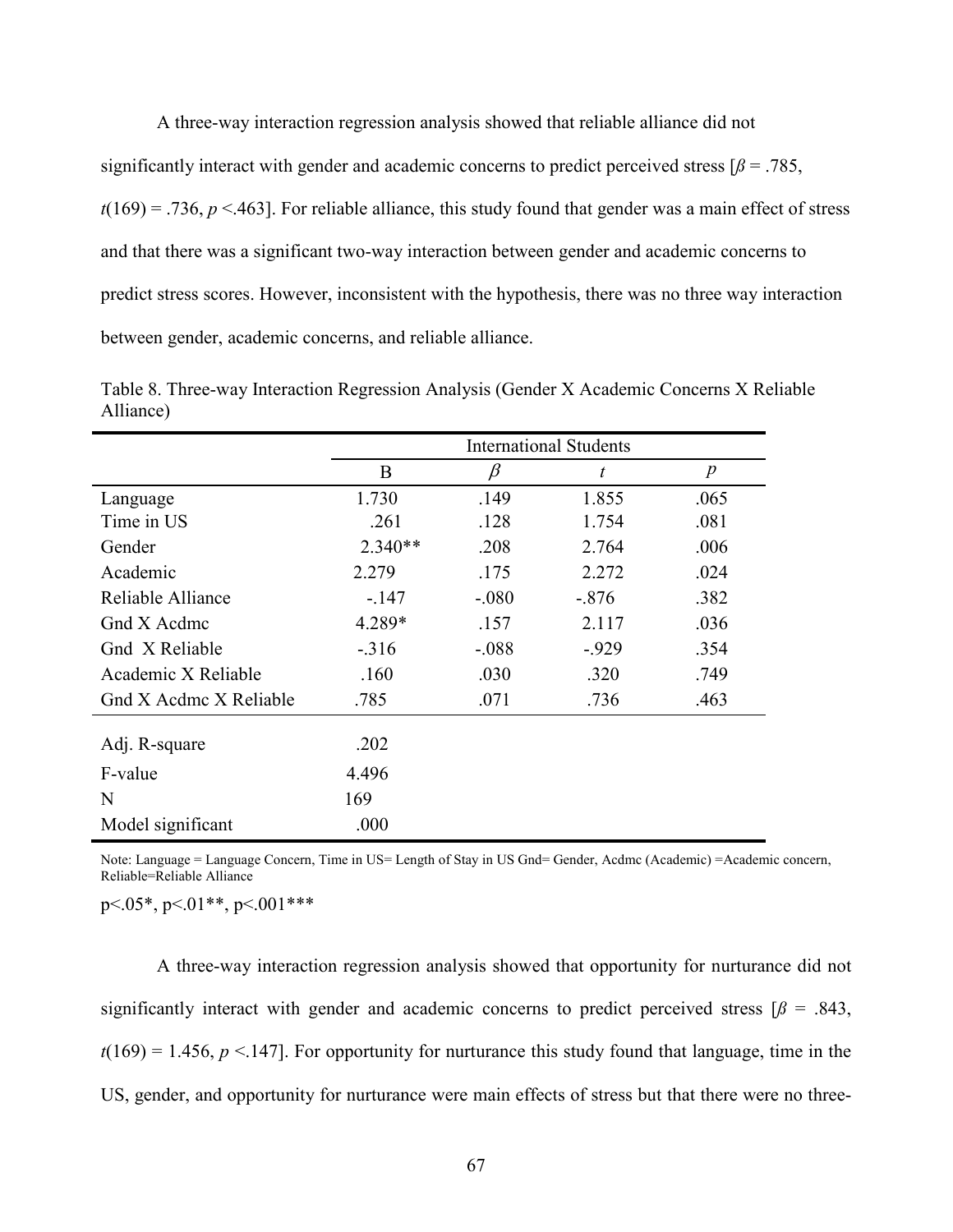way interactions between these variables. However, there was a two-way interaction between

gender and academic concerns.

Table 9. Three-way Interaction Regression Analysis (Gender X Academic Concerns X Opportunity for Nurturance)

|                           | <b>International Students</b> |         |          |                  |
|---------------------------|-------------------------------|---------|----------|------------------|
|                           | B                             | β       | t        | $\boldsymbol{p}$ |
| Language                  | $2.262*$                      | .194    | 2.445    | .016             |
| Time in US                | $.321*$                       | .157    | 2.167    | .032             |
| Gender                    | $2.294**$                     | .204    | 2.772    | .006             |
| Academic                  | 1.923                         | .147    | 1.902    | .059             |
| Opportunity               | $-.291*$                      | $-176$  | $-2.396$ | .018             |
| Gnd X Acdmc               | 4.885*                        | .178    | 2.407    | .017             |
| Gnd X Opportunity         | $-.103$                       | $-.032$ | $-436$   | .664             |
| Academic X Opportunity    | .039                          | .010    | .139     | .890             |
| Gnd X Acdmc X Opportunity | .843                          | .107    | 1.456    | .147             |
| Adj. R-square             | .220                          |         |          |                  |
|                           |                               |         |          |                  |
| F-value                   | 5.026                         |         |          |                  |
| N                         | 169                           |         |          |                  |
| Model significant         | .000                          |         |          |                  |

Note: Language = Language Concern, Time in US= Length of Stay in US Gnd= Gender, Acdmc (Academic) =Academic concern, Opportunity= Opportunity of Nurturance

p<.05\*, p<.01\*\*, p<.001\*\*\*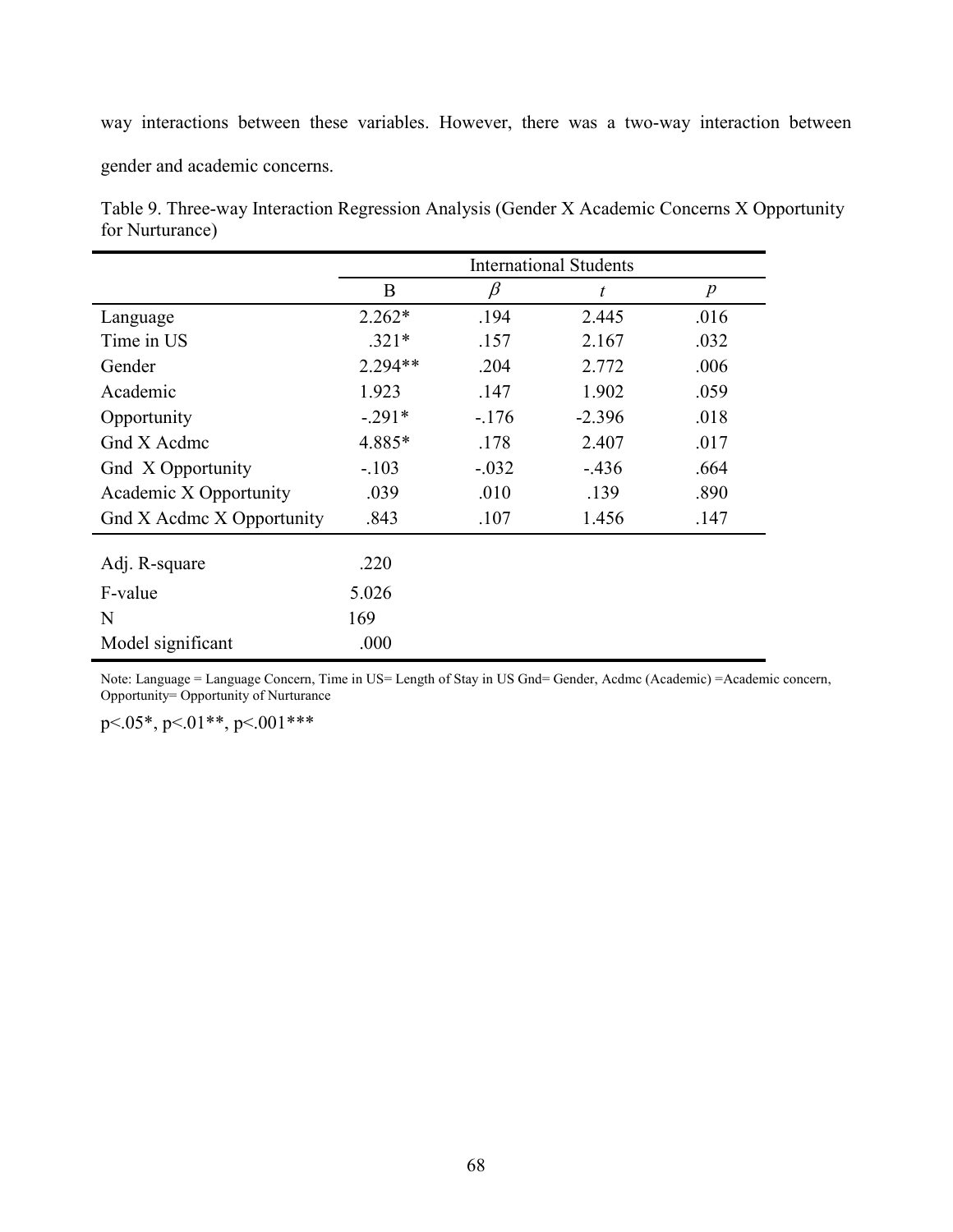#### Chapter V

#### *Discussion*

 The aim of this chapter is to describe the results of this study and to discuss the implications and conclusions drawn from those results. The results of the research questions are explained from the perspective of the transactional model of stress and gender role theory, the theoretical frameworks for this study. The limitations of this study and implications for future research are also discussed.

#### *Preliminary Analysis*

 In order to discover what particular stress factors were affecting participants in this study sample, a preliminary analysis was conducted. This analysis found that length of stay, language proficiency, and academic concerns were significant factors of stress among international students. Country-of-origin was not found to be a significant stress factor.

### *Length of Stay*

 Consistent with findings from previous studies, length of stay was a significant factor of stress among international students. According to Oberg (1960), international students who stayed in the United States longer had lower stress than international students who had just arrived in the United States. As Lazarus and Folkman (1984) explain, stress is not a permanent stage but rather is a changeable stage. Many factors can influence changing levels of stress, including how long an individual has been dealing with a particular stressful situation situation. In the case of stress experienced by international students, the stress that is experienced may be changed based on their duration of stay in the United States. Interestingly, international students who had been in the United States for 5 months or less had the lowest amount of stress which could indicate excitement at being in a new place and at the prospects for their future. International students who had been in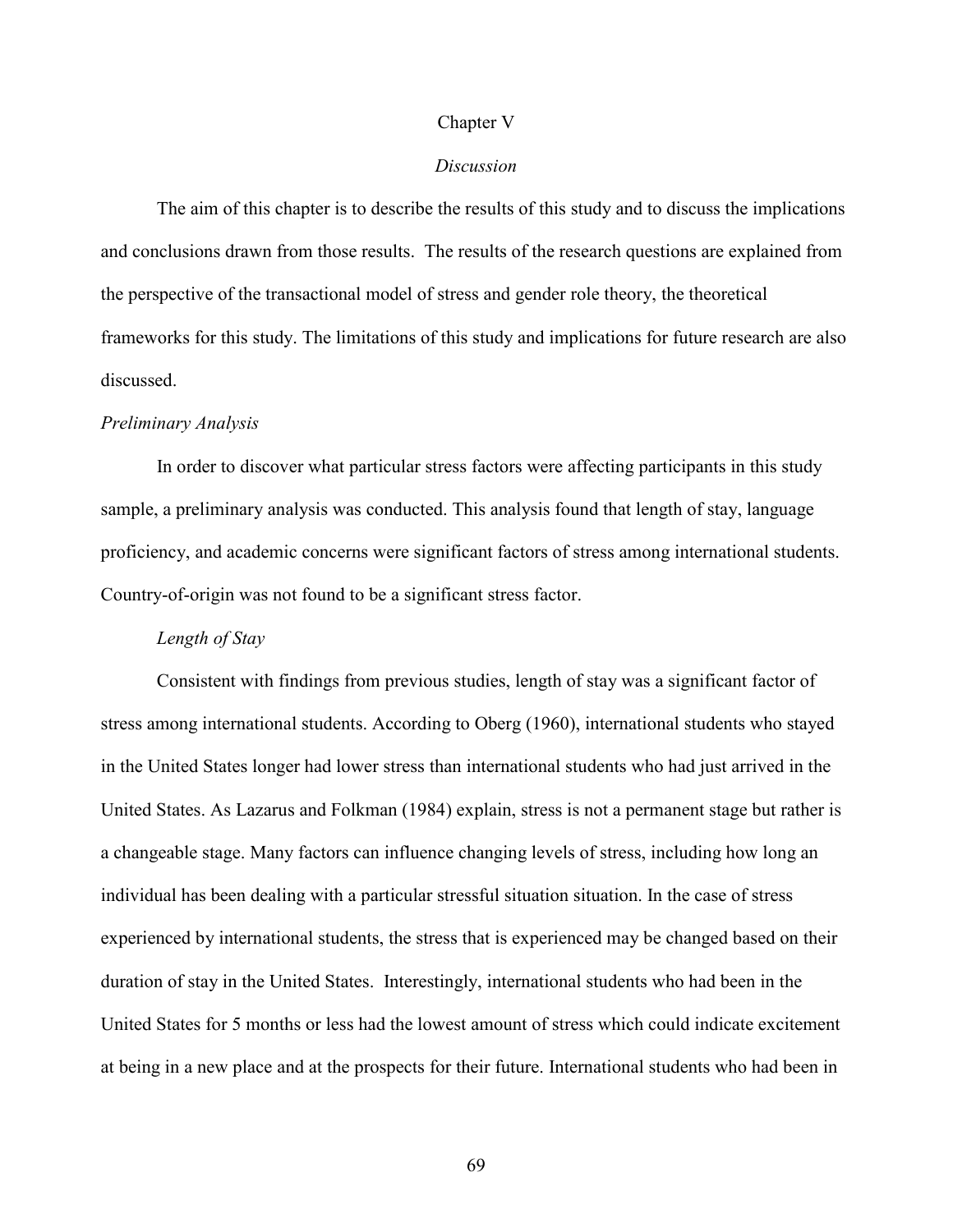the United States between 6 months and 6 years reported the highest levels of stress. Perhaps, during this time period international students are especially immersed in the acculturation process and experience language and success concerns in the United States. This is particularly interesting because much research has indicated that the longer international students remain in the United States, the lower their perceived stress will be (Shi & Brown, 2000; Oberg, 1960; Klinerberg & Hull, 1979). However, this study's findings seem to be more supportive of the idea of maladaptive perfectionism proposed by Wei et al. (2007). Wei found that international students who remain in the United States longer may experience more stress due to the pressure to perform better in academic settings and on daily life tasks.

These findings suggest that there is a need to offer support that is individually tailored to an international student's length of stay in the United States as the particular issues they may be facing are, in part, uniquely relative to how long they have been in the country. For example, in line with Wei's theory regarding maladaptive perfectionism, international students who are in the United States for some time may experience stress and anxiety tied to performing more than international students who have been in the United States for a short time. These students may also experience stress because of the position that they are in looking for a job and/or finishing up school as opposed to newer international students who may only be concerned with succeeding in their first year of school.

### *Language Proficiency*

Consistent with previous findings, this study also found that international students who report having difficulties communicating or experience language barriers report higher levels of perceived stress. Based on transactional model of stress (Lazarus & Folkman, 1984), international students assess their experiences in the process of adjusting to a new country. These experiences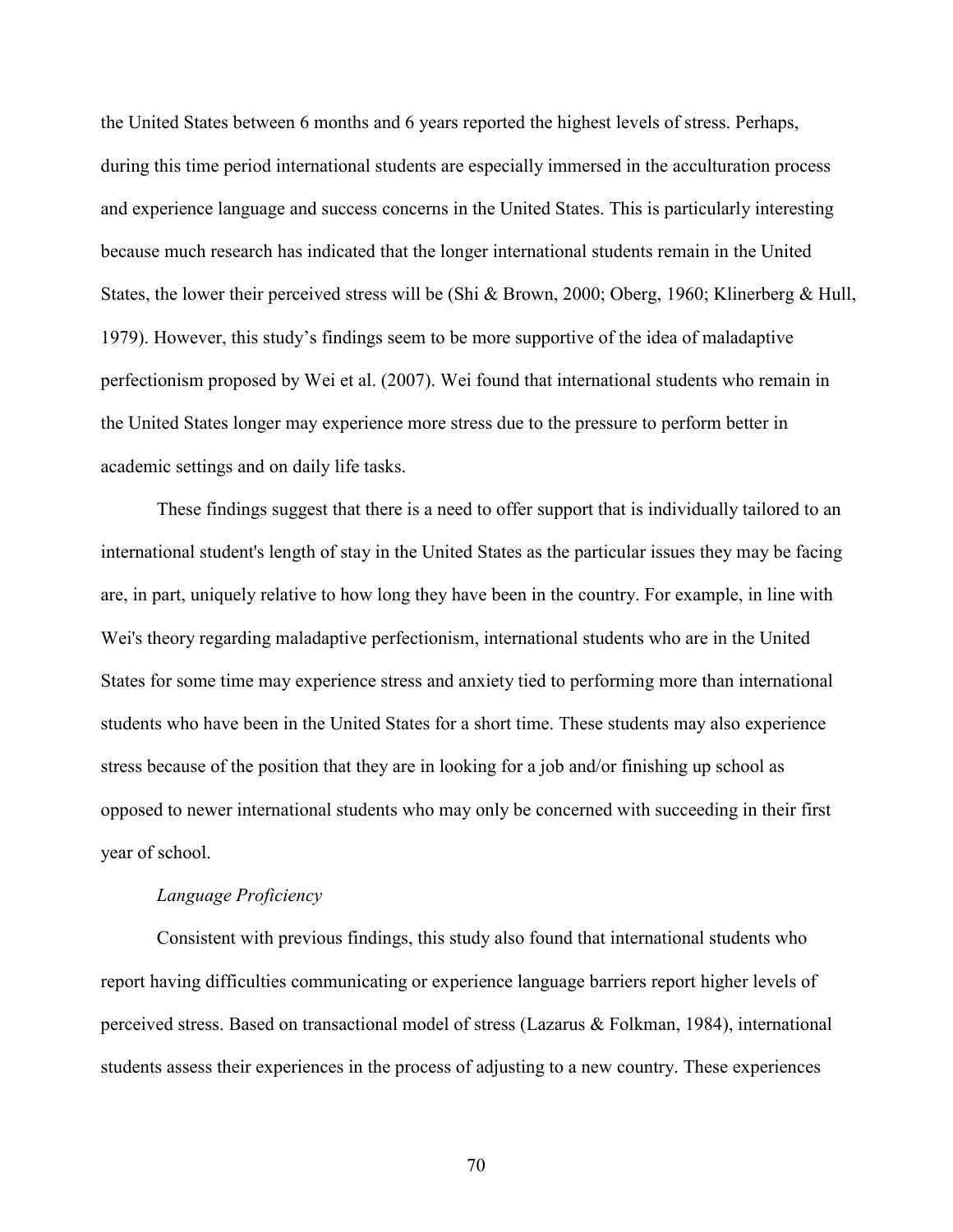may be appraised as stressful due to limited capability and resources to cope with their new environments. In terms of stress appraisal, language concerns can be challenging, harmful and/or threatening to international students' daily lives. They may experience language concerns that can translate into difficulties in the classroom and social interactions (Chen, 1999;Yeh & Inose, 2003 ). These findings support Pedersen's (1991) work which highlights, especially for international students whose first language is not English, that language capabilities can create intense stress in students' daily life. Because the language in the United States is likely to be different than the primary language spoken in their home country, international students also deal with language concerns in their social interactions and daily life. Over the last decade, researchers have consistently indicated that English proficiency is central to international students' success in the United States (Chu, 1922; Peterson & Neumeyer, 1948; Beals & Humphrey, 1957). Recent studies on language issues discovered the same results: language issues are still a significant predictor of stress for international students. Although language issues for international students have been studied for almost an entire decade, English proficiency remains as a central issue affecting international students today. This seems to suggest that, in the face of much established research, there is a need for still more research on effective educational and adjustment programs regarding language issues.

### *Academic Concerns*

 This study found that academic concerns are a significant factor of stress for international students. Previous research has shown that academic concerns are one of the primary issues affecting international students studying in the United States (Wan, Chapman, & Biggs, 1992). This study found that there is a significant relationship between stress and academic concerns for international students.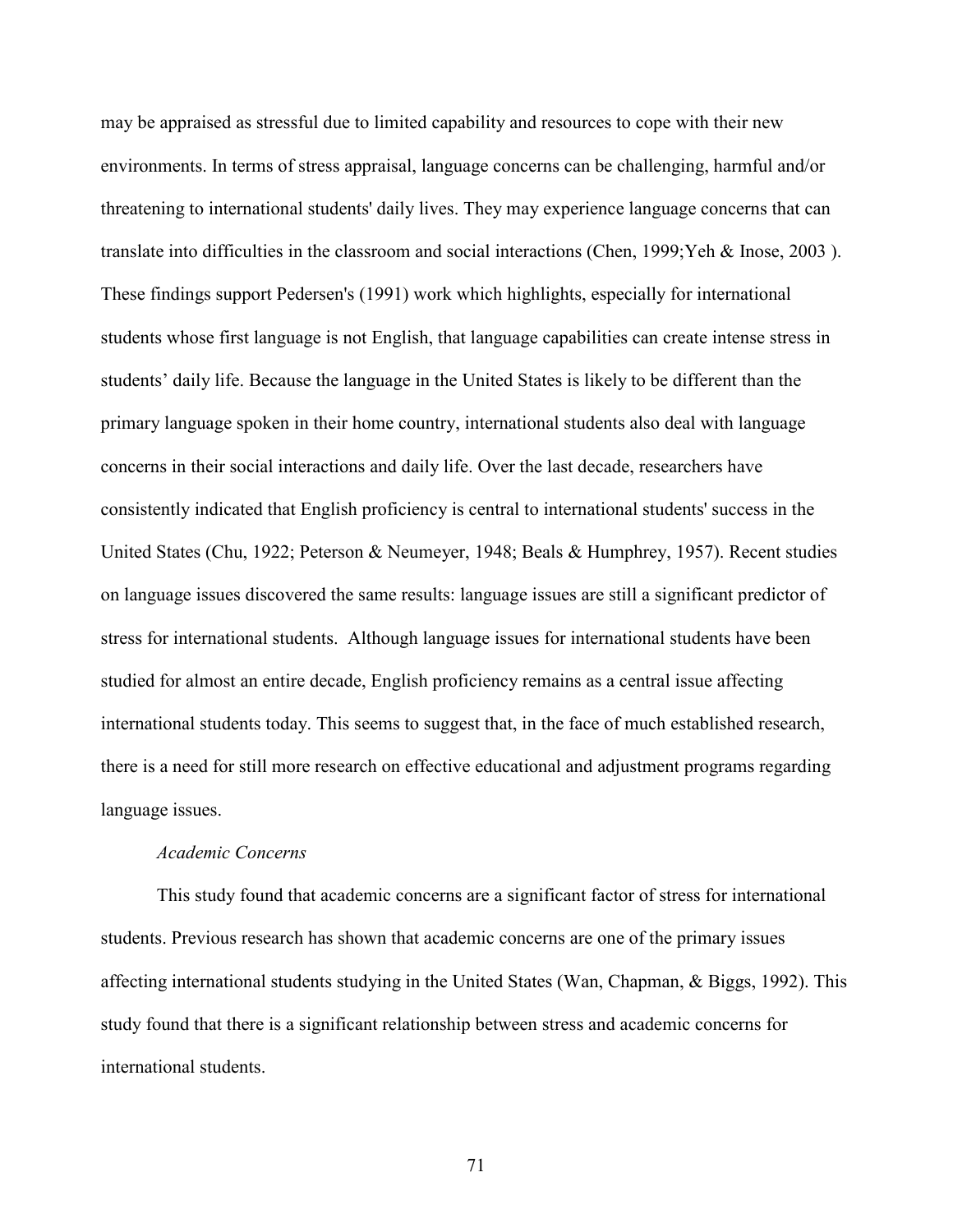One possible explanation for this draws on the transactional model of stress proposed by Lazarus and Folkman (1984). This model of stress explains that stress develops as individuals perceive a lack in internal resources to deal with a particular situation (Holroyd & Lazarus, 1982). Because international students may come from a different educational system in their home country, they must adjust to a new educational culture in United States. While international students are adjusting to their new educational system, it may not be easy to find resources to deal or cope with this particularly stressful situation. As a result, the stress from adjustment to a new educational system can bring about confusion and frustration for students which may lead to an unsuccessful academic experience.

Another possible explanation of this is the higher expectation of academic performance that international students may exhibit. Students may feel as though they need to perform better in order to feel more confident in living in their new environment (Chen, 1998). If students perform at what is perceived to be a lower level, they may experience stress and anxiety as a result.

A final possible explanation of this is family pressure. For some international students, academic success is not an individual issue, but rather a family issue (Lee, 1984). Some international students may experience pressure from their families that they are not only working to succeed for themselves, but also for the honor and well-being of their family and friends. As a result, a circumstance is created in which harmful and threatening stress results from pressure to succeed. This finding suggests that universities may need to develop programming in order to specifically help international students with their achievement of academic goals.

#### *Country-of-Origin*

 Another predictor of stress is country-of-origin. Bonazzo and Wong (2007) found that European international students tend to have less stress than international students from other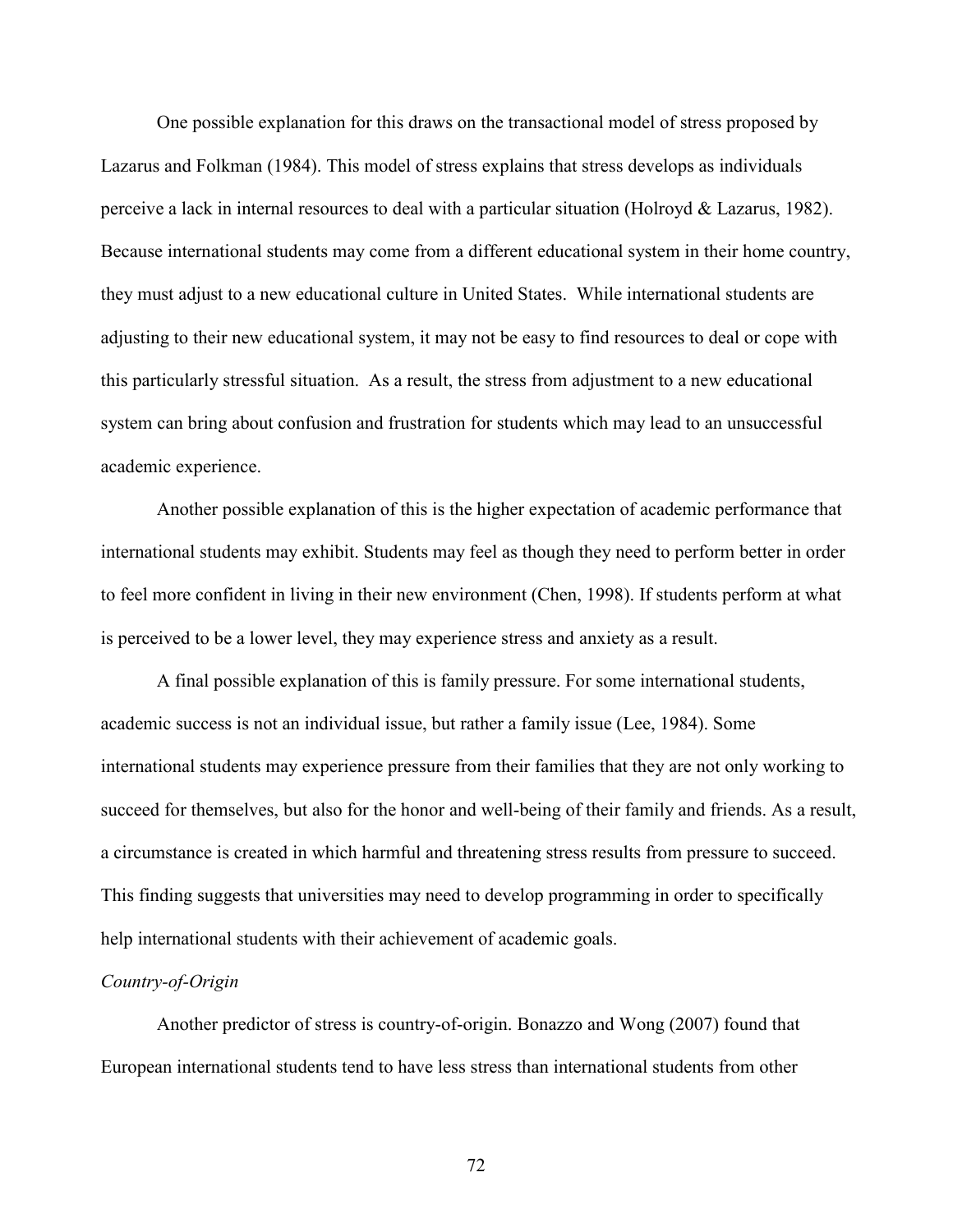countries who may have different racial and cultural backgrounds than the United States. Klomegah (2006) described how cultural similarities can play a major role in the adjustment process. In his study, international students from geographic areas similar to the Unites States had less stress than students from areas that were less similar to the United States.

 Inconsistent with previous findings that country-of-origin was a significant stress factor for international students, this study found that country-of-origin was not a predictor of stress. This lack of significance may be a statistical artifact due to small cell sizes for some countries/regions of the world. While Asian, Indian, and European students were reasonably well represented in the sample, most other regions had less representation (Bang, Muriuki, & Hodges, 2008).

When an ANOVA test was run comparing European students and non-European students, as a larger group, there still were no significant differences between the two groups on the Perceived Stress Scale. However, on a comparison of the two groups on the Social Provisions Scale, there was a significant difference in which European students had a higher score on the SPS than non-European students. This result was consistent with previous research from Bonazzo and Wong (2007) who found that European international students have more perceived social support than non-European international students. This finding appears to support the previous held theory that due to cultural and racial similarities, international students from European countries may have an easier time seeking out social resources and acculturating socially to United States culture than international students from non-European countries.

# *Hypothesis 1: Differences in Stress Levels Based on Gender*

The primary focus of this study was to determine if there were any stress differences between male and female international students. The results found that females scored higher on the Perceived Stress Scale which supports the hypothesis that there are gender differences in stress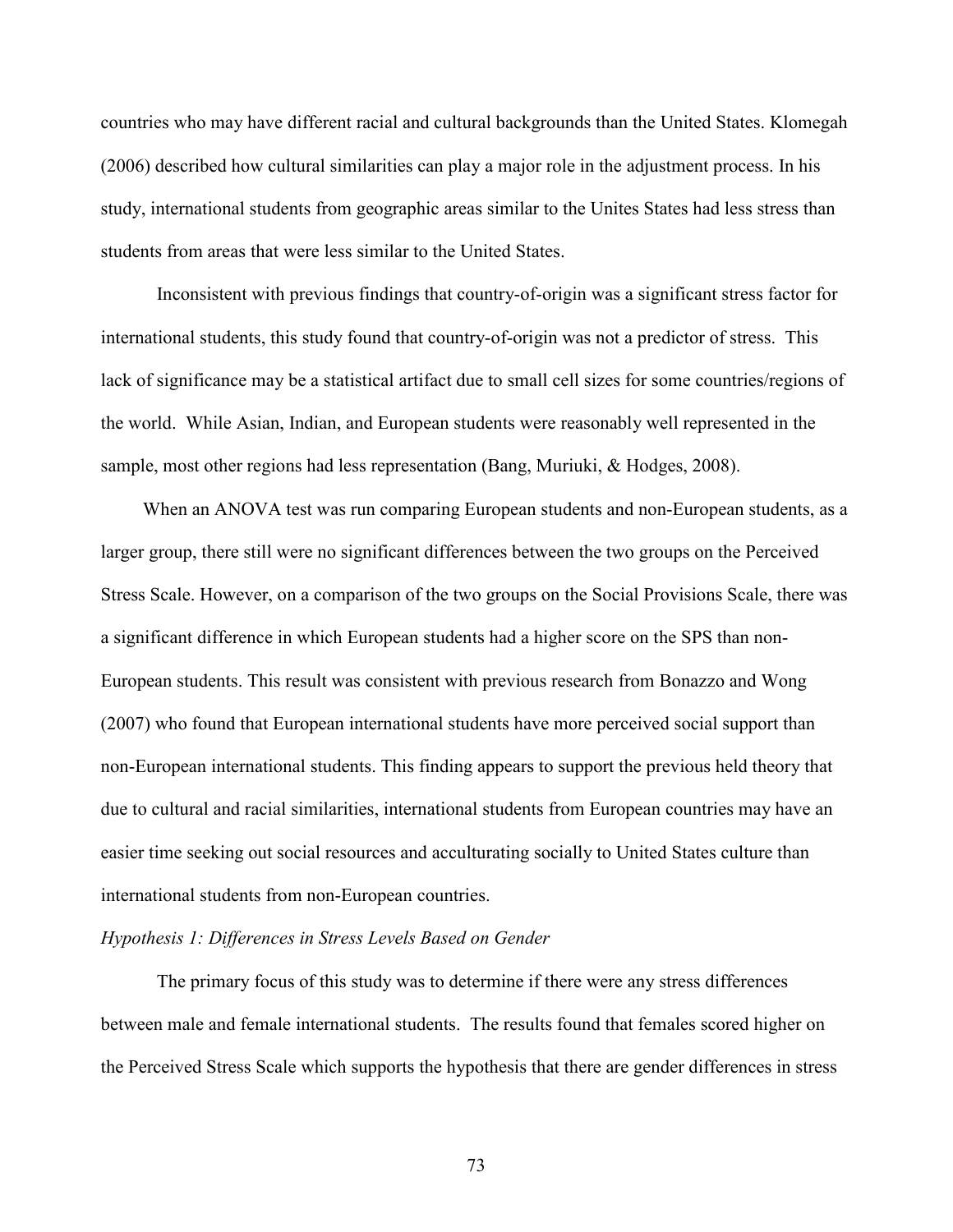levels among international students. This finding is consistent with research that found that female international students were more likely to have higher levels of stress than their male counterparts (Hashim, 2003; Misra, et al., 2000; Mallinckrodt & Leong, 1992). From this, we can infer that there must be specific gendered reasons for why women experience more stress. But why do these gender differences exist?

According to gender role theory, individuals learn their attitudes and behaviors from the socialization process within their own unique cultures. This learning process happens through an individual's family, peers, and social network and encourages them to follow socially prescribed regulations (Gustafson, 1998). Socialization plays a large role in formulating individuals' identities, especially in terms of gender role development and expectations. Although international students are spending time in the United States in order to achieve their goals, they may still bring with them their own cultural and gender role expectations based on their socialization in their home country. Depending on which home country an international student is from, they may have very specific gender role expectations for themselves and those around them, leading to different experiences within United States culture, and thus, with stress. For example, females coming from countries with a traditionally male-centered culture may experience new found freedoms and opportunities while studying in the United States. As Tang & Tang (2001) discuss, Chinese women are supposed to be nurturing and passive within Chinese culture. In the United States, female Chinese international students may find themselves working even harder than their male counterparts to succeed in the education system in order to secure opportunities that are not afforded to them in their home country. Not only could this potentially change the way that these women experience United States culture, but it could also lead to increased amounts of stress.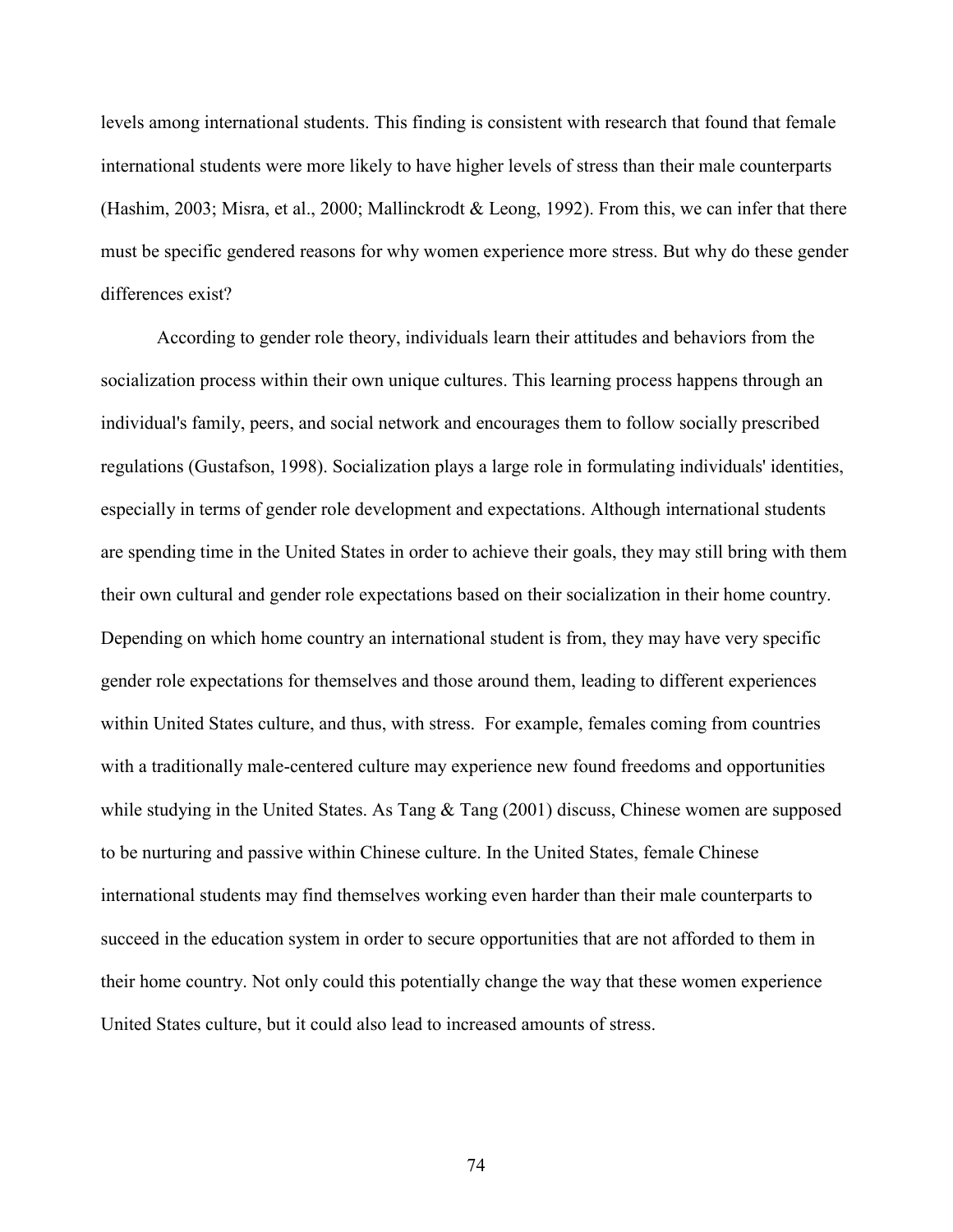Another possible explanation of the differences between male and females' experiences with stress is the potential interaction between gender and balancing public versus private lives. For instance, there may be different gender roles and expectations outside of the home (public) in comparison to inside the home (private) (Doson, 1997). The existence of gendered systems (patriarchy, for example) within the home and outside of the home surely has an effect on male and female international students. For international students in particular, there is a need to mitigate the public versus the private because of the sometimes vast cultural differences. Females may experience more of a balancing act between their experiences outside of the home in which they may be more acculturated and negotiate a potentially contradictory culture to their own and their experiences inside the home in which they may retain more of their native culture.

*Hypothesis 2: The Effects of Gender on Language and Academic Concerns* 

# *Academic Concerns*

 Further, this study revealed an interaction between academic concerns and gender as a predictor of stress scores. Female international students who reported more academic concerns also reported higher levels of stress than their male counterparts which supports the study's hypothesis. According to Missra and Castillo (2004), women may have more of a tendency to compete with their peers, leading to higher levels of stress and anxiety than males. This study's findings suggest that female international students may have more pressure to succeed academically both from within themselves and from external competition. Also, while some female international students may experience a wide range of opportunities in their home country, some have a much more limited experience. Because of this, some female international students may value academic success more in a new country as a means to expand their opportunities to live outside of prescribed social boundaries and to work in many different fields.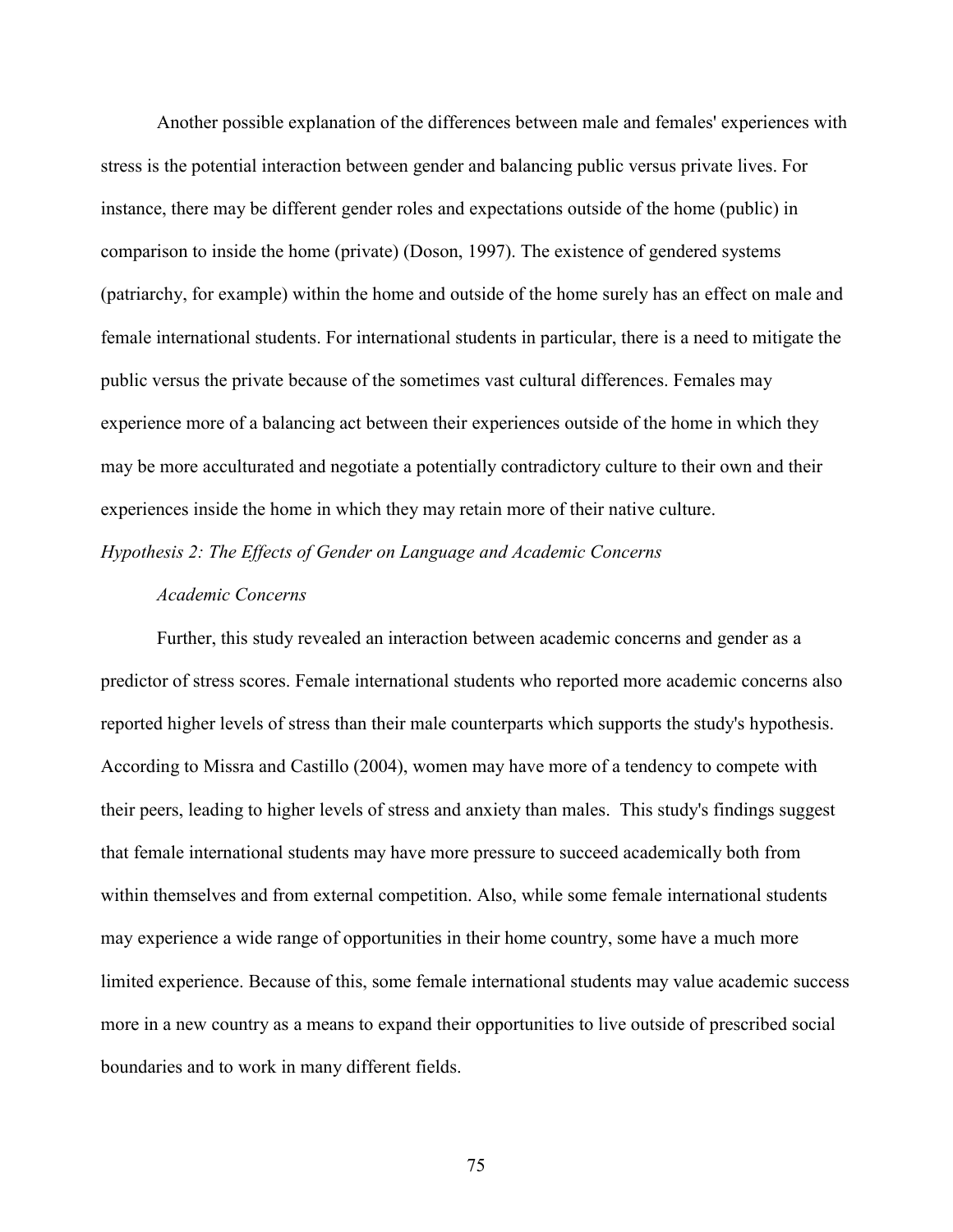# *Language Concerns*

Some research indicates that women may experience more stress and anxiety around language concerns (Pappamihiel, 2001) whereas other findings have indicated that men have more stress due to social expectations (Liu & Iwamoto, 2006). Interestingly, gender did not prove to be a significant influence on international students' language concerns as a predictor of stress scores; although, gender and language concerns were separately significant factors of stress. One reason for this finding is that international students, regardless of gender, must have proficient English skills in order to adjust to a new environment. Another potential reason for the lack of significant gender differences on language issues is that expectations for work, academic, and social experiences have begun to equalize between males and females, leading both genders to have similar concerns in terms of language adjustment.

# *Hypothesis 3: Relationship between Gender and Social Provisions Scale and Subscales*

Consistent with previous findings (Lee & Robbins, 2000), overall social support was a significant moderator/coping method for stress and was associated with gender and academic concerns. Furthermore, overall social support was significantly associated with other control variables (length of stay and language concern) as a predictor of stress. This finding suggests that having a positive social identity is one of the main factors for international students' adjustment to a new environment serving as both a moderator for stress and as a coping mechanism to deal with that stress. The results indicated that social support is an important factor for international students' adjustment to a new country serving as a moderator for academic related stress in regards to gender.

The significant influence of social support overall can be understood, in part, in relation to the transactional model of stress. Lazarus and Folkman characterize the primary appraisal as "the judgment that an encounter is irrelevant, benign-positive, or stressful" (1984, p.53). Adjusting to a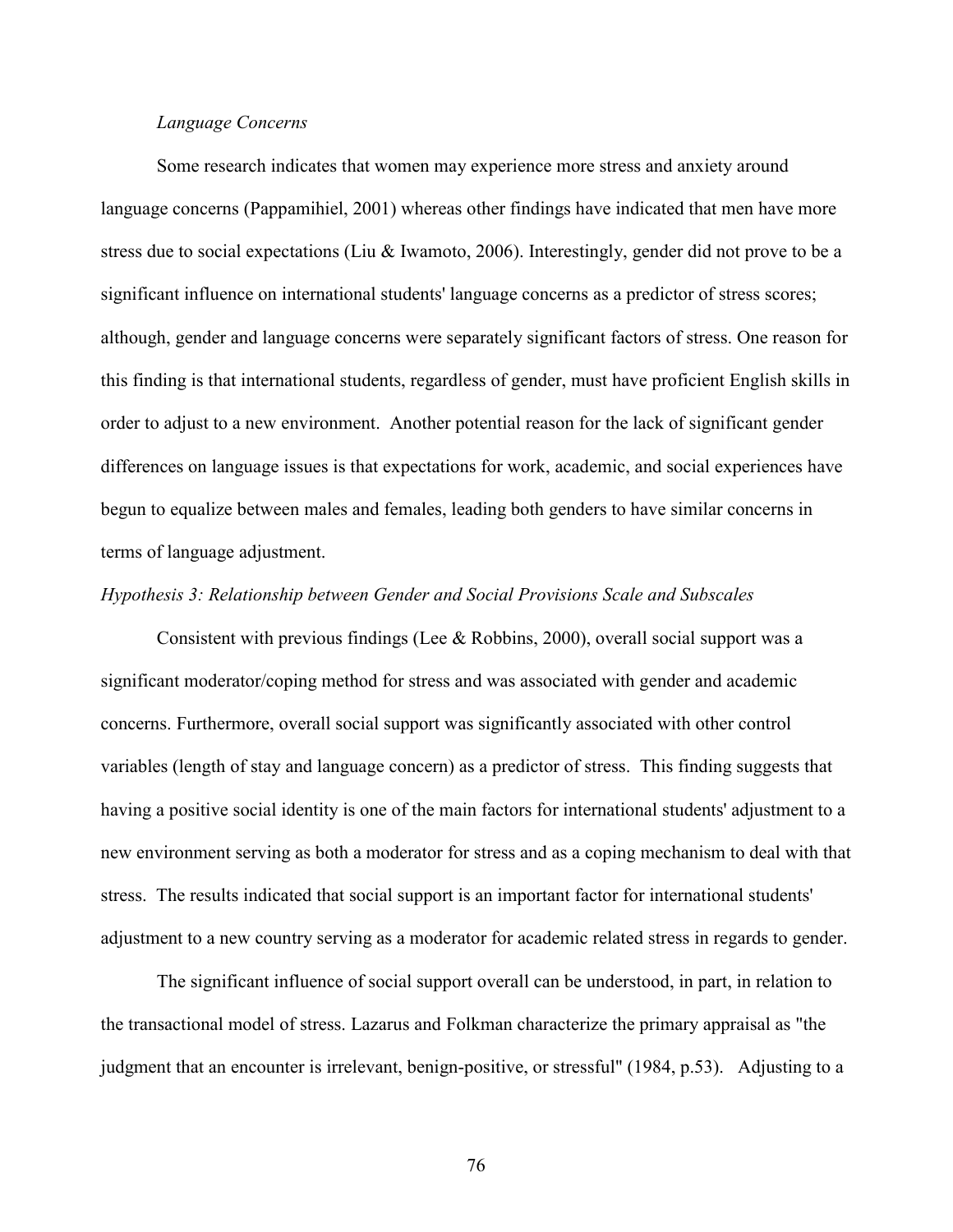new culture requires overcoming several challenges including language concerns, academic concerns, and cultural differences. After assessing their situations, individuals strive to find a coping method to overcome that situation (Folkman, 1982). International students then may seek out coping methods, such as social support, to deal with the stressful situation. Lazarus and Folkman describe this stage as secondary appraisal which is an individual's assessment of available coping methods and their effectiveness in a given situation. In other words, this stage is "an explicit attempt by an individual to deal with stressful conditions either by changing the situation or by dealing with his or her distress" (Baum & Paulus, 1987, p. 563).

This study hypothesized that the subscales of the Social Provision Scale would moderate the association between gender and academic stress. The results showed that reliable alliance, attachment, and opportunity for nurturance were not significant factors of stress reduction in regard to gender and academic concerns. However, guidance, reassurance of worth, and social integration did reduce academic related stress in regards to gender.

Inconsistent with previous studies, this study found that reliable alliance, attachment, and opportunity for nurturance were not significantly related to academic stress and gender. For instance, Lyyra & Heikkinen (2006) showed that these particular scales are significant factors of psychological well-being. A possible explanation of this finding is tied to students' cultural customs in their home countries as compared to social-cultural customs in the United States. Some international students are from interpersonal countries which value interactions between people and harmony between groups. In their adjustment to United States culture, they may adopt a more independent-focused nature in their interpersonal interactions. In these instances, it is possible that being busy although normally not considered a valid reason for avoiding social support in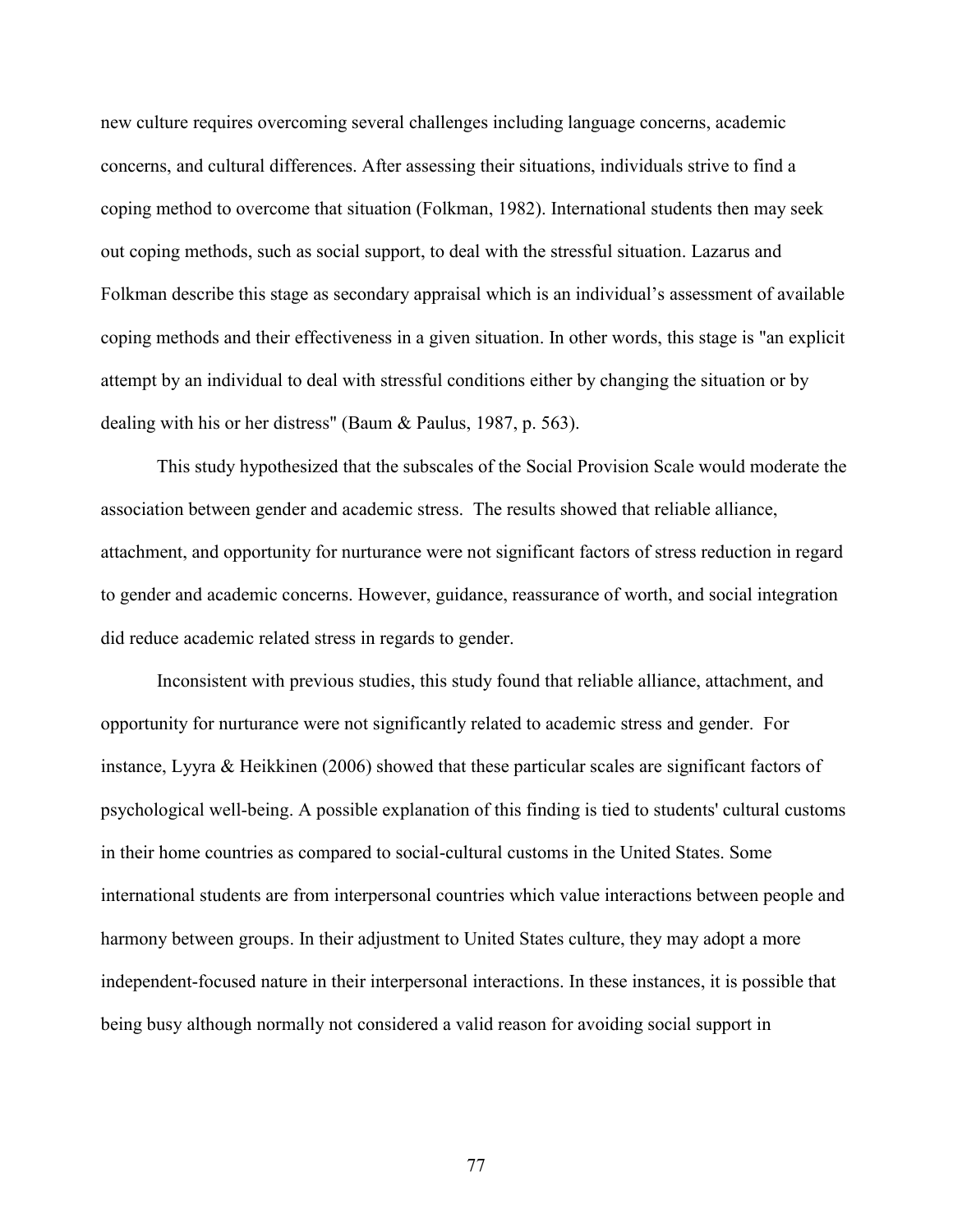interpersonally-focused cultures, could be a suitable reason for not utilizing and/or creating social interactions while studying in the United States.

A further explanation of why reliable alliance and attachment were found to be not significant is in relation to international students' time in the United States. Many international students only reside in the United States for the length of their educational endeavors which can increase the likelihood that solid interpersonal relationships may not be created and/or maintained. As a result, it may be hard to find someone who could be identified as a safe, secure friend who can be relied on when social support is needed. More research is needed to investigate whether these subscales (reliable alliance, attachment, and opportunity for nurturance) could be moderators for stress for other populations or at other institutions.

 Guidance, the feeling of receiving trustworthy advice and support from others, is one of the subscales from the Social Provision Scale that was found to be negatively correlated with perceived stress. This finding indicates that the more individuals feel as though they have a dependable support system, the less stress they report experiencing. International students, coming from home countries around the world to stay in the United States, find themselves without their family and primary peer group in an environment that is sometimes entirely unfamiliar. Being in this position can lead international students to feel lost and without a sense of security or the sense of calm that comes with having trustworthy support from friends, family, and peers (Yang & Clum, 1995). These thoughts can, undoubtedly, lead to increased feelings of stress and anxiety. Further, the way that guidance interacts with gender is especially interesting. Female international students may find themselves with more opportunities in terms of academic and career goals than they had previously in their home country. According to gender role theory, there are several countries that limit women's participation in society and their chances to move forward with careers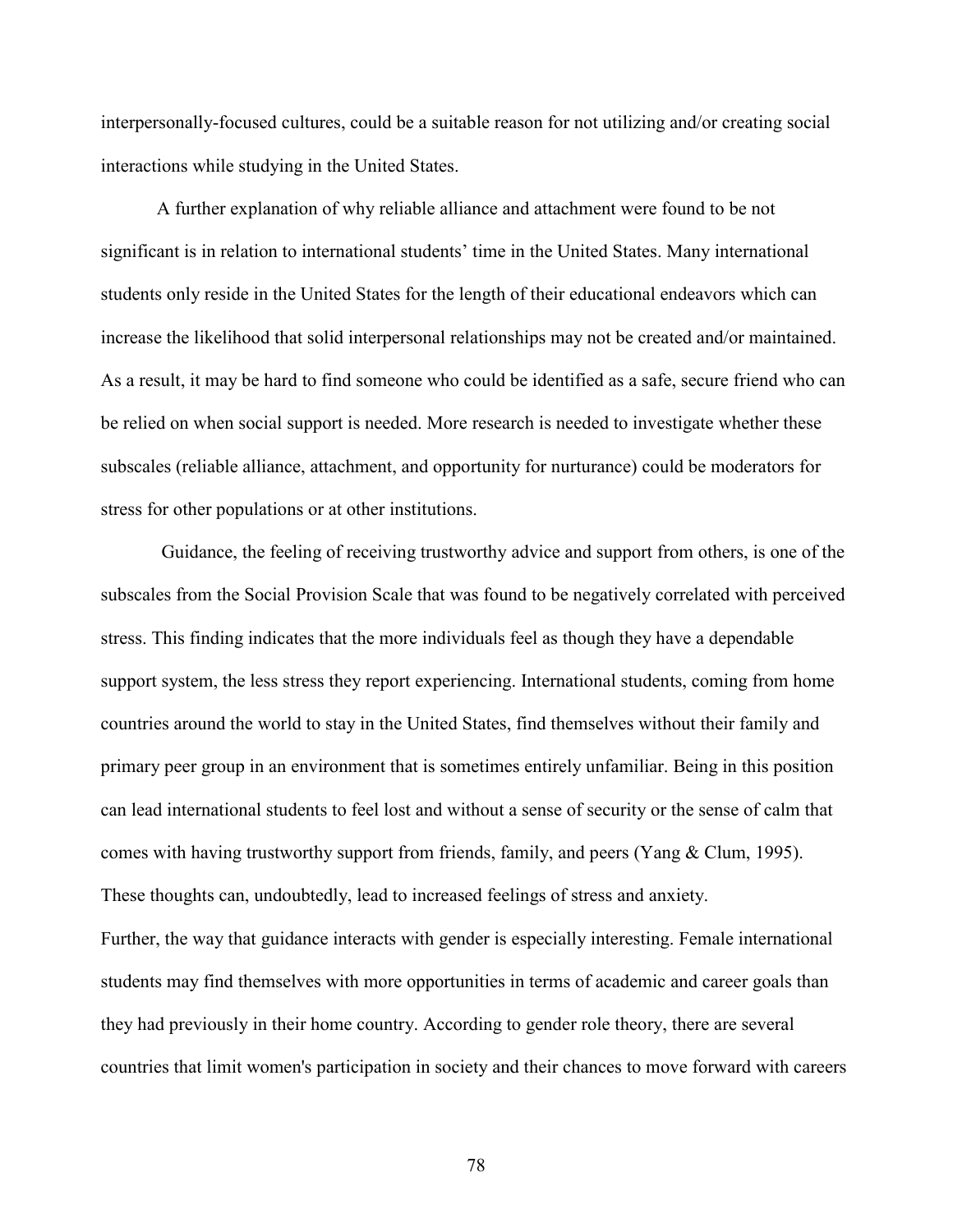outside of the home (Damji & Lee, 1993; Martineau, 1997). For this reason, female international students may find themselves experiencing more stress than they are accustomed to in the face of available opportunities. Dealing with these new stressors, for female and male international students alike, requires a support system that many international students may find themselves lacking while studying in a country different than their home country.

Social integration was also found to be a moderator of academic-related stress and gender. Consistent with Atri et al., (2007), this study revealed that a sense of belonging with a group of people is an important predictor of mental health for international students. The opportunity to feel as though one belongs to a group, especially for international students who have been removed from their home country and placed in a new environment, is important because this sense of belonging lends itself to feeling welcome, included, and supported, all of which can help to lessen stress. As Cummins (1988) mentions, feelings of social integration are important not only in lessening stress, but also as indicators of international students' general well-being.

Social integration may pose a particular problem in the sense that international students attempting to fit into a social group in the United States might face additional challenges relating to different lifestyles and culturally unique family and gender role demands (Quimby & O'Brien, 2004). Social connections are often made with a sense of similarity and belonging to a certain group; lacking many of these basic similarities with students from the United States can be a unique challenge for international students. A lack of social integration can also lead to the overwhelming sense of social isolation. Not only can this social isolation be damaging to international students' cultural adjustment, it also may be damaging to students' daily lives and mental functioning. Social isolation can lead to mental and emotional health issues, including depression and anxiety (Whitely, 1984). Social integration, thus, may help to reduce these problems.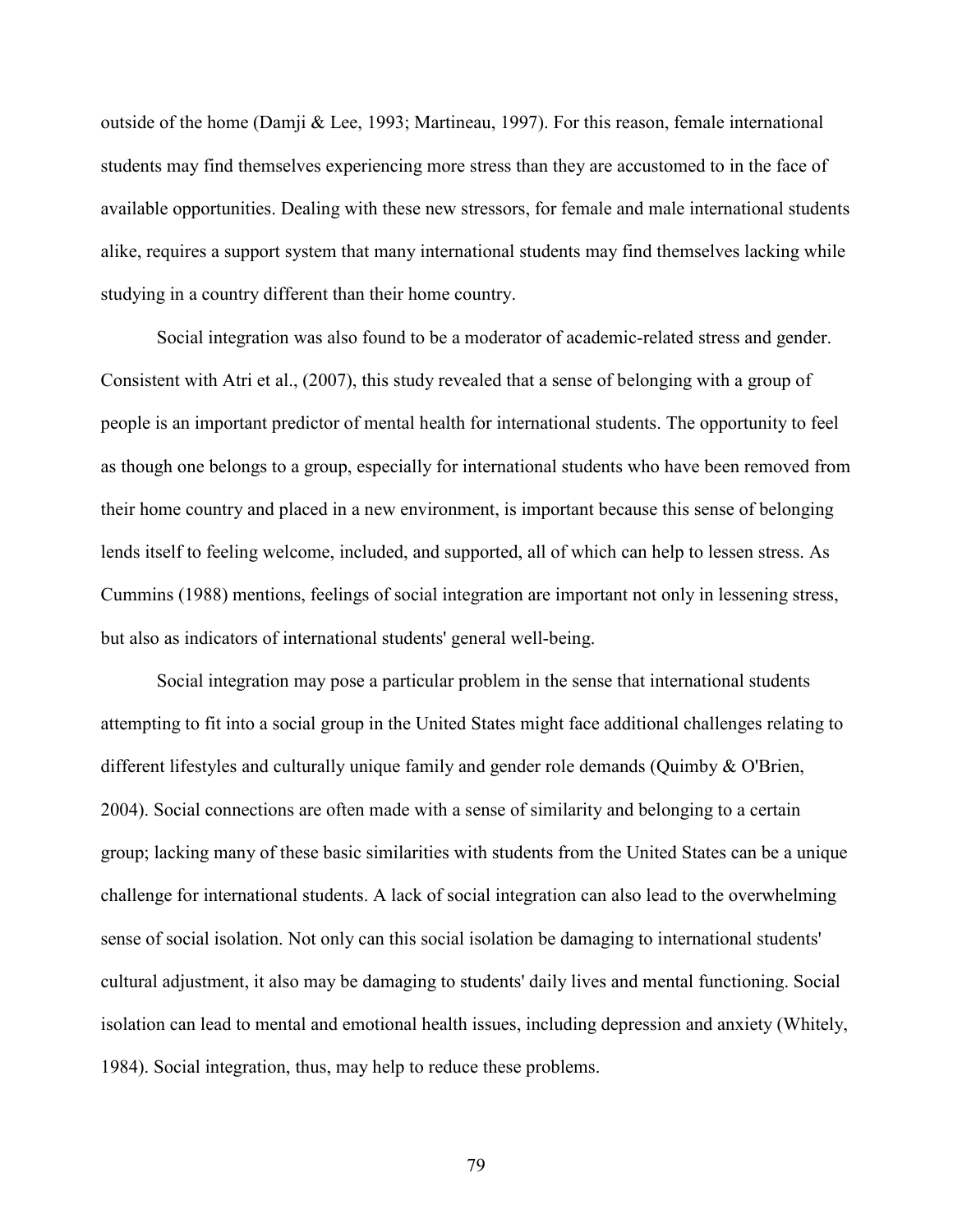This study found that reassurance of worth (another subscale) was significantly associated with stress. This result is consistent with Cutrona and Russell (1987), who found having one's skills, knowledge, and competence acknowledged can help to increase self-esteem and maintain mental well being. For international students, the sense of having worth in a new environment is important and tied closely to a sense of belonging. When a student feels that he/she is perceived to be a worthy contributor to a class, a project, or a conversation, there is a sense that he/she has worth and are able to help other people with their knowledge. On the other hand, when an assumption is made that an international student does not have anything to contribute to a particular interaction, there is a sense of invisibility and social isolation.

Often these assumptions about the worth of an international student are made based upon that student's language capabilities, despite the fact that this may not be a good indicator of a person's actual ability to contribute. Because of the different environments, academic settings, relationships, and cultural customs, international students who experience an immense amount of success in their home country may find a lack of worth in the United States which can increase their stress levels. Sud and Malik (1999) mention that reassurance of worth can significantly reduce stress levels in the simplest ways: for a peer or colleague to acknowledge an individual's skills or accomplishments can lead to an increased sense of worth and decreased perceived stress levels. Reassurance of worth, as found in this study, may increase international students' self-esteem which can, in turn, help to reduce their stress while studying in the United States.

The final hypothesis was designed to investigate the ways that male and female international students differ on the types of social support they find to be effective in regard to their reported academic concerns. Lazarus & Folkman (1984) describe two coping methods: problem-focused coping and emotion-focused coping. Problem-focused coping is applied when an individual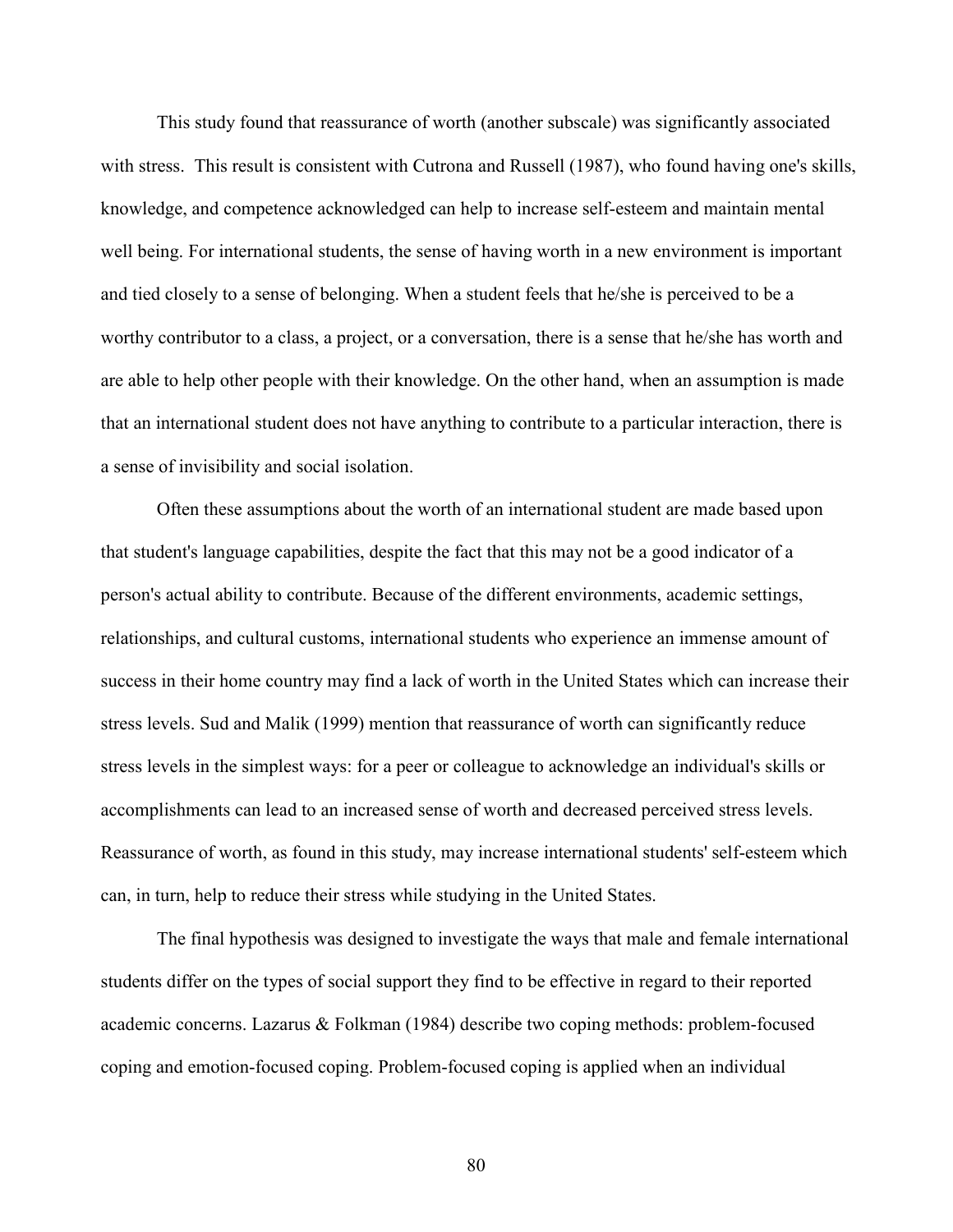perceives their situation as changeable. Emotion-focused coping, on the other hand, is applied when an individual when an individual judges their situation as unchangeable. Research has shown that males tend to utilize problem-focused coping methods significantly more than females whereas females tend to utilize emotion-focused coping methods more than males (Lazarus & Folkman, 1984). While this is a potential explanation for the ways in which social support may affect male and female international students differently, specific coping methods were not compared in regards to gender and, therefore, this lies outside of the scope of this paper.

When this study attempted to compare males and females with and without academic concerns, it was found that there were some consistent correlations between gender, academic concerns and specific subscales of the Social Provisions Scale. Generally, this study found that females with academic concerns and males without academic concerns did not benefit from social support. However, females without academic concerns and males with academic concerns did benefit from various social support subscales as well as social support overall.

Specifically, this study found that females who reported having no academic concerns benefited significantly from reassurance of worth, social integration, and guidance as well as the sum of the social support scale. On the other hand, males who reported having no academic concerns did not benefit from social integration, guidance or the sum of the social support scale. Interestingly, these males did benefit from reassurance of worth. Males who reported academic concerns benefited significantly from reassurance of worth, social integration, and guidance, as well as the sum of the social support scale. Even more interesting was the finding that female students with academic concerns did not benefit significantly from any of the Social Provisions subscales.

 One possible explanation of these results is that male international students who report academic concerns are putting forth a significantly higher amount of effort into their academics than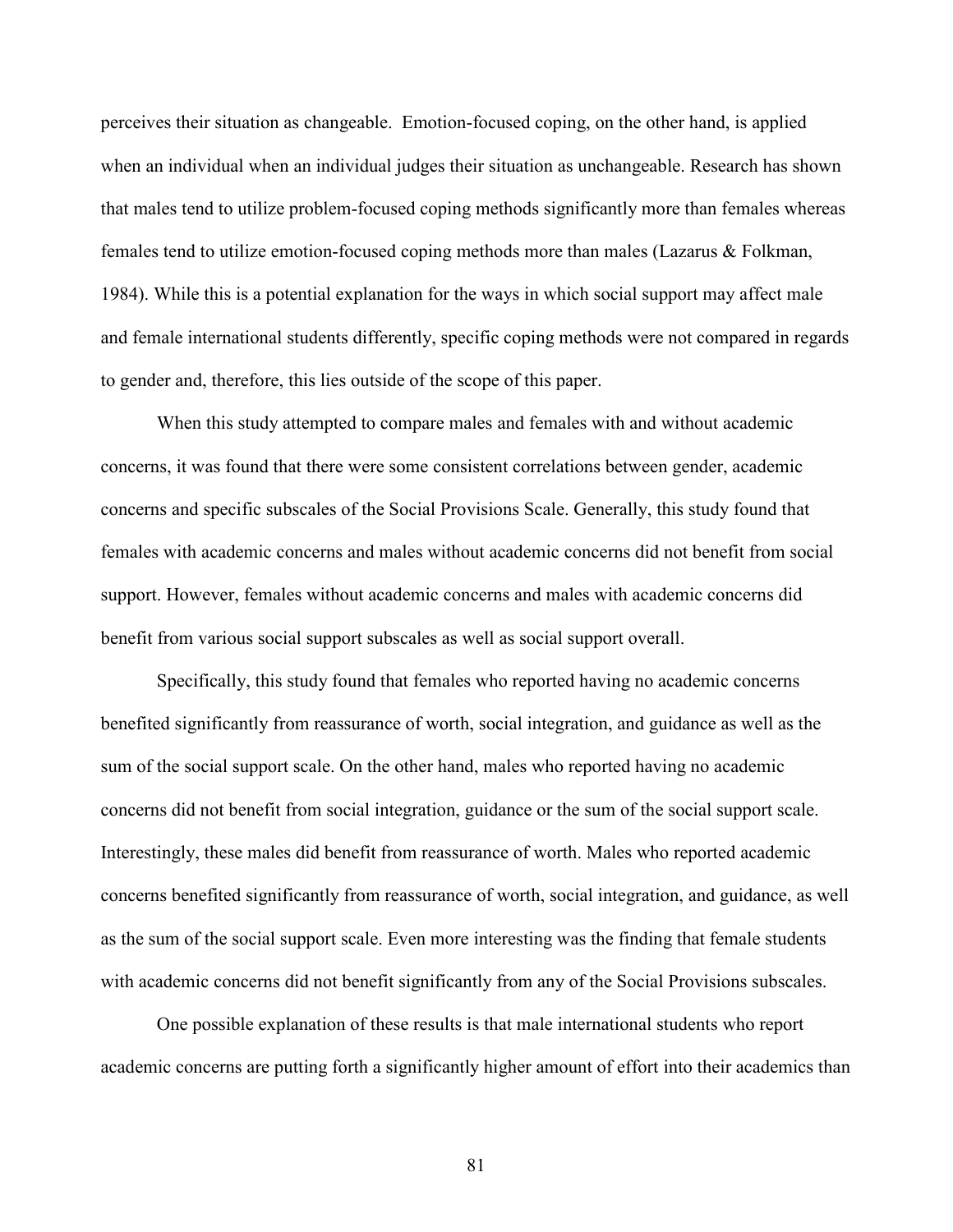male international students who did not report academic concerns. Because these male international students with academic concerns are potentially more diligent in their academics, they may seek more social validation in the forms of guidance, reassurance of worth, social integration as well as social support overall. Males who reported having no academic concerns may experience issues of pride and intense self-reliance such that they may refuse to accept or acknowledge the fact that they may have academic concerns or that they may utilize social support. Social norms of masculinity, present in many cultures, may lead to underreporting of academic concerns for male international students. For example, in some Asian cultures, masculinity is strongly tied to concepts of emotional self-control and shame-avoidance, especially in regard to seeking out help (Liu & Iwamoto, 2006). These cultural expectations may make men feel as though they are somehow less masculine if they admit that they have problems, including academic concerns.

 Another potential explanation for these results is the concept of "saving face". Many international students are not studying in the United States for solely their own personal gain, but for their whole families. If a student does not succeed in their academic goals, they may be perceived as bringing shame to their entire family (Ang  $\&$  Huan, 2006). It could be cultural customs such as this that encourage males to underreport the problems that they are having, especially in regard to academic concerns.

 In terms of the results for female international students, the findings may be explained by their vast array of personal responsibilities in regard to the amount of time they have to pursue social support. Female international students who report having academic concerns may find that they are stretched too thin between succeeding academically (leading to their reports of academic problems) and all of their other individual and familial responsibilities to spend time seeking and/or benefiting from guidance, reassurance of worth, social integration, or social support generally. The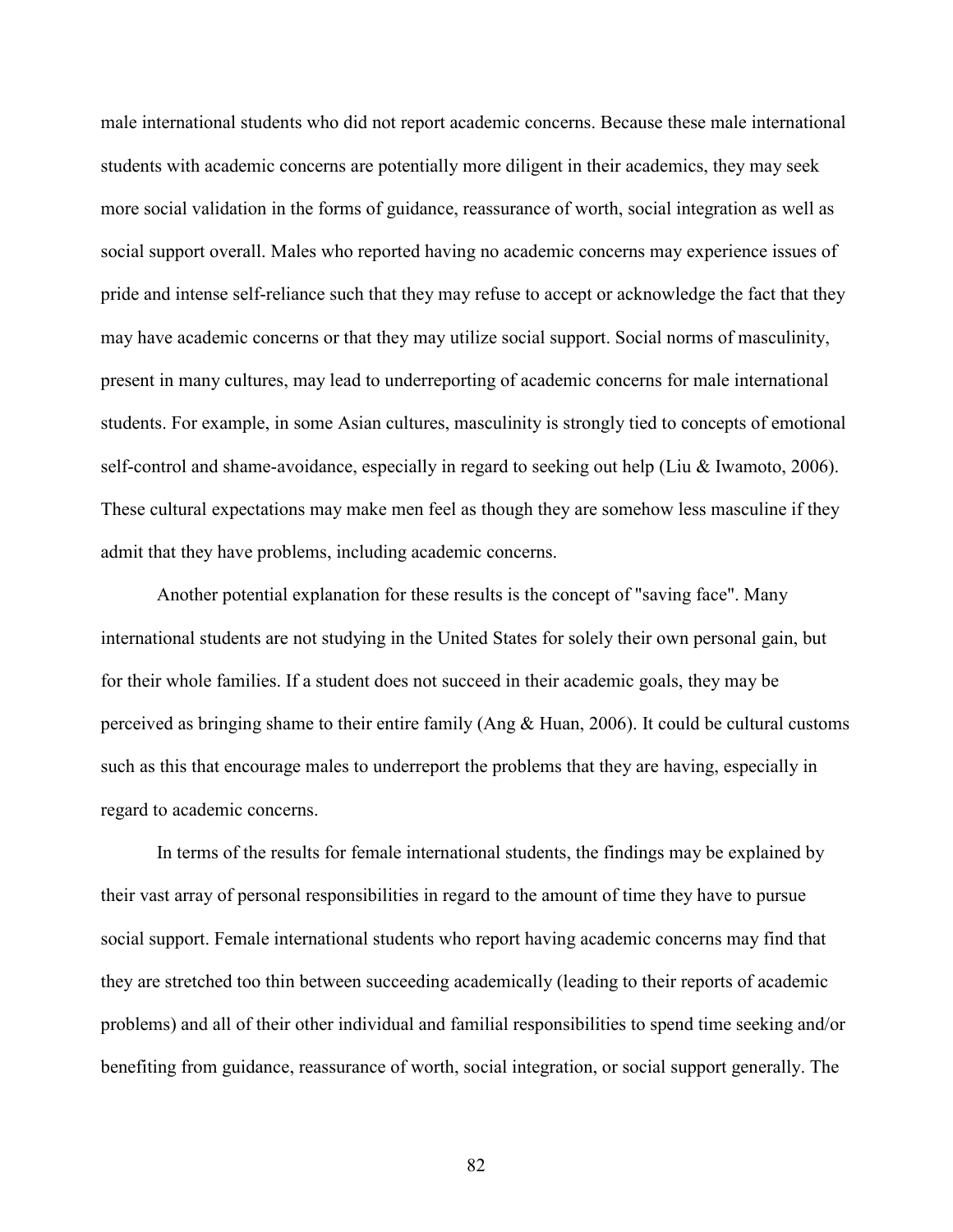lack of this social support could potentially lead to feelings of depression, anxiety, and extreme stress (Whitley, 1984). Female international students who do not have academic concerns may benefit more greatly from social support simply because they have more time to pursue interpersonal relationships that tend to result in receiving guidance, reassurance of worth, social integration and social support overall.

 One unique result was that, for reassurance of worth, both males who did report academic concerns as well as those who did not report academic concerns benefited from reassurance of worth. This may be tied to gender expectations in general of males to seek outward validation of themselves, their competencies, and their successes.

 These findings are particularly interesting and warrant further research to discover the potential reasons for these differences. Specifically, work should be done to discover the issues facing female international students who report academic problems as it appears that social support is not a moderating factor for their stress levels. At the same time, there should be interventions to continue working to reduce stress for those international students who do benefit from social support as a moderating factor of stress.

#### Implications

 The purpose of this study was to investigate stress factors among international students and how social support moderates this stress. The findings help bring a better understanding to the particular stressors that are faced by international students, and how those students perceive and moderate their stress. The implications of this study are broad and encompass many fields of social services. It is important to note that although half of the sample population for this study was of Asian heritage, the results are not limited to the experiences of Asian international students. The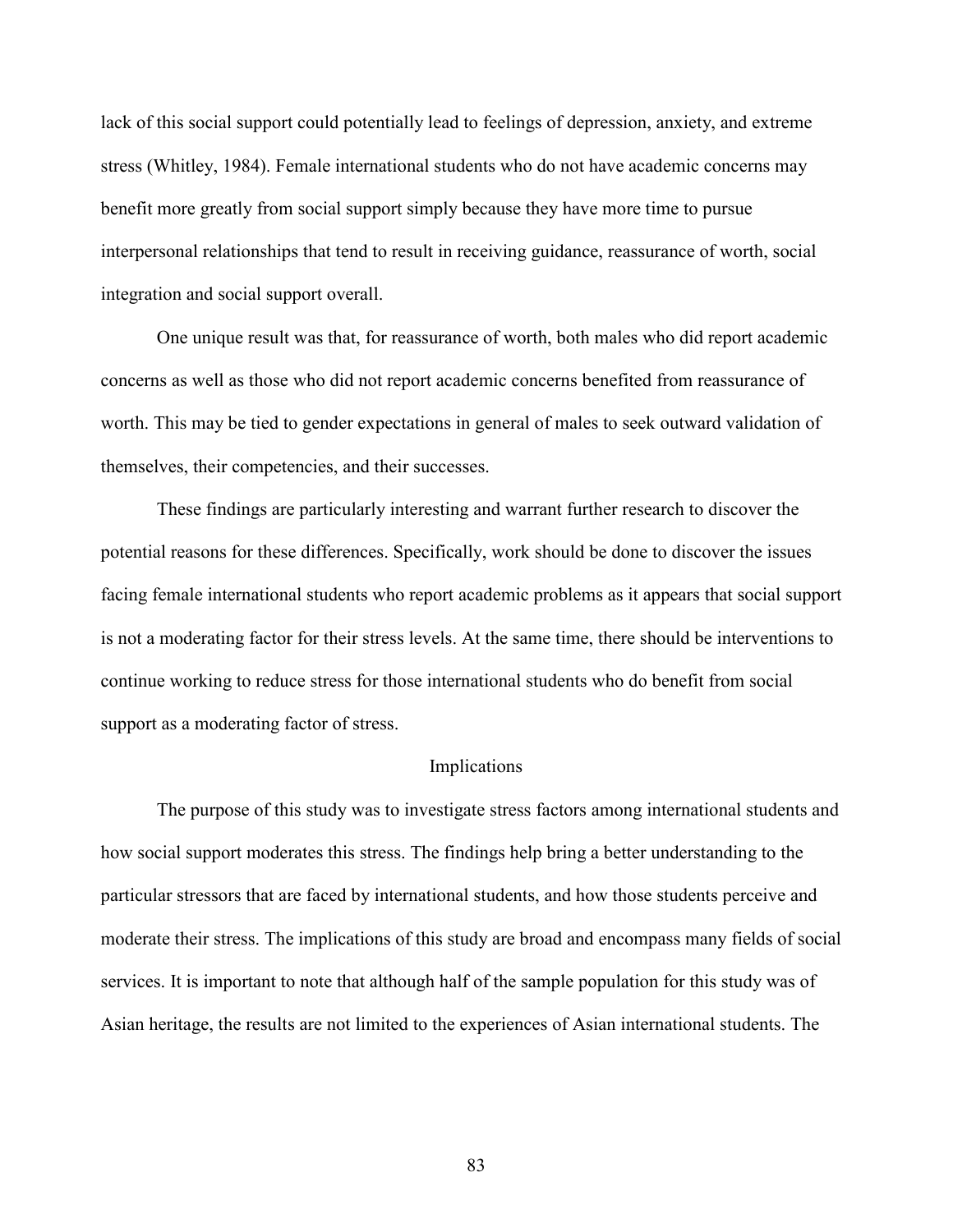implications indicated by this study are relevant to all international students, including those from European, African, and Latin countries.

# *Implications for Social Work Practice*

As the United States becomes more and more diverse, it is necessary for social workers to be culturally competent in order to provide resources for and work with people from different ethnic backgrounds. A social worker's perceived understanding of a student's cultural background can have a great effect on that student's experience within the educational system (Ronnau, 1994). Therefore, it may be important for schools of social work to offer training to their educators and staff so that they may be better able to serve international student populations. Prior to creating an intervention program, it is important that staff and faculty are equipped with the knowledge necessary to foster an understanding and helping atmosphere for international students. Further, this education should be offered to social work students, as the social workers and educators of the future, so they, too, will be well-equipped to support individuals from different ethnic and cultural backgrounds.

This study found that social support is a very important factor in reducing stress for international students. One translation of this finding into practice is the development of intervention programs, specifically in the form of peer support programs. Previous research has shown that peer support programs have affected students in a positive way, helping students to improve and maintain their sense of well-being (Dillon & Swinbourne, 2007). Further, Westwood and Barker (1990) found that participation in peer groups increased international students' academic achievement and lowered their drop-out rates. With the importance of understanding diverse cultural backgrounds in mind, it is important to develop a program specifically designed to create a peer group for international students. As Dillon and Swinbourne (2007) discuss, peer support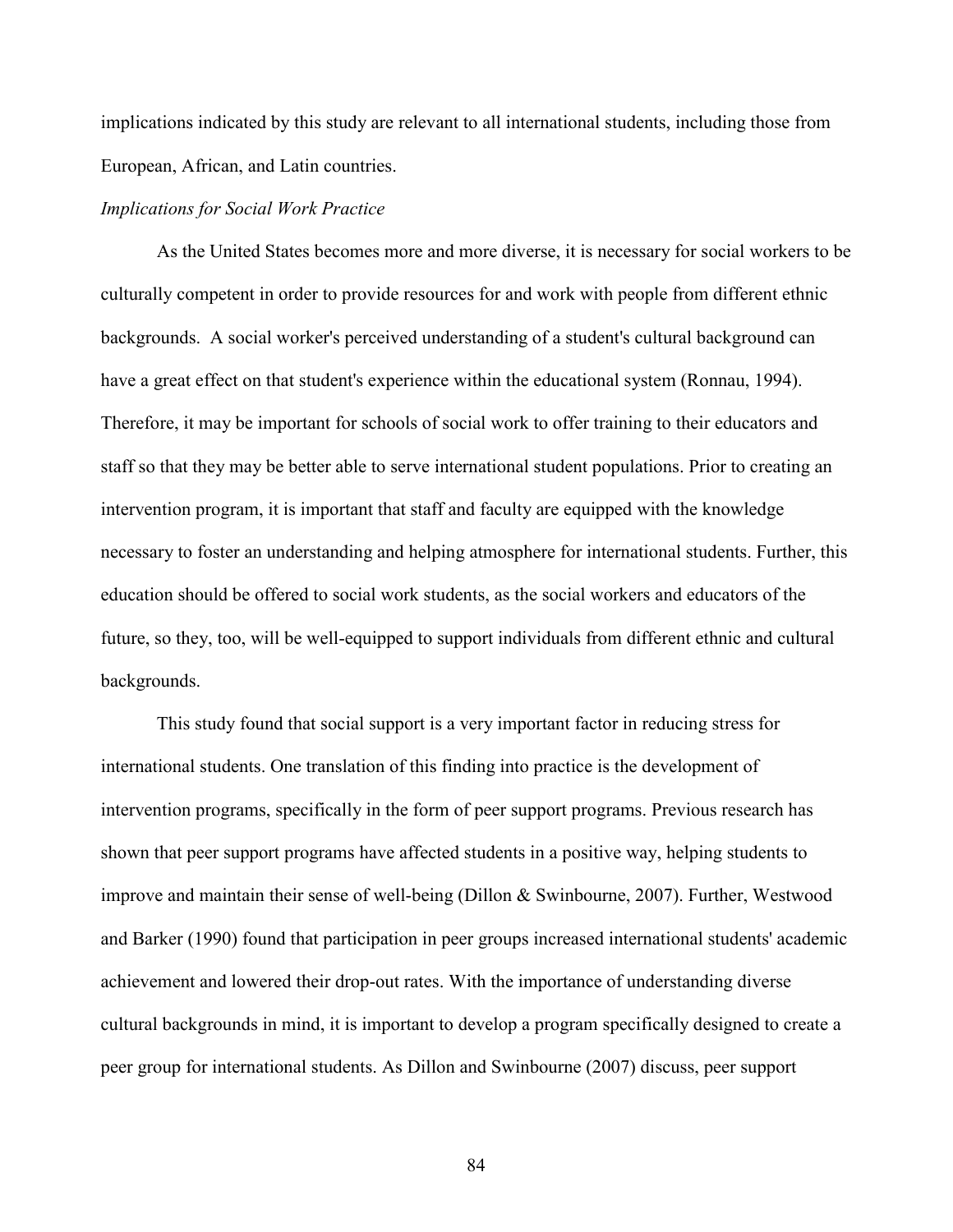groups have existed for some time, but tend to focus on surface issues affecting participants. There is a need for more far-reaching peer support groups that will tackle deeper issues affecting international students and include community members who are interested in learning about other cultures and helping international students adjust to United States culture.

Further, peer programs should take into consideration the varying effects of gender on an individual's perception of social support. As Lee and Robbins (2000) describe, females may benefit more from social support which carries with it a sense of consistent availability. On the other hand, males tend to benefit more from social support which focuses on reassurance of their self-worth and competency as recognized by others. This gender difference in the types of social support needed for males and females is consistent with the findings of this study and previous studies and should be a primary consideration of intervention programs and peer group development.

International students should be encouraged to participate in these intervention programs as soon as they arrive in the United States. As mentioned earlier in this study, the time when international students report the highest level of well-being and the lowest sense of stress is immediately after they have arrived in the United States, probably as a reflection of the excitement of being in a new environment. If these students are able to participate in a rewarding peer support program, there is a chance that students would be more able to maintain this heightened sense of well-being longer into their stay in the United States. Further, it would encourage them to be more open from the beginning about the stress they are experiencing in their lives, thus allowing them more of an outlet to discuss these stressors as well as seek professional help more immediately if needed.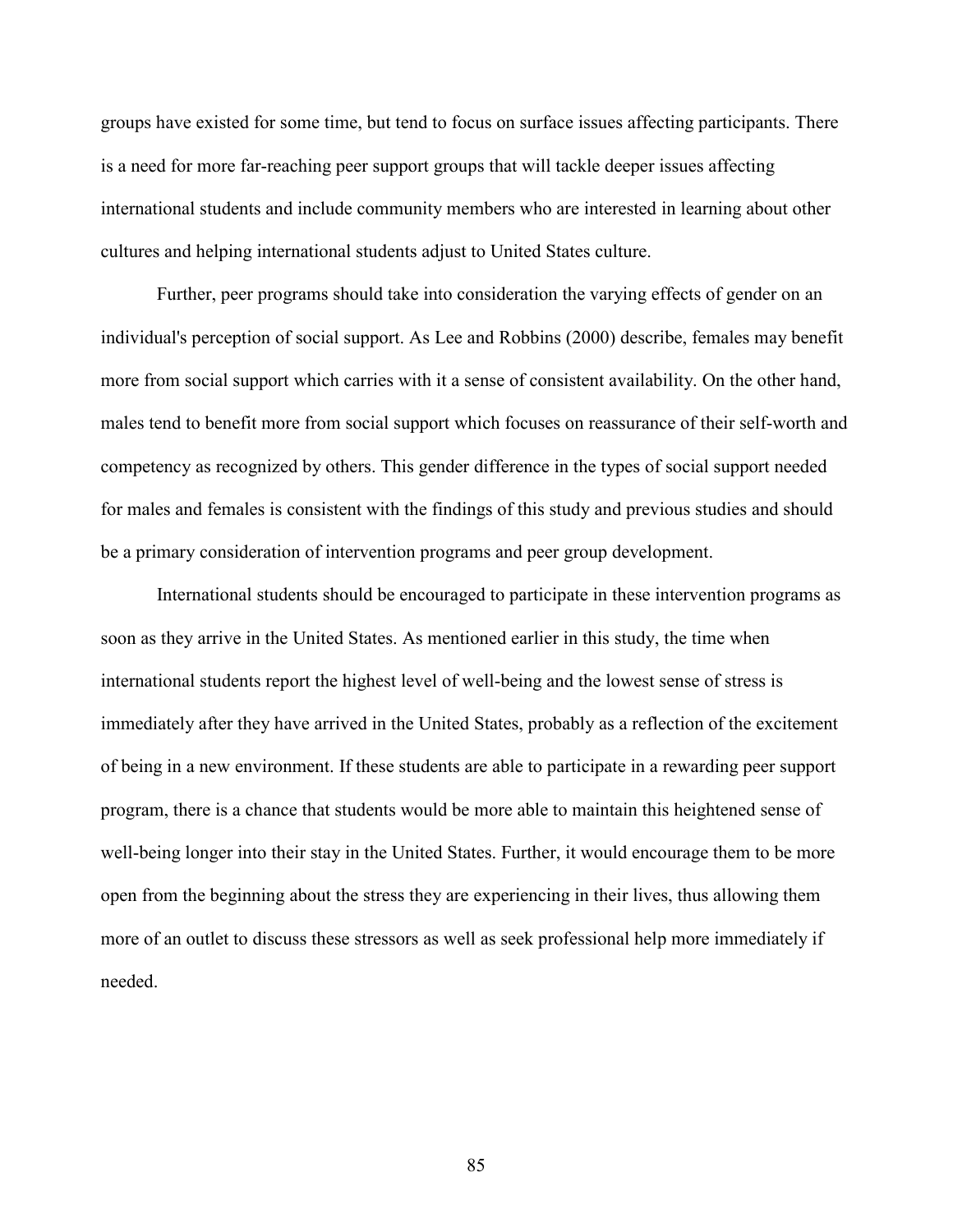# *Implications for Educational and Academic Settings*

 One purpose of this study was to address the issues faced by international students and assist educators and administrators in understanding these unique issues. Educators can help international students by learning about their home culture, different gender role expectations, varying stress factors, and culture shock by applying this knowledge to the educational approach taken for international students. Having an understanding of how international students learn, interact, and react to the learning process, especially in regard to gender, allows teachers to create a learning environment that is supportive of international students' learning styles. As a result, culturally competent educators and school administrators will be able to bridge the gap between students' home countries and educational and life customs in the United States.

 By providing appropriate orientation in terms of adjustment to a new culture, schools can create a comfortable and safe environment for international students. Schools can consider creating a mentorship program between international students who have been in the United States for a longer period of time and those who have just arrived. International students who have recently arrived in the United States would benefit from these programs as they would learn quickly from someone who has already experienced similar issues. It is important for international students to be able to access programming that is culturally relative to their home country. Cross-cultural programming with United States-born citizens would be helpful for international students to be able to learn about United States culture and to share their own unique customs and cultures with other students. When university administrators begin to understand the experiences of international students, they will be more able to create and enact policy and programming that will lead to successful outcomes for international students.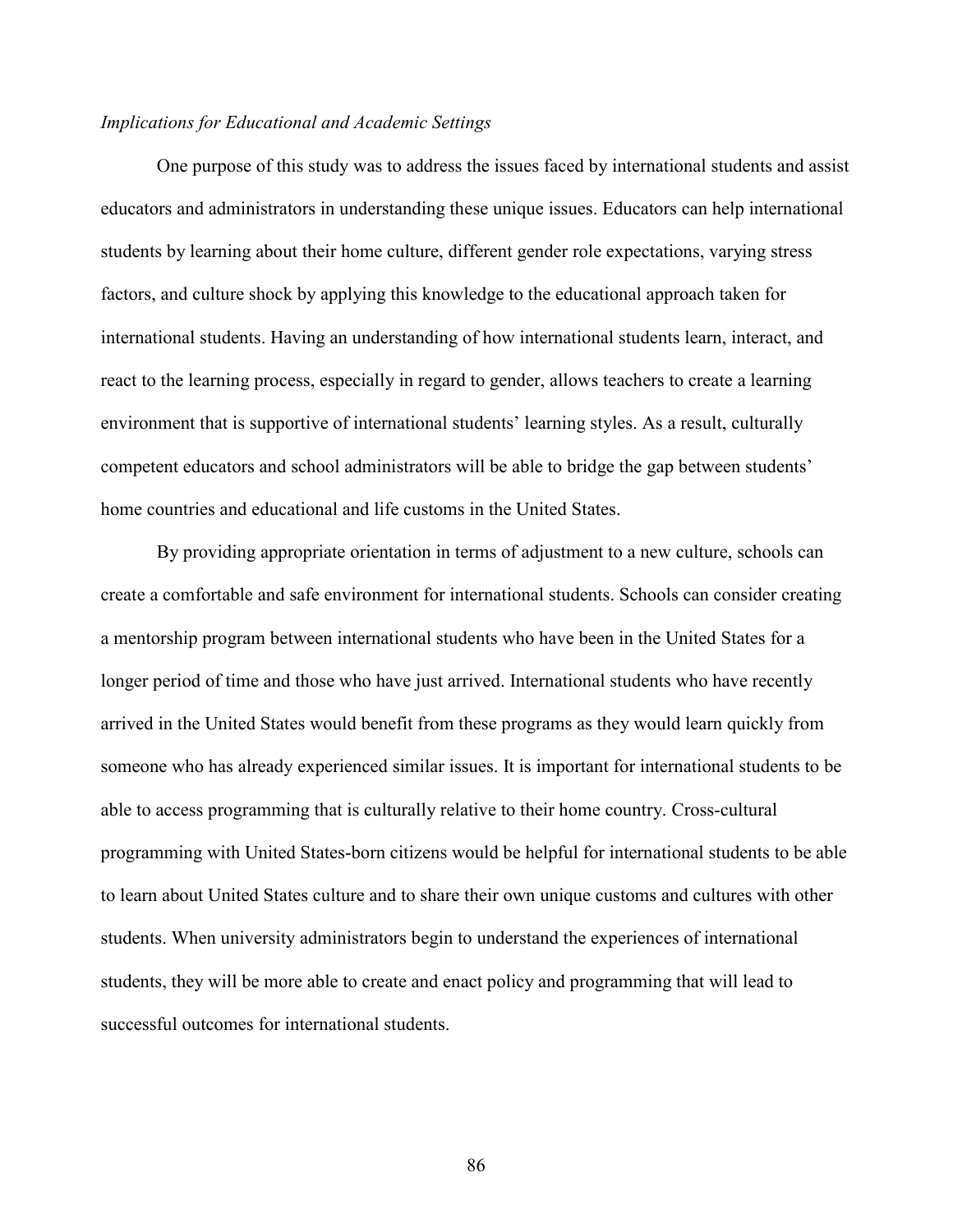The results of this study indicate that international students, specifically males, can benefit from outside acknowledgement of their skills and accomplishments. For this reason, it is important to consider offering continued support for international students throughout their academic career. One of the best ways to do this is to offer leadership opportunities for international students who are succeeding in their academic goals. For example, allowing international students to offer activities and classes to their American peers would not only benefit international students by validating their academic successes, but would also provide American students with the opportunity to learn about different cultures from their peers.

# **Limitations**

 There were a few limitations worth mentioning in this study. First, the sample response rate was somewhat low (23%). Second, the data was gathered via an on-line survey meaning it was selfreported. Because of this, the data may be susceptible to response bias in regard to social desirability. However, the sample was drawn from all international students at this institution and was anonymous, thus increasing chances that responses would not be biased toward favorable responses to the University nor the University's International Student Center. Third, the data was collected at one mid-size Midwestern university and thus, results may differ in other institutions. Fourth, some countries were not equally represented based on gender or as representational of their presence on campus. Finally, this study focused only on academic related stress for international students so the results and implications cannot be generalized to other stressors that international students may experience while studying in the United States.

#### *Directions for future research*

 Follow-up research in this area should address what kind of support international students use to cope with academic related stress as well as other types of stress. Techniques, programs, and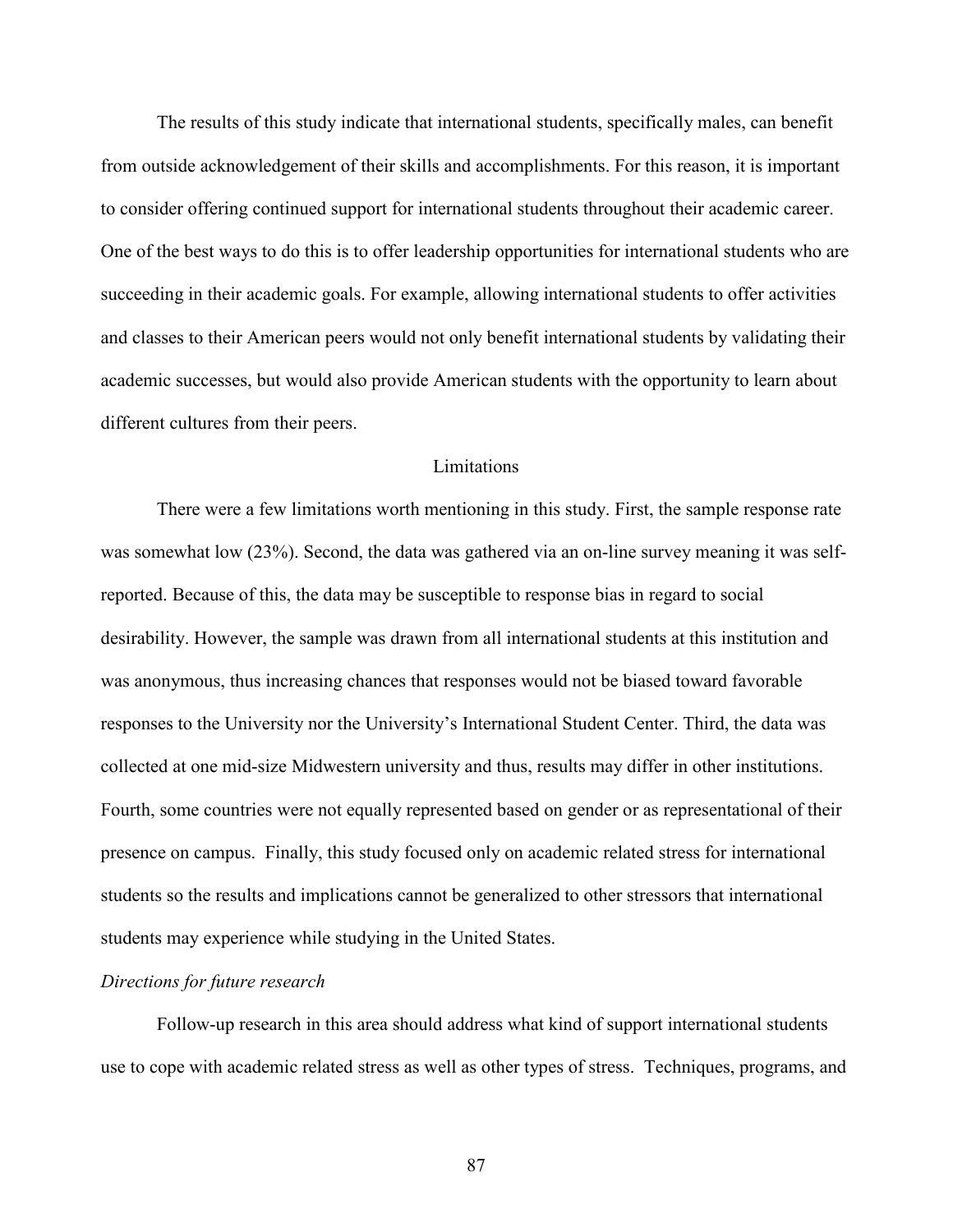tools that will increase the ability of all international students to seek help, to acculturate to their degree of comfort, and to succeed in Midwestern American Universities can be developed with further thoughtfully designed research. Qualitative studies exploring some of this study's findings in more detail might benefit the design of these future programs. Future studies might also consider using a mixed-method approach in order to provide more in-depth information of international students' stress utilizing both statistical results and interview or focus group information. Since participants represented international students at various levels of education, future research could address issues faced by international students in specific levels of educational work as this study does not differentiate between how much schooling students had completed. Also, future studies might benefit from taking a longitudinal approach to international students' stressors.

 Just as society changes over the decades in the United States, so do international students' experiences within it. In order to adequately address the issues faced by international students today and to be prepared for the issues of the future, new inquiries should take into account previous research as well as the growing importance of global change.

#### *Conclusion*

This study indicates that there is a significant difference in the experiences of international students based on gender. Because of this, it is important for educators, counselors, and administrators to take into consideration the various culturally relative gender role expectations for male and female international students while they are staying in the United States. If gender is not taken into consideration, there is only a partial understanding of the particular issues at hand and how to address those issues or provide appropriate resolutions.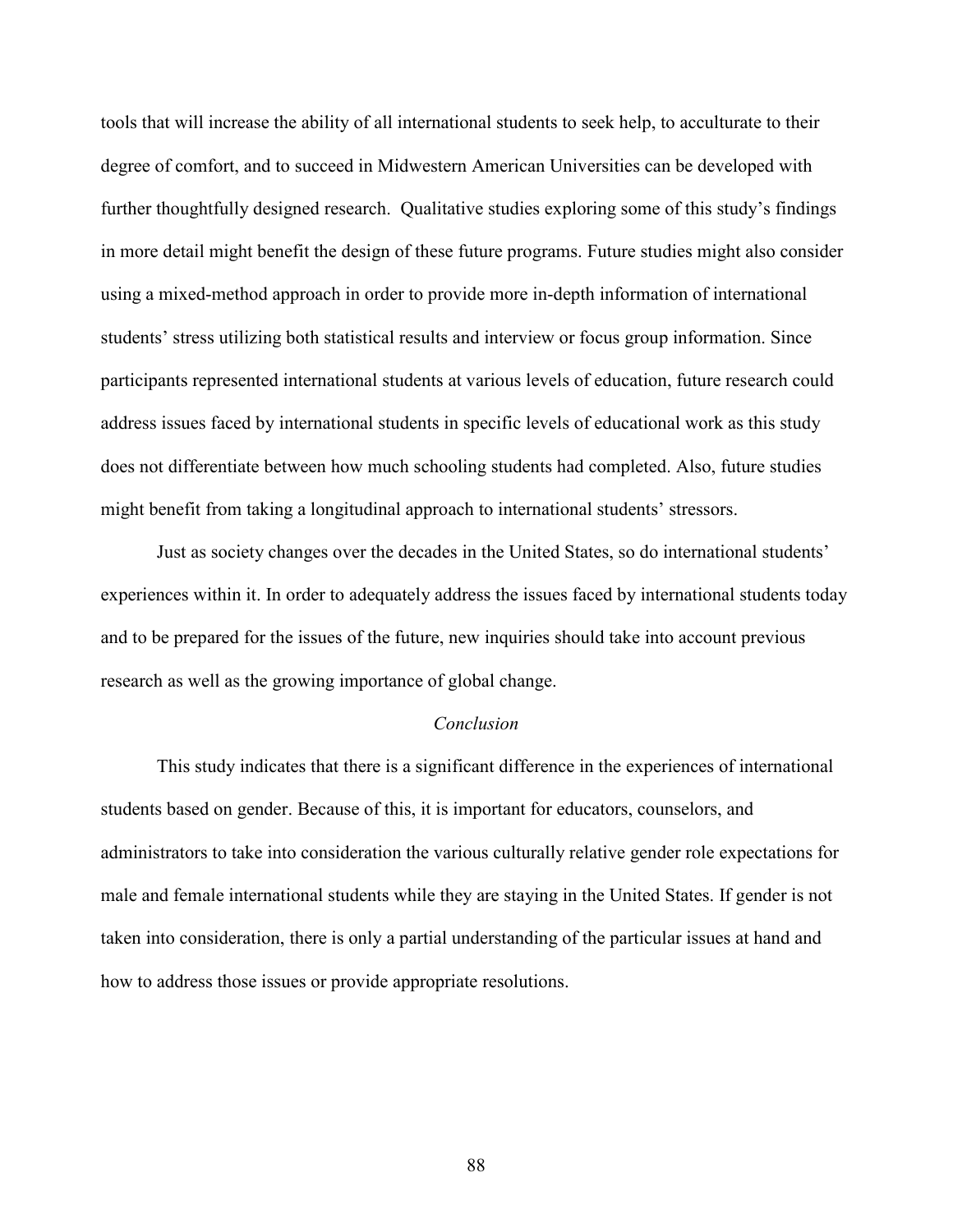#### References

- Ahnlund, K., & Frodi, A. (1996). Gender difference in the development of depression. *Scandinavian Journal of Psychology,* 37, 229-237.
- Aiken, L. S., & West, S. G. (1991). *Multiple regression: Testing and interpreting interaction.*  Thousand Oaks, CA: Sage.
- Alazzi, K., & Chiodo, J. J. (2006). Uncovering problems and identifying coping strategies of Middle Eastern university students. *International Education,* 35(2), 65-81.

Aldwin, C. M. (1994). *Stress, coping, and development.* New York: Guilford Press.

- Ang, R. P., & Huan, V. S. Academic expectations stress inventory. *Educational and Psychological Measurement,*66(3), 522-539.
- Atkinson, D., & Ramanathan, V. (1995). Culture of writing: An ethnographic comparison of L1 and L2 university writing/language programs. *TESOL Quarterly,* 29(3), 539-567.
- Atri, A., Sharma, M., & Cottrell, R. (2006). Role of social support, hardiness, and acculturation as predictors of mental health among international students of Asian Indian origin. *International Quarterly of Community Health Education,* 27(1), 59-73.
- Baffoun, A. (1982). Women and social change in Muslim Arab world. In A. Al-Hibri (Ed.) *Women and Islam* (pp. 227-241). New York: Random House.
- Bang, E. J., Muriuki, A. & Hodges, J. Q. (2008). International students at a Midwestern University: Gender, stress, and perceived social support. *The International Journal of Diversity in Organizations, Communities, Nations. 8(4),109-116.*
- Barratt, M. F., & Huba, M. E. (1994). Factors related to international undergraduate students in an American community. *College Student Journal,* 28(4), 422-436.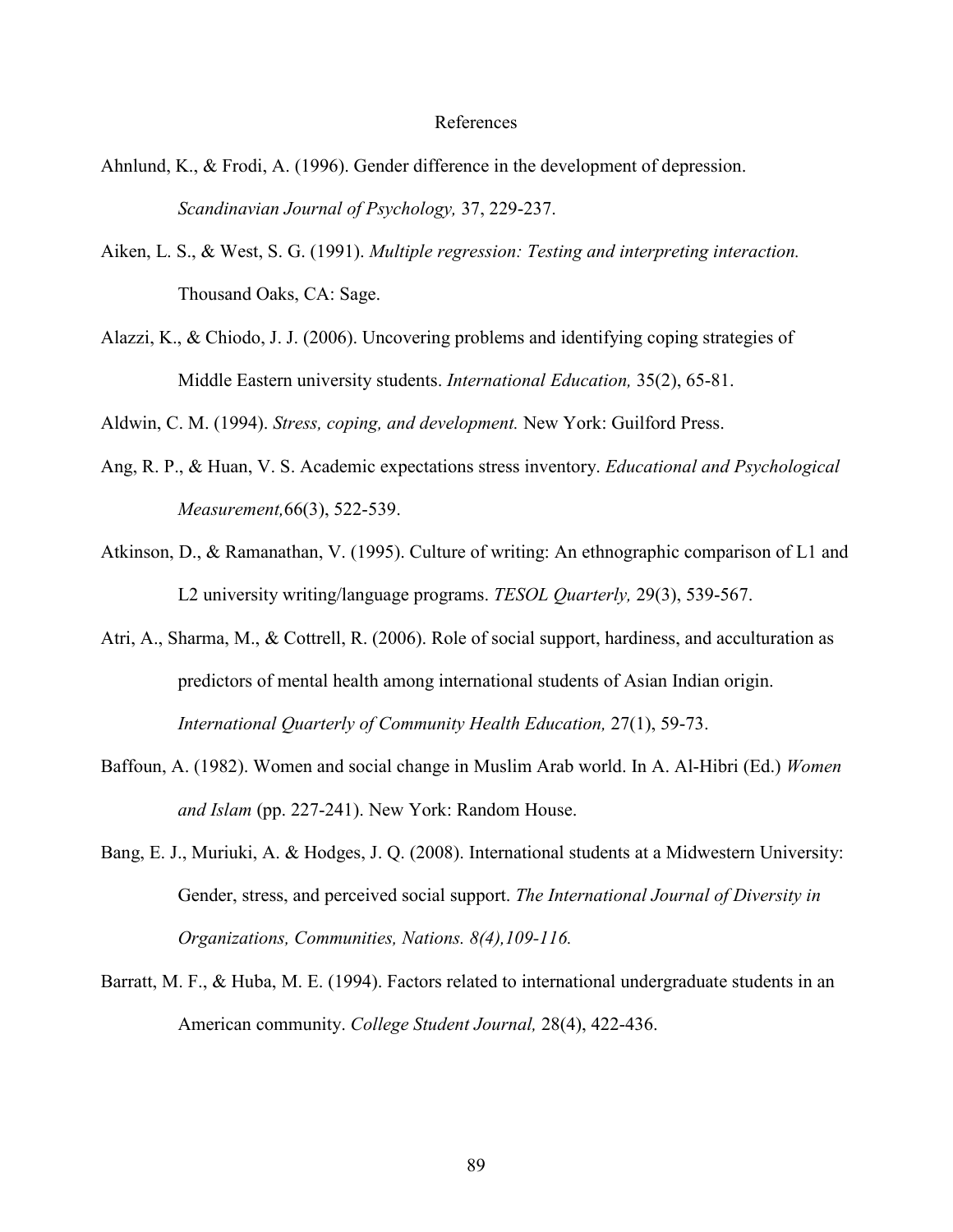- Baum, A., & Paulus, P. B. (1987). Crowding. In D. Stokols & I. Altman (Eds.), *Handbook of environmental psychology* (pp. 533-570). New York: Wiley-Interscience Publication, Wiley and Sons.
- Beals, R. I., & Humphy, N. D. (1957). *No frontier to learning: The Mexican student in the U. S.* Minneapolis: University of Minnesota Press.
- Beena, C., & Poduval, P. R. (1992). Gender differences in work stress of executives. *Psychological Studies*, 37, 109-113.
- Bepko, C., & Krestan, J. (1990). *Too good for her own good: Searching for self and intimacy in important relationships*. New York: Harper Perennial.
- Berry, J. W. (1997). Immigration, acculturation, and adaptation. *Applied Psychology: An International Review,* 46, 5-68.
- Billings, A. G., & Moos, R. H. (1981). The role of coping responses and social resources in attenuating the stress of life events, *Journal of Behavioral Medicine,* 4, 139-157.
- Bonazzo, C., & Wong, Y. J. (2007). Japanese international female students' experience of discrimination, prejudice, and stereotypes. *College Student Journal,* 41(3), 631-639.
- Caldwell, J. (1982). *Theory of fertility decline.* New York: Academic Press.
- Carter, R. T. (1991). Cultural values: A review of empirical research and implications for counseling. *Journal of Counseling and Development,* 70, 164-173.
- Chassen-Lopez, F. R. (1997). From Casa to Calle: Latin American women transforming patriarchal spaces. *Journal of Women's History,* 9(1), 174-191.
- Chen, C. P. (1999). Common stressors among international college students: Research and counseling implications. *Journal of College Counseling,* 2, 49-65.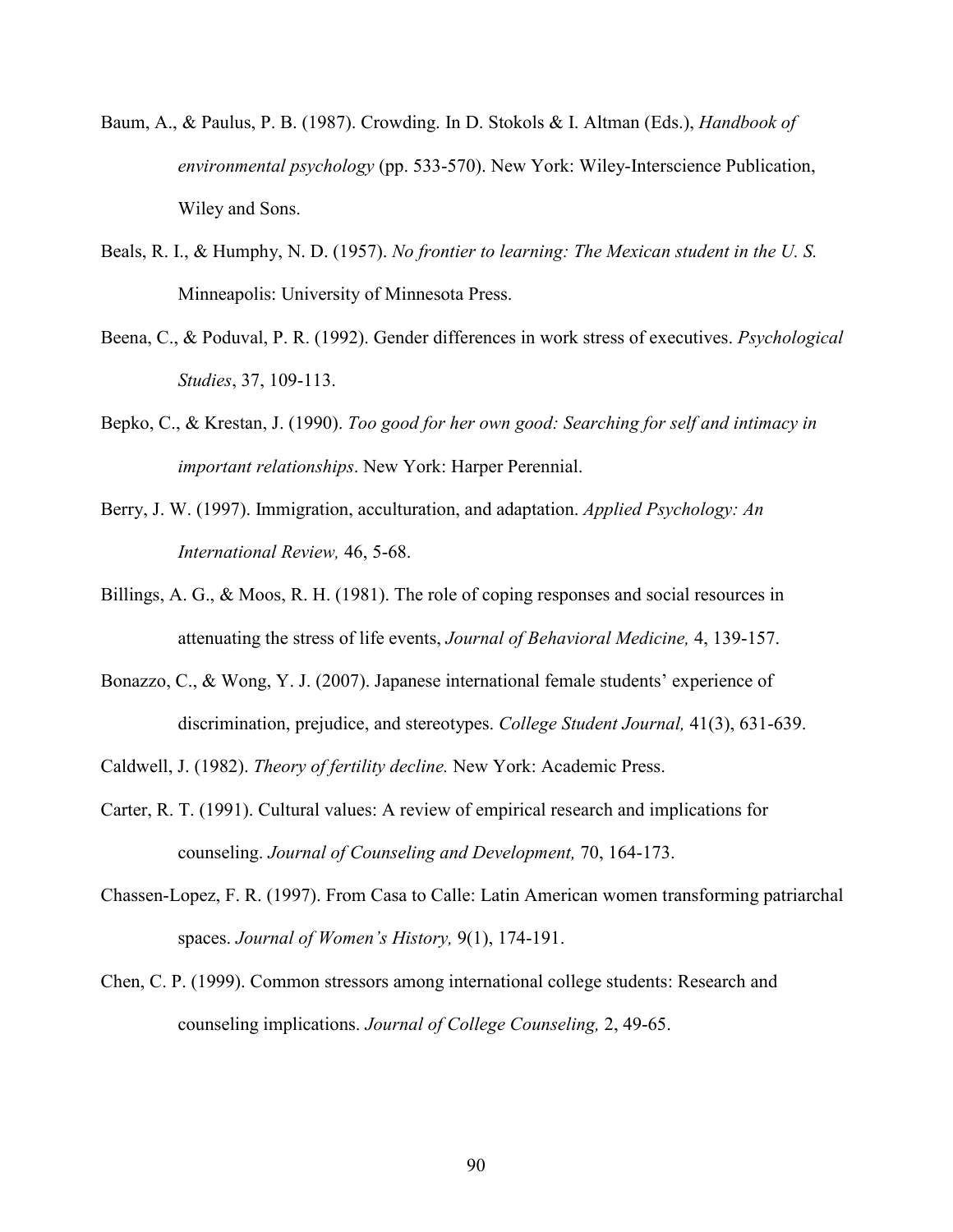- Chen, H. J., Mallinckrodt, B., & Mobley, M. (2002). Attachment patterns of East Asian international students and sources of perceived social support as moderators of the impact of U. S. racism and cultural distress. *Asian Journal of Counseling,* 9( 1 & 2), 27-48.
- Chu, J. (1922). *Chinese students in America: Qualities associated with their success.* New York: Columbia University Press.
- Cohen, S., Evans, G. W., Stokois, D., & Krantz, D. S. (1986). *Behavior, health, and environmental stress.* New York: Plenum Press.
- Cohen, S., Kamarck, T., & Mermelstein, R. (1983). A global measure of perceived stress. *Journal of Health and Social Behavior*, *24*, 385–396
- Cohen, S., Kessler, R.C., & Gordon, L.U. (1997). Strategies for measuring stress in studies of psychiatric and physical disorders. In S. Cohen, R.C. Kessler, & L.U. Gordon(Eds), *Measuring stress: A guide for health and social scientists* (pp. 122–148). New York: Oxford University Press.
- Cooper, C. L., Dewe, P. J., & O'Driscoll, M. P. (2001). *Organizational stress. A review and critique of theory, research, and applications.* Thousand Oaks, California: Sage Publications, Inc.
- Cox, T. (1978). *Stress.* New York: Macmillan.
- Cox, T. (1985). *Stress (*2 nd ed*.).* New York: Macmillan.
- Crocker, P. E., & Graham, T. R. (1995). Coping by competitive athletes with performance stress: Gender differences and relationships with affect. *The Sports Psychologist,* 9(3), 325-338.
- Cummins, R. C. (1988). Perceptions of social support, receipt of supportive behaviors, and locus of control as moderators of the effects of chronic stress. *American Journal of Community Psychology,* 16(5), 685-700.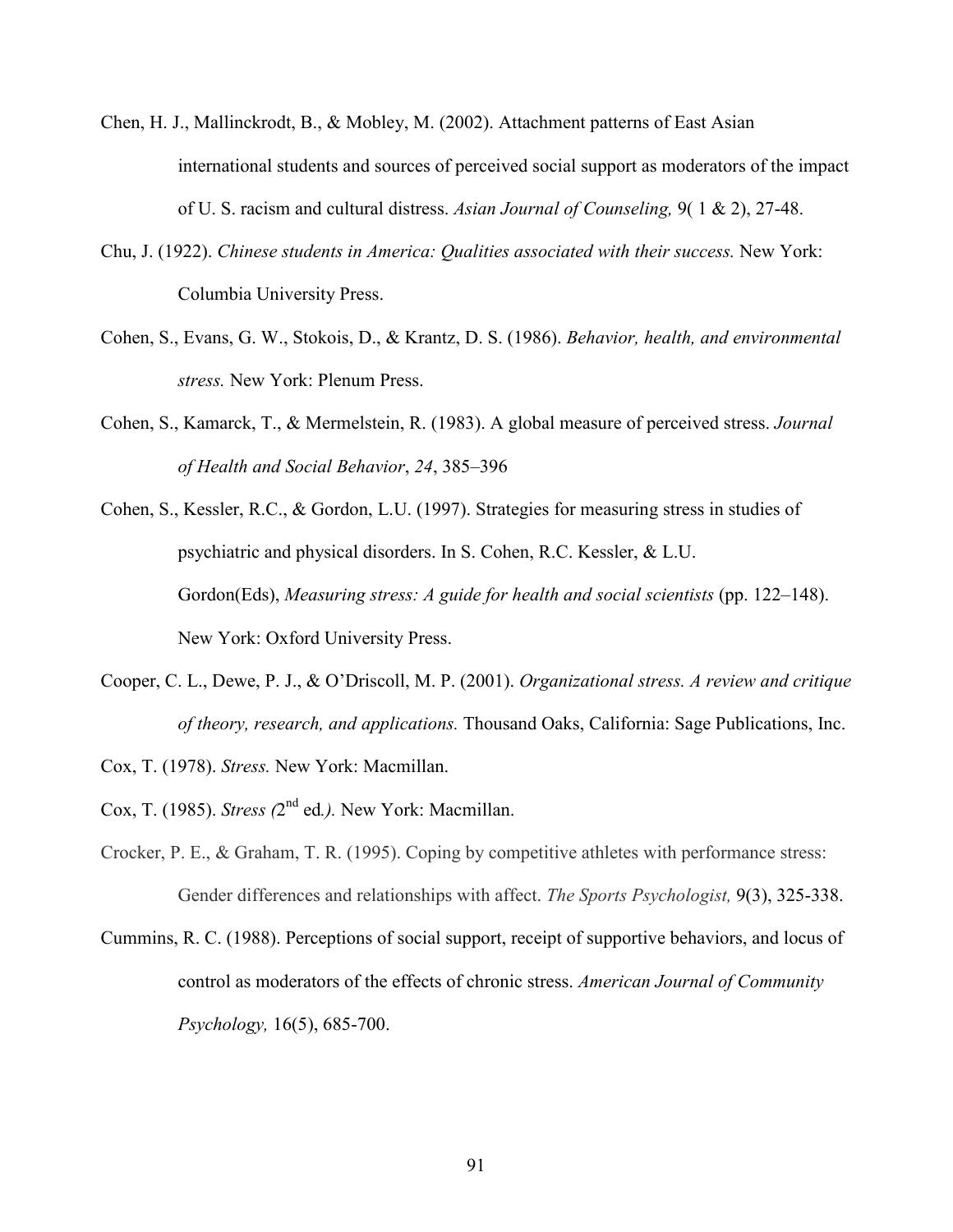- Cutrona, C. E. (1984). Social support and stress in the transition to parenthood. *Journal of Abnormal Psychology*, 93(4), 378-390.
- Cutrona, C. E., & Russell, D. (1987). The provisions of social relationships and adaptation to stress. In W. H. Jones & D. Perlman (Eds.), *Advances in personal relationships* (Vol. 1, pp. 37- 67). Greenwich,CT: JAI Press.
- Cutrona, C. E., Russell, D., & Rose, J. (1984). *Psychosocial factors and physical and mental health among the elderly*. Unpublished manuscript.
- Day, R., & Hajj, F. (1986). Delivering counseling services to international students: The experience of the American university of Beirut. *Journal of College Student Personnel, 27, 353-357.*
- Demji, T. & Lee, C. M. (1993). Gender role identity and perceptions of Ismaili Muslim men and Women. *Journal of Social Psychology,* 135(2), 215-223.
- DeSouza, E. R., & Hutz, C. S. (1995). Responses toward sexual stimuli in Brazil as a function of one's gender role identity and sex. *Revista Interameicana de Psicologia/ Interamerican Journal of Psychology,* 29(1), 13-21.
- Dillard, J. M., & Chisolm, G. B. (1983). Counseling the international student in a multicultural context. *Journal of College Student Personnel,* 24, 101-105.
- Dillon, J., & Swinbourne, A. (2007). Helping friends: A peer support program for senior secondary students. *Australian e-Journal for the Advancement of Mental Health, 6*(1), 1-7.
- Dodson, D. L. (1997). Change and continuity in the relationship between private responsibilities and public office-holding: The more things change, the more they stay the same. *Policy Studies Journal,* 25(4), 569-584.
- Ducan, S. (1994). Women's and men's lives and work in Sweden: Gender, place & culture. *A Journal of Feminist Geography,* 1(2), 261-269.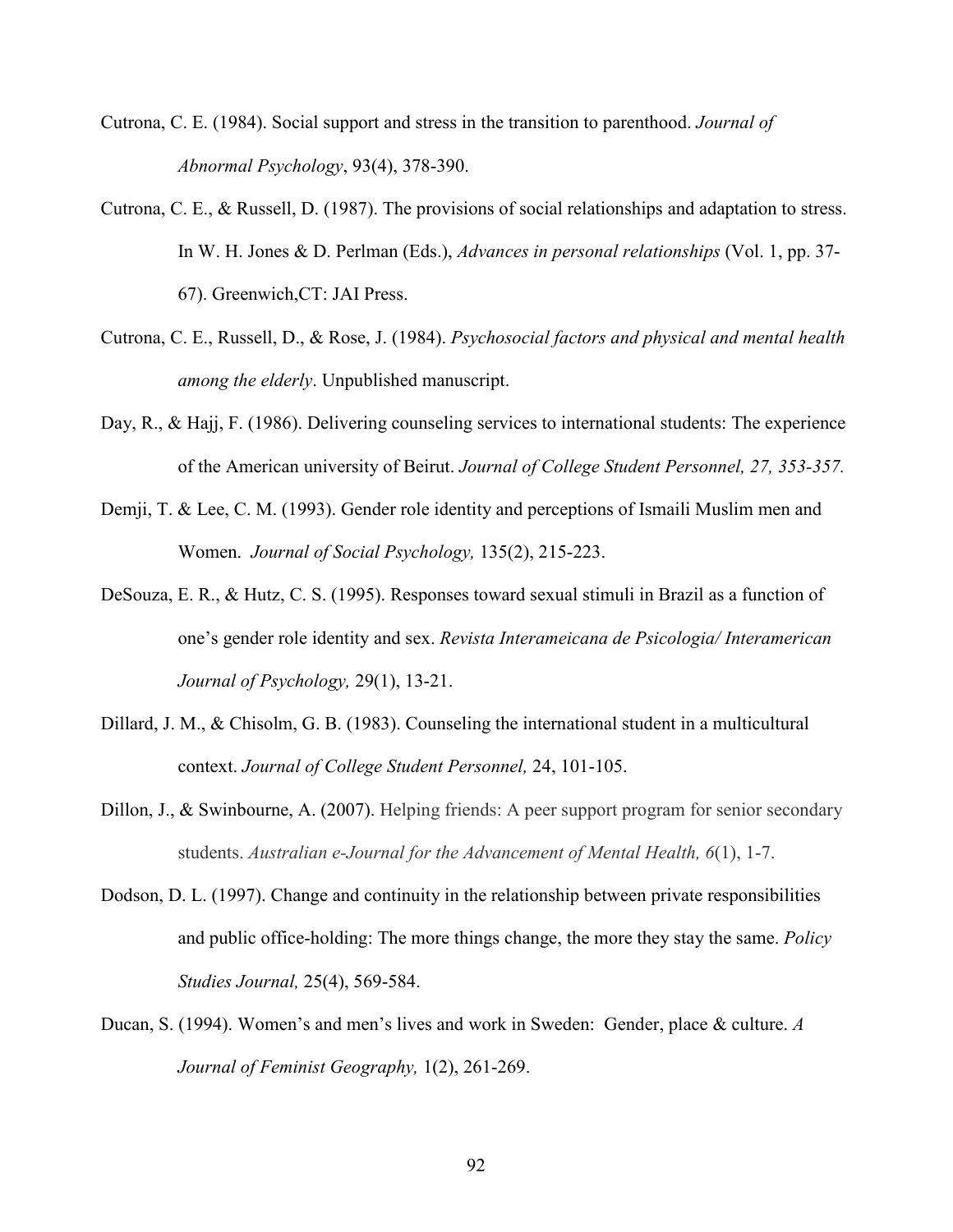- Duru, E., & Poyrazli, S. (2007). Personality dimensions, psychosocial-demographic variables, and English language competency in predicting level of acculturative stress among Turkish international students. *International Journal of Stress Management,* 14(1), 99-110.
- Dyson, R., & Renk, K. (2006). Freshmen adaptation to University life: Depressive symptoms, stress, and coping. *Journal of Clinical Psychology,* 62(10), 1231-1244.
- Eagly, A. H., Karau, S. J., & Makhijani, M. G. (1995). Gender and the effectiveness of leaders: A meta-analysis. *Psychological Bulletin,* 117, 125-145.
- Eagly, A. H.(1987). *Sex differences in social behavior: A social-role interpretation.* Hillsdale, NJ: Erlbaum.
- Evans, G. W., & Cohen, S. (1987). Environment Stress. In D. Stokols & I. Altman (eds.), *Handbook of environmental psychology (*pp.571-610). New York: John Wiley and Sons.
- Ferris, D., & Tagg, T. (1996). Academic oral communication needs of EAP learners: What subject matter instructors actually require. *TESOL Quarterly,* 30(1), 31-58.
- Flake, D. F., & Forste, R. (2006). Fighting families: Family characteristics associated with domestic violence in five Latin American countries. *Journal of Family Violence,* 21(1), 19-29.
- Foley, S., Kidder, D. L., & Powell, G. N. (2002). The perceived glass ceiling and justice perceptions: An investigation of Hispanic law associates. *Journal of Management,* 28, 471-496.
- Folkman, S. (1984). Personal control and stress and coping processes: A theoretical analysis. *Journal of Personality and Social Psychology,* 46, 839-852.
- Goodell, H., Wolf, S., & Rogers, F. B. (1986). Historical perspective. In S. Wolf & A. J. Finestone (Eds.) *Occupational stress, health and performance at work*. Littleton, MA: PSG Inc.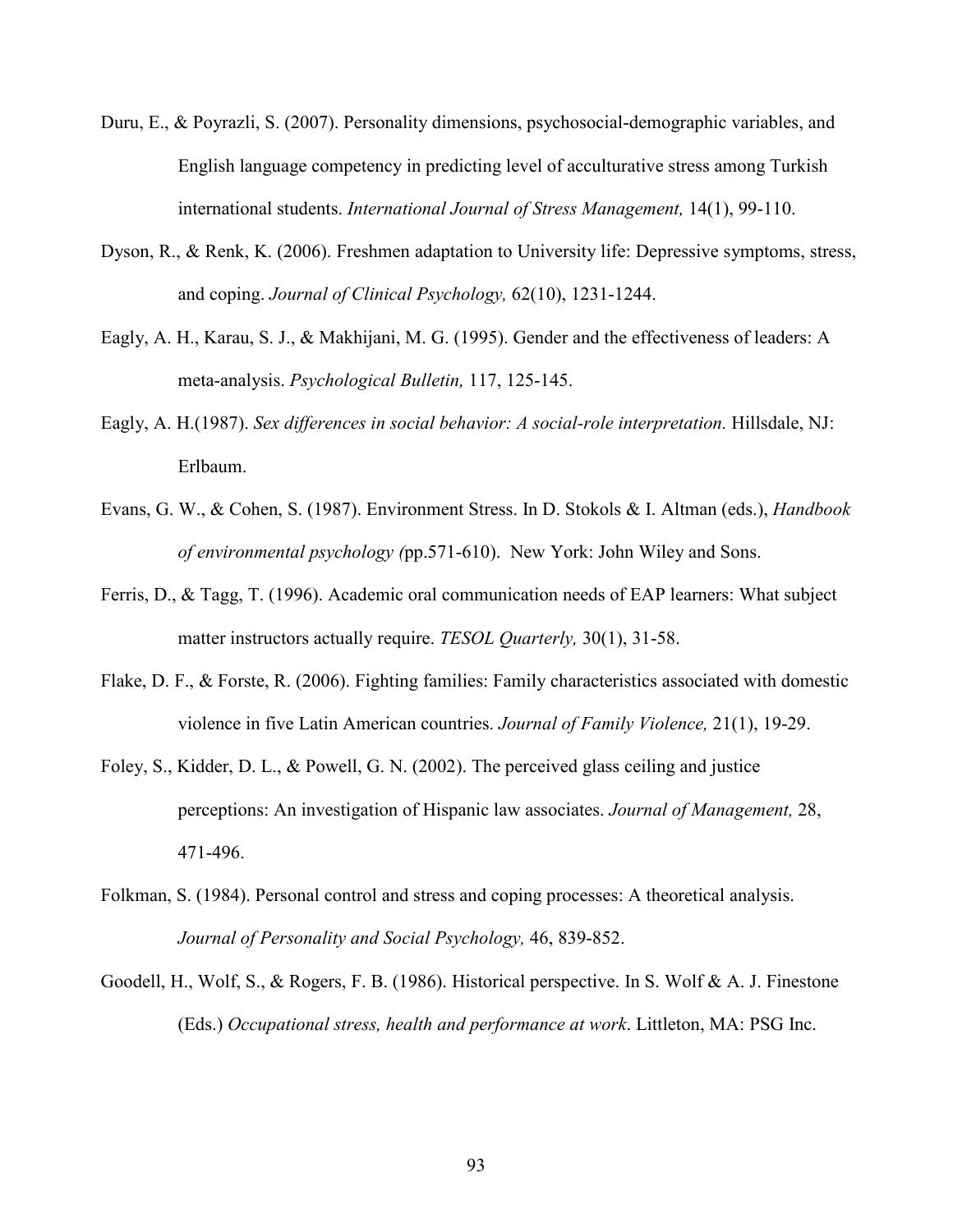- Grossman, M., & Wood, W. (1993). Sex differences in intensity of emotional experience: A social role interpretation. *Journal of Personality and Social Psychology,*65(5), 1010- 1022.
- Gustafson, P. E. (1998). Gender difference in risk perception: Theoretical and methodological perspectives. *Risk Analysis,* 18(6), 805-811.
- Hashim, I. H. (2003). Cultural and gender differences in perceptions of stressors and coping skills. A study of Western and African college students in China. *School Psychology International,* 24(2), 182-203.
- Hashim, I. H., & Zhiliang, Y. (2003). Cultural and gender differences in perceiving stressors: A cross-cultural investigation of African and Western students in Chinese colleges. *Stress Health*, *19*, 217–225.
- Harris, H. (2004). Global careers: Work life issues and the adjustment of women international managers. *The Journal of Management Development,* 23(9), 818-832.
- Hayes, R. L., & Lin, H. R. (1994). Coming to America: Developing social support systems for international students. *Journal of Multicultural Counseling and Development,* 22, 7-16.
- Helgeson, V. S. (1994). Relation of agency and communication to well being: Evidence and potential explanations: *Psychological Bulletin*, 116, 412-428.
- Hernes, H. M. (1988). The welfare state citizenship of Scandinavian women. K. Jones and A. Jonasdottir (Eds.), *In the political interests of gender* (pp. 187-213). Newbury, CA: Sage.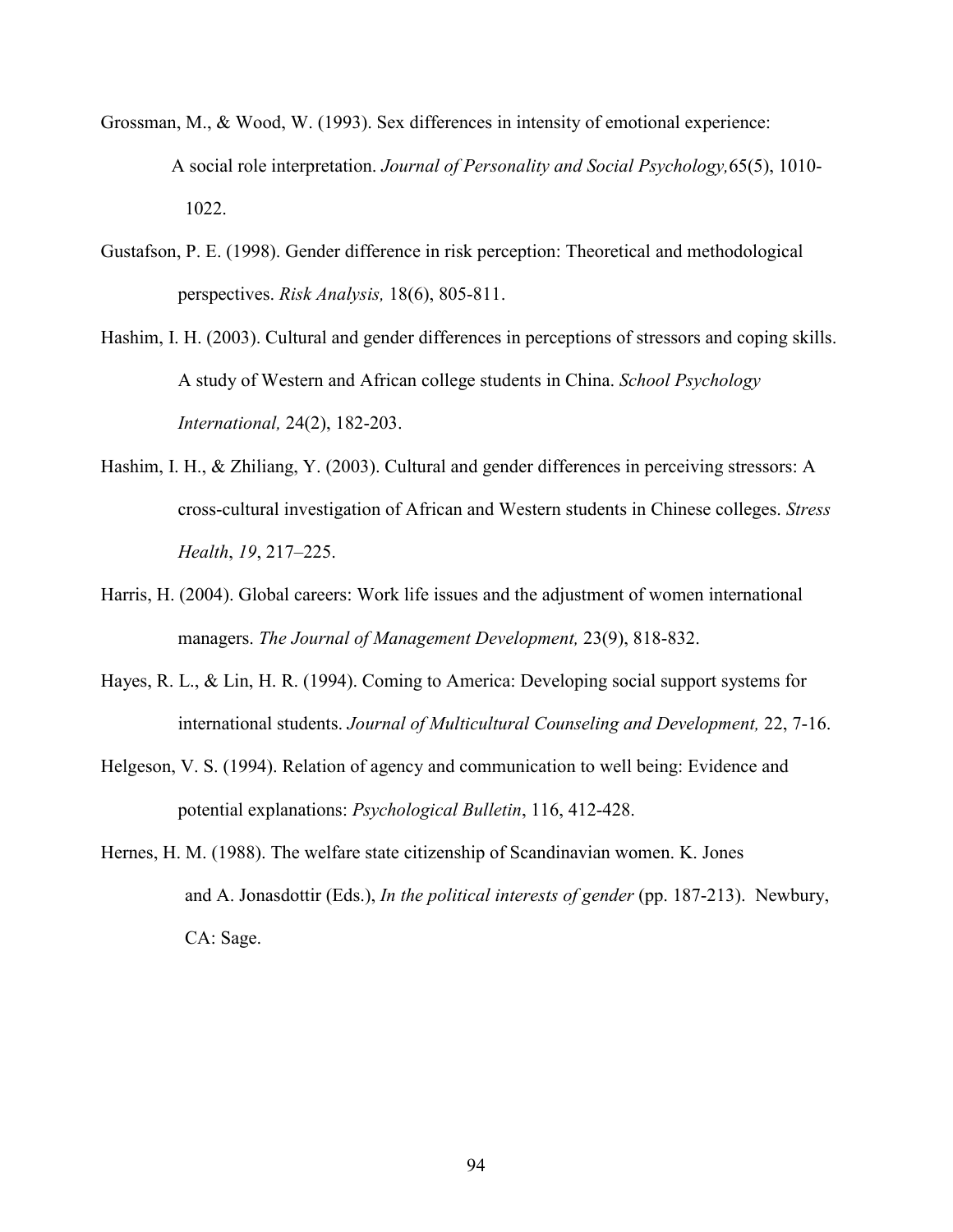- Hitchcock, J. H., Sarkar, S., Nastasi, B. K., Burkholder, G., Varjas, K., & Jayasena, A. (2006). Validating culture and gender specific constructs: A mixed method approach to advance assessment procedures in cross-cultural settings. *Multicultural Issues in School Psychology,* 22(2), 13-33.
- Holroyd, K. A., & Lazarus, R. S. (1982). Stress, coping, and somatic adaptation. In L. Goldberger & S. Breznitz (Eds.), *Handbook of stress: Theoretical and clinical aspects* (pp.21-35). New York: The Free Press.
- Honig, A. (1983). Sex role socialization in early childhood. *Young Children,* 44(4), 61-75.
- Hull, F. W. (1978). *Foreign students in the United States of America: Coping behavior* within the educational environment. New York: Praeger.
- Ibeanu, O. (2001). Healing and changing. In S. Meintjes, A. Pillay and M. Tursher (Eds.), *In the aftermath: Women in post conflict transformation* (pp. 189-209). London, UK: Zed Books Ltd.
- Johnson, P. (1988). English language proficiency and academic performance of undergraduate international students. *TESOL Quarterly,* 22(1), 164-168.
- Junius, D. P. (1997). A study of the problems experienced by international students at Northern Arizona University. *Dissertation Abstract International*, 58(12), 4509A, (UMI No AAT 9818088).
- Kandiyoti, D. (1988). Bargaining with patriarchy. *Gender and Society,* 2(3), 274-289.
- Kidder, D. L. (2002). The influence of gender on the performance of organizational citizenship behaviors. *Journal of Management, 28(5), 629-648.*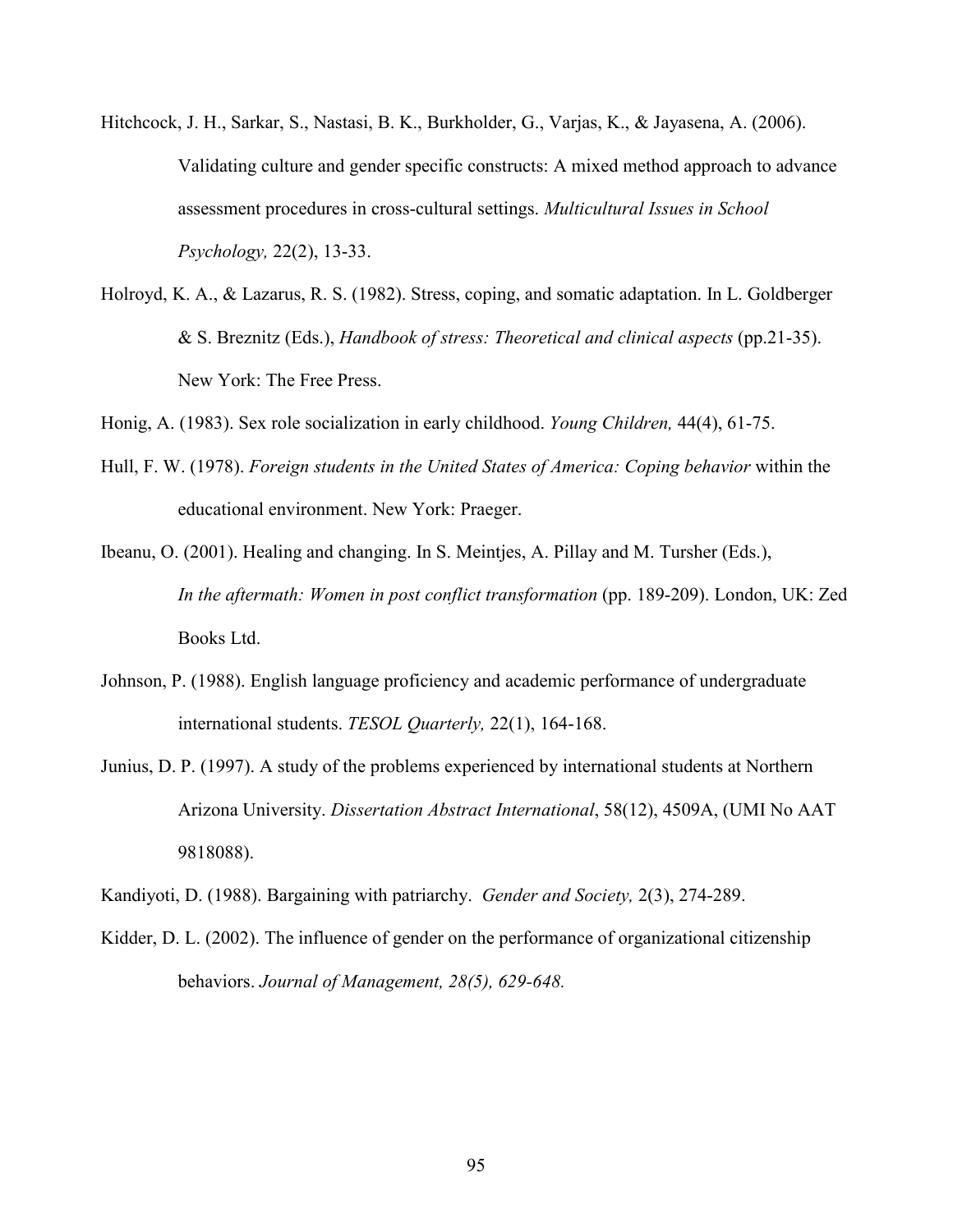- Kim, E. (1998). The social reality of Korean-American women: Toward crashing with Confucian ideology. In Y. I. Song & A. Moon (Eds.), *Korean-American women: From tradition to modern feminism* (pp. 23-33). Westport, CT: Praeger.
- Keum, J. (2003). *Hundae Hanguk Yookyo-way Jyontong. Adaptation of Confucian organizations to contemporary Korean society.* Seoul: Seoul National University Press.
- Klineberg, D., & Hull, W. F. (1979). *At a foreign university: An international study of adaptation and coping.* New York: Praeger.
- Klomegah, R. Y. (2006). Social factors relating to alienation experienced by international students in the United States. *College Student Journal,* 40(20), 303-315.
- Kuiper, N. A., Olonger, J., & Lyons, L. M. (1986). Global perceived stress level as a moderator of the relationship between negative life events and depression. *Journal of Human Stress,* 12, 149-153.
- Kulik, L., & Rayyan, F. (2003). Spousal relations and well-being: A comparative analysis of Jewish and Arab dual-earner families in Israel. *Journal of Community Psychology*, *31*, 57-73.
- Ladd, P. D., & Ruby, R. (1999). Learning style and adjustment issues of international students. *Journal of Education for Business,* 74(6), 363-367.

Lamkin, A. (2000). International students at community colleges. *Eric Digest,* 1-7.

- Lazarus, R. S. (1966). *Psychological stress and the coping process*. Monterey, CA: Brooks/Cole Publishing Company.
- Lauzarus, R. S. (1993). Coping theory and research: Past, present, and future. *Psychosomatic Medicine,* 55, 234-247.
- Lazarus, R. S., & Folkman, S. (1984). *Stress, appraisal, and coping.* New York: Springer Publishing Company.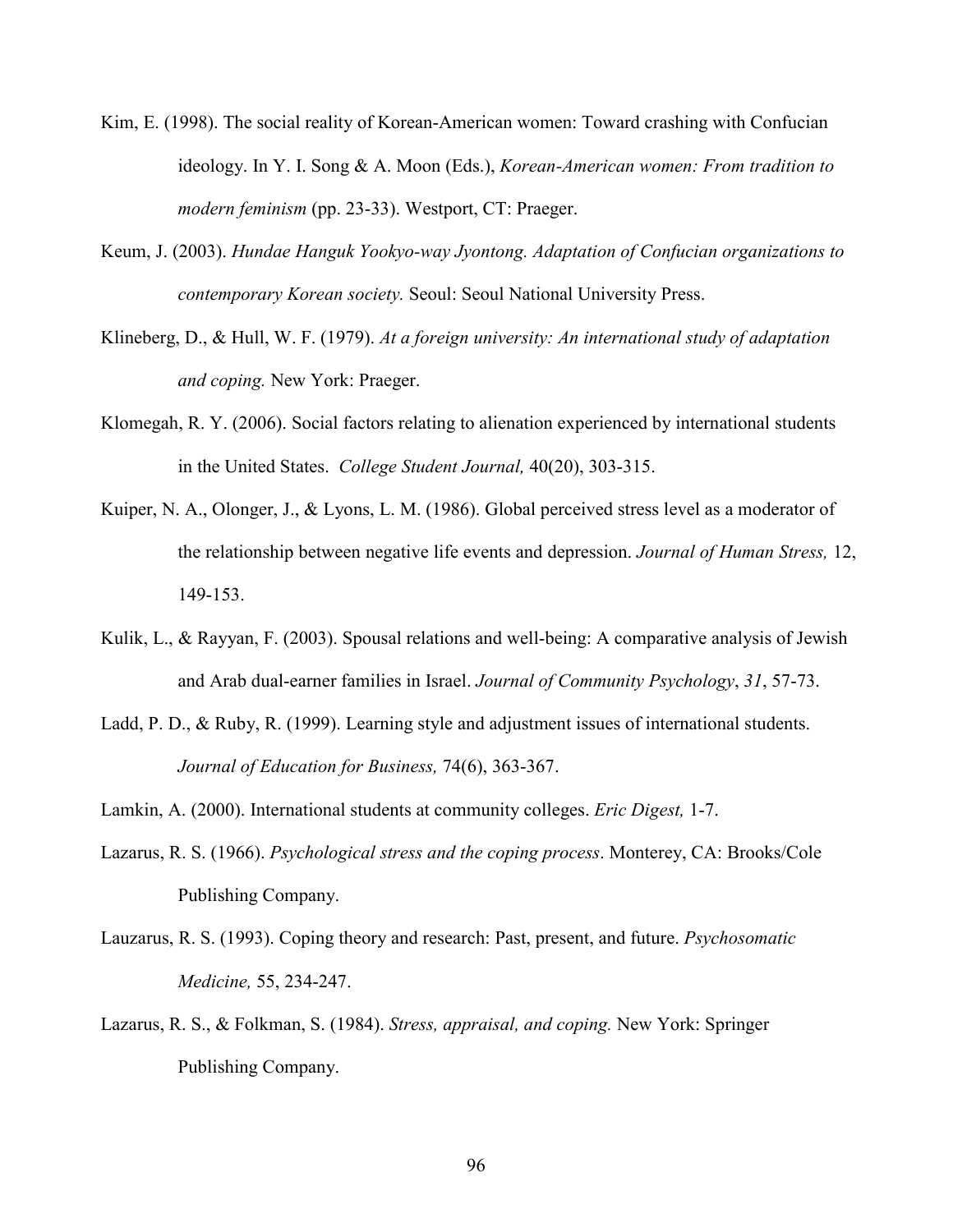- Lazarus, R. S., & Launier, R. (1978). Stress-related transactions between person and environment. In L. Pervin & M. Lewis (eds.), *Perspectives in Interactional Psychology* (pp.1-67). New York: Plenum Press.
- Leavell, J. P. (2001). Coping skills patterns of international college students. *Dissertation Abstracts International students*. University South Carolina.
- Lee, D. S. (1997). What teachers can do to relieve problems identified by international students. *New Directions for Teaching and Learning, 70, 93-100.*
- Lee, R. M., & Robbins, S. B. (2000). Understanding social connectedness in college women and men. *Journal of Counseling & Development,* 78, 484-491.
- Li, R. Y., & Kaye, M. (1998). Understanding overseas students' concerns and problems. *Journal of Higher Education Policy and Management,* 20(1), 41-50.
- Lin, J. G., & Yi, J. K. (1997). Asian international students' adjustment: Issues and program suggestions. *College Student Journal*, 31(4), 473-479.
- Liu, W. M., & Iwamoto, D. K. (2006). Asian American men's gender role conflict: The role of Asian Values, self-esteem, and psychological distress. *Psychology of Men and Masculinity*, 7(3), 153-164.
- Low, C. A., & Handal, P. J. (1995). The relationship between religion and adjustment to college. *Journal of College Student Development,* 36(5), 406-412.
- Lyyra, T. M., & Heikkinen, R. L. (2006). Perceived social support and mortality in older people. *The Journal of Gerontology Series B: Psychological Science and Social Science,* 42, 277- 288.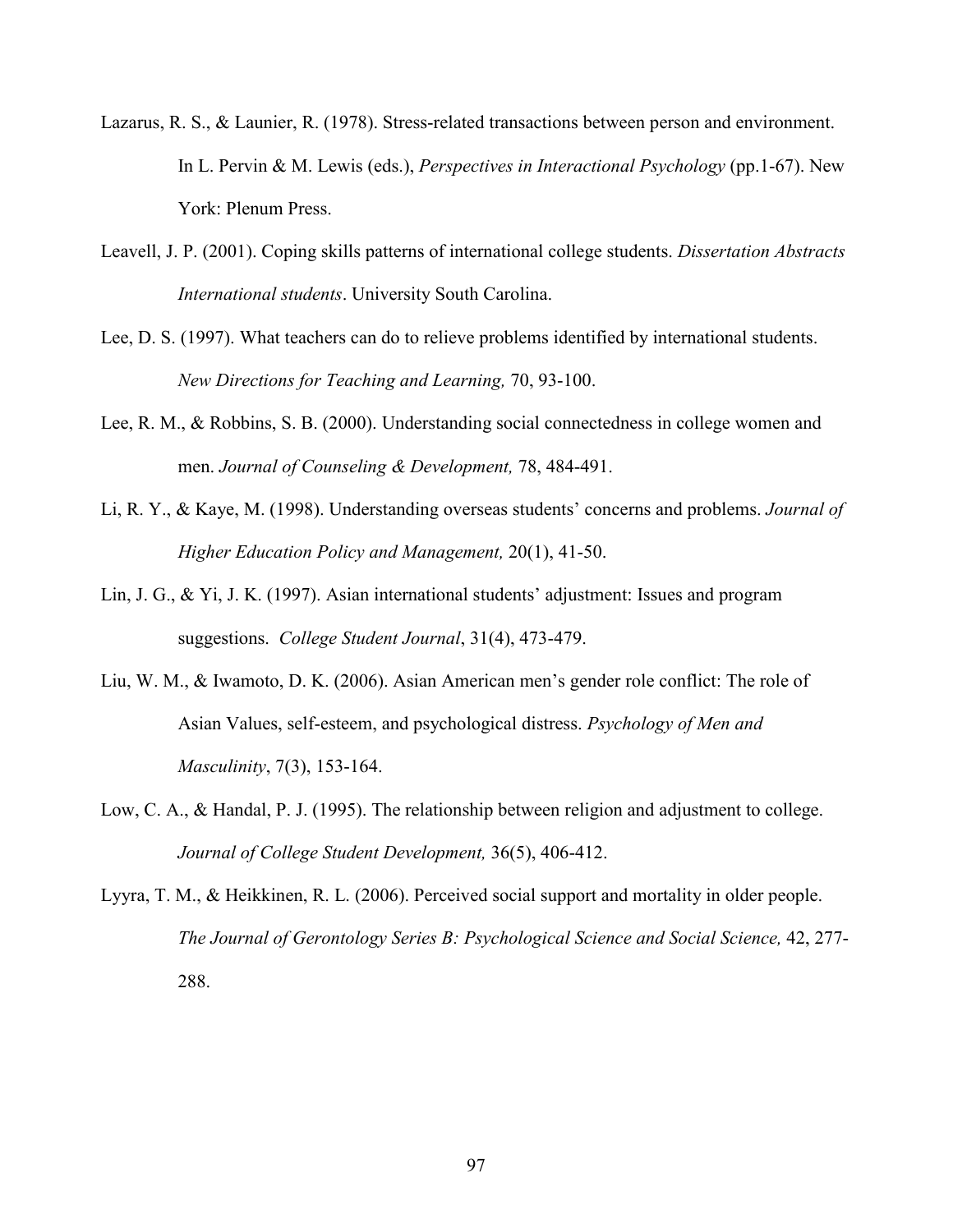- Mallinckrodt, B., & Leong, F. T. L. (1992). Social support in Academic programs and family environments: Sex differences and role conflicts for graduate students. *Journal of Counseling and Development,* 70(6), 716-723.
- Mainaro, L. C. (1986). Coping with powerlessness: The relationship of gender and job dependency to empowerment-strategy usage. *Administrative Science Quarterly,* 31, 633-653.
- Manese, J. E., Sedlacek, W. E., & Leong, F. T. L. (1988). Needs and perception of female and male international undergraduate students. *Journal of Multicultural Counseling and Development*, *16*, 24–29.
- Mann, M. (1986). A crisis in stratification theory?. In R. Crompton & M. Mann (Eds.), *Gender and stratification* (pp 40-56). Cambridge, UK: Polity Press.
- Manton, K. I. (1989). The stress-buffering role of spiritual support: Cross-sectional and prospective investigations. *Journal for the Scientific Study of Religion,* 28, 310-323.
- Martineau, R. (1997). Women and education in South Africa: Factors influencing women's educational progress and their entry into traditionally male-dominated fields. *Journal of Negro Education*, 66(4), 383-395.

Marx, E. (2001). *Breaking through culture shock.* London, UK: Intercultural Press.

- McCabe, L. (2005). Mental health and study abroad; Responding to the concern. *International Educator,*14(6), 52-57.
- Meleis, A. I. (1982). Arab students in Western universities: Social properties and dilemmas. *Journal of Higher Education,* 22(2), 60-72.
- Miller, T. A., & McCool, S. F. (2003). Coping with stress in outdoor recreational settings: An application of transactional stress theory. *Leisure Sciences,* 25, 257-275.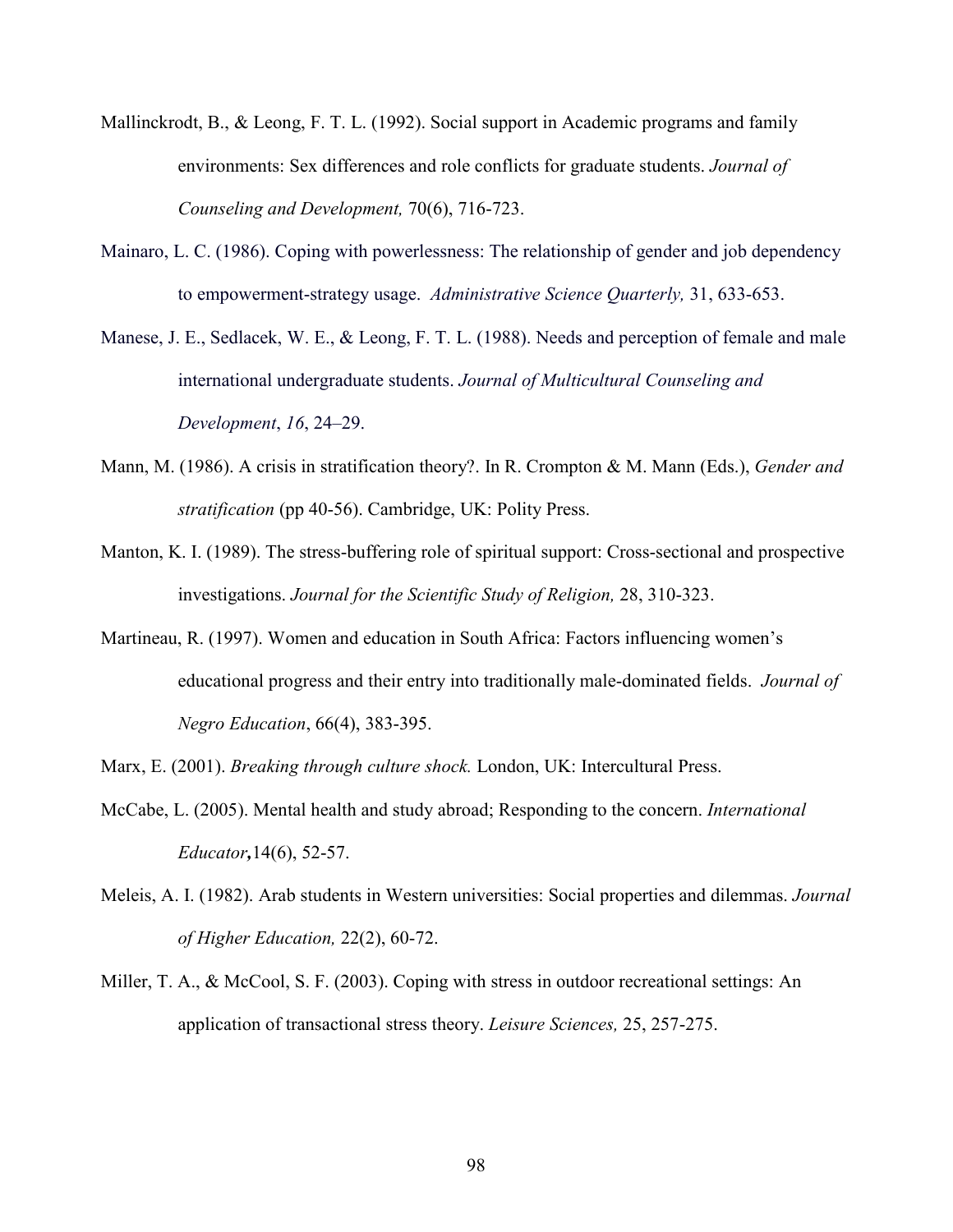- Misra, R., Michelle, M., West, S., & Russo, T. (2000). Academic stress of college students: Comparison of students and faculty perceptions. *College Student Journal ,34(2), 236-246.*
- Misra, R., & Castillo, L. G. (2004). Academic stress among college students: Comparison of American and international students. *International Journal of Stress Management,* 11(2), 132-148.
- Moghadam, V. M. (2004). Patriarchy in transition: Women and changing family in the Middle East. *Journal of Comparative Family Studies,* 35(2), 137-162.
- Mori, S. (2000). Addressing the mental health concerns of international students. *Journal of Counseling & Development,* 78(2), 137-144.
- Ngo, H. Y., & Tsang, A. (1998). Employment practices and organizational commitment: Differential effects for men and women? *International Journal of Organizational Analysis,* 6, 457-467.
- Nilsson, J. E., Berkel, L. A., Flores, L. Y., & Lucas, M. S. (2004). Utilization rate and presenting concerns of international students at a university counseling center: Implications for outreaching programming. *Journal of College Student Psychotherapy,* 19, 49-59.
- Oberg, K. (1960). Cultural shock: Adjustment to new cultural environments. Practical Anthropology, *7, 177-182.*
- Ogle, R. S., Maier-Katkin, D., & Bernard, T. J. (1995). A theory of homicidal behavior among women. *Criminology,* 33(2), 173-193.
- Oling, J. H. (1991). A comparative study of stress factors experienced by Taiwanese and United States graduate students. *College Student Affairs Journal,* 11(1), 29-31.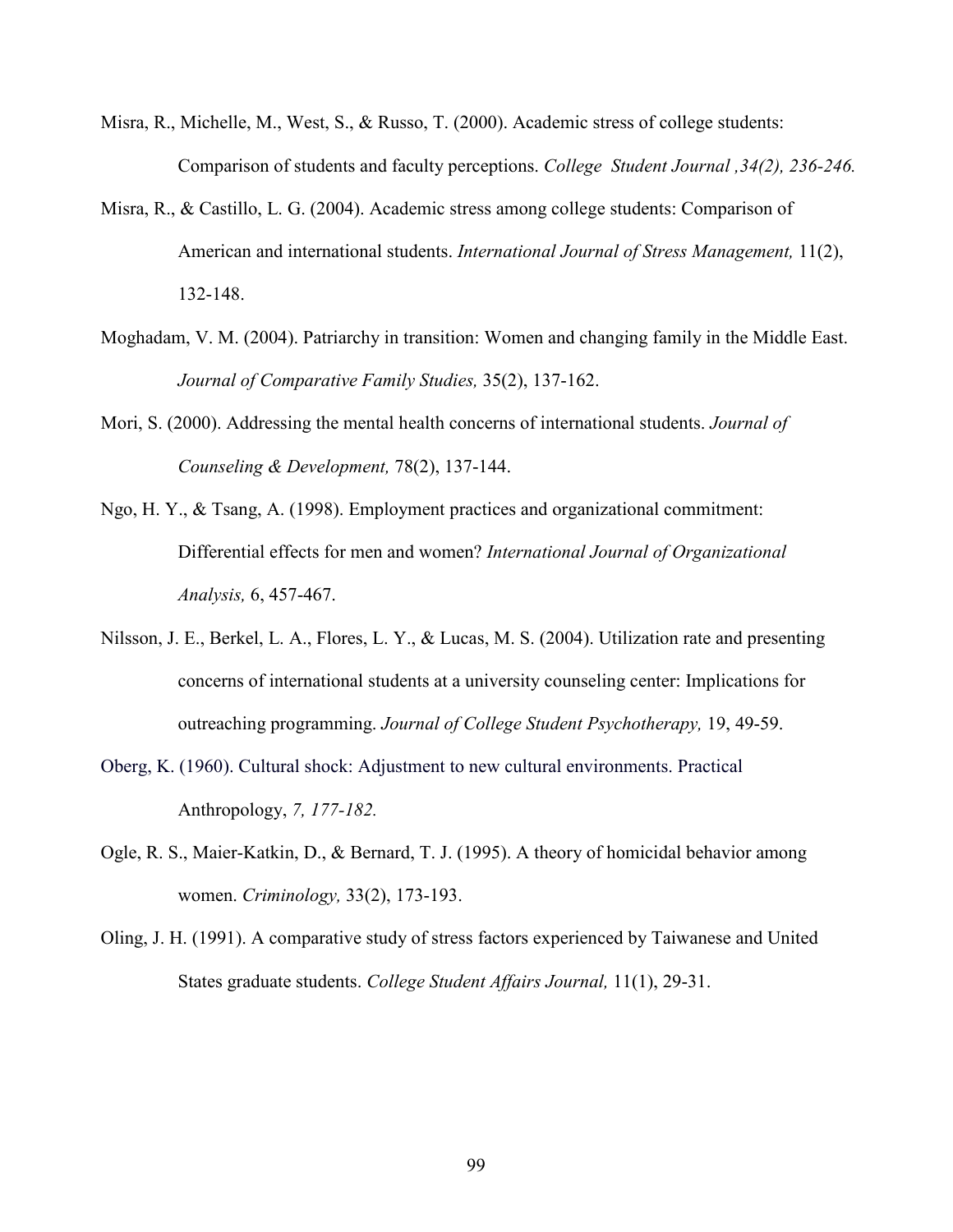Olivas, M., & Li, C.S. (2006). Understanding stressors of international students in higher education: What college counselors and personnel need to know. *Journal of Instructional Psychology,* 33(3), 217-222.

- OySerman, D., Coon, H. M., & Kemmelmeier, M. (2002). Rethinking individualism and collectivism: Evaluation of theoretical assumptions and meta-analyses. *Psychological Bulletin,* 128, 3-72.
- Pan, J. Y., Wong, D. F. K., Joubert, L., & Wan, C. (2007). Acculturative stressors and meaning of life as predictors of negative affect in acculturation: a cross- cultural comparative study between Chinese international students in Australia and Hong Kong. *Australian and New Zealand Journal of Psychiatry,* 41, 740-750.
- Pappamihiel, N., E. (2001). Moving from the ESL classroom into mainstream: An investigation of English language anxiety in Mexican girls. *Bilingual Research Journal,* 25, 31-37.
- Park, S. Y., & Bernstein, K. S. (2008). Depression and Korean American immigrants. *Archives of Psychiatric Nursing, 22(1), 12-19.*
- Paterson, J. A., & Neumeyer, M. H. (1948). Problems of foreign students. *Sociology and Social Research,* 32, 787-792.
- Pederson, P. B. (1991). Counseling international students. *The Counseling Psychologists,* 19, 10-58.
- Pederson, P. (1994). *A handbook for developing multicultural awareness.* Alexandria, VA: American Association for Counseling and Development.

Pederson, P. B. (1995). *The five stages of cultural shock.* Westport, CT: Greenwood Press. Pell, E. G. (1970). *300 Years of South African education.* Westport: Greenwood Press.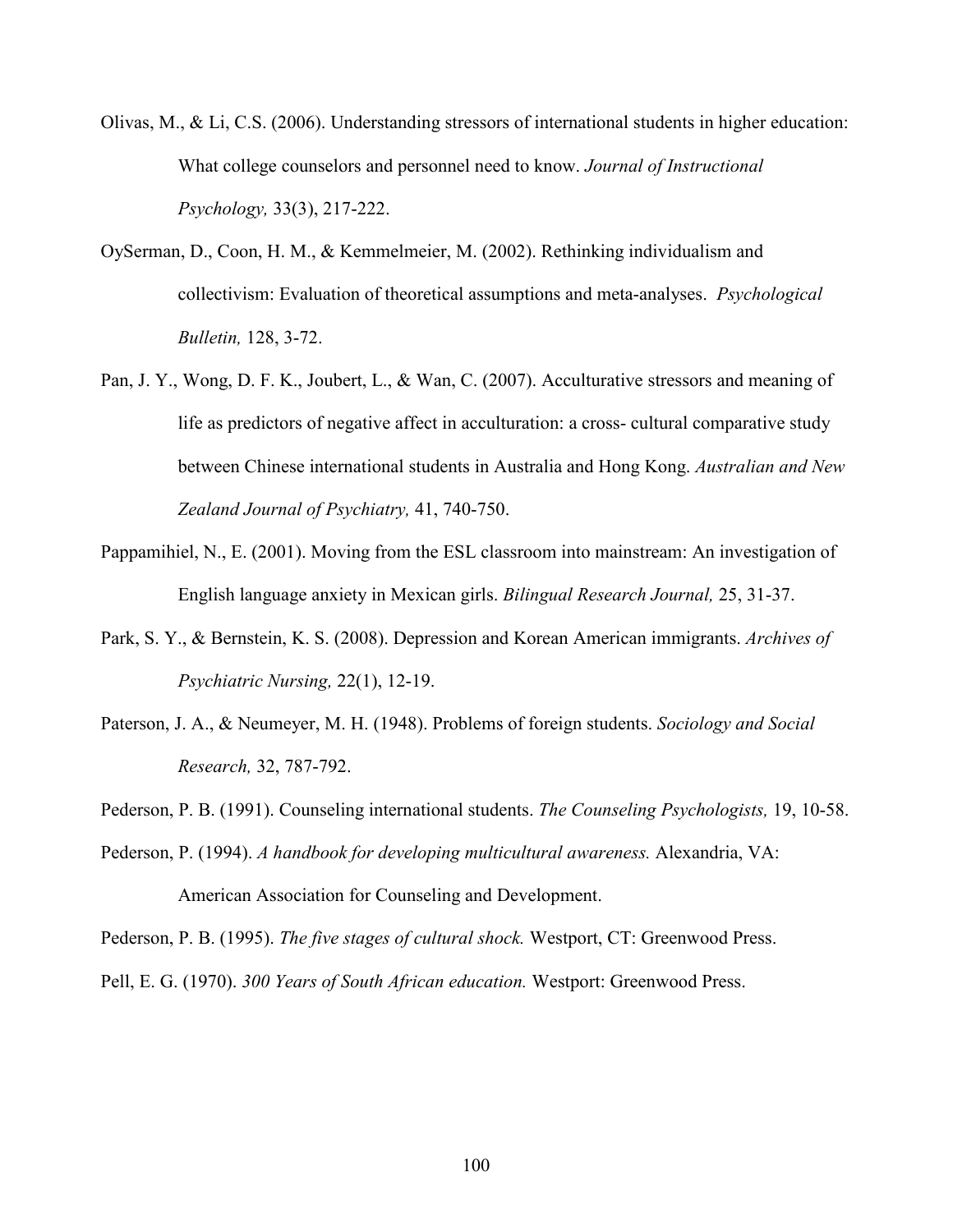- Pierce, G. R., Sarason, B. R., Saraspm, I. G., Joseph, H. J., & Henderson, C. A. (1996). Conceptualizing and assessing social support in the context of the family. In G. R. Pierce, B. R. Sarason, & I. G. Sarason (Eds.), *Handbook of social support and the family* (pp3- 24). New York: Plenum.
- Pearlin, L., & Schooler, C. (1978). The structure of coping. *Journal of Health and Social Behavior,*  19, 2-21.
- Pollard, L. J., & Bates, L.W. (2004). Religion and perceived stress among undergraduates during fall 2001 final examinations. *Psychological Reports,* 95, 999-1007.
- Poyrazil, S., Arbona, C., Nora, A., McPherson, B., & Pisecco, S. (2002). Relation between assertiveness academic self-efficacy, and psychosocial adjustment among international graduate students. *Journal of College Student Development,* 43, 632-642.
- Poyrazil, S., Kayanaugh, P., Baker, A., & Al-Timimi, N. (2004). Social support and demographic correlates acculturative stress in international students. *Journal of College Counseling,* 7, 73-82.
- Poyrazli, S., & Grahame, K. M. (2007). Barriers to adjustment: Needs of international students within a Semi-Urban campus community. *Journal of Instructional Psychology,* 34(1), 28-35.
- Ptacek, J. T., Smith, R. E., & Zanas, J. (1992). Gender, appraisal, and coping: A longitudinal analysis. *Journal of Personality,* 60, 747-770.
- Quimby, J. L., & O'Brien, K. M. (2004). Predictor of student and career decision-making selfefficacy among nontraditional college women. *The Career Development Quarterly, 52(4), 323-338.*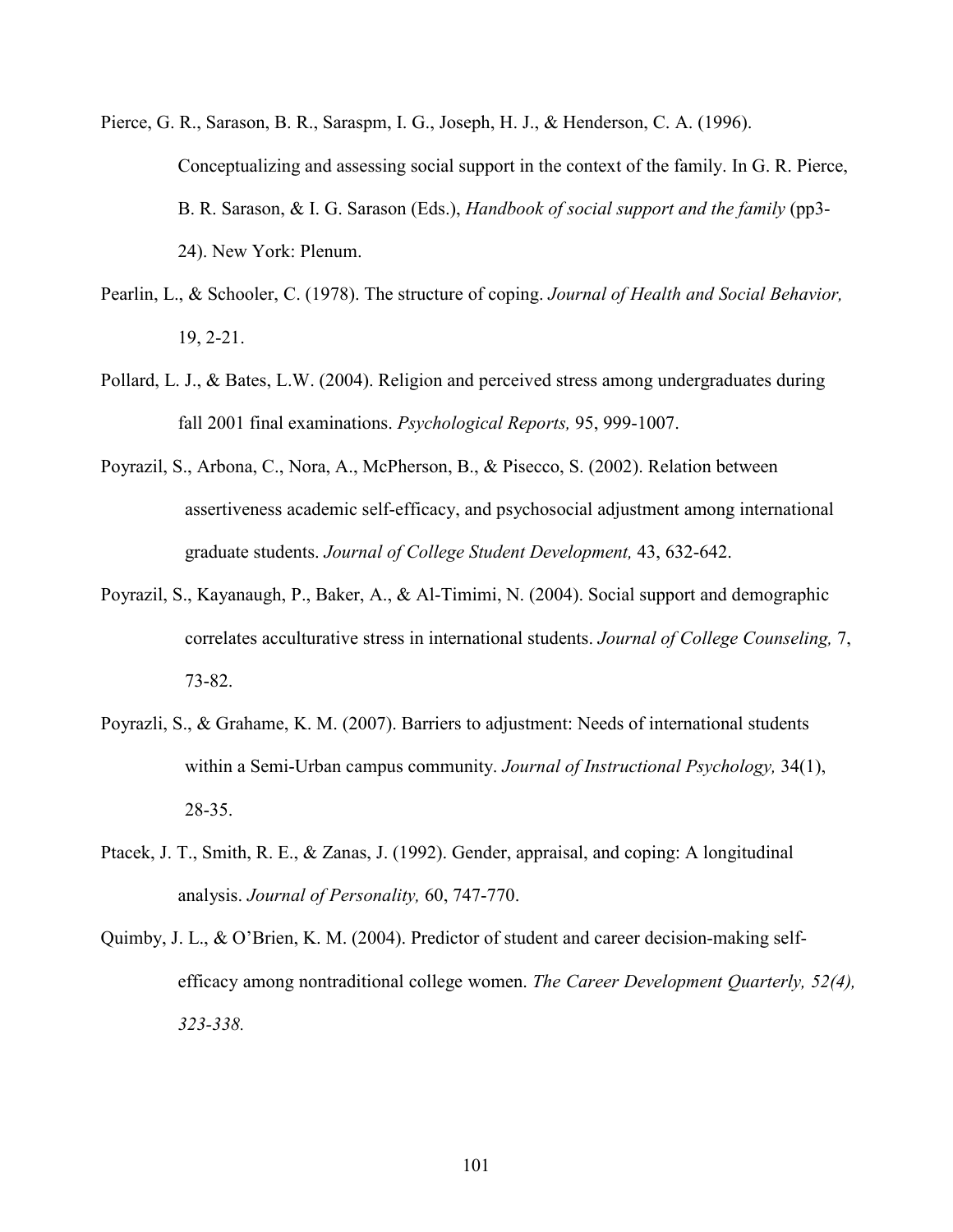- Ragins, B. R., Townsend, B., & Mattis, M. (1988). Gender gap in the executive suite: CEOs and female executives report on breaking the glass ceiling. *Academy of Management Executive,* 12, 28-42.
- Renk, K., & Creasey, G. (2003). The relationship of gender, gender identity, and coping strategies in late adolescents. *Journal of Adolescence,* 26(2003), 159-168.
- Reynolds, A. L., & Constantine, M. G. (2007). Cultural adjustment difficulties and career development of international college students. *Journal of Career Assessment,* 15(3), 338- 350.
- Rosario, M., Shinn, M., Morch, H., & Huckabee, C. B.(1988). Gender differences in coping and social supports: Testing socialization and role constraints theories. *Journal of Community Psychology,* 16, 55-69.
- Ronnau, J. P. (1994). Teaching cultural competence: Practical ideas for social work educators. *Journal of Multicultural Social Work,* 3(1), 29-42.
- Rout, U., & Rout, J.K. (2002). *Stress management for primary health care professionals.* New York: Kluwer Academic/Plenum.
- Sandhu, D. S. (1995). An examination of the psychological needs of the international students: Implications for counseling and psychotherapy. *International Journal for the Advancement of Counseling,* 17, 229-239.
- Savill-Troike, M. (1984). What really matters in second language learning for academic achievement? *TESOL Quarterly,* 18, 199-219.
- Schafer, W. E., & King, M. (1990). Religiousness and stress among college students: A survey report. *Journal of College Student Development,* 31, 336-341.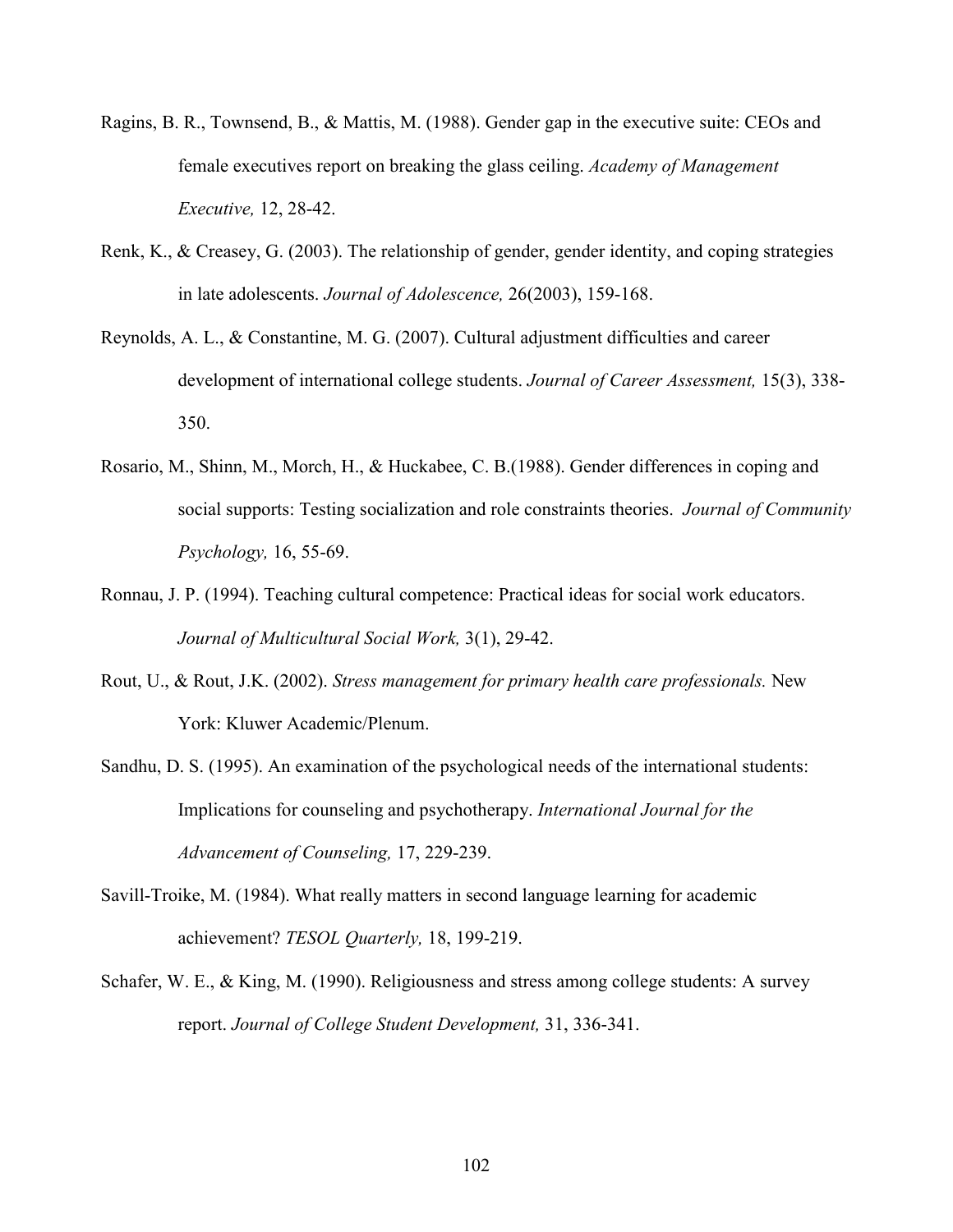- Schafer, W. E. (1997). Religiosity, spirituality, and personal distress among college students. *Journal of College Student Development,* 38(6), 633-643.
- Schvaneveldt, P. L., Kerpelman, J. L., & Schvaneveldt, J. D. (2005). Generational and cultural changes in family life in the United Arab Emirates: A comparison of mothers and daughters. *Journal of Comparative Family Studies,* 36, 77-91.
- Selye, H. (1956). *The stress of life.* New York: McGraw-Hill.
- Selye, H. (1976). *Stress in health and disease*. Oxford, UK: Butterworths.
- Sheets, K.J., Gorenflo, D.W., & Forney, M.A. (1993). Personal and behavioral variables related to perceived stress of second-year medical students. *Teaching and Learning in Medicine*, *5*, 90–95.
- Shihadeh, E. S. (1991). The prevalence of husband centered migration: Employment consequences for married mothers. *Journal of Marriage and the Family,* 53, 432-444.
- Shih, S. F., & Brown, C. (2000). Taiwanese international students: Acculturation level and vocational identity. *Journal of Career Development,* 27(1), 35-47.
- Stokes, A., & Kite, K. (1994). *Flight stress: Stress, fatigue, and performance in aviation.* Brookfield, VT: Ashgate Publishing Co.
- Stoynoff, S. (1997). Factors associated with international students' academic achievement. *Journal of Instructional Psychology,* 24(1), 56-68.
- Sud, A., & Malik, A. K. (1999). Job related stress, social support and trait anxiety among school teachers. *Journal of the Indian Academy of Applied Psychology,* 25(1-2), 25-33.
- Sutton, S., Baum, A., & Johnston, M. (2004). *The Sage handbook of health psychology.* Thousand Oaks, California: Sage Publications, Inc.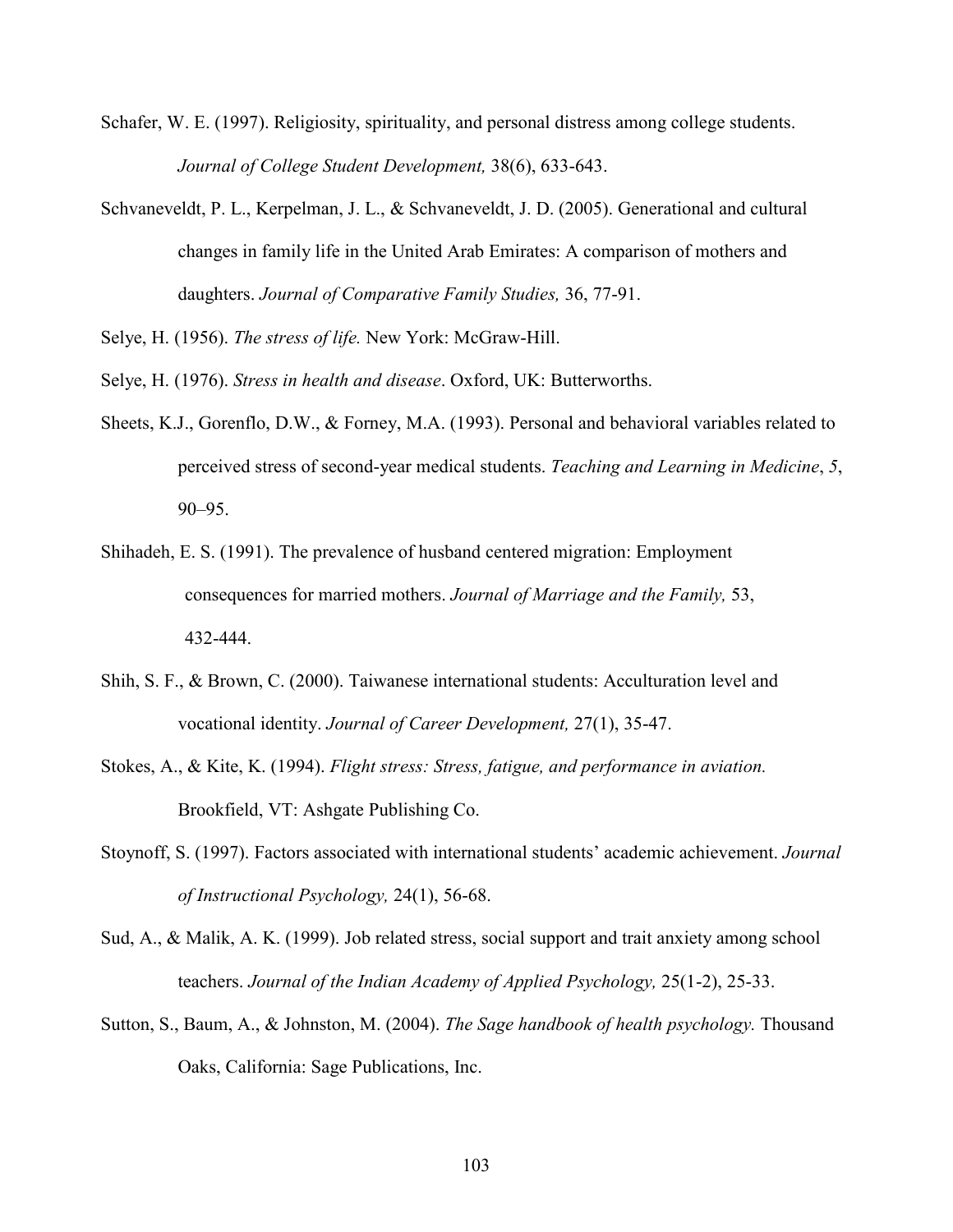- Talabani, A., & Hassanali, P. (2000). Adolescent females between tradition and modernity: Socialization in South Asian immigrant culture. *Journal of Adolescence,* 23, 615-627.
- Tang, T. N., & Tang, C. S. (2001). Gender role internalization, multiple roles, and Chinese women's mental health. *Psychology of Woman Quarterly,* 25, 181-196.
- Thoits, P. A. (1995). Stress, coping, and social support processes: Where are we? What next? *Journal of Health and Social Behavior,* 35, 53-79.
- Tresemer, D. (1975). Assumption made about gender roles. In M. Millman and R. M. Kanter (Eds.), *In another voice: Feminist perspectives on social life and social science* (pp. 308-339). Garden City, New York: Anchor Books.
- Wan, G. (2001). The learning experiences of Chinese students in American universities: A crosscultural perspective. *College Student Journal,* 35(1), 28-44.
- Wan, T., Chapman, D. W., & Biggs, D. A. (1992). Academic stress of international students attending U.S. universities. *Research in Higher Education,* 33, 607-623.
- Ward, C., Okura, Y., Kennedy, A., & Kojima, T. (1998). The U-Curve on trial: A longitudinal study of psychological and sociocultural adjustment during cross-cultural transition. *International Journal of Intercultural Relations,* 22(3), 277-291.
- Wei, M., Heppner, P. P., Mallen, M. J., Ku, T.Y., Liao, Y.H., & We, T.F. (2007). Acculturative stress, perfectionism, years in the United States, and depression among Chinese international students. *Journal of Counseling Psychology,* 54(4), 385-394.
- Weiss, Y. (1973). *The wealth effect in occupational choice.* Working Papers 424, Princeton University, Department of Economics, Industrial Relations Section.
- Weiss, Y. (1974). *The wealth effect in occupational choice. NBER* Working Papers 0028, National Bureau of Economics Research, Inc. .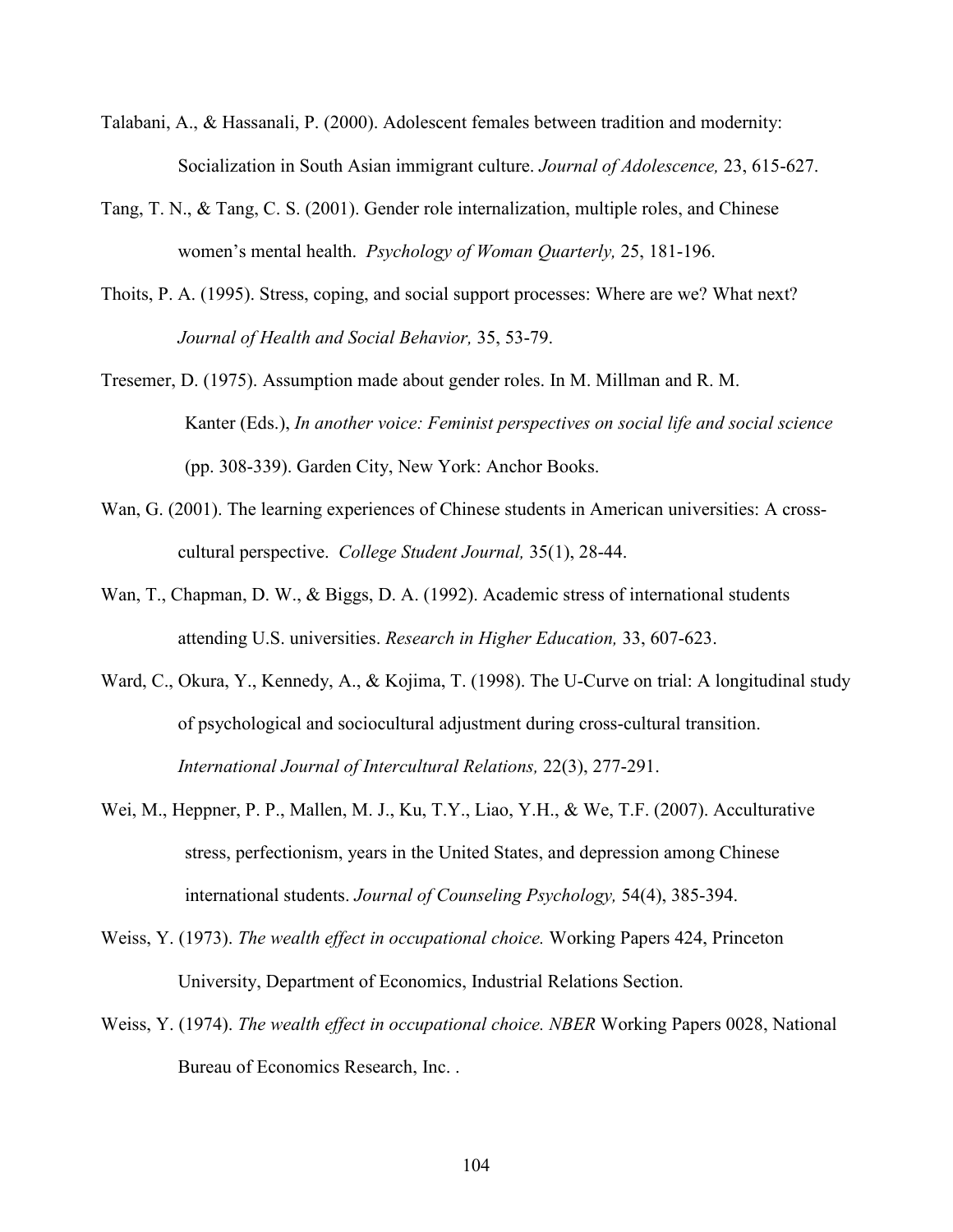- Weissman, D., & Furnham, A. (1987). The expectations and experiences of a sojourning temporary resident abroad: A preliminary study. *Human Relations,* 40(5), 313-326.
- Westwood, M. J., & Barker, M. (1990). Academic achievement and social adaptation among international students: A comparison group study of the peer-pairing programs. *International Journal of Intercultural Relations,* 14, 251-263.
- White, A., Brown, S., & Suddick, D. (1983). Academic factors affecting the scholastic performance of international students. *College Student Journal,* 17, 268-272.
- Whitely, J. M. (1984). Counseling psychology: A historical perspective. *The Counseling Psychologist,* 12, 3 – 109.
- William-Eustace, R. (2007). *Factors influencing acculturative stress among international student in Untied States.* Unpublished doctoral dissertation, Kansas State University.
- Worrell, J., Remer, P. (1992). *Feminist perspectives in therapy: An empowerment model for women*. New York: John Wiley.
- Yang, B., & Clum, G. A. (1995). Measures of life stress and social support specific to an Asian student population. *Journal of Psychopathology and Behavioral Assessment*, 17, 51–67.
- Yeh, C. J., & Inose, M. (2003). International students' reported English fluency, social support satisfaction, and social connectedness as predictors of acculturative stress. *Counseling Psychology Quarterly,* 16, 15-28.
- Yoo, J. (2001). Coping profile of Korean competitive athletes. *International Journal of Sport Psychology, 32*, 290–303.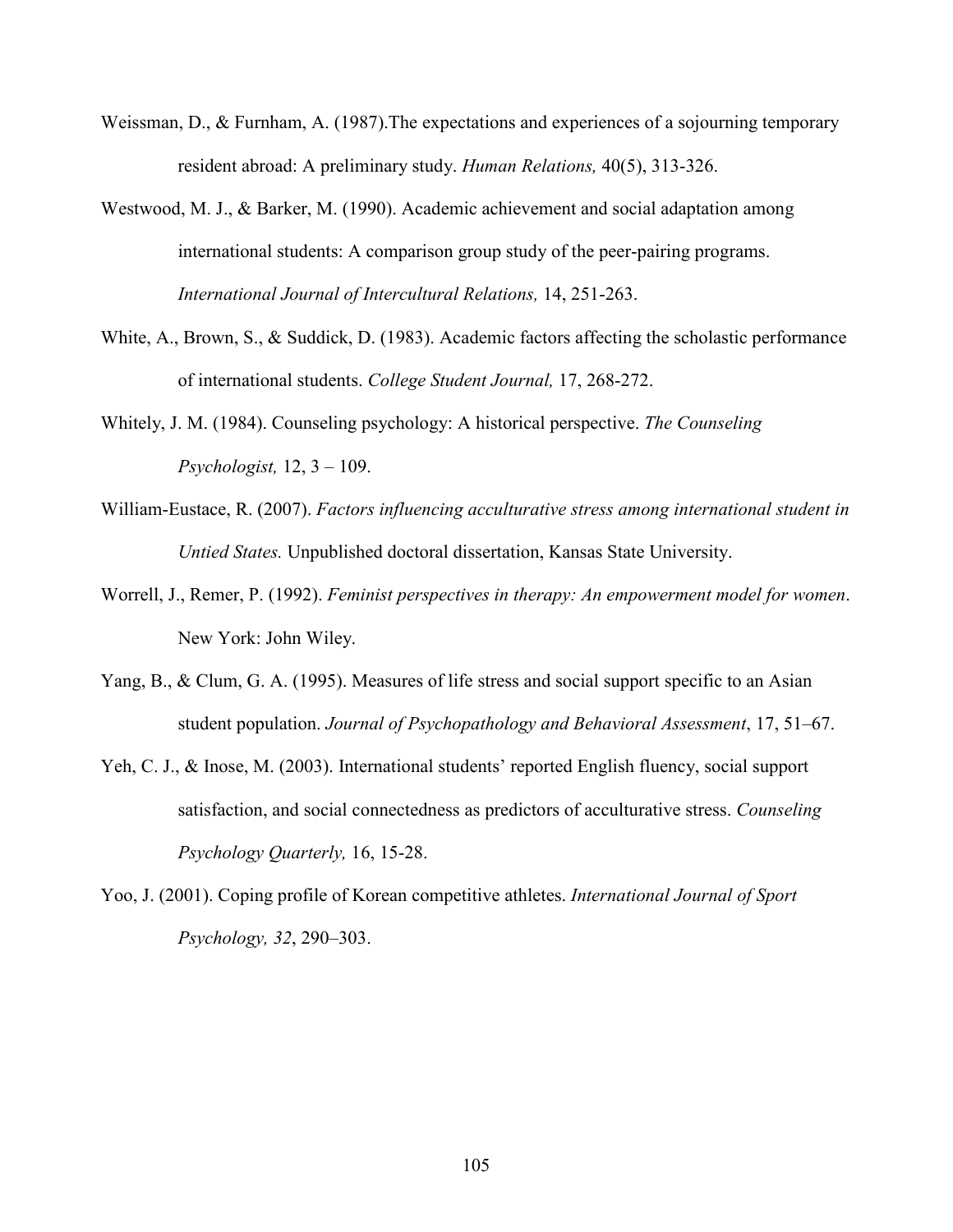# APPENDIX A

University of Missouri International Student Survey

Informed Consent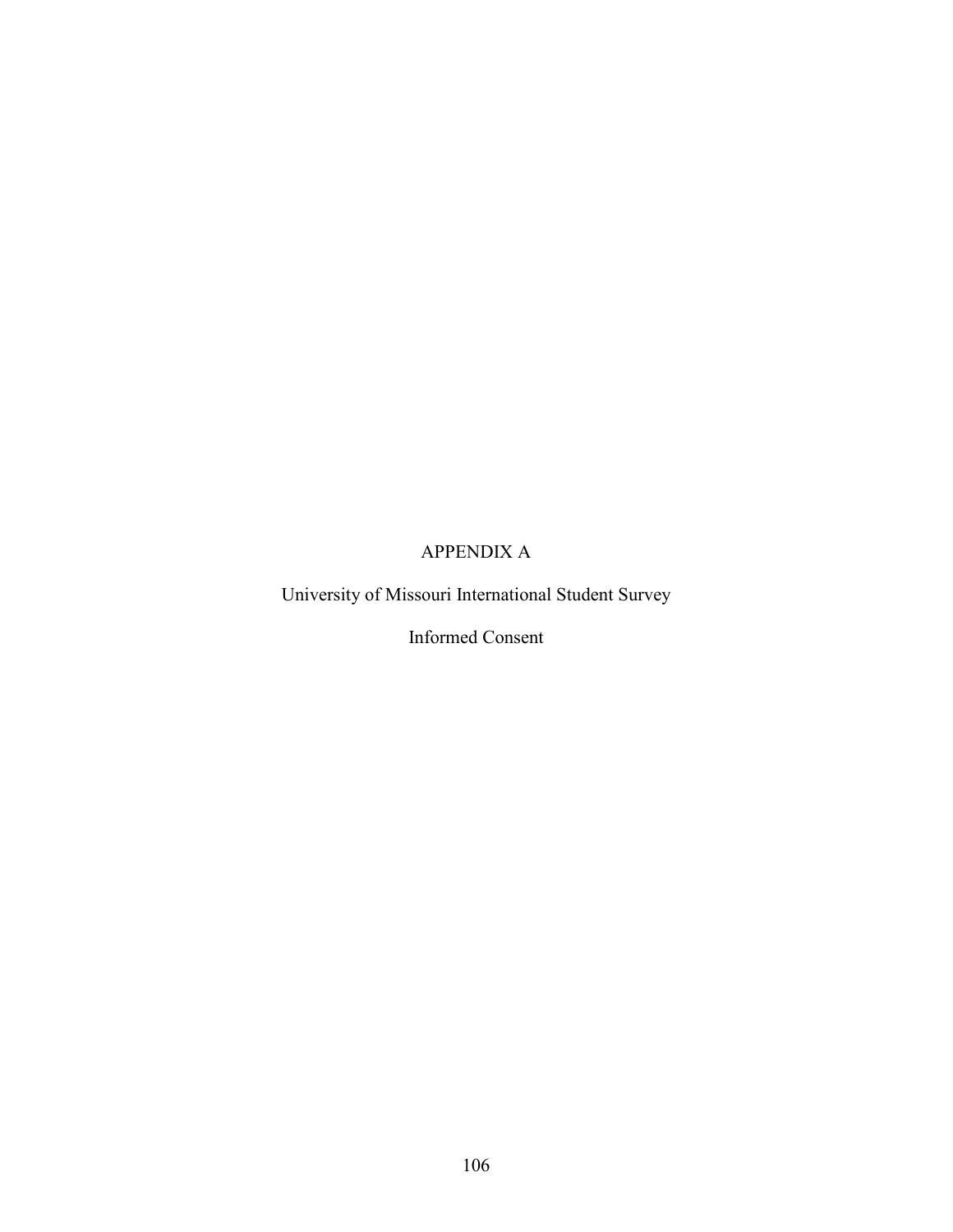#### **Informed Consent**

#### Dear fellow students

My name is Andrew Muriuki. I am a doctoral student at MU School of Social Work currently doing a research project with the International Center to find out more about the current international students at MU.

#### **Purpose of Research**

To study the role of social support and level of stress on MU international students

Through this study we hope to gain an understanding of some of the problems that international students face in adjusting to a new environment and how these problems are experienced and perceived.

#### **Procedures**

This study is open to all international students in F-1 and J-1 status that are over 18 years of age. As a participant in this study, you will be expected to finish about 50 questions which will take no longer than 15 minutes to fill out. The contents of this questionnaire will include problems that most college student will face, what you think of these problems and how you perceived them. A questionnaire has been attached to this file. You will be expected to fill it out and mail this file back to the principal investigator electronically.

#### **Risks**

Previous similar studies with these types of questions have shown to have little or no evidence of distress on subjects while filling out questionnaire. Participation is this study is voluntary and you have the right to refuse to participate. You have the right to terminate your participation at any time. If you refuse or withdraw from participation, your student status, benefits, or rights from offices of the University of Missouri will not be affected nor will any benefits, rights or support from the International Center be affected.

#### **Confidentiality**

The results of this study will be kept confidential. The information that you provide will be completely private. The information that you provide will only be used for scientific purposes. Participant name and ID will not be required to in order to finish this survey. This may include presentation of the results at a scientific meeting, publication in professional books, or any other purpose that the University of Missouri-Columbia, School of Social Work and International Center deems proper in the interest of education, knowledge or research.

#### **Benefits**

It is hoped that this study will help us understand how to assess some of the problems that students face in a college environment and how these problems are perceived. You may not directly or personally benefit from the information but a better understanding of the issues facing international students will aid others. If you wish, you will be provided a brief summary of this study once it is completed. In case of any questions, you are welcome to contact the principal investigator of the study.

#### **Subject's Permission**

I have read and understood the above description of the study. I hereby acknowledge the above and give my voluntary consent for this study. I further understand that if I participate, I may withdraw at any point during the study without penalty. I understand that if I should have any questions regarding this research and its conduct, I should contact any of the people named below.

We greatly appreciate your time and assistance in this project

**Researcher:** Andrew Muriuki, Phone: (573)882-9506 Email: ammrh2@mizzou.edu **Faculty Advisor:** Dr Michael Kelly Phone: (573)882-0922 **International Center Advisor**: David Currey, Phone: (573)882-5510

Or you may contact the University of Missouri Campus IRB at 573-882-9585, Project number 1046139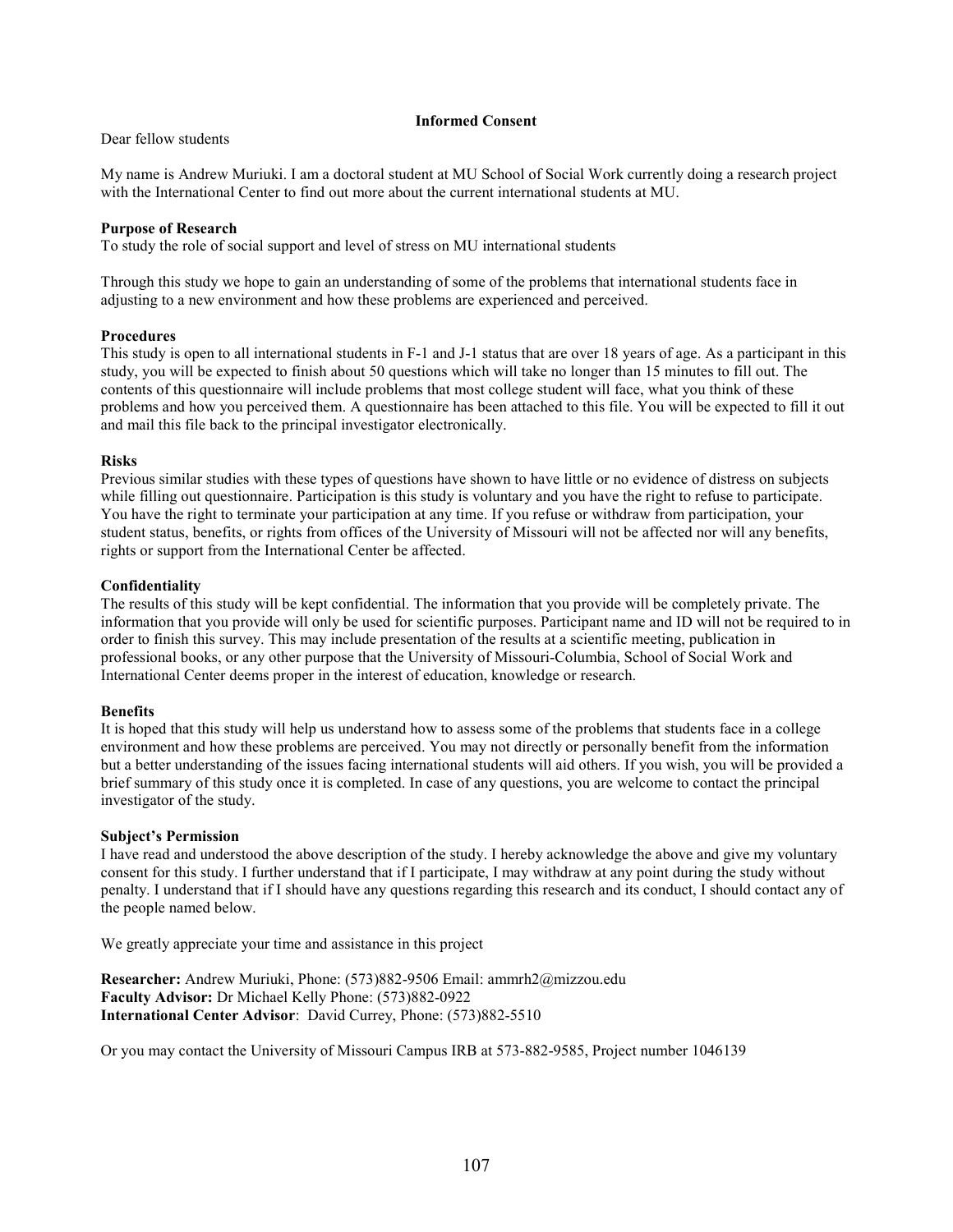### APPENDIX B

University of Missouri International Student Survey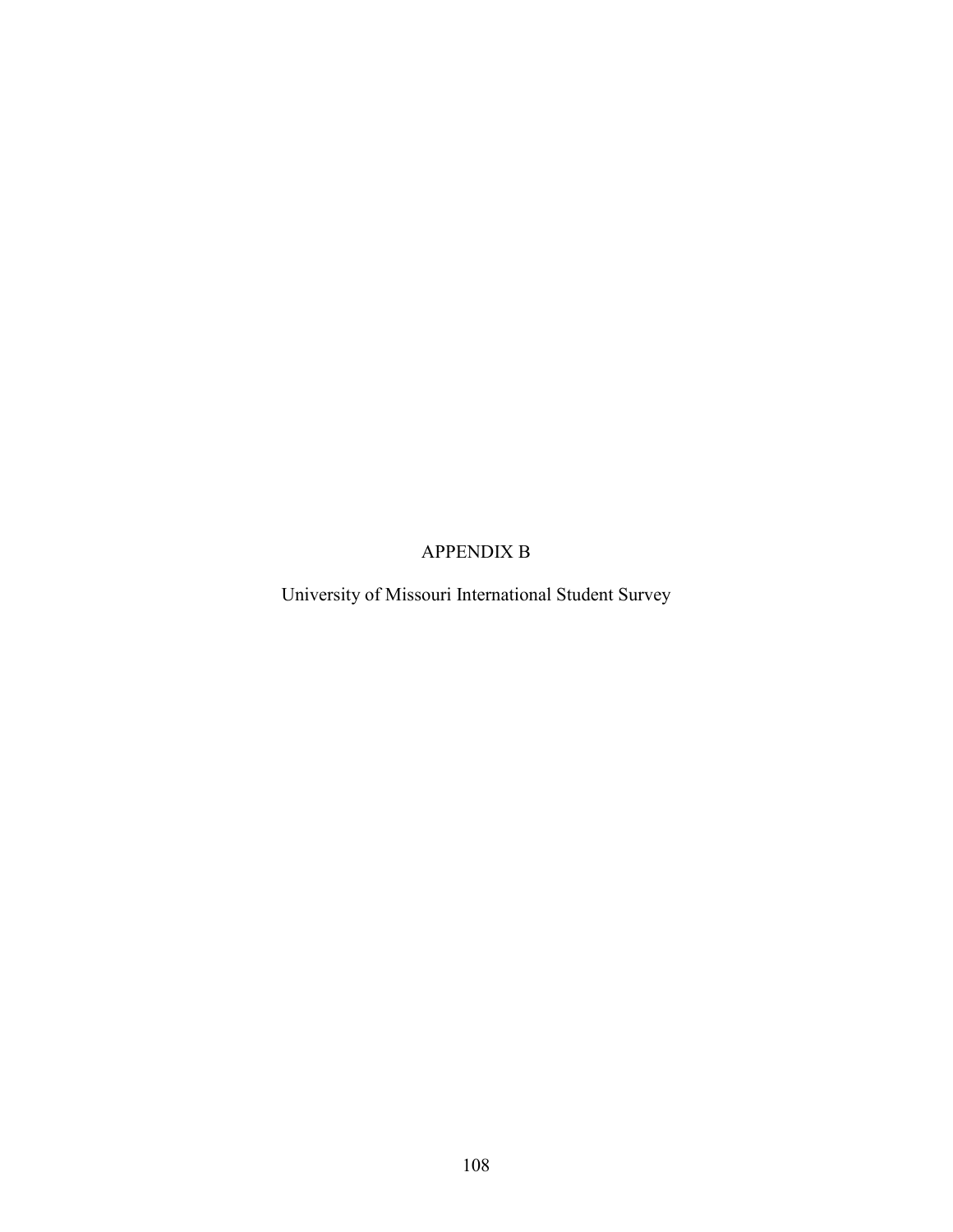Please select the response that best describes you:<br>
a Female b) Male

- 1. What is your gender
- 2. How old are you?
- 3. Country of Origin: Corigin: Corigin
- 4. You are currently a citizen of which country? \_\_\_\_\_\_\_\_\_\_\_(Citizen)
- 5. What is your marital status?
	- a) Single/never been married (Mstatus\_1)
	- b) Married (Mstatus\_2)
	- c) Coupled/committed (Mstatus\_3)
	- d) Divorced or legally separated (Mstatus\_4)
	- e) Divorced but remarried (Mstatus\_5)
	- f) Widowed (spouse passed away) (Mstatus\_6)
- 6. How many members of your family are currently living with you? (family#)
- 7. How many of them currently living with you, are extended family? \_\_\_\_\_ (not children or spouse) (family\_ext)
- 8. Religious affiliation: \_\_\_\_\_\_\_\_\_\_\_\_\_\_\_\_\_\_\_\_\_\_ (religion)
- 9. What is the level of your of involvement/commitment to your religion/spirituality:
	- a) Regular, serious, and devout (spirit\_1)
	- b) Participate only on holy days (spirit 2)
	- c) Not involved (spirit\_3)
- 10. Were you more actively involved while in a) home country (spirit\_home) b) US (spirit\_us) c) Does not apply. (spirit\_not)
- 11. How long have you been in the US: \_\_\_\_\_\_\_\_\_ (time\_us)
- 12. How long have you been at MU: (time\_mu)
- 13. Please check in the list below issues which have concerned you during the last semester/during you time at MU/during the last year?
	- a) Academic concerns (issue\_1)
	- b) Career decision (issue 2)
	- c) Family issues (issue\_3)
	- d) Cultural adjustment issues (issue\_4)
	- e) Personal/emotional issues (issue\_5)<br>f) Relationship issues (issue 6)
	- Relationship issues (issue 6)
	- g) Job performance (issue\_7)
	- h) Financial issues (issue 8)
	- i) English Language concerns (issue\_9)
	- j) Other  $\qquad$  (issue 10)
	- k) None (issue\_11)
- 14. What is your current GPA at MU (if this is your first semester, please anticipate what your grades will be): \_\_\_\_\_\_\_\_\_ (GPA)
- 15. What is your current academic status:
	- a) Undergraduate
		- a. freshman (u1)
		- b. sophomore (u2)
		- c. junior (u3)
		- d. senior (u4)
	- e. Non-degree (u\_ng) b) Graduate Master's
		- - a. first year (m1)
			- b. second year (m2) c. third year (m3)
			- d. Non-degree (m\_ng)
	- c) Graduate Educational Specialist (ges)
	- d) Graduate Doctoral student
- a. first year (d1)
- b. completing classes (d2)
- c. working on dissertation (d\_wd)
- e) Postdoctoral (postd)
- f) Other (other)
- 16. What is your major area of study:<br>17. I feel comfortable expressing myse
- I feel comfortable expressing myself in English A) Yes B)No (eng y, eng no)
- 18. I have problems understanding lecture notes and textbooks A) Yes B) No (lect y, lect n)
- 19. Have you experienced any of the potential problems since arriving in the US:
	- a) physical (exp\_1)<br>b) social (relationshi
	- social (relationship with others) (exp. 2)
	- c) familial (exp\_3)
	- d) marital (exp\_4)
	- e) financial (exp\_5)
	- f) legal (exp\_6)
	- g) cultural isolation  $(exp_7)$ <br>h) language (exp 7)
	- language (exp\_7)
	- i) academic (exp\_8) j) emotional (exp\_9)
	-
	- $k)$  other  $\frac{1}{\exp(10)}$
	- l) None (exp\_11)
- 20. How many friends would you say you have at MU?
	- a) That are Americans \_\_\_\_ (friend\_am)
	- b) From Same nationality \_\_\_\_(friend\_sn)
	- c) From other another nationality (friend an)
	- d) None of the above (friend\_none)
- 21. Have you visited the international center? A) Yes B) No (inty, intn)
- 22. Please indicate the number of times you visit to International Center in one semester.
- 23. What type of services were you in need of at the time? A). Advising (intsev1) b) document request (intsev2) C) travel signature (intsev3) D) Counseling (intsev4) E) other (intsev6)
- 24. How would you rate the help did you received?
	- a) Excellent (ratesev1)
	- b) Very Good (ratesev2)
	- c) Good (ratesev3)
	- d) Average (ratesev4) e) Poor (ratesev5)
	-
	- f) Very Poor (ratesev6)
	- g) I have not visited the international center (ratesev7)
	- h) None (ratesev8)
- 25. Was the center helpful with your concerns? 5 Very Helpful 4 helpful 3 neutral 2 Not helpful 1 Not at all Helpful (help5, help4, help3, help2, help1)
- 26. Other then the International Center, please name one other source of help that you frequently use while at MU. \_\_\_\_\_\_\_\_\_\_\_\_\_\_\_\_\_\_\_\_\_\_\_\_\_( Otherhelp)
- 27. Do you use this other source instead of the International Center? A) Yes B) No (inth y, inth n)
- 28. Please highlight one issue you could not find help at MU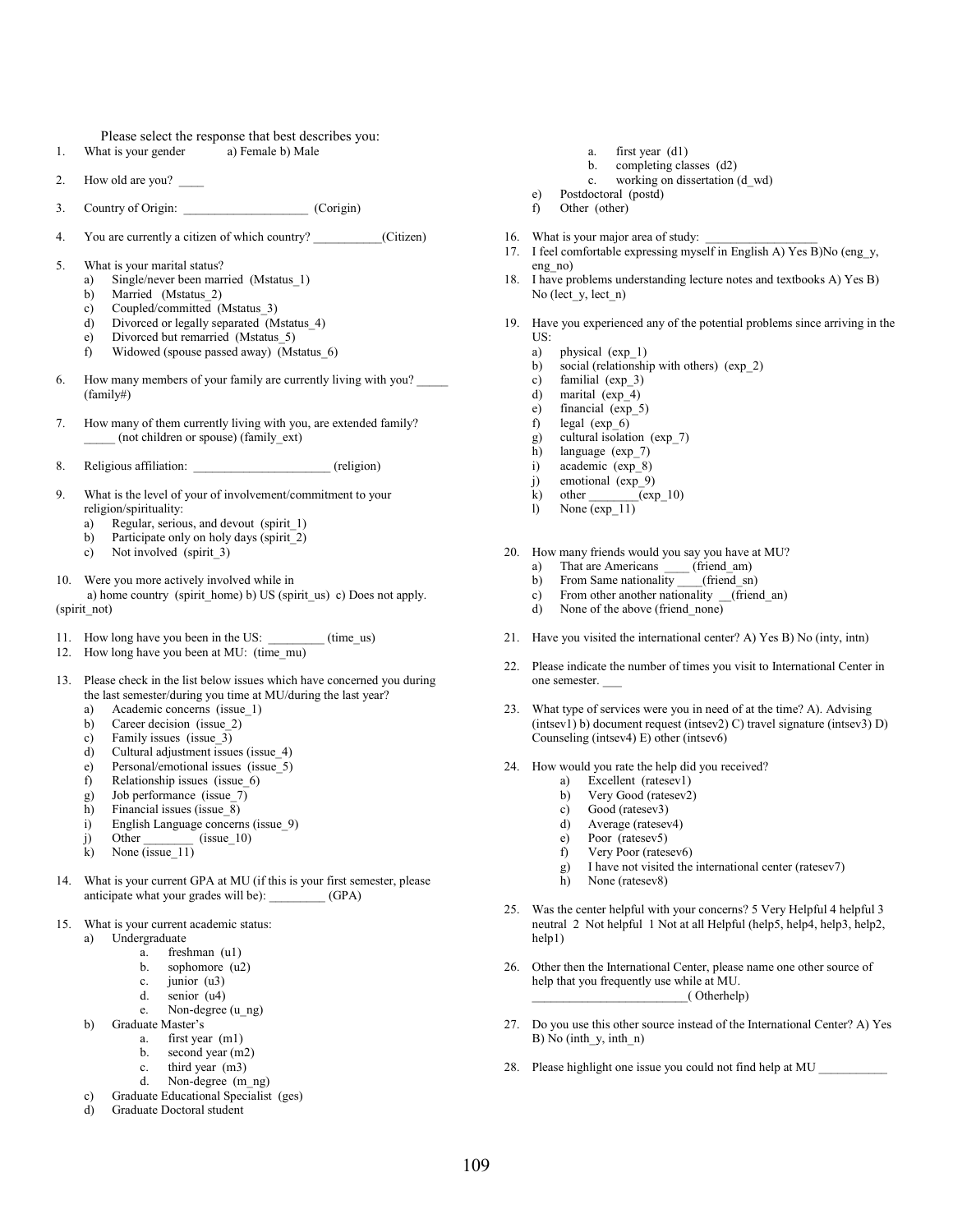# APPENDIX C

Social Provision Scale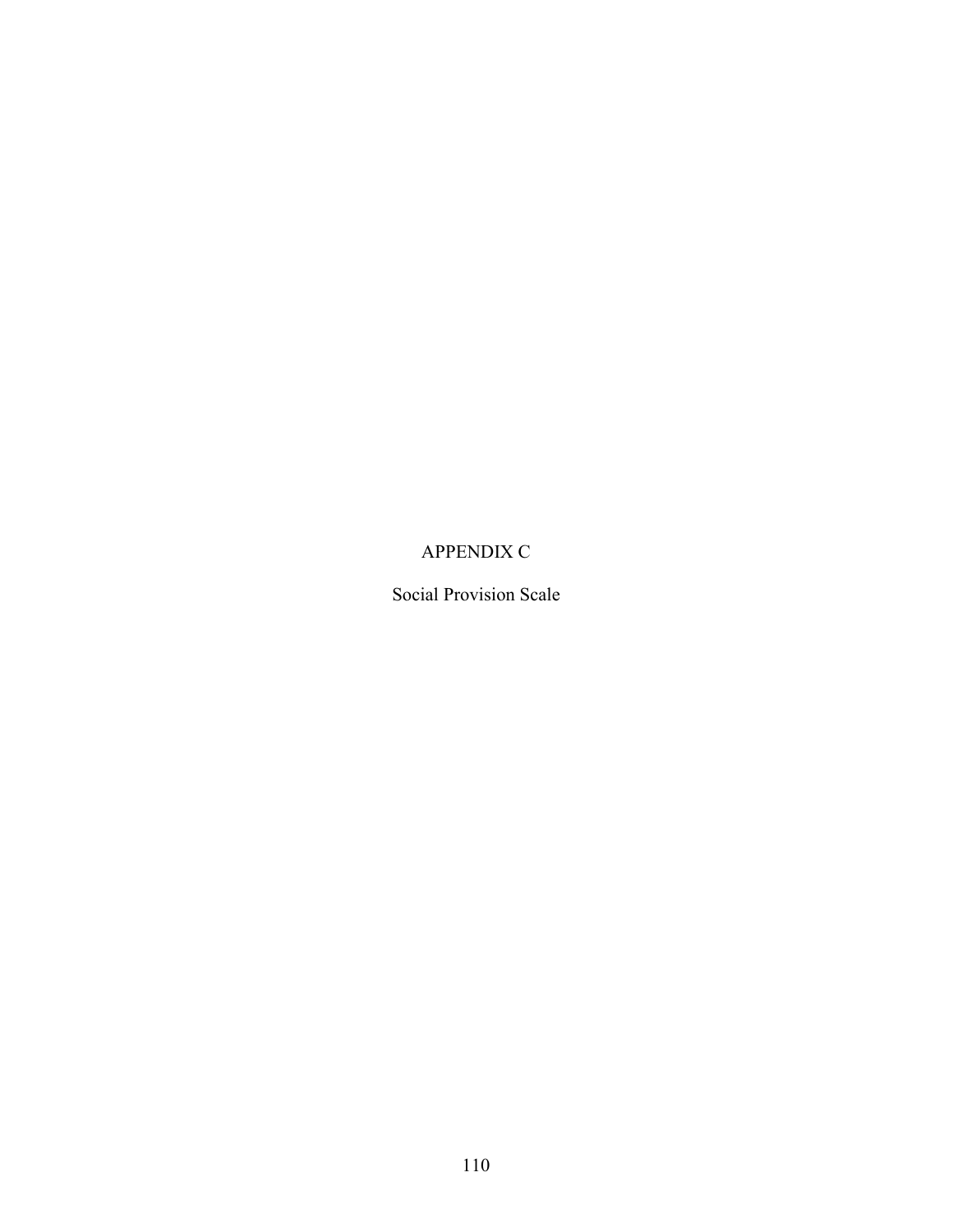### Social Provisions Scale

In answering the next set of questions think about your current **relationships with friends,**  family members, co-workers, community members, and so on. To what extent do you agree that each statement describes your current relationships with other people? Use the following scale to give your opinion.

|                                                                                                      | strongly<br>dicamee | disagree       | agree                   | strongly<br>acree       |
|------------------------------------------------------------------------------------------------------|---------------------|----------------|-------------------------|-------------------------|
|                                                                                                      |                     |                |                         |                         |
|                                                                                                      | $\mathbf{1}$        | $\overline{2}$ | $\overline{\mathbf{3}}$ | $\overline{\mathbf{4}}$ |
| There are people I can depend on to help me if I really need it.<br>1.                               |                     |                |                         |                         |
| 2.<br>I feel that I do not have close personal relationships with other                              |                     |                |                         |                         |
| people.                                                                                              |                     |                |                         |                         |
| 3.<br>There is no one I can turn to for guidance in times of stress.                                 |                     |                |                         |                         |
| 4.<br>There are people who depend on me for help.                                                    |                     |                |                         |                         |
| $\overline{5}$ .<br>There are people who enjoy the same social activities I do.                      |                     |                |                         |                         |
| 6.<br>Other people do not view me as competent.                                                      |                     |                |                         |                         |
| $\overline{7}$ .<br>I feel personally responsible for the well-being of another person.              |                     |                |                         |                         |
| 8.<br>I feel part of a group of people who share my attitudes and beliefs.                           |                     |                |                         |                         |
| I do not think other people respect my skills and abilities.<br>9.                                   |                     |                |                         |                         |
| 10. If something went wrong, no one would come to my assistance.                                     |                     |                |                         |                         |
| 11. I have close relationships that provide me with a sense of emotional<br>security and well-being. |                     |                |                         |                         |
| 12. There is someone I could talk to about important decisions in my life.                           |                     |                |                         |                         |
| 13. I have relationships where my competence and skills are recognized.                              |                     |                |                         |                         |
| 14. There is no one who shares my interests and concerns.                                            |                     |                |                         |                         |
| 15. There is no one who really relies on me for their well-being.                                    |                     |                |                         |                         |
| 16. There is a trustworthy person I could turn to for advice if I were                               |                     |                |                         |                         |
| having problems.                                                                                     |                     |                |                         |                         |
| 17. I feel a strong emotional bond with at least one other person.                                   |                     |                |                         |                         |
| 18. There is no one I can depend on for aid if I really need it.                                     |                     |                |                         |                         |
| 19. There is no one with whom I feel comfortable talking about                                       |                     |                |                         |                         |
| problems.                                                                                            |                     |                |                         |                         |
| 20. There are people who admire my talents and abilities.                                            |                     |                |                         |                         |
| 21. I lack a feeling of intimacy with another person.                                                |                     |                |                         |                         |
| 22. There is no one who likes to do the things I do.                                                 |                     |                |                         |                         |
| 23. There are people I can count on in an emergency.                                                 |                     |                |                         |                         |
| 24. No one needs me to care for them.                                                                |                     |                |                         |                         |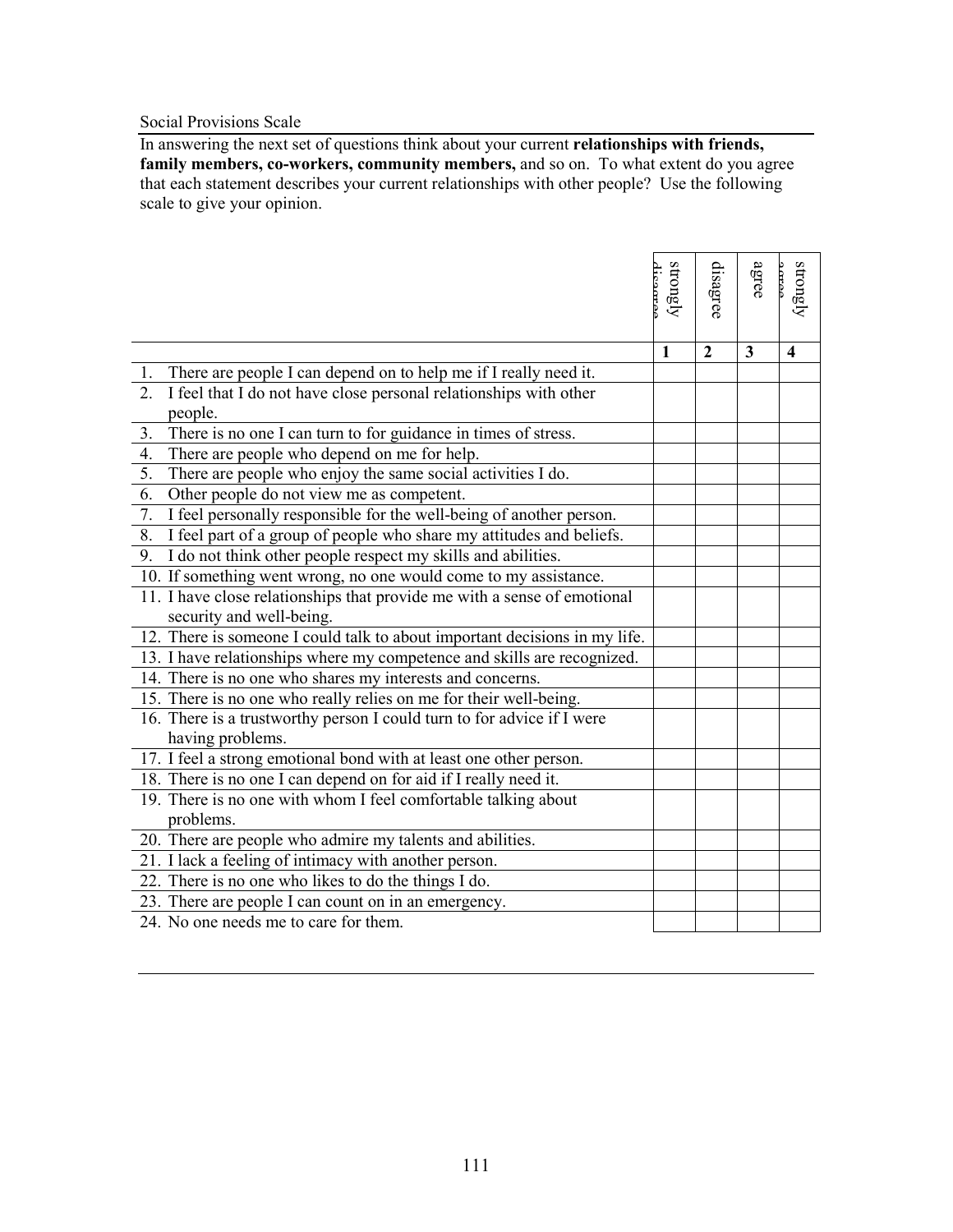### APPENDIX D

Perceived Stress Scale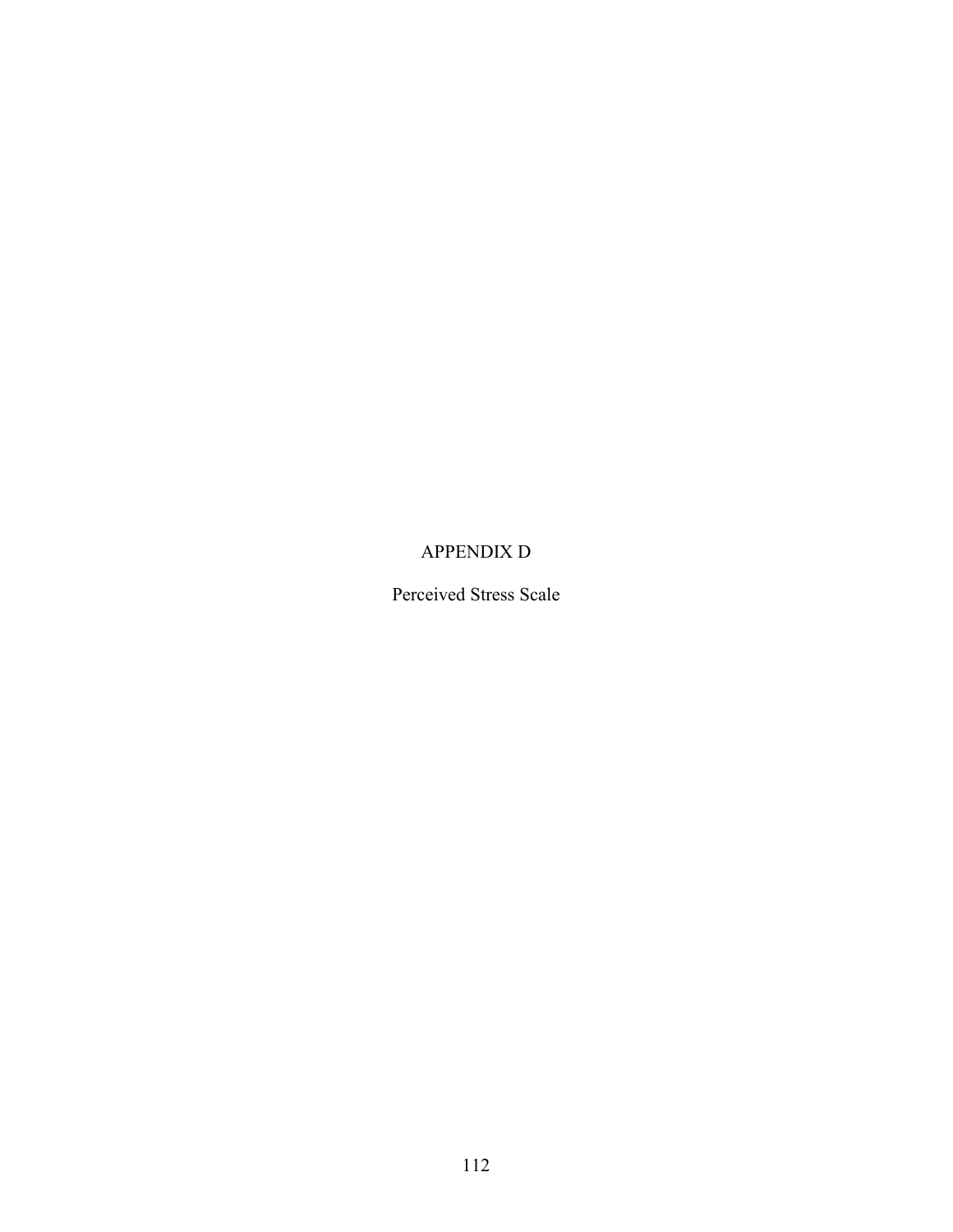The next set of questions ask you about your feelings and thoughts during the last month. In each case, indicate how often you have felt or thought a certain way. Please use the following scale

| In the past month                                                                                    |              |                     |           |                         |            |
|------------------------------------------------------------------------------------------------------|--------------|---------------------|-----------|-------------------------|------------|
|                                                                                                      | Never        |                     | Sometimes |                         | Very Often |
|                                                                                                      |              | <b>Almost Never</b> |           | Fairly Often            |            |
|                                                                                                      | $\mathbf{1}$ | $\mathbf{2}$        | 3         | $\overline{\mathbf{4}}$ | 5          |
| 1. How often have you been upset because of something that<br>happened unexpectedly?                 |              |                     |           |                         |            |
| 2. How often have you felt you were unable to control the<br>important things in your life?          |              |                     |           |                         |            |
| 3. How often have you felt nervous and "stressed"?                                                   |              |                     |           |                         |            |
| 4. How often have you felt confident about your ability to<br>handle your personal problems?         |              |                     |           |                         |            |
| 5. How often have you felt that things were going your way?                                          |              |                     |           |                         |            |
| How often have you found that you could not cope with all<br>6.<br>the things that you had to do?    |              |                     |           |                         |            |
| How often have you been able to control irritations in your<br>7.<br>life?                           |              |                     |           |                         |            |
| 8. How often have you felt that you were on top of things?                                           |              |                     |           |                         |            |
| How often have you been angered because of things that<br>9.<br>were outside of your control?        |              |                     |           |                         |            |
| 10. How often have you felt difficulties were piling up so high<br>that you could not overcome them? |              |                     |           |                         |            |

Please indicate any other concerns that may not be addressed by this questionnaire.

\_\_\_\_\_\_\_\_\_\_\_\_\_\_\_\_\_\_\_\_\_\_\_\_\_\_\_\_\_\_\_\_\_\_\_\_

Thank you very much for taking the time to finish this survey. This research may lead to a better understanding of the international students at MU.

\_\_\_\_\_\_\_\_\_\_\_\_\_\_\_\_\_\_\_\_\_\_\_\_\_\_\_\_\_\_\_\_\_\_\_\_\_\_\_\_\_\_\_\_\_\_\_\_\_\_\_\_\_\_\_\_\_\_\_\_\_\_\_\_\_\_\_\_\_\_\_\_\_\_\_\_\_\_  $\mathcal{L}_\text{max}$